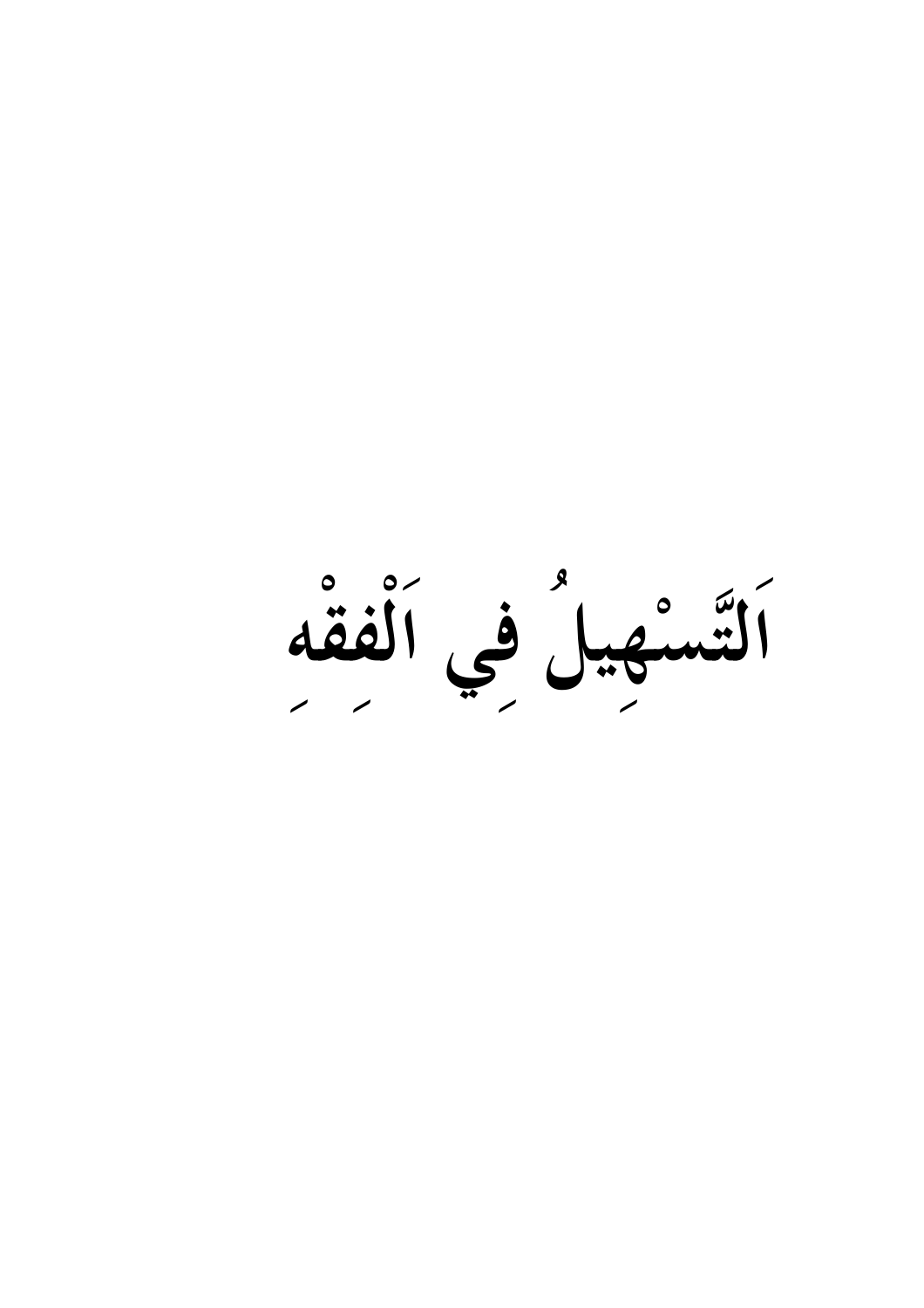



كتَابُ الطَّهَارَة بسْم اللَّه الرَّحْمَن الرَّحيم محُّ إلَّا بمَاء مُطْلَق بَاق عَلَى أصْلِ خِلْقَتِهِ، لَا بِمُسْتَعْمَلِ قَلِيلاً فِي طُهْرٍ، وَلَوْ مَسْنُون، وَلَا بِمُتَغَيِّر يُمْكنُ صَوْنُهُ عَنْهُ كَزَعْفَرَان، لَا ملْحَ مَاء وَتُرَاب. سُ بمُلَاقَاة نَجس إنْ تَغَيَّرَ، أَوْ لَمْ يُقَارِبْ خَمْسَماتَة رطْل بَغْدَاديٍّ، وَيَطْهُرُ الْكَثيرُ إمَّا بزَوَاله بإضَافَة طَهُور كَثير، أَوْ نَزْحٍ يَبْقَى بَعْدَهُ كَثيرٌ، وَالْقَليلُ بالْإضَافَة فَقَطْ. <sup>ّ</sup>خُوزُ طَهَارَةُ رَحُل بفَضْل طَهُور امْرَأة قَليل خَلَتْ به، وَيَبْني الشَّاكُّ عَلَى الْيَقين، وَلَا يَتَحَرَّى لَهُورِ بِنَحَسٍ بَلْ يَتَيَمَّمُ، وَلِاشْتِبَاهِ طَهُورِ بطَاهِرِ يَتَوَضَّأُ بِكُلٍّ، وَتُوْب نَجس بطَاهرِ يُصَلِّي بكُلٍّ س، وَيَزِيدُ صَلَاةً، وَلَوْ نَسيَ صَلَاةً منْ يَوْم لَا بِعَيْنِهَا أَعَادَ الْكُلَّ. يَابُ الْآنيَة إنَاء طَاهر يُبَاحُ اتِّخَاذُهُ وَاسْتعْمَالُهُ إِلَّا الْمَغْصُوبَ وَنَحْوَهُ، وَالنَّقْدَيْنِ، وَمَا ضُبِّبَ <sup>(١)</sup> كُفِّتَ  $^{\left(7\right)}$  أَوْ مُوِّهَ، بهمَا، إِلَّا ضَبَّةً يَسيرَةً بفضَّة. مُ للرَّجُلِ منْ الْفضَّة الْخَاتَمُ، وَحلْيَةُ السَّيْف، وَالْحَمَائِلُ، والرَّانُ (٣) لْخُفُّ، وَمِنَ الذَّهَبِ الْقَبِيعَةُ، وَمَا اضْطُرَّ إِلَيْه كَأَنْف، وَرَبْطَة سِنٍّ، وَلِلنِّسَاء منْهُمَا مَا حَرَتْ

بَابُ النَّجَاسَات سَاتُ الدَّمُ، وَقَيْءُ غَيْرِ الْمَأْكُولِ، وَالْمُسْكِرُ، وَالْخَارِجُ مِنْ سَبِيلٍ سِوَى رِيحٍ، وَمَنِيٍّ طَاهِرٍ، الفيومي: الضبة من حديد أو صفر أو نحوه يشعب ها الإناء، وجمعها ضبات، وضببته بالتثقيل عملت له (المصباح ٢٥٧/٢). ، الشيء قبضه وضمه، والمقصود هنا الوعاء من زحاج ونحوه، يوضع داخل وعاء آخر من ذهب أو فضة، ت بالفتح القدر الصغيرة. (القاموس المحيط ١٥٦/١). لبعلي: الران شيء يلبس تحت الخف معروف.(المطلع ص١٣٦).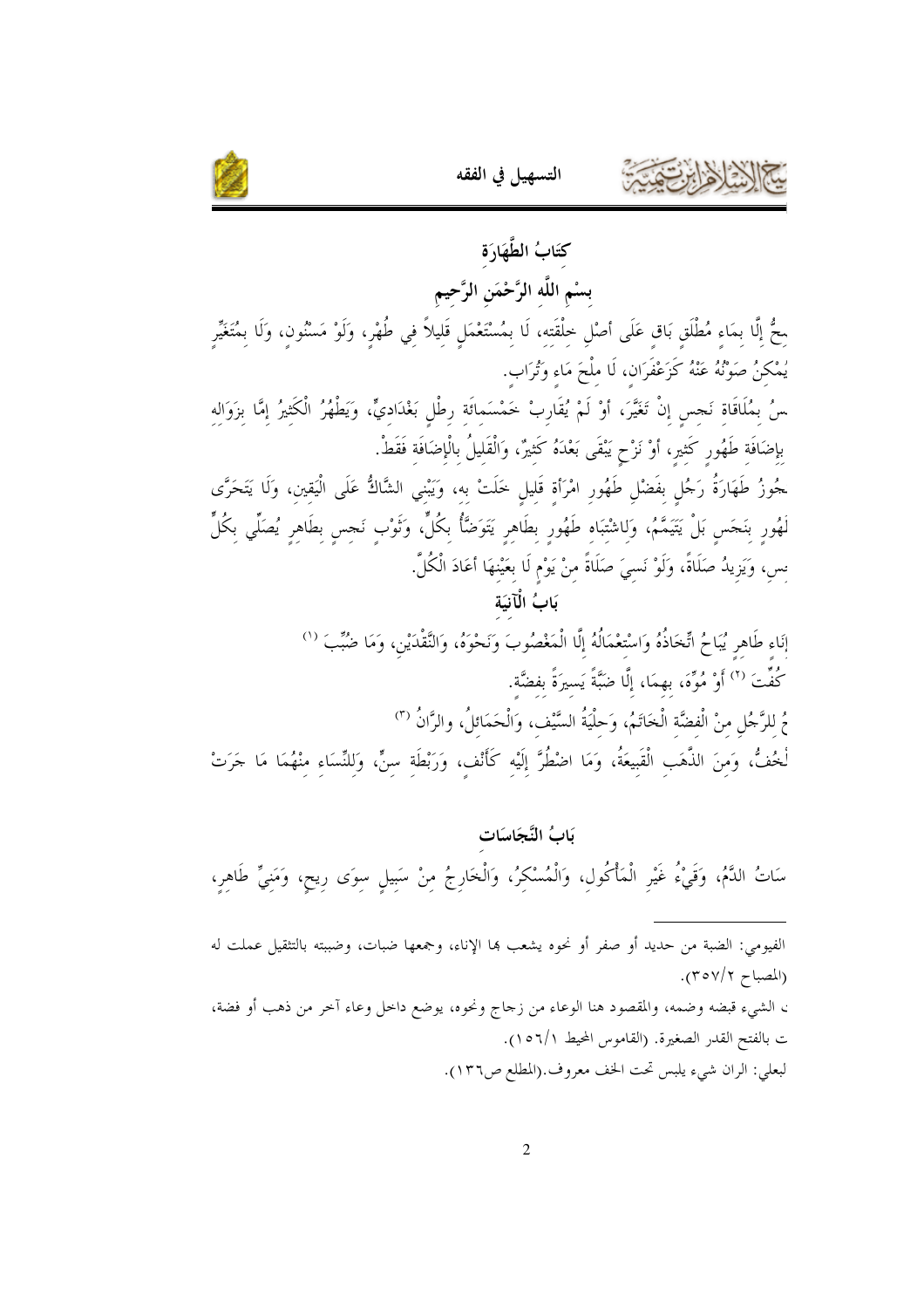

أَكُول، وَالْمَيْتَةُ سوَى آدَميٍّ، وَمَأْكُولَة، وَشَعْرُ طَاهر، وَمَا لَا نَفْسَ لَهُ سَائلَةٌ، وَالْكَلْبُ، وَالْخنْزيرُ، مِنْ نَحِسٍ، وَمَا أُبينَ مِنْ حَيٍّ فَهُوَ كَمَيِّته سِوَى شَعْرِ وَمِسْك وَفَأْرَته. طْهُرُ نَحِسٌ بدَبْغٍ وَاسْتحَالَةٍ إِلَّا الْخَمْرَةِ إِذَا تَخَلَّلَتْ بَنَفْسهَا. فَصْلٌ [غسل النجاسات] مَلُ كُلُّ نَجَاسَة سَبْعًا إحْدَاهُنَّ بَتُرَاب، فَإِنْ كَانَتْ عَلَى الْأَرْضِ أَوْ نَحْوهَا فَمَرَّةً، وَغُسَالَةُ كُلِّ مَرَّة يَّرْ كَمَغْسُولهَا، وَيُرَشُّ بَوْلُ غُلَام لَمْ يَطْعَمْ لى فِي اَلصَّلَاةِ عَنْ يَسيرِ دَم طَاهِرٍ وَمَا تَولَّدَ مِنْهُ، وَهُوَ مَا لَا يفْحُشُ فِي النَّفْسِ، وَكَذَا اَلْمَذِيِّ ، نحَاضَةٍ، وَالْخُفِّ، وَالذَّيْلِ بَعْدَ دَلْكِهِ أَوْ مُرُورِهِ بِأَرْضِ طَاهِرَةٍ. بَابُ السِّوَاك اكُ سُنَّةٌ، لَا بَعْدَ الزَّوَال لصَائم، وَيَتَأَكَّدُ عنْدَ الصَّلَاة وَالانْتِبَاه، وَتَغَيُّرِ فَم، وَقِرَاءَة، وَوُضُوء،وَدُخُولِ مُحود أَرَاك وَنَحْوه. ِّ الادِّهَانُ غبًّا <sup>(۱</sup>). لاكْتحَالُ وتْرًا وَالاسْتحْدَادُ، وَقَصُّ الشَّارب وَقَلْمُ الظُّفُر، وَنَتْفُ الْإبط، وَالتَّيَامُنُ في كُلّ شأنه، <sub>،</sub> الْمرْآة، وَتَسْريحُ شَعْره. بُ الْختَانُ إِنْ لَمْ يَخَفْهُ. َهُ الْقَزَعُ، وَنَتْفُ الشَّيْب، وَسُنَّ تَغْيِيرُهُ بِغَيْرِ سَوَادٍ. بَابُ الْاسْتنْجَاء <sub>،</sub> دَاخِلُ الْخَلَاءِ مَا فِيهِ اسْمُ اللَّه –تَعَالَى– إنْ أَمْكَنَ، ثُمَّ يَقُولُ: بسْم اللَّه، أَعُوذُ باللَّه منْ الْخُبُث ،، الرِّجْسِ النَّجِسِ، الشَّيْطَانِ الرَّجِيمِ، وَيُقَلِّمُ رِجْلَهُ الْيُسْرَى دُخُولاً، وَالْيُمْنَى خُرُوجًا، عَكْسُ وَيَعْتَمِدُ عَلَى الْيُسْرَى في جُلُوسه، وَيَصْمُتُ، وَلَا يَلْبَتْ فَوْقَ حَاجَته، ثُمَّ يَمْسَحُ ذَكَرَهُ وَيَنْتُرُهُ

التسهيل في الفقه

لبعلي: أي يدهن يوما ويدع يوما. (المطلع ص١٥).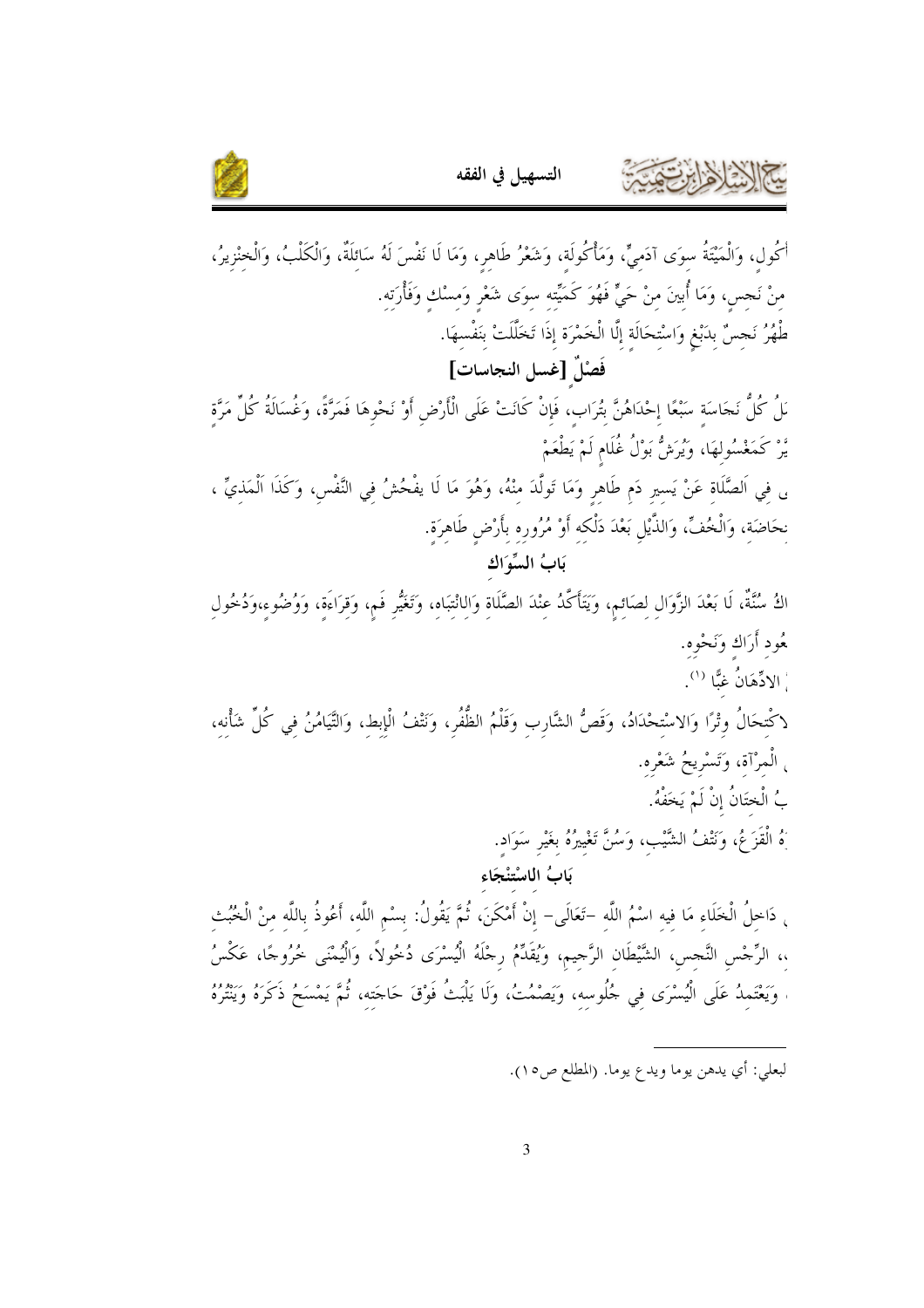



مُدُ في الْفَضَاء، وَيَسْتُرُ، وَيَدْنُو منْ الْأَرْضِ، وَيَرْتَادُ لبَوْله، وَإذَا خَرَجَ قَالَ : غُفْرَانُكَ، الْحَمْدُ للَّه بَ عَنِّي الْأَذَى وَعَافَانِي. يُمُ اسْتقْبَالُ الْقبْلَة وَاسْتدْبَارُهَا في الْفَضَاء. بُولُ في مَاء رَاكد، وَلَا تَحْتَ مُثْمر، وَظلٍّ نَافع، وَمُشْمس، وَطَرِيقِ، وَشَقٍّ، وَمُغْتَسَلِ، وَمَهَبٍّ طَر، وَلَا يَسْتَقْبِلُ شَمْسًا، وَلَا قَمَرًا. حِبُهُ خَارِجٌ مِنْ سَبِيلِ سِوَى رِيحٍ، وَيُسَنُّ بِحِجَارَةٍ ثُمَّ مَاءِ، وَبِالْيُسْرَى، وَالْقَطْعُ عَلَى وِتْرِ، ، وَيُجْزِئُ بِمَاءِ أَوْ ثَلَاثٍ مَسَحَاتٍ، يُنَقِّي بِهَا إِنْ لَمْ يَعُدْ مَوْضِعَ الْحَاجَةِ، بِكُلِّ جَامِد، طَاهِرٍ، وْٹ، بَاب الْوُضُوء بَهُ خَارِجٌ منْ سَبيلٍ وَردَّةٌ، وَزَوَالُ عَقْلٍ إلَّا بنَوْمٍ يَسيرٍ جَالسًا أَوْ قَائمًا، وَمَسُّ فَرْج آدَميٍّ بيَده، شَرَتَيْ رَجُلٍ وَامْرَأَةٍ لِشَهْوَةٍ، وَأَكْلُ لَحْمٍ جَزُورٍ، وَخُرُوجُ غَائِطٍ، أَوْ بَوْلٍ، أَوْ نَجَاسَةٌ فَاحِشَةٌ مِنْ

مُهُ النَّيَّةُ وَغَسْلُ الْوَجْه بفَمه وأَنْفه، ويَدَيْه بمرْفَقَيْه، وَمَسْحُ كُــلِّ رَأْسه بأُذُنَيْه، وَغَسْــلُ ـــه بكَعْبَيْـــــه، وَتَرْتيبُهُ كَمَا ذَكَرَ اللَّهُ –تَعَالَى– `` وَالْمُوَالَاةُ.

هُ التَّسْميَةُ وَغَسْلُ كَفَّيْه قَبْلَهُ ثَلَاثًا، وَالْبُدَاءَةُ بِالْمَضْمَضَة وَالاسْتنْشَاق، وَالْمُبَالَغَةُ فيهمَا لغَيْر وَتَخْليلُ أَصَابعه، وَشَعْر كَثيف بوَجْهه، وَتَقْلـيمُ مَيَامنه، وَتَثْنيَتُهُ وتَثْليتُهُ، وَرَفْعُ بَصَره إذَا فَرَغَ نَحْوَ مُشيرًا قَائلاً مَا وَرَدَ (٢) (') .

في قوله –سبحانه وتعالى–: (يا أيها الذين آمنوا إذا قمتم إلى الصلاة فاغسلوا وجوهكم وأيديكم إلى المرافق حوا برؤوسكم وأرحلكم إلى الكعبين)... الآية. (سورة المائدة، الآية رقم ٦). إلى ما رواه عمر بن الخطاب –رضي الله عنه– عن النبي، صلى الله عليه وسلم، أنه قال: "ما منكم من أحد فيبلغ –أو يسبغ– الوضوء، ثم يقول: أشهد أن لا إله إلا الله وأن محمدا عبده ورسوله إلا فتحت له أبواب لثمانية يدخل من أيها شاء." وعند الترمذي زيادة: "اللهم احعلني من التوابين، واحعلني من المتطهرين".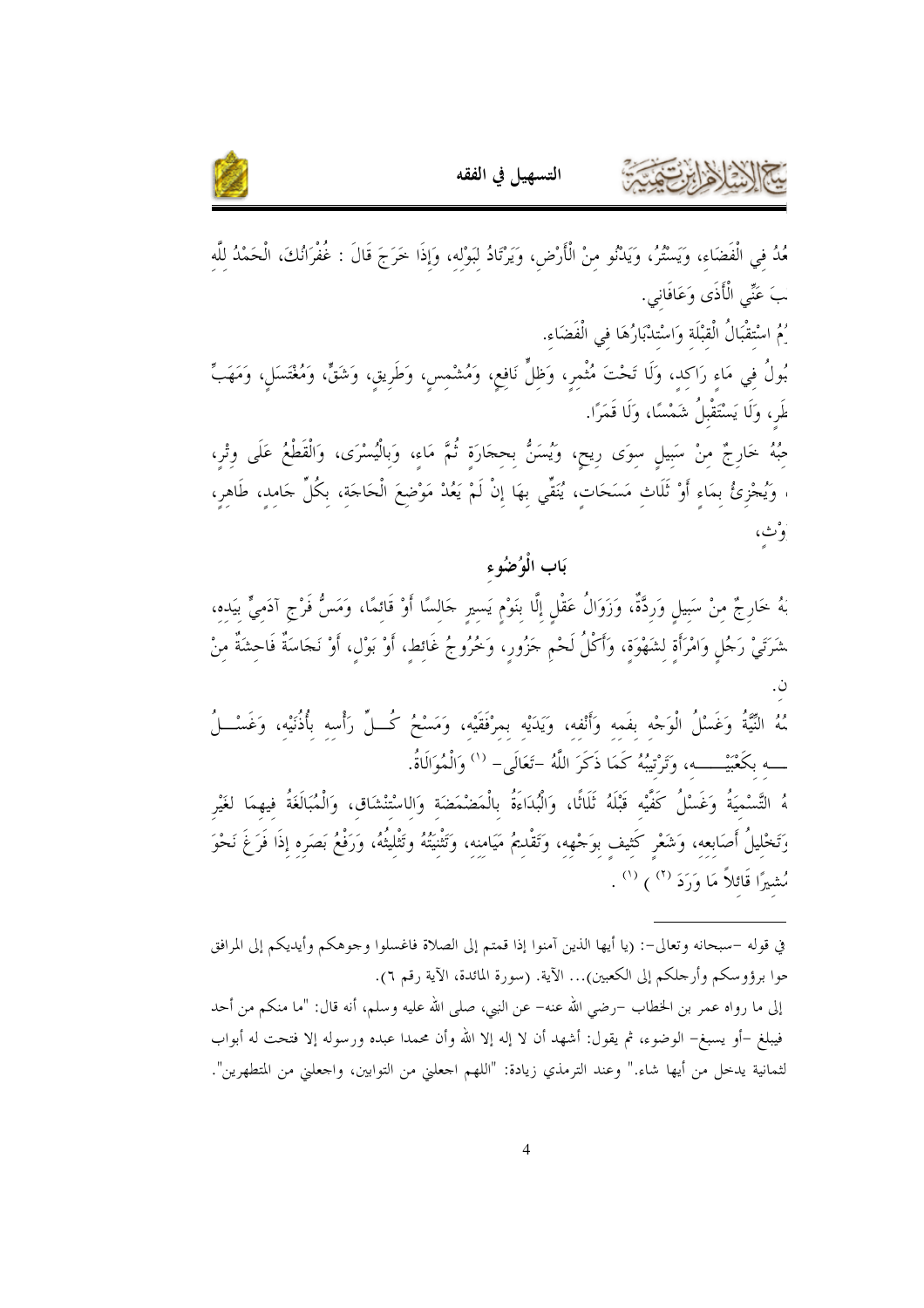

بَابُ الْمَسْحِ عَلَى الْخُفَّيْنِ ئُ فِي الْوُصُوءِ مَسْحُ أَكْثَرِ أَعْلَى الْخُفَيْنِ وَمَا فِي مَعْنَاهُمَا مِنْ ثَابِتِ بِنَفْسِهِ سَاتِرِ مَحَلَّ الْفَرْضِ، ابَعَةُ الْمَشْيِ عَلَيْهِ إِنْ لُبِسَ بَعْدَ طُهْرٍ تَامٍّ، لِلْمُقِيمِ يَوْمًا وَلَيْلَةً، وَلِمُسَافِرِ قَصْرٍ ثَلَاثَةَ بِلَيَالِيهَا، مِنْ لَى مثْله. ا <sup>(٢)</sup> عَلَى الْعمَامَة الْمُحَنَّكَة، وَذَات الذُّؤَابَة إذَا سَتَرَت الرَّأْسَ، لَا مَا حَرَت الْعَادَةُ بكَشْفه. مَسَحَ مُقيمٌ، ثُمَّ سَافَرَ أَوْ عَكَسَ فَكَالْحَاضرِ. لُ بخَلْعٍ وَتَمَامٍ مُدَّة، فَيَتَوَضَّأُ، فَأَمَّا الْجَبِيرَةُ فَتُمْسَحُ فِي الطَّهَارَتَيْنِ إِلَى حَلّهَا إِنْ لَمْ يَعُدْ بِهَا مَوْضِعَ وَاللَّهُ أَعْلَمُ. بَابُ الْغُسْل صِّهُ خُرُوجُ مَنِيٍّ بِلَذَّةٍ وَتَدَفَّقٍ وَدُخُولُ حَشَفَةٍ، أَوْ قَدْرِهَا فَرْجًا أَصْلِيًّا، وَمَوْتٌ، وَحَيْضٌ، وَنفَاسٌ، مُهُ النِّيَّةُ وَغَسْلُ كُلِّ بَشَرَتِهِ، وَبَاطِنُ فَمِهِ وَأَنْفِهِ، وَإِنْ نَوَى طَهَارَتَيْنِ أَجْزَأَ، كَمَا لَوْ تَيَمَّمَ لِلْحَدَثَيْنِ هُ الْوُضُوءُ قَبْلَهُ، وَإِزَالَةُ مَا به منْ أَذًى، وَغَسْلُ كَفَّيْه، وَالتَّسْميَةُ، وَحَثْبُى الْمَاء عَلَى رَأْسه ثَلَاثًا قَبْلَ وَغَسْلُ رجْلَيْه نَاحيَةً في حَمَّام وَمَجْمَع، وَالدَّلْكُ، وَالْمُوَالَاةُ. نُّ لجُمُعَة، وَعيد، وَخُسُوف، وَاسْتمسْقَاء، وَإِفَاقَة، وَإِحْرَام، وَغَسْلٍ مَيِّت، وَدُخُول مَكَّةَ، وَعَرَفَةَ، حمَارِ، وَالطَّوَافِ. يُمُ بِالْحَدَثِ مَسُّ الْمُصْحَفِ وَالصَّلَاةُ وَالطَّوَافُ وَبِالْجَنَابَةِ الثَّلَاثَةُ، وَالْقِرَاءَةُ وَاللَّبْتُ في الْمَسْجد <sup>مه</sup> مسلم في كتاب الطهارة – باب الذكر المستحب عقب الوضوء ٢١٠/١، والترمذي في أبواب الطهارة ، ما يقال بعد الوضوء ٢٨/١، ٣٩، وغيرهما). ن القوسين من الهامش. ن القوسين مكرر في الأصل.

التسهيل في الفقه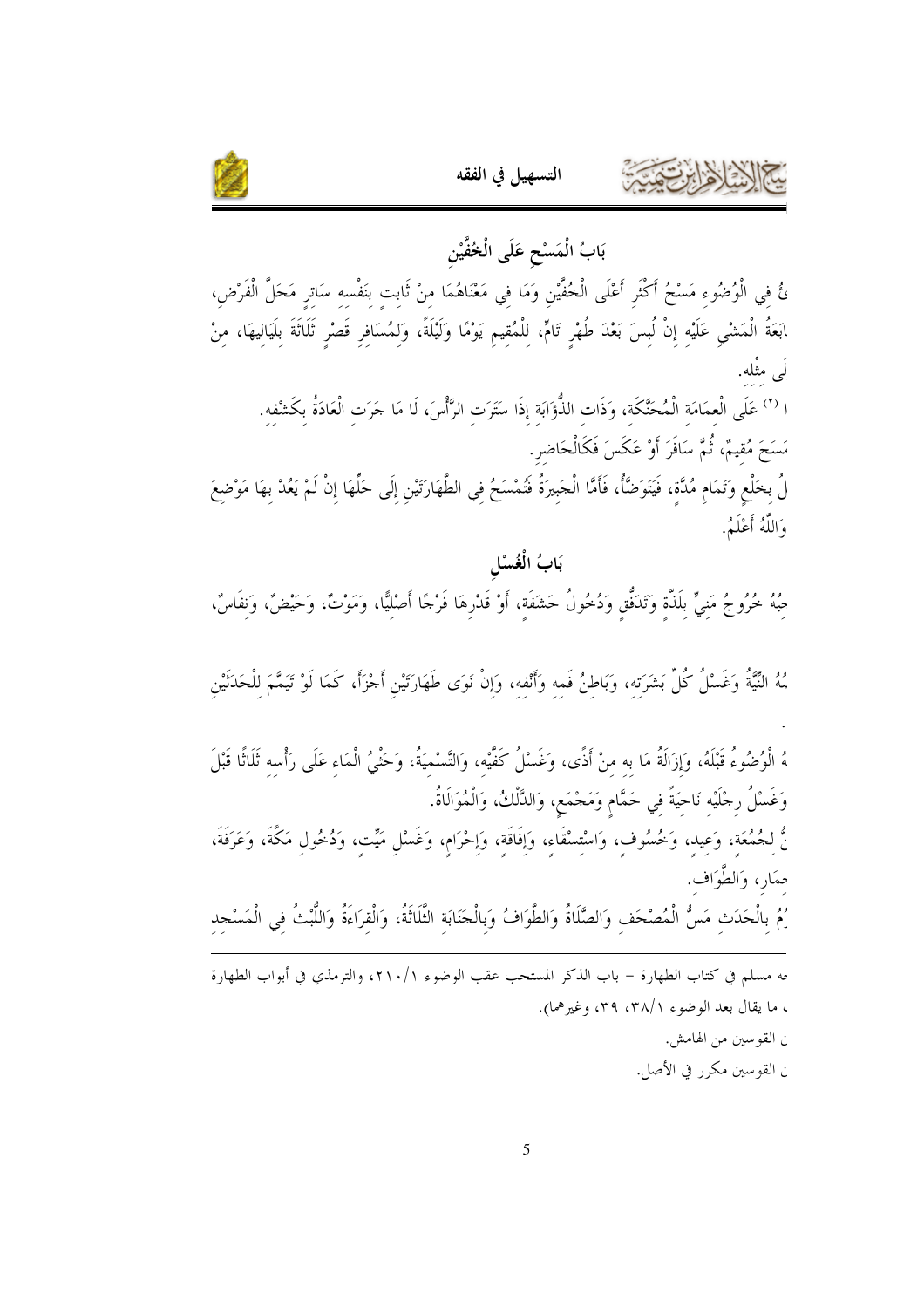



، وَبِالْحَيْضِ وَالنِّفَاسِ الْخَمْسَةُ، وَالصِّيَامُ، وَالْوَطْءُ في الْفَرْجِ إِلَى الْغُسْلِ، وَالطَّلَاقُ إِلَى الانْقطَاعِ. بَابُ التَّيَمُّم

هُ فَقْدُ مَاء ( أَوْ إعْزَازٌ إلَّا بثَمَن مُجْحف ) <sup>(١)</sup> فَلَوْ بُذلَ هبَةً، أَوْ بثَمَن غَيْر مُجْحف لَزمَهُ قَبُولُهُ، أَوْ ىَرَر باسْتعْمَاله لمَرَض أَوْ عَطَشٍ مُحْتَرَمٍ، وَدُخُولُ الْوَقْتِ، وَطَلَبُ فَاقده إِلَّا إِنْ خَافَ عَلَى نَفْسه ؛ تُوَابٌ طَاهِرٌ لَهُ غُبَارٌ .

مُهُ تَعْيينُ نيَّته، فَلَوْ تَيَمَّمَ لنَفْل لَمْ يُصَلِّ به فَرْضًا، أَوْ لفَرْض صَلَّى مَا شَاءَ، وَمَسْحُ حَميع وَجْهه <sub>،</sub> الْكُوعَيْنِ، وَالتَّرْتيبُ.

هُ التَّسْميَةُ، وَتَقْديمُ يُمْنَاهُ، وَتَأْخيرُهُ إنْ ظَنَّ وُجْدَانَ الْمَاء.

لمهُ مُبْطلُ طَهَارَة الْمَاء، وَخُرُوجُ الْوَقْت، وَقُدْرَتُهُ عَلَى اسْتعْمَال الْمَاء، وَإِنْ بُذِلَ للأَحَقّ قُدِّمَ ـمَّ مَنْ عَلَيْه نَجَاسَةٌ، ثُمَّ الْحَائضُ، ثُمَّ الْجُنُبُ.

ِئُ ضَرْبَةٌ وَاحدَةٌ لوَحْهِه وَكَفَّيْه، فَإِنْ تَيَمَّمَ لنَجَاسَة بَدَنه لَمْ يُعدْ.

بَابُ الْحَيْضِ

إِمْكَانه تسْعُ سنينَ، وَأَكْثَرُهُ ستُّونَ سَنَةً، وَأَقَلُّ الْحَيْضِ يَوْمٌ وَلَيْلَةٌ، وَأَكْثَرُهُ خَمْسَةَ عَشَرَ يَوْمًا، تٌّ أَوْ سَبْعٌ، وَلَا حَيْضَ لحَامل، فَإِنْ رَأَتْهُ قَبْلَ الْوَضْعِ بِيَوْمَيْنِ أَوْ ثَلَاثَة فَنفَاسٌ، وَأَقَلُّ طُهْر بَيْنَ ، ثَلَاثَةَ عَشَرَ فَتَجْلسُ الْمُبْنَدَأَةُ أَقَلَّهُ، ثُمَّ تَغْتَسلُ وَتُصَلِّى، فَإِنْ لَمْ يَعْبُرْ أَكْثَرُهُ اغْتَسَلَتْ عنْدَ انْقطَاعه، َ ثَلَاثًا فَعَادَةٌ، وَيُقْضَى مَا صَامَتْهُ فيه فَرْضًا، ثُمَّ إنْ تَغَيَّرَتْ لَمْ تَلْتَفتْ حَتَّى يَتَكَرَّرَ ثَلَاثًا أَيْضًا. عَبَرَ أَكْثَرُهُ فَاسْتحَاضَةٌ تَجْلسُ الْمُمَيِّزَةُ أَيَّامَ التَّمْييزِ وَهُوَ الْأَسْوَدُ الثَّخينُ إنْ لَمْ يَعْبُرْ أَكْثَرُهُ، أَيَّامَ الْعَادَة، وَالْمُتَحَيِّرَةُ غَالبَهُ وَبَاقى الْأَيَّام تَغْسلُ فَرْجَهَا وَتَعْصِبُهُ، وَتَتَوَضَّأُ لوَقْت كُلِّ صَلَاة وَكَذَا <sub>َ</sub>تْ الَّذي لَا يَنْقَطِعُ قَدْرَ الْوُضُوءِ وَالصَّلَاة.

رُ النِّفَاسِ أَرْبَعُونَ يَوْمًا، وَلَا حَدَّ لِأَقَلِّه، وَتُعَدُّ منْ الْيَوْمِ الْأَوَّل.

ن القو سين من الهامش.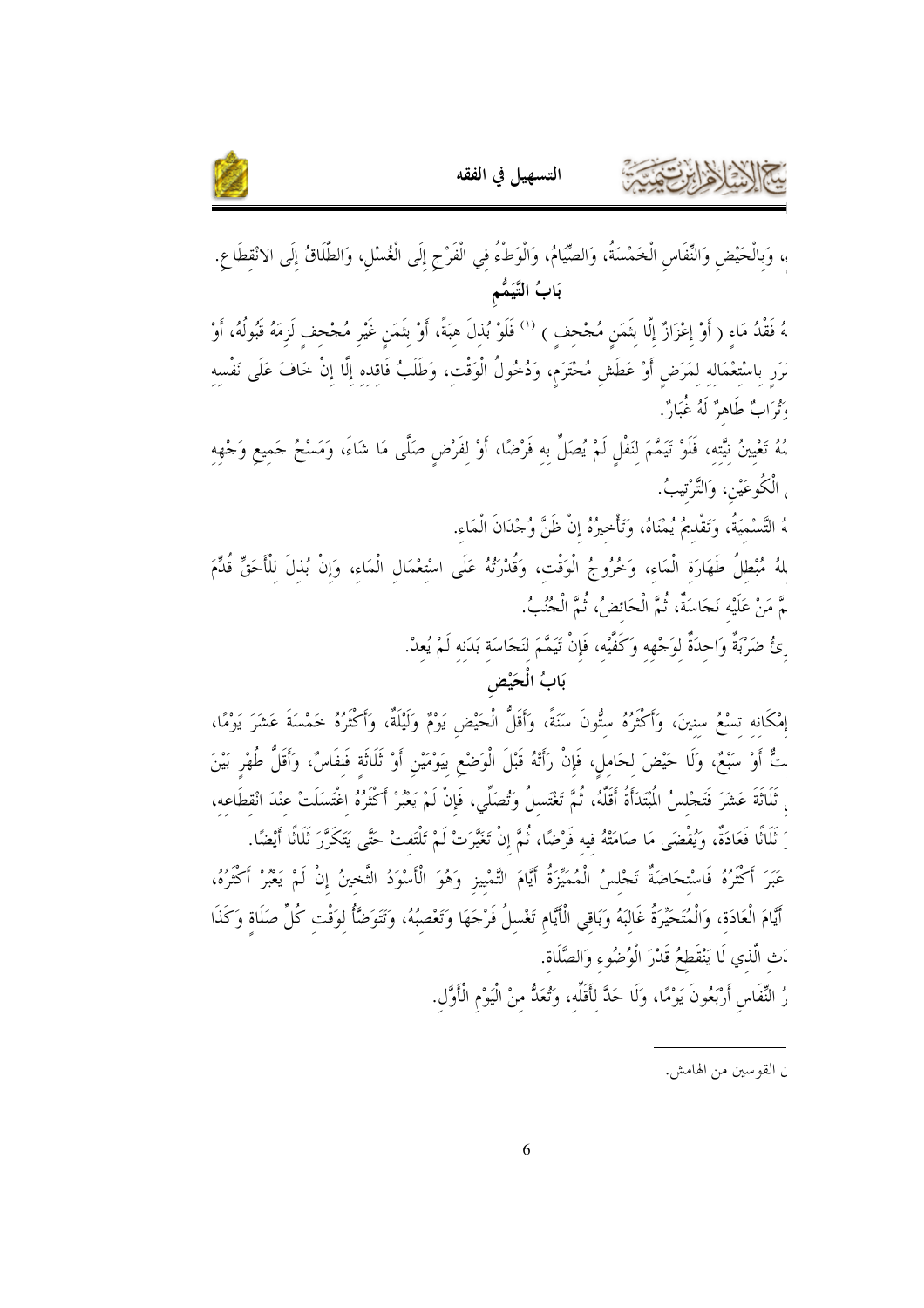

#### كتَابُ الصَّلَاة

التسهيل في الفقه

فُرِضَ الْخَمْسُ عَلَى : مُكَلِّف، وَهُوَ الْمُسْلمُ، الْعَاقلُ، الْبَالغُ، لَا حَائضٌ وَنُفَسَاءُ، وَيُؤْمَرُ بهَا ابْنُ نْمْرَبُ عَلَى تَرْكِهَا ابْنُ عَشْرٍ، فَإِنْ بَلَغَ فيهَا أَوْ بَعْدَهَا في وَقْتهَا أَعَادَهَا وَمَا قَبْلَهَا إنْ حُمعَتْ إلَيْهَا، <sub>ى</sub> تَطْهُرُ وَالْكَافرِ يُسْلمُ، وَالْمَحْنُون يُفيقُ، وَلَوْ صَلَّى كَافرٌ أَسْلَمَ.

تُ الظُّهْرِ منْ الزَّوَال إلَى مَصير ظلِّ الشَّيْءِ مثْلَهُ بَعْدَ الَّذي زَالَتْ عَلَيْه الشَّمْسُ، ثُمَّ يَعْقُبُهُ الْعَصْرُ، سْطَى، وَالْمُخْتَارُ إِلَى مَصيرٍ ظلِّ الشَّيْءِ مثْلَيْه، وَيَبْقَى وَقْتُ الضَّرُورَة إلَى الْغُرُوب، ثُمَّ يَعْقُبُهُ وَهيَ الْوِتْرُ، وَيَمْتَدُّ إِلَى غُرُوب الشَّفَق الْأَحْمَرِ.

مْقُبُهُ الْعِشَاءُ، وَيُخْتَارُ إِلَى ثُلُثِ اللَّيْلِ، وَوَقْتُ الضَّرُورَةِ إِلَى طُلُوعِ الْفَجْرِ الثَّاني، وَهُوَ الْبَيَاضُ في الْمَشْرِق ثُمَّ يَعْقُبُهُ الْفَجْرُ، وَيَبْقَى إِلَى طُلُوعِ الشَّمْسِ، وَيُدْرَكُ الْوَقْتُ بتَكْبيرَة، كَالْحَمَاعَة، برَكْعَة، وَأَوَّلُهُ أَفْضَلُ، إلَّا الْعشَاءَ الْآخرَةَ مَا لَمْ يَشْقَّ، وَالظُّهْرَ في حَرٍّ أَوْ غَيْم لمَنْ يَقْصدُ

مَ تَأْخيرُهَا أَوْ بَعْضهَا عَنْ وَقْتهَا بغَيْر عُذْر حَمْع، وَشُغْل بشَرْطهَا، فَإِنْ أَخَّرَهَا حُحُودًا كَفَرَ، أَوْ ىيَ إِلَيْهَا فَإِنْ أَبَى وَجَبَ قَتْلُهُ إِذَا ضَاقَ وَقْتُ الَّتِي بَعْدَهَا، وَلَا يُقْتَلُ حَتَّى يُسْتَتَابَ ثَلَاثًا، فَإِنْ تَابَ وَيَجبُ الْقَضَاءُ عَلَى الْفَوْرِ مُرَبِّبًا إِلَّا إنْ خَشيَ فَوْتَ حَاضرَة، وَإِلَّا أَتَمَّهَا نَفْلاً، ثُمَّ رَتَّبَ. .<br>بَابُ الْأَذَان وَالْإِقَامَة

ا فَرْضُ كفَايَة عَلَى الرِّجَال للصَّلَوَات الْخَمْس، وَيُقَاتَلُ أَهْلُ الْمَصْرِ بتَرْكهمَا، وَهُوَ خَمْسَ هيَ إحْدَى عَشْرَةً. نُّ مُؤَذِّنٌ، صَيِّتٌ، عَالِمٌ بِالْوَقْتِ، يُتُوِّبُ بَعْدَ الحيعلة في الصُّبْح، وَلَا يُؤَذَّنُ قَبْلَ الْوَقْت إلَّا لَهَا، نُوزُ مُرَتَّبًا لَا بِفَصْلٍ كَثيرٍ وَمُحَرَّمٍ، وَيَقُولُ مُسْتَمِعُهُ مِثْلَهُ إِلَّا فِي حيعلةِ فيُحَوْقل <sup>(١)</sup> ، وَيَسْأَلُ سيلَةَ.

لمة، حكاية قول: لا حول ولا قوة إلا بالله. (المطلع ص٥٠).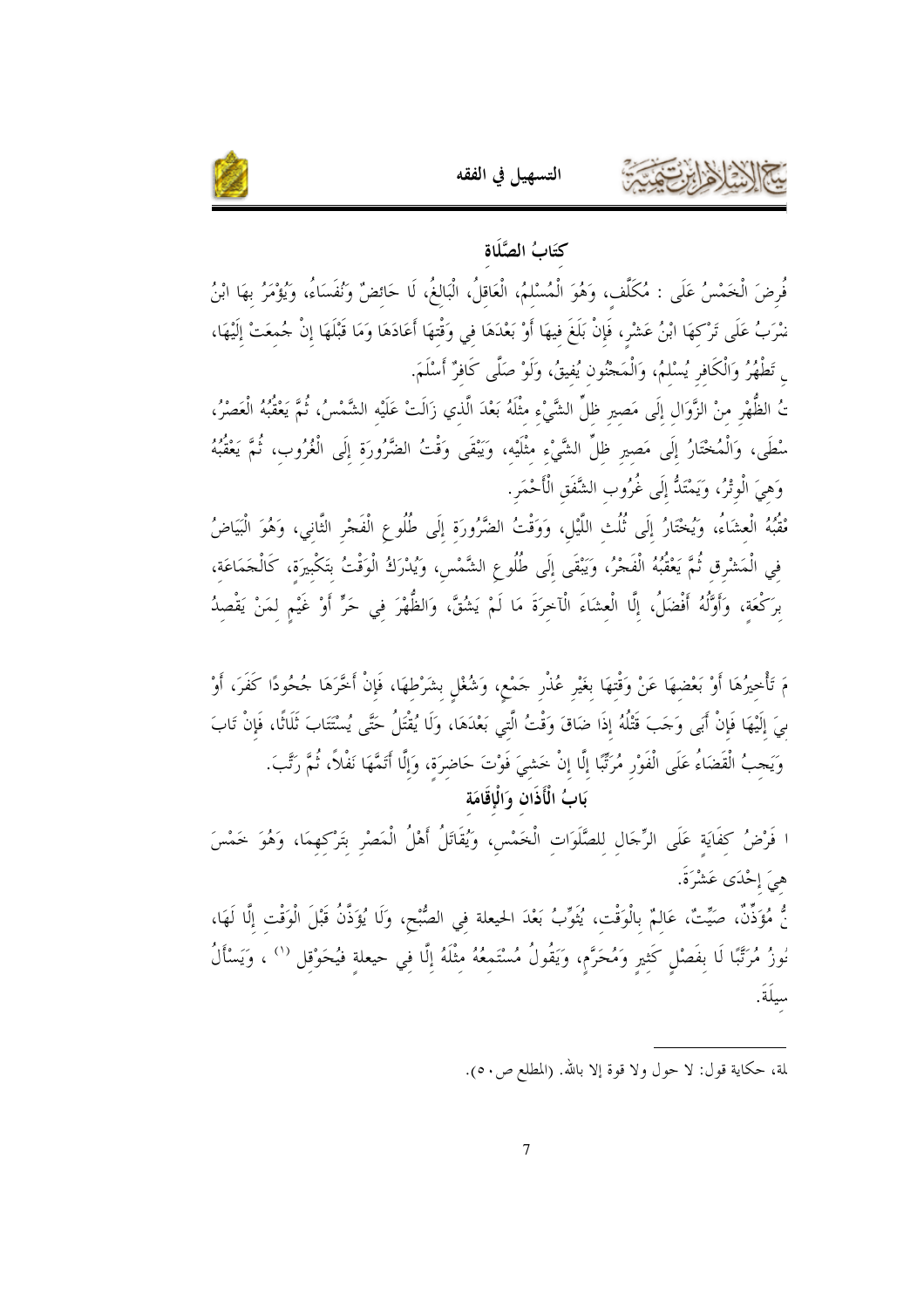



نُّ لَهُ الطَّهَارَةُ وَقِيَامُهُ مُسْتَقْبِلاً عَلَى عُلُوٍّ، يَجْعَلُ أُصْبُعَيْه في أُذُنَيْه مُلْتَفتًا في حيعلته يَمينًا وَشمَالاً، قَدَمَيْه، وَتَرَسُّلُهُ، وَحَدْرُهَا.

#### بَابُ شُرُوطِ الصَّلَاةِ

سَّةٌ: دُحُولُ الْوَقْت وَالطِّهَارَةُ منْ الْحَدَث وَمنْ الْخُبُث بَدَنًا وَثَوْبًا وَمَوْضعًا لَا إنْ عَجَزَ. مَنْكَبَيْه وَعَوْرَته بمَا لَا يَصفُ الْبَشَرَةَ منْ سُرَّته إلَى رُكْبَتَيْه، وَالْأَمَةُ نَحْوُهَا مثْلُهُ، وَالْحُرَّةُ سوَى كَفَّيْهَا، وَاللُّبُرُ أَوْلَى، وَالْعَوْرَةُ أَوْلَى منْ الْمَنْكب، فَلَوْ عَدَم فَقَاعدًا إِيمَاءً، وَإنْ صَلًى قَائمًا جَازَ. يُمُ عَلَى الرَّجُلِ الذَّهَبُ، وَمَا هُوَ أَوْ غَالبُهُ حَرِيرٌ فَلَا تَصحُّ الصَّلَاةُ فيه كَالْمَغْصُوب، ۖ وَالْحَشِّ، وَالْمَقْبَرَةِ، وَعطنِ الْإِبلِ، وَإِنَّمَا تَصحُّ في الْكَعْبَة وَعَلَى ظَهْرِهَا.

سُ: اسْتقْبَالُ عَيْنِ الْكَعْبَة للْقَريب، وَحِهَتهَا للْبَعيد، وَإِنْ اشْتَبَهَتْ سَفَرًا اجْتَهَدَ بشَمْس، وَقَمَر، وَرِيحٍ، وَمِيَاهِ، وَحَضَرًا بِخَبَرِ ثِقَةٍ عَنْ عِلْمٍ، وَمَحَارِيبَ مُسْلمٍ، وَالْعَاجزُ يُقَلّْدُ عَارِفًا، فَلَوْ اخْتَلَفَا نمَا عنْدَهُ، وَيُحَدِّدَهُ، وَلَا يُعيدُ، وَلَوْ أَخْطَأَ إِلَّا الْحَاضرَ يَسْقُطْ لَعَجْزٍ، وَيُصَلِّي كَيْفَ أَمْكَنَ، وَتوجّه نْفَر للسَّائر وَالْهَارب منْ سَيْل أَوْ سَبْع.

:سُ: النَّيَّةُ، فَيُعَيِّنُ الْمُعَيَّنَةَ، وَيُقَارِنُ بهَا التَّكْبيرَ، فَإِنْ تَقَلَّمَتْ يَسيرًا حَازَ مَا لَمْ يَفْسَخْهَا، وَيَحبُ بُ حُكْمَهَا، وَيُسَنُّ ذكْرُهَا.

#### بَابُ صفَة الصَّلَاة

<sub>ي</sub> إِلَيْهَا بِسَكِينَةٍ وَوَقَارٍ، بِتَقْرِيب خُطَاهُ، قَائلاً مَا وَرَدَ <sup>(١)</sup> غَيْرَ مُشَبِّك، وَيَقُومُ عنْدَ كَلمَة الْإِقَامَة

ما ورد في حديث ابن عباس-رضي الله عنهما– أن النبي، صلى الله عليه وسلم، خرج إلى الصلاة وهو "اللم احعل في قلبي نورًا، وفي لسانٍ نورًا، واجعل في سمعي نورًا، واحعل في بصري نورًا، واحعل من نورا، ومن أمامي نورا، واحعل من فوقي نورا، ومن تحتي نورا، وأعطني نورا" (أخرجه مسلم في كتاب المسافرين – باب الدعاء في صلاة الليل وقيامه ٥٢٥/١، وغيره). وما ورد في حديث أبي سعيد الخدري – الله عنه– قال: قال رسول الله، صلى الله عليه وسلم: "من خرج من بيته إلى الصلاة، فقال: "اللهم إين ، بحق السائلين عليك، وبحق ممشاي هذا فإني لم أخرج أشرا ولا بطرا ولا رياء ولا سمعة، خرجت اتقاء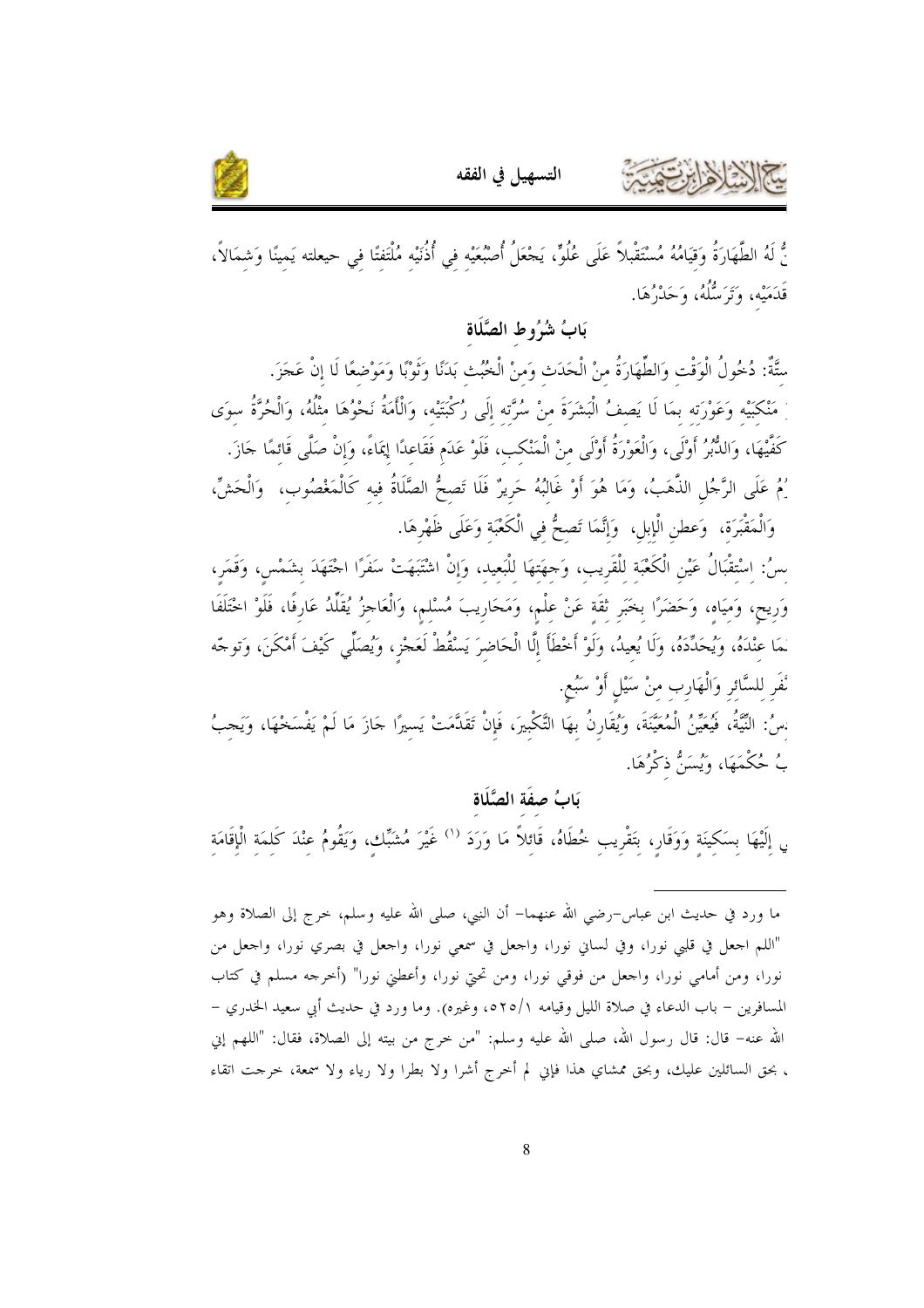

ى الْإِمَامَ.

أُقيمَتْ فَلَا صَلَاةَ إِلَّا الْمَكْتُوبَةُ.

سَوِّي الْإِمَامُ صَفَّهُ، وَيُكَبِّرُ حَهْرًا، وَغَيْرَهُ سرًّا كَالْقرَاءَة، وَيَرْفَعُ يَدَيْه عنْدَ ابْتدَاء التَّكْبير حَذْوَ ـمَّ يَضَعُ الْيُمْنَى عَلَى كُوعِ الْيُسْرَى تَحْتَ سُرَّته، نَاظرًا مَوْضعَ سُجُوده. لُولُ: سُبْحَانَكَ اللَّهُمَّ وَبِحَمْدكَ، وَتَبَارَكَ اسْمُكَ وَتَعَالَى جَدُّكَ، وَلَا إِلَهَ غَيْرُكَ. رَةً مُسَعَّمٍ رَسِّي سَرًّا.<br>مَوَّقْ، ثُمَّ يُسَمَّى سَرًّا.

نْرَأُ الْحَمْدَ بِإِحْدَى عَشْرَةَ شكَّةً مُرَتَّبَةً مُتَوَاليَةً، فَإِنْ لَمْ يُحْسنْهَا تَعَلَّمَهَا، فَإِنْ ضَاقَ الْوَقْتُ قَرَأَ َلَوْ عَلمَ آيَةً كَرَّرَهَا، فَإِنْ لَمْ يُحْسنْ قُرْآنًا ذَكَرَ اللَّهَ، وَإِنْ لَمْ يَعْرِفْ وَقَفَ قَدْرَهَا، ثُمَّ يُؤَمِّنُ جَهْرًا

> مْرَأُ سُورَةً في الصُّبْحِ منْ طُوَال الْمُفَصَّلِ، وَالْمَغْرب منْ قصَاره، وَالْبَاقي منْ أَوْسَاطه. هَرُ الْإِمَامِ بِالصُّبْحِ وأُولَيَيْ الْمَغْرِبِ وَالْعِشَاءِ.

رْفَعُ يَدَيْه وَيَرْكَعُ مُكَبِّرًا، مَاذًّا ظَهْرَهُ، مُسْتَوِيًا رَأْسُهُ حيَالَهُ، وَاضعًا يَدَيْه عَلَى رُكْبَتَيْه مُفَرَّخَتَىْ فَيَقُولُ : سُبْحَانَ رَبِّى الْعَظيم ثَلَاثًا.

نَعَعُ قَائلاً: سَمعَ اللَّهُ لمَنْ حَمدَهُ، وَيَرْفَعُ يَدَيْه فَيَقُولُ: رَبَّنَا وَلَكَ الْحَمْدُ ملْءُ السَّمَاء وَملْءُ الْأَرْض شئَتَ منْ شَيْء بَعْدُ.

سْجُدُ مُكَبِّرًا برُكْبَتَيْه، ثُمَّ يَدَيْه ثُمَّ جَبْهَته وَأَنْفه، وَيَكُونُ عَلَى أَطْرَاف أَصَابعه مُجَافيًا وَاضعًا يَدَيْه نَبَيْه، وَيَجبُ سُجُودُهُ عَلَى هَذه الْأَعْضَاء السَّبْعَة، ثُمَّ يَقُولُ: سُبْحَانَ رَبِّيَ الْأَعْلَى ثَلَاثًا.

ك وابتغاء مرضاتك، فأسألك أن تنقذين من النار وأن تغفر لي ذنوبي إنه لا يغفر الذنوب إلا أنت، أقبل الله وجهه، واستغفر له سبعون ألف ملك".(أخرجه أحمد ٢١/٣، وابن ماجه في كتاب المساحد – باب المشي سلاة ٢٥٦/١، وقال: "قال في الزوائد: هذا إسناد مسلسل بالضعفاء"). "قد قامت الصلاة".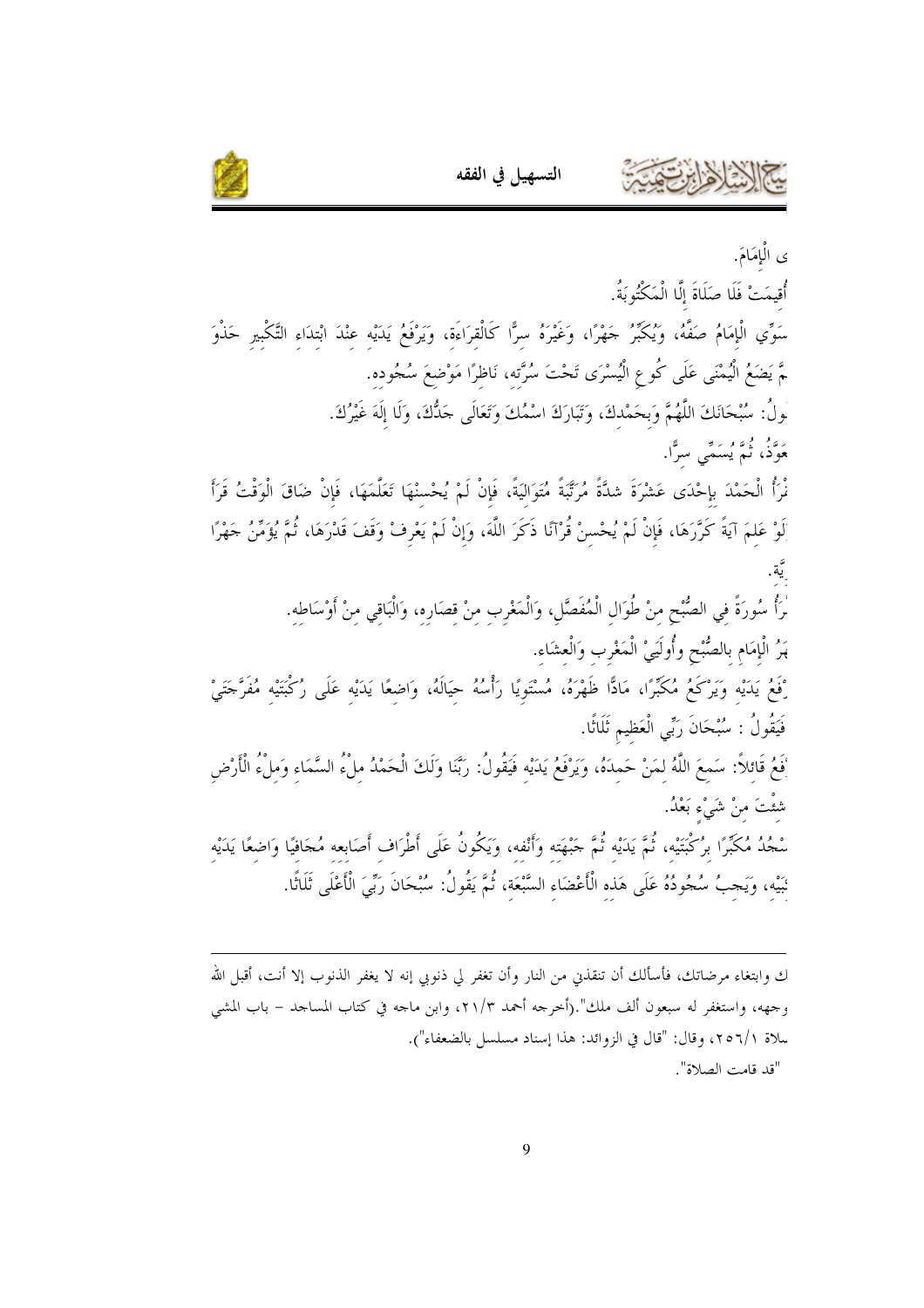

ْفِعُ مُكَبِّرًا وَيَجْلسُ مُفْتَرِشًا يَفْرِشُ يُسْرَاهُ فَيَجْلسُ عَلَيْهَا وَيَنْصبُ يُمْنَاهُ، فَيَقُولُ: رَبّ اغْفرْ لي يَسْجُدُ الثَّانيَةَ كَذَلكَ، ثُمَّ يَرْفَعُ مُكَبِّرًا فَيَقُومُ عَلَى صُدُورٍ قَدَمَيْه مُعْتَمدًا عَلَى رُكْبَتَيْه مَا لَمْ يَشُقْ

التسهيل في الفقه

سَلَّى الثَّانيَةَ كَالْأُولَى سوَى الاسْتفْتَاح وَالتَّحْرِيم. جْلسُ مُفْتَرِشًا يَضَعُ يَدَيْه عَلَى فَخذَيْه يَقْبِضُ الْخنْصَرَ `` وَالْبنْصر `` منْ يُمْنَاهُ مُحَلِّقًا إنْهَامَهُ ``' لَمِي مُشيرًا بسَبَّابَتهَا لأ في تَشَهُّده، فَيَقُولُ: التَّحيَّاتُ للَّه، وَالصَّلَوَاتُ وَالطَّيِّبَاتُ، السَّلَام عَلَيْكَ وَرَحْمَةُ اللَّه وَبَرَكَاتُهُ، السَّلَام عَلَيْنَا وَعَلَى عبَاد اللَّه الصَّالحينَ، أَشْهَدُ أَنْ لَا إلَهَ إلَّا اللَّهُ، وَأَشْهَدُ أَا عَبْدُهُ وَدَبَبُهُ وَلَهُ.

فَصْلٌ [يصلى الثالثة والرابعة بالحمد فقط]

صَلِّي الثَّالثَةَ وَالرَّابعَةَ كَالثَّانيَة بالْحَمْد فَقَطْ، ثُمَّ يَجْلسُ مُتَوَرِّكًا يَفْرشُ الْيُسْرَى وَيَنْصبُ الْيُمْنَى لَى الْأَرْضِ، ثُمَّ يَتَشَهَّدُ، وَيَزِيدُ : اللَّهُمَّ (صَلِّ) <sup>(٥)</sup> عَلَى مُحَمَّد، وَعَلَى آل مُحَمَّد، كَمَا صَلَّيْتَ إبْرَاهِيمَ إنَّكَ حَميدٌ مَجيدٌ. وَبَارِكْ عَلَى مُحَمَّد، وَعَلَى آل مُحَمَّد، كَمَا بَارَكْتَ عَلَى آل إبْرَاهيمَ لَّ مَحِيدٌ، اللَّهُمَّ إنِّي أَعُوذُ بكَ منْ عَذَابٍ حَهَنَّمَ، وَمنْ عَذَابٍ الْقَبْرِ، وَمنْ فتْنَة الْمَحْيَا وَالْمَمَات، الْمَسيحِ الدَّجَّالِ، وَيَدْعُو <sup>(٦)</sup> بمَا وَرَدَ ثُمَّ يُسَلِّمُ عَنْ يَمينه، ثُمَّ عنْ يَسَارِه، ثُمَّ يَسْتَغْفرُ ثَلَاثًا، للَّهُمَّ أَنْتَ السَّلَامُ، وَمنْكَ السَّلَامُ، تَبَارَكْتَ يَا ذَا الْجَلَال وَالْإِكْرَام.

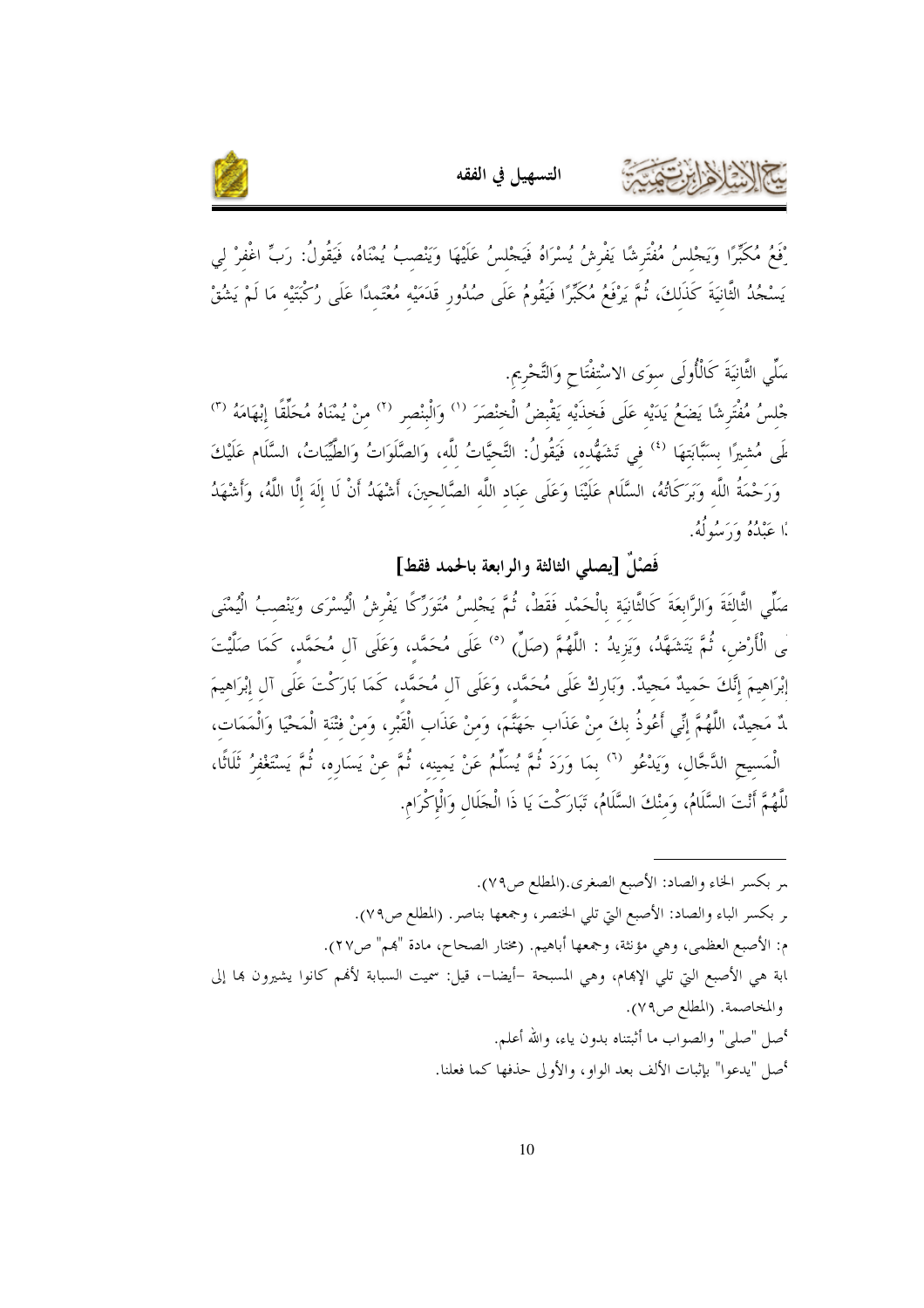



ْأَةُ كَالرَّجُلِ لَكنْ تَجْمَعُ نَفْسَهَا رُكُوعًا وَسُجُودًا، وَتَجْلسُ مُتَرَبِّعَةً أَوْ سَادلَةً. هُ رَدُّ الْمَارِّ، وَإِنَّ نَابَهُ شَيْءٌ سَبَّحَ وَصَفَقَتْ، وَإِنْ لَمْ تَكُنْ سُتْرَةٌ قَطَعَهَا مُرُورُ كَلْب أَسْوَدَ بَهيم``. بَابُ أَ,ْكَانِ الصَّلَاةِ نُهَا اثْنَا عَشَرَ : الْقيَامُ، وَالتَّحْرِيمُ، وَالْفَاتحَةُ لغَيْرِ مَأْمُوم، بَلْ تُسَنُّ في سَكَتَات إمَامه وَإسْرَاره، ، وَاعْتدَالُهُ عَنْهُمَا، وَطُمَأْنِيَتُه في الْكُلِّ، وَالتَّشَهُّدُ الْأَحِيرُ، وَحِلْسَتُهُ، وَالتَّسْليمَةُ الْأُولَى، وَالتَّرْتيبُ. مَباهَٰا تسْعَةٌ: بَاقي التَّكْبير، وَالتَّسْميعُ، وَالتَّحْميدُ، وَالتَّسْبيحُ، وَالاسْتعْفَارُ مَرَّةً، وَالتَّشَهُّدُ الْأَوَّلُ وَالصَّلَاةُ عَلَى مُحَمَّد، ݣَحِيًّا وَالتَّسْلِيمَةُ الثَّانِيَةُ. ﴾ بفَوَات رُكْن أَوْ شَرْط، لَا إنْ نَسيَ نَجَاسَةً، أَوْ فَوْت وَاحِب عَمْدًا. ءَ رَفَعُ بَصَره إلَى السَّمَاء، وَالْإِقْعَاءُ <sup>(٢)</sup> ، وَافْترَاشُ ذرَاعَيْه في السُّجُود، وَصَلَاتُهُ حاقنا <sup>(٣)</sup> أَوْ حاقبا َضْرَة طَعَام لتَائق <sup>(٥)</sup> وَالْعَبَثُ، والتخصُّرُ <sup>(٦)</sup> وَفَرْقَعَةُ الْأَصَابِع، وَتَشْيكُهَا. مَدُّ الْآي، وَقَتْلُ الْحَشَرَات، وَلُبْسُ النَّوْب مَا لَمْ يَطُلْ. بَابُ سُجُود اَلسَّهْو رَعُ لعَمْد، بَلْ لسَهْو منْ زيَادَة وَنَقْص وَشَكٍّ، فَيَجبُ لمَا يُبْطلُ عَمْدُهُ، وَلَوْ شَكٌّ في عَدَد بَنَى عَلَى الْإِمَامَ فَعَلَى غَلَبَة ظُنِّه، وَلَوْ تَرَكُ رُكْنًا أَتَى به مَا لَمْ يَشْرَعْ في قرَاءَة الثَّانيَة، فَتُبطُلُ الرَّكْعَةُ فَقَطْ.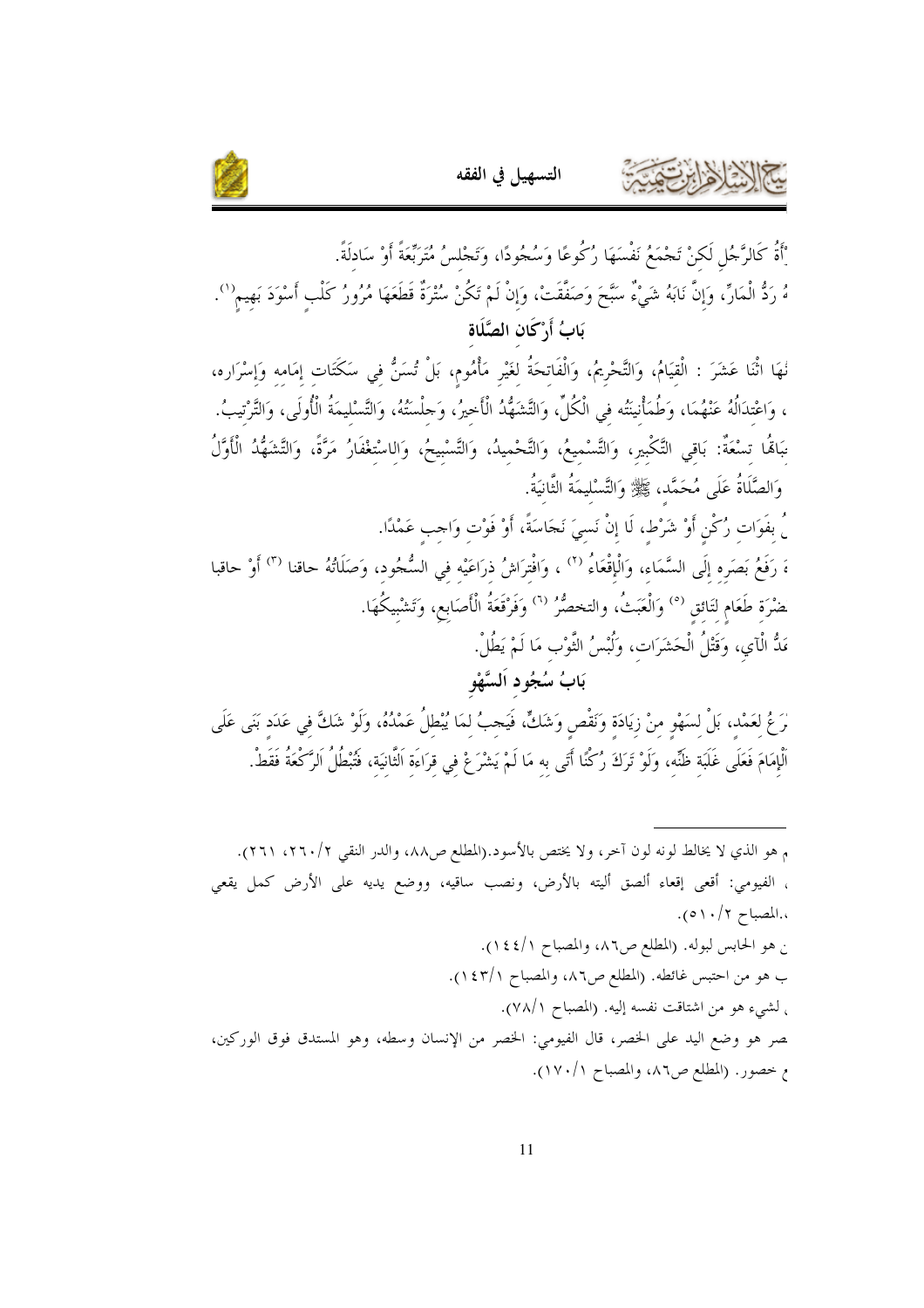



لُّهُ قَبْلَ السَّلَامِ إِلَّا مَنْ سَلَّمَ عَنْ نَقْصٍ، أَوْ إِمَامِ عَمِلَ بِغَالِبِ ظُنِّهِ فَبَعدَهُ. بَابُ صَلَاة التَّطَوُّعِ

ما الاسْتسْقَاءُ وَالْكُسُوفُ، ثُمَّ الْوَتْرُ بَيْنَ صَلَاة الْعشَاء وَالْفَجْر، وَأَقَلُّهُ رَكْعَةٌ، وَأَكْثَرُهُ إِحْدَى عَشْرَةَ ،، وَأَدْنَى الْكَمَال ثَلَاثٌ بفَصْل، وَيَقْنُتُ بَعْدَ الرُّكُوع بالْمَأْتُور <sup>(١)</sup> وَفِي الْفَجْرِ لِلنَّازِلَةِ. سُّنَنُ الرَّاتبَةُ عَشْرٌ: قَبْلَ الظُّهْرِ وَبَعْدَهَا، وَبَعْدَ الْمَغْرِب وَالْعشَاء، وَقَبْلَ الصُّبْح، وَهُمَا أَفْضَلُ. نْرَاوِيحُ عشْرُونَ في رَمَضَانَ، ثُمَّ صَلَاةُ اللَّيْلِ وَسَطَهُ، ثُمَّ رُ الْأَخيرُ، ثُمَّ النَّهَارُ في بَيْته، ثُمَّ مَسْجده، قَائمًا، ثُمَّ قَاعدًا. <sub>ِ</sub> الضُّحَى تْتَّان، وَأَكْثَرُهَا ثَمَان إِذَا عَلَتْ الشَّمْسُ إِلَى الزَّوَالِ. ْ أَرْبَعُ عَشْرَةَ سَجْدَةً لقَارِئ وَمُسْتَمعِ كَالصَّلَاة بلَا تَشَهُّد. تَطَوَّعُ بَعْدَ الْفَحْرِ إِلَى اللرْتفَاعِ، وَبَعْدَ الْعَصْرِ إِلَى الْغُرُوبِ، وَعِنْدَ الِاسْتِوَاءِ إِلَى الزَّوَالِ إِلَّا بِمَا لَهُ

#### يَابُ صَلَاةِ الْجَمَاعَةِ

ﺎﻋَﺔُ ﻭَﺍﺟﺒَﺔٌ ﻋَﻠَﻰ ﺍﻟرِّﺟَﺎﻝ ﻟﻠْﺨَﻤْﺲ، ﻭَﻓِﻲ ﻣَﺴْﺠﺪ ﻟَﺎ ﺗُﻘَﺎﻡُ ﺇﻟَّﺎ ﺑﺤُﻀُﻮﺭﻩ ﺃُﻓْﺿَﻞُ، ﺛُﻢَّ ﺍﻟْأَﻛْثَرُ جَمَاعَةً، مَّ الْأَبْعَدُ، ثُمَّ الْبَيْتُ، وَلَا يُؤَمَّنَّ قَبْلَ رَاتب بغَيْر إذْنه إلَّا إنْ تَأَخَّرَ لعُذْر، فَإنْ لَمْ يُعْلَمْ انْتُظرَ ورُوسلَ شَ خُرُوجُ الْوَقْت، فَإِنْ صَلَّى ثُمَّ حَضَرَ حَمَاعَةً أَعَادَهَا مَعَهُمْ، وَشَفَعَ الْمَغْربَ برَابعَة، وَتُعَادُ في ة مَسَاجدَ.

سَبَقَ إِمَامَهُ بِرُكْنِ فَلَحِقَهُ فِيهِ أَوْ رَفَعَ فَأَتَى به مَعَهُ فَلَا بَأْسَ، وَسَبْقُهُ بِرُكْنَيْن مُبْطلٌ.

ذلك ما جاء في حديث الحسن بن علي –رضي الله عنها– قال: علمني رسول الله، صلى الله عليه وسلم، ت أقولهن في الوتر: "اللهم اهدين في من هديت، وعافني في من عافيت، وتوليني في من توليت، وبارك لي في لميت، وفيَّ شر ما قضيت إنك تقضي ولا يقضي عليك، وإنه لا يذل من واليت ولا يعز من عاديت، ت ربنا وتعاليت". (أخرجه أبو داود في كتاب الوتر – باب القنوت في الوتر ٢٣/٢، الترمذي في أبواب ( /۲۸۹ ، وغي<sub>ر</sub> هما).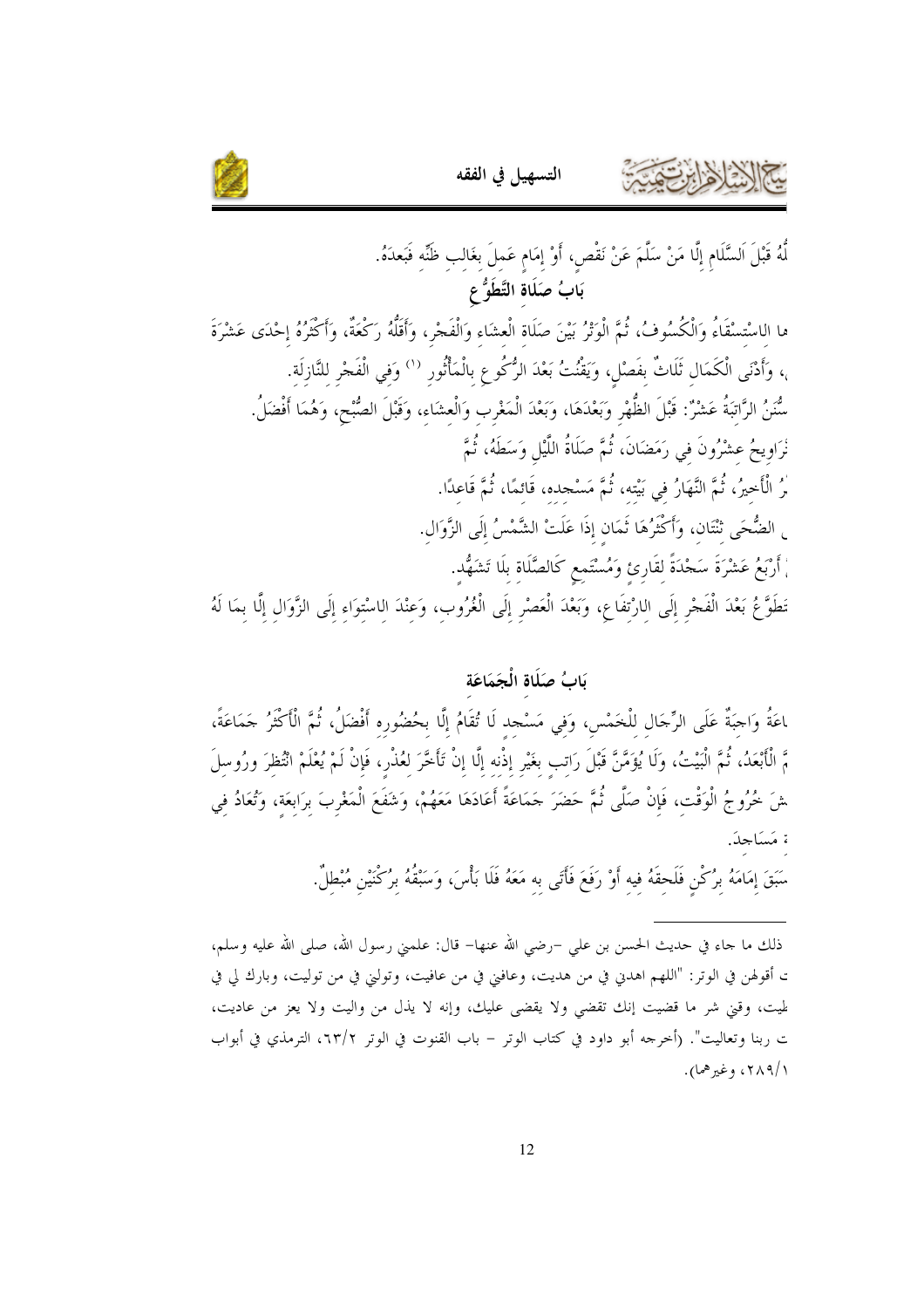

ـمَا عنْدَ التَّحْرِيم شَرْطٌ، لَكنْ إنْ أَحْرَمَ مُنْفَرِدًا ثُمَّ نَوَى الْإمَامَةَ أَوْ الاثْتمَامَ، أَوْ فَارَق إمَامَهُ بلَا اسْتُخْلفَ، أَوْ أَمَّ مَسْبُوقًا فيمَا فَاتَهُمَا لَعُذْرٍ فَخلَافٌ (`` . ُمْ أَنْ يُخَفِّفَ في تَمَام، وَيُطيلَ الْأُولَى، وَانْتظَارُ دَاحل في الرُّكُوعِ. َهُ مَنْعُ الْمَرْأَة منْ الْمَسْجد وَبَيْتُهَا أَفْضَلُ. فَصْلٌ [أعذار ترك الجمعة والجماعة] فى تَرْكه الْجُمُعَةَ و الْجَمَاعَةَ المريضُ وَالْخَائفُ ضَيَاعَ مَالِه، أَوْ فَوْتَهُ، أَوْ مَوْتَ قَرِيبٍ، أَوْ ضَرَرًا مَطَرٍ، وَوَحْلٍ، وَنَحْوِهِ.

بَابُ الْإِمَامَة النَّاس بهَا السُّلْطَانُ ثُمَّ رَبُّ الْبَيْت، ثُمَّ الرَّاتبُ، ثُمَّ الأقرأُ، ثُمَّ الْأَفْقَهُ، ثُمَّ الْأَقْدَمُ سنَّا، ثُمَّ الْمَمَّا، ثُمَّ هْرَةً، ثُمَّ الْأَشْرَفُ، ثُمَّ الْأَتْقَى، ثُمَّ الْحُرُّ، ثُمَّ الْبَصيرُ، ثُمَّ الْحَاضرُ، ثُمَّ الْقَار عُ صِحُّ مِنْ كَافِرٍ، وَنَجسٍ وَمُحْدِثٍ يَعْلَمَانِ ذَلِكَ، وَلَا مِنْ أُمِّيٍّ، وَأَرت <sup>(٢)</sup> وَأَخْرَسِ، وَمَنْ به عُذْرٌ

مَاحِزٍ عَنْ رُكْنِ أَوْ شَرْطٍ إِلَّا بمثْلهمْ، وَلَا خُنْتَى وَأُنْتَى إِلَّا بِأُنْتَى، فَلَوْ صَلًى رَاتبٌ جَالسًا لعُذْر نُوهُ، وَلَوْ طَرَأَ بِهَا لَمْ يَجْلِسُوا. أُمٍّ صَبِيٌّ بِبَالِغٍ، أَوْ مُتَنَفِّلٌ بِمُفْتَرَضٍ، أَوْ مَنْ يُؤَدِّي بِمَنْ يَقْضِي، أَوْ مَنْ يُصَلِّي فَرْضًا بآخَرَ، أَوْ أَوْ فَاسقٌ فَروَايَتَان <sup>(٤)</sup> .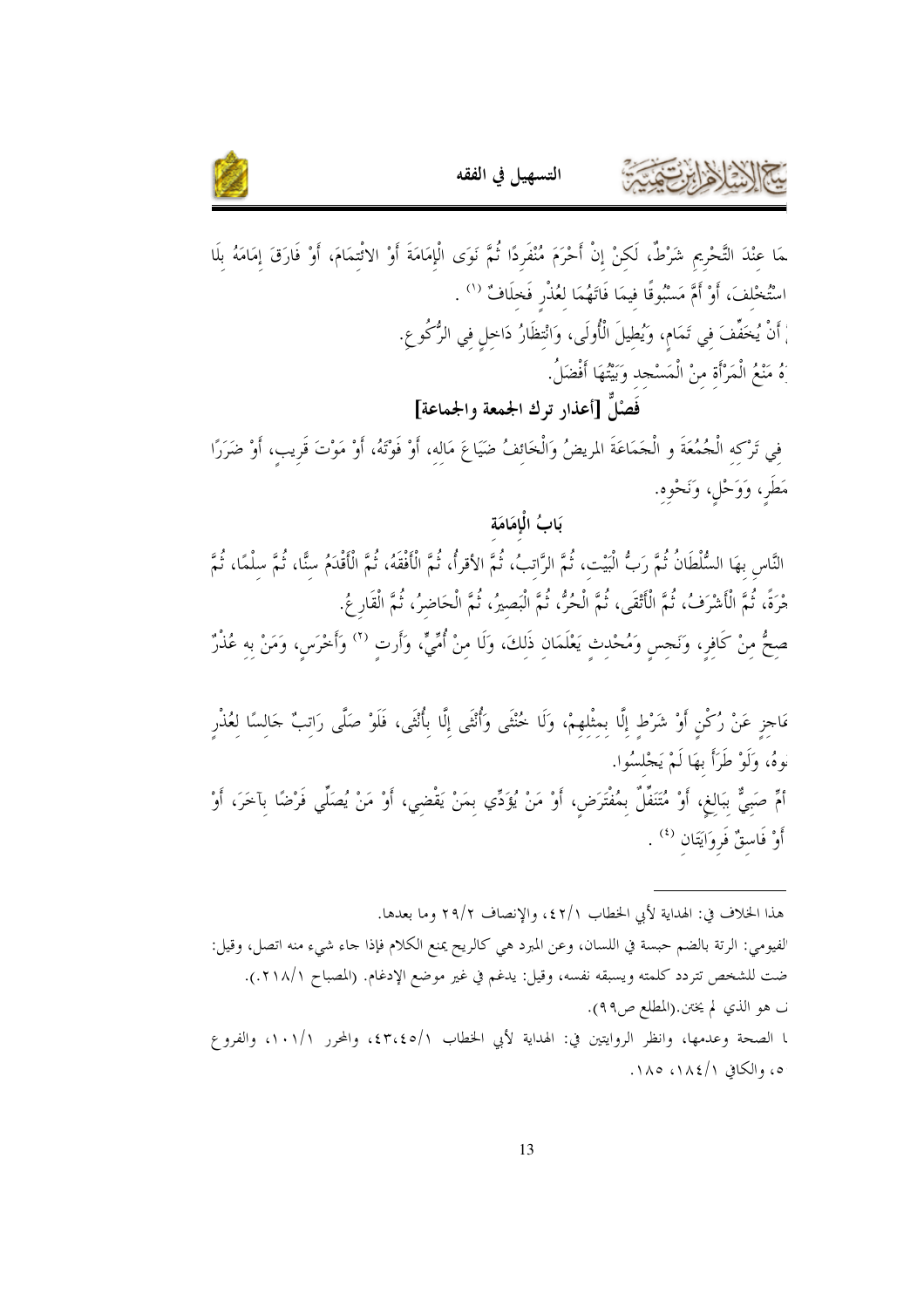

ِهُ منْ فَأْفَاء <sup>(١)</sup> أَوْ تَمْتَام <sup>(٢)</sup> وَلَحَّان لَا يُحيلُ مَعْنًى. ﺎﺀِ ﺃَﺠَﺎﻧِﺐَ ﻟَﺎ ﻣَﺤْﺮَﻡَ ﺃُﻭْ ﺭَﺟُﻞَ ﻣَﻌَﻬُﻦً، ﻭَﻗَﻮْﻡٌ ﻳَﻜْﺭَﻫُﻮﻧَﻪُ. فَصْلٌ [سنن صلاة الجماعة]

وُقُوفُ الْجَمَاعَة وَالْمَرْأَة خَلْفَهُ وَالْوَاحِدُ عَنْ يَمينه وَعَنْ حَانبَيْه جَائزٌ، وَعَنْ يَسْرَته، أَوْ فَذًا مَنْ لَمْ يَقفْ مَعَهُ إِلَّا كَافِرٌ أَوْ مُحْدِثٌ يَعْلَمُهُ أَوْ أُنْثَى أَوْ صَبِيٌّ فَهُوَ فَذًّ، وَيَقُومُ إِمَامُ الْعُرَاةُ وَالْمَرْأَةُ سَطًا.

التسهيل في الفقه

مُ الرَّحُلُ، ثُمَّ الصَّبيُّ، ثُمَّ الْخُنْثَى، ثُمَّ الْمَرْأَةُ كَتَقْدِيمهمْ إِلَى الْإِمَامِ فِي الْحَنَائزِ وَإِلَى الْقبْلَة فِي

بَابُ صَلَاة أَهْلِ الْأَعْذَارِ مَجَزَ عَنْ الْقيَامِ، أَوْ طَالَ مَرَضُهُ، أَوْ لَحقَهُ مَشَقَّةٌ شَديدَةٌ صَلَّى قَاعدًا، ثُمَّ عَلَى جَنْب، ثُمَّ مُسْتَلْقيًا بطَرْفه، وَلَوْ عَجَزَ عَنْ الْقرَاءَة فَبقَلْبه.

فَصْلَ [مسافة القصر ]

سَافَرَ لَا لمَعْصِيَة ستَّةَ عَشَرَ فَرْسَخًا <sup>(٣)</sup> سُنَّ لَهُ قَصْرُ رُبَاعيَة مُؤَدَّاة إِلَى رَكْعَتَيْن إذَا حَاوَزَ السُّورَ نَ أَوْ الْخِيَامَ، وَنَوَاهُ عنْدَ التَّحْرِيم، وَلَوْ أَحْرَمَ مُقيمًا ثُمَّ سَافَرَ، أَوْ عَكَسَ، أَوْ ائْتَمَّ بمُقيم، أَوْ أَوْ نَوَى إقَامَةً أَكْثَرَ منْ إحْدَى وَعشْرينَ صَلَاةً، أَوْ ذَكَرَ صَلَاةَ سَفَرٍ في حَضَر أَوْ بالْعَكْس أَوْ هُ أَهْلُهُ وَلَا يَنْوِي إِقَامَةً فِي مَوْضِعٍ أَوْ ذَكَرَ صَلَاةَ سَفَرٍ فِي آخَرَ أَتَمَّ، لَا إِنْ سَلَكَ البُعْدَى.

ء هو من يتردد في الفاء إذا تكلم. (المطلع ص١٠٠). م هو الذي فيه تمتمة، وهو الذي يتردد في التاء. (مختار الصحاح، مادة "تمم" ص٣٣، والمطلع ص١٠١). سخ ثلاثة أميال، الميل ١٠٠٠ باع، والباع=٤ أذرع شرعية، إذن الميل=٢٠٠٠=٤٠٠٠ ذراع شرعية، ع الشرعي=٢، ٤٦ سنتيمترا.فقدر الميل بالمتر=٢٠٠٠، ٢٧٤، ٤٦، ١٨٤٨. + ١٨٤٨- ١٨٤٨ مترا. ومسافة حسب ما سبق= ٤٨ ميلا، فقدرها بالكيلو متر= ١٨٤٨×٤٨ = ٨٨٧٠÷١٠٠+١٠٧ دكم ٨٨ كيلو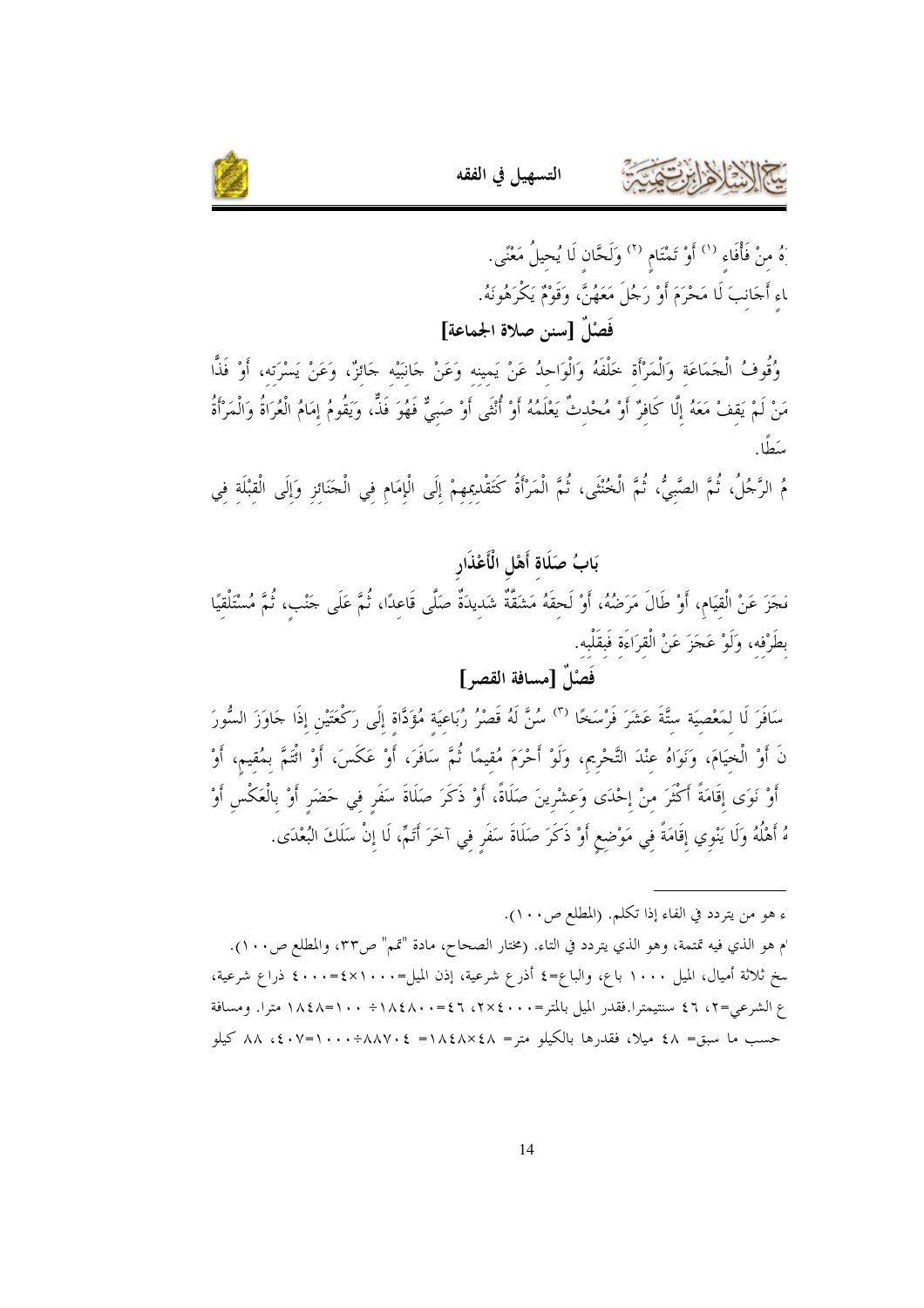



فَصْلٌ [الجمع بين الظهر والعصر والمغرب والعشاء] رُ الْحَمْعُ بَيْنَ الظُّهْرِ وَالْعَصْرِ وَالْعشَاءَيْنِ في وَقْت إحْدَاهُمَا لسَفَرٍ قَصْرٍ وَمَرَضٍ يَشُقُّ، وَمَطَر يَبُلُّ، وَعُذْرٍ يُبِيحُ تَرْكَ الْجُمُعَة، فَلَوْ قَلَّمَ اشْتُرطَ نَيِّتُهُ، وَالْمُوَالَاةُ لَا قَدْرَ إِقَامَة وَوُضُوء، وَوُجُودُ الْعُذْرِ حهمَا، وَإِنْ أَخَّرَ فَنَيَّتُهُ ممَّا لَمْ يَضقْ وَقْتُ الْأُولَى عَنْ فعْلهَا، وَاسْتمْرَارُ الْعُذْرِ إِلَى وَقْتِ الثَّانِيَةِ. بَابُ صَلَاة الْخَوْف

رُ بكُلِّ صفَة صَحَّتْ عَنْ رَسُول اللَّه، ﷺ فَمنْهَا إذَا كَانَ عَدُوُّهُ فِي غَيْرِ قِبْلَةٍ فَلْتَحْرُسْ فِرْقَةٌ أُخْرَى برَكْعَة، ثُمَّ تُتمُّ وَتَذْهَبُ فَتَحْرُسُ وَتَأْتي تلْكَ فَيُصَلِّي بهَا الثَّانيَةَ، ثُمَّ تُتمُّ فَيُسَلِّمُ بهَا. كَانَ قبْلَةً أَحْرَمَ بهمْ صَفَّيْن فَسَجَدَ مَعَهُ الْمُقَدَّمُ، فَإِذَا رَفَعَ سَجَدَ الْحَارِسُ وَلَحقَهُ، ثُمَّ تُعْكَسُ في نَلْمَ بهمْ.

صَلَّى بكُلٍّ صَلَاةً صَحَّ، كَمَا لَوْ أَتَمَّ وَقَصَرَتْ كُلُّ فرْقَةِ خَلْفَهُ، فَإِنْ اشْتَدَّ الْخَوْفُ صَلُّوا رِجَالاً لَى الْقبْلَة وَغَيْرِهَا يُومِئُونَ إِيمَاءً عَلَى قَدْرِ الطَّاقَة.

## بَابُ صَلَاةِ الْجُمُعَةِ

رَكْعَتَان عَلَى ذَكَر مُكَلَّف حُرٍّ صَحيح مُقيم لَيْسَ أَبَعْدَ منْ فَرْسَخ <sup>(١</sup>' . طُهَا الْأَبْنِيَةُ أَوْ قَرِيبُهَا، وَحُضُورُ أَرْبَعينَ ممَّنْ تَلْزَمُهُ، وَإِذَا حَضَرَهَا مَنْ لَا تُلْزَمُهُ أحزأتُه، وَالْمَعْذُورُ حَقِدُ بِهِ، وَالْوَقْتُ مِنْ أَوَّلِ السَّادِسَةِ إِلَى آخِرِ وَقْتِ الظُّهْرِ فَإِنْ فَاتَ، أَوْ أَدْرَكَ أَقَلَّ مِنْ رَكْعَةِ، أَوْ نَدُ قَبْلَ رَكْعَة أَتَمُّوا ظُهْرًا.

مُ خُطْبَتَيْن، يَجبُ فِي كلٍّ حَمْدُ اللَّه، وَالصَّلَاةُ عَلَى مُحَمَّدٍ، ﷺ وَالْوَصِيَّةُ بِالتَّقْوَى، وَقِرَاءَةُ آيةٍ، الْأَرْبَعينَ.

## فَصْلٌ [سنن الجمعة]

ْ لَهَا التنظُّفُ وَالتَّطَيُّبُ، وَلبْسُ بَيَاضٍ، مَاشيًا بسَكينَة، مُبَكِّرًا، وَخُطْبَتُهُ قَائمًا عَلَى عُلُوٍّ، مُتَوَكِّئًا

بيان مقدار الفرسخ ص٧٠.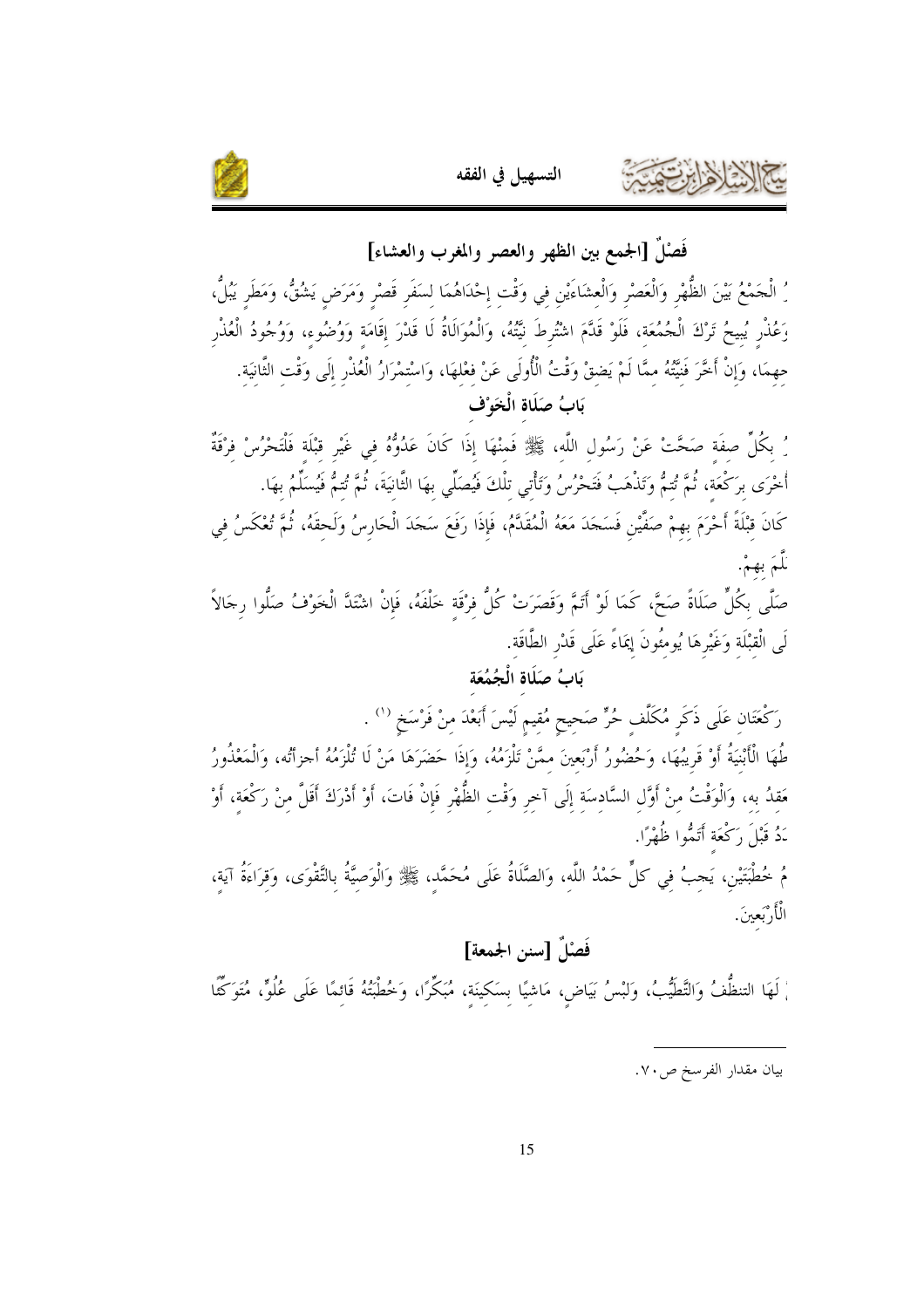

ء، وَجُلُوسُهُ بَيْنَ الْخُطْبَتَيْنِ، وَقَصْدُهُ تلْقَاءَ وَجْهِه، وَقصَرُ خُطْبَته، وَطُولُ صَلَاته، وَيُسَلِّمُ عَلَيْهِمْ إذَا لَهُ، وَجُلُوسُهُ للْأَذَانِ، وَالذُّنُوِّ منْ الْإِمَامِ، وَقرَاءَةُ الْكَهْفِ يَوْمَهَا، وَالْجُمُعَة في أُولَتهَا، وَالْمُنَافقُونَ <sub>ّ</sub>، وَالسَّجْدَة و "هَلْ أَتَى عَلَى الْإِنْسَان" في صُبْحهَا، وَيُجْبَرُ الدَّاخلُ حَالَ الْخُطْبَة برَكْعَتَيْن، كَلَامُ إلَّا للْإمَام، وَمَنْ كَلَّمَهُ، وَيَجُوزُ أَكْثَرُ منْ جُمْعَة إنْ احْتِيجَ وَإِلَّا فَالْأُولَى الصَّحيحَةُ، ثُمَّ جُمُعَةُ نْ جُهلَتْ أَوْ تَسَاوَتَا بَطلَتَا.

التسهيل في الفقه

بَابُ صَلَاة الْعِيد الْعِيد فَرْضُ كفَايَة تَسْقُطُ بفعْل أَرْبَعينَ، وَتُسَنُّ فِي الصَّحْرَاءِ إِلَّا مِنْ عُذْرٍ، وَتَعْجيلُ الْأضْحَى، حَتَّى يُصَلِّيَ، عَكْسَ الْفطْرِ، وَأَوَّلُ وَقْتهَا إِذَا ارْتَفَعَتْ الشَّمْسُ إِلَى الزَّوَالِ. جُ ( فَيُصَلِّي رَكْعَتَيْن ) <sup>(١)</sup> عَلَى أَحْسَن هَيْئَة إلَّا الْمُعْتَكفَ، فَفي ثيَاب اعْتكَافِهِ، ( يُكَبِّرُ ) <sup>(٢)</sup> فِي ﺪَ ﺍﺳْﺘﻔْﺘَﺎﺣﻪ ﺳﺘًّﺎ، ﻭَﻓِﻲ ﺍﻟﻨَّﺎﻧﻴَﺔ ﺑَﻌْﺪَ ﺍﻟرَّﻓْﻢ ﺧَﻤْﺳًﺎ ﻳَﺮْﻓَﻢُ ﻳَﺪَﻳْﻪ ﻣَﻢَ ﻛُﻞٍّ، ﻭَﻳَﻨْﻛُﺮُ ﺍﻟﻠَّﻪُ تَعَالَى، ﻭيُصَلِّي مِّ، ﷺ وَتُدْرَكُ بتَكْبيرَة، وَإِنْ فَاتَتْهُ سُنَّ لَهُ قَضَاؤُهَا عَلَى صفَتهَا، ثُمَّ يَخْطُبُ ثنْتَيْن يَسْتَفْتحُ الْأُولَى بيرَات، وَالثَّانيَةَ بسَبْع، يَحُتُّهُمْ في الْفطْرِ عَلَى الصَّدَقَة، وَفي الْأَضْحَى عَلَى الْأُضْحيَة، مُبينًا

نُّ التَّكْبيرُ لَيْلَتَيْ الْعِيدَيْنِ، وَفي الْأَضْحَى خَلْفَ الْفَريضَة حَمَاعَةً منْ فَجْرٍ عَرَفَةَ إلَى عَصْر آخر أَيَّام إلَّا الْمُحْرِمَ فَمنْ ظُهْرِ النَّحْرِ، وَهُوَ شَفْعٌ، وَالتَّكْبِيرَاتُ الزَّوَائدُ وَالْخُطْبَتَان، سُنَّةً، وَلَا يَتَنَفَّلُ قَبْلَهَا ا في مَوْضعهَا.

## بَابُ صَلَاة الاسْتسْقَاء

الاسْتسْقَاء سُنَّةٌ، وَصفَتُهَا وَأَحْكَامُهَا كَالْعيد، وَيَأْمُرُ بالتَّوْبَة وَتَرْك الظُّلْم، وَالصَّيَام، وَالصَّدَقَة، ثُمَّ مْ لِيَوْمٍ يَعِدُهُم بِبِذْلَةٍ وَتَخَشُّعِ وَتَذَلُّلٍ وَتَضَرُّعِ بِلَا طِيبٍ، فَيُصَلِّي رَكْعَتَيْنِ، ثُمَّ يَخْطُبُ وَاحِدَةً يُكْثِرُ

ن القوسين من الهامش.

ن القوسين من الهامش.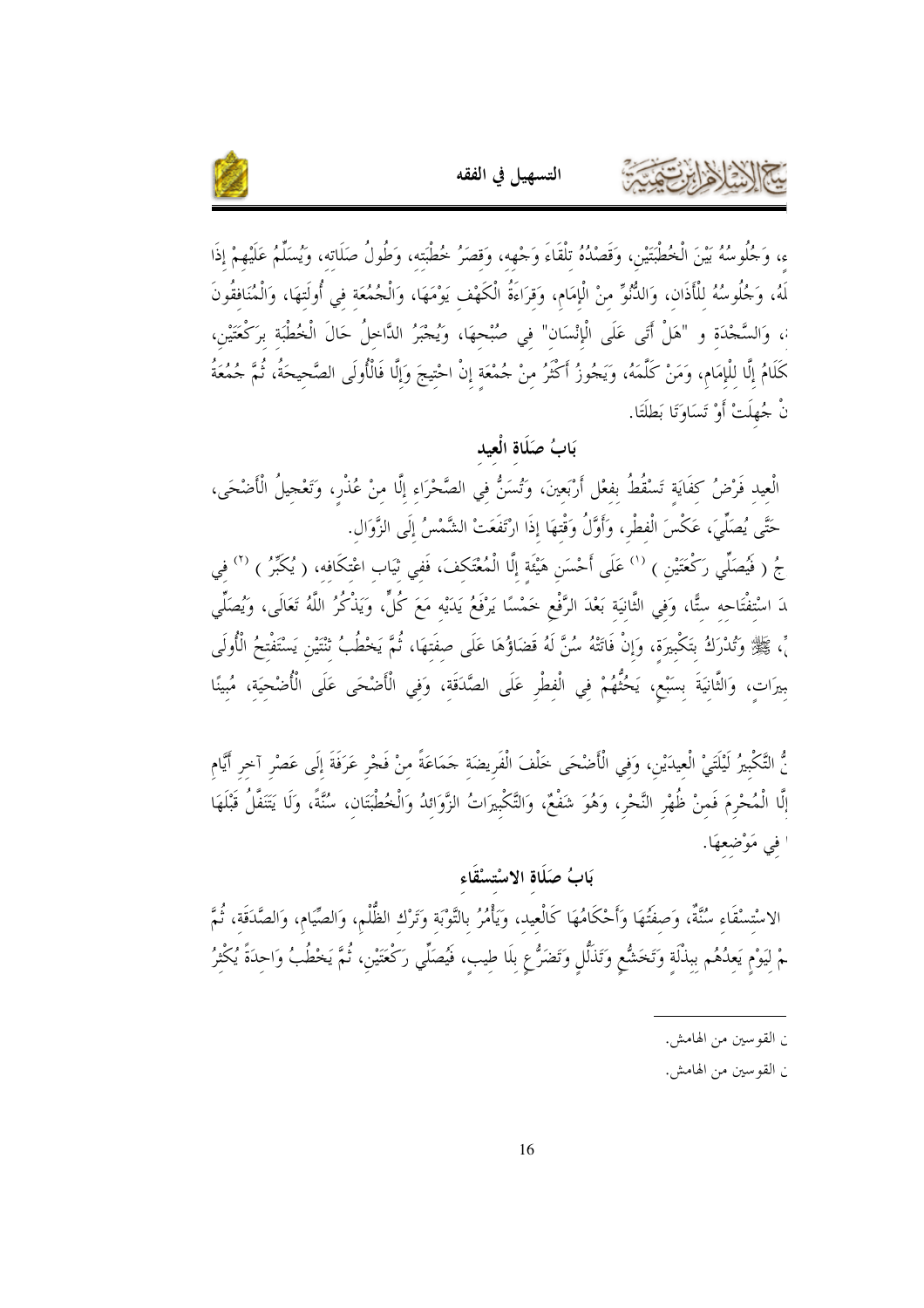



تغْفَارَ وَالدُّعَاءَ، وَالْمَأْتُورُ أَحْسَنُ، ثُمَّ يُحَوِّلُ ردَاءَهُ، وَيُفْرَدُ أَهْلُ الذَّمَّة نَاحيَةً إنْ خَرَجُوا، لَا بيَوْم، <sub>َ</sub> كَثْرَةُ الْميَاه، قَالَ : اللَّهُمَّ حَوَالَيْنَا وَلَا عَلَيْنَا، رَبَّنَا وَلَا تُحَمِّلْنَا مَا لَا طَاقَةَ لَنَا به.

بَابُ صَلَاةِ الْكُسُوفِ

كَسَفَتْ الشَّمْسُ أَوْ الْقَمَرُ فَزعُوا جَمَاعَةً وَفُرَادَى إلَى صَلَاة رَكْعَتَيْن، يَجْهَرُ فيهمَا، كُلُّ رَكْعَة ، يُطيلُ الْأُولَى نَحْوَ الْبَقَرَة ('' وَيُقَصِّرُ الثَّانيَةَ يَسيرًا، وَيُنَادَى لَهَا وَللْعيد الصَّلَاةَ حَامعَةً. ، الدُّعَاءُ، وَالصَّدَقَةُ، وَالتَّوْبَةُ.

لْي لزَلْزَلَة دَائمَة فَقَطْ.

كتَابُ الْجَنَائزِ

عيَادَةُ الْمَريض وَتَذْكيرُهُ التَّوْبَةَ، وَالْوَصيَّةُ، وَإِذَا نَزَلَ به بَلَّ حَلْقَهُ، وَلَقَّنَهُ لَا إلَهَ إلَّا اللَّهُ مَرَّةً، فَإِنْ دَهُ بِلُطْف، وَيَقْرَأُ (يَس)، وَيُوَجِّهُهُ الْقبْلَةَ، فَإِذَا قُبِضَ غَمَّضَهُ، وَشَلَّ لَحْيَيْه، وَثَقَّلَ بَطْنَهُ. فَصْلٌ [الصلاة على الميت وغسله وتكفينه]

ءُ، وَتَكْفينُهُ، ( وَالصَّلَاةُ ) <sup>(٢)</sup> عَلَيْه، وَدَفْنُهُ فَرْضُ كفَايَة، وَأَوْلَى النَّاس به وَصيُّهُ، ثُمَّ أَبُوهُ ثُمَّ أَقْرَبُ وَالْأُنْثَى الْأَقْرَبُ منْ نسَائهَا، إلَّا الصَّلَاةَ فَإِنَّ الْإِمَامَ أَحَقُّ بهَا بَعْدَ وَصيِّه، وَلكُلّ زَوْج غَسْلُ الْآخَر، ْ شَهِيدُ مَعْرَكَة كُفَّار إِلَّا أَنْ يَكُونَ جُنُبًا، وَيُنَحَّى عَنْهُ الْجُلُودُ وَالْحَديدُ ويُزَمَّلُ في ثيَابه نَدْبًا، وَلَا يْه، وَيُغْسَّلُ سقْطُ الْأَرْبَعَة أَشْهُر، وَتُسْتَرُ عَوْرَتُهُ، ثُمَّ يَعْصرُ بَطْنَهُ برفْق، وَيُنَجِّيه بوَضْع خرْقَة عَلَى يُسَرِّحُهُ، وَيَأْخُذُ منْ شَارِبه وَظُفْره إنْ طَالَ، وَيُضَفَّرُ شَعَرُهَا ثَلَاثَةَ قُرُون وَيُسْدَلُ منْ وَرَائهَا. نُّ إيتارُ الْغُسْل بسدْر في الْأُولَى، وَكَافُور في الْآخرَة، وَمَنْ تَعَذَّرَ غُسْلُهُ يُمِّمَ، وَتُبَخَّرُ أكْفَانُهُ وَيُذَرُ فيهَا، وَفي مَغَابنه <sup>(٣)</sup> وَمَوَاضع سُجُوده، وَإنْ خَرَجَ منْهُ شَيْءٌ غَسَلَهُ وَسَدَّهُ بقُطْن، ثُمَّ بطين حُرٍّ

- ن القوسين مكرر في الأصل.
- بن المبرد: والمغابن عيناه، وفمه، وأنفه، وأذناه، وإبطاه.(الدر النقى ٢٠١/٢).

قراءة سورة البقرة.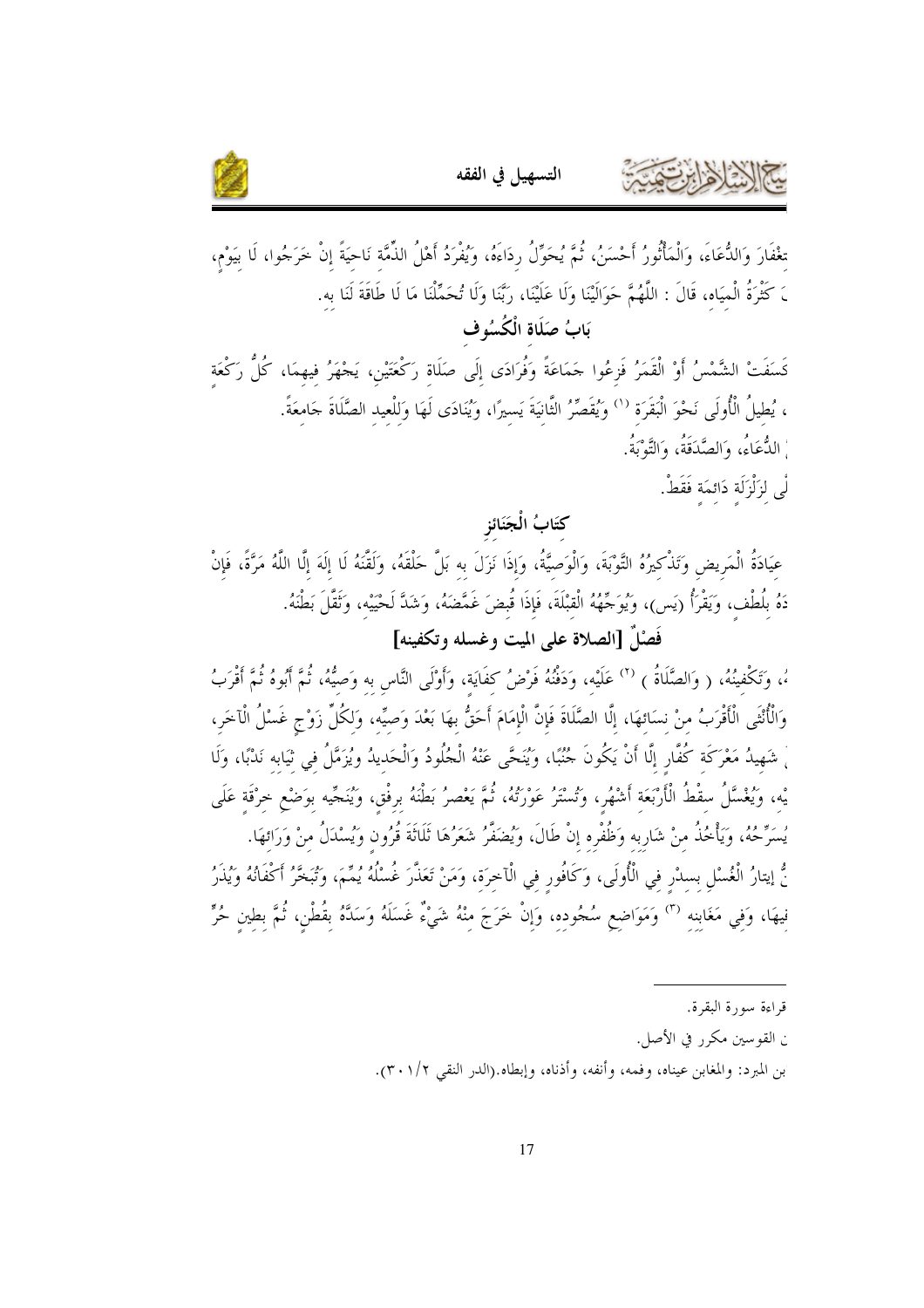



لْمْ يُنْقِ زَادَ إِلَى سَبْعٍ، وَيُطَيَّبُ إِلَّا الْمُحْرِمَ فَعَلَى حَالَته، وَيُكَفَّنُ الذَّكَرُ في ثَلَاث لَفَائفَ بيض، زَارٍ، وَحِمَارٍ، وَقَمِيصٍ، وَلفَافَتَيْنِ، وَالْوَاحِبُ سَتَرُهُ. فَصْلٌ [كيفية الصلاة على الميت]

لصَّلَاة يَقفُ الْإمَامُ عنْدَ صَدْرِ الذَّكَرِ وَوَسَطِ الْأُنْثَى، وَفَرْضُهَا أَنْ يُكَبِّرَ نَاويًا، ثُمَّ يَقْرَأُ الْحَمْدَ، ثُمَّ نِّلِّي عَلَى مُحَمَّد، ﷺ كَالتَّشَهُّد، ثُمَّ يُكَبِّرُ فَيَدْعُو  $^{(7)}$  للْمَيِّت، ثُمَّ يُكَبِّرُ فَيُسَلِّمُ وَاحدَةً عَنْ يَمينه، مَلَى الْقَبْرِ وَعَلَى الْغَائب بالنَّيَّة إلَى شَهْرٍ، وَيَقْض مَا فَاتَهُ، وَلَا يُصَلِّي الْإمَامُ عَلَى غَالٍّ، وَلَا قَاتل

فَصْلٌ [سنن الجنازة]

الْإِسْرَاعُ بهَا، وَالتَّرْبيعُ بوَضْعِ الْمُقَدِّمَة الْيُسْرَى عَلَى كَتفه الْيُمْنَى إلَى الرِّحْل، ثُمَّ الْيُمْنَى عَلَى ْرَى إِلَى الرِّجْلِ، وَالْمُشَاةُ أَمَامَهَا، وَلَا يَجْلسُ حَتَّى تُوضَعَ، وَلَا يُقَامُ لَهَا، ويسَجَّى قَبْرُ الْأُنْثَى. بُ دَفْنُهُ مُسْتَقْبِلاً، وَسُنَّ في لَحْدٍّ، وَيُرْفَعُ قَيْدَ شبْرِ مُسَنَّمًا، وَيُكْرَهُ تحصيصُه، وَالْبنَاءُ عَلَيْه وَالاتِّكَاءُ رَطْءُ عَلَيْه، وَلَا يُدْخِلُهُ خَشَبًا، وَلَا مَا مَسَّنَّهُ نَارٌ، وَيَنْصبُ عَلَيْه اللَّبنَ، وَيَحْثُو <sup>(٣)</sup> عَلَيْه التُّرَابَ ثَلَاثًا، د.<br>لتيراب .

مّْ تَعْزِيَةُ أَهْله ، وَجَعْلُ عَلَامَة عَلَى الْمُصَاب <sup>(٤)</sup> وَإصْلَاحُ طَعَام لَهُمْ لَا هُمْ للنَّاس. حَال زِيَارَةُ الْقُبُور، فَيُسَلِّمُ وَيَدْعُو <sup>(٥)</sup> لَهُمْ، وَيَجُوزُ بُكَاءٌ بِلَا نَدْبِ وَنَوْحِ وَشَقٍّ، وَأَيُّ قُرْبَةٍ فَعَلَهَا ابَهَا للْمَيِّت الْمُسْلم نَفَعَتْهُ بكَرَم اللَّه وَرَحْمَته.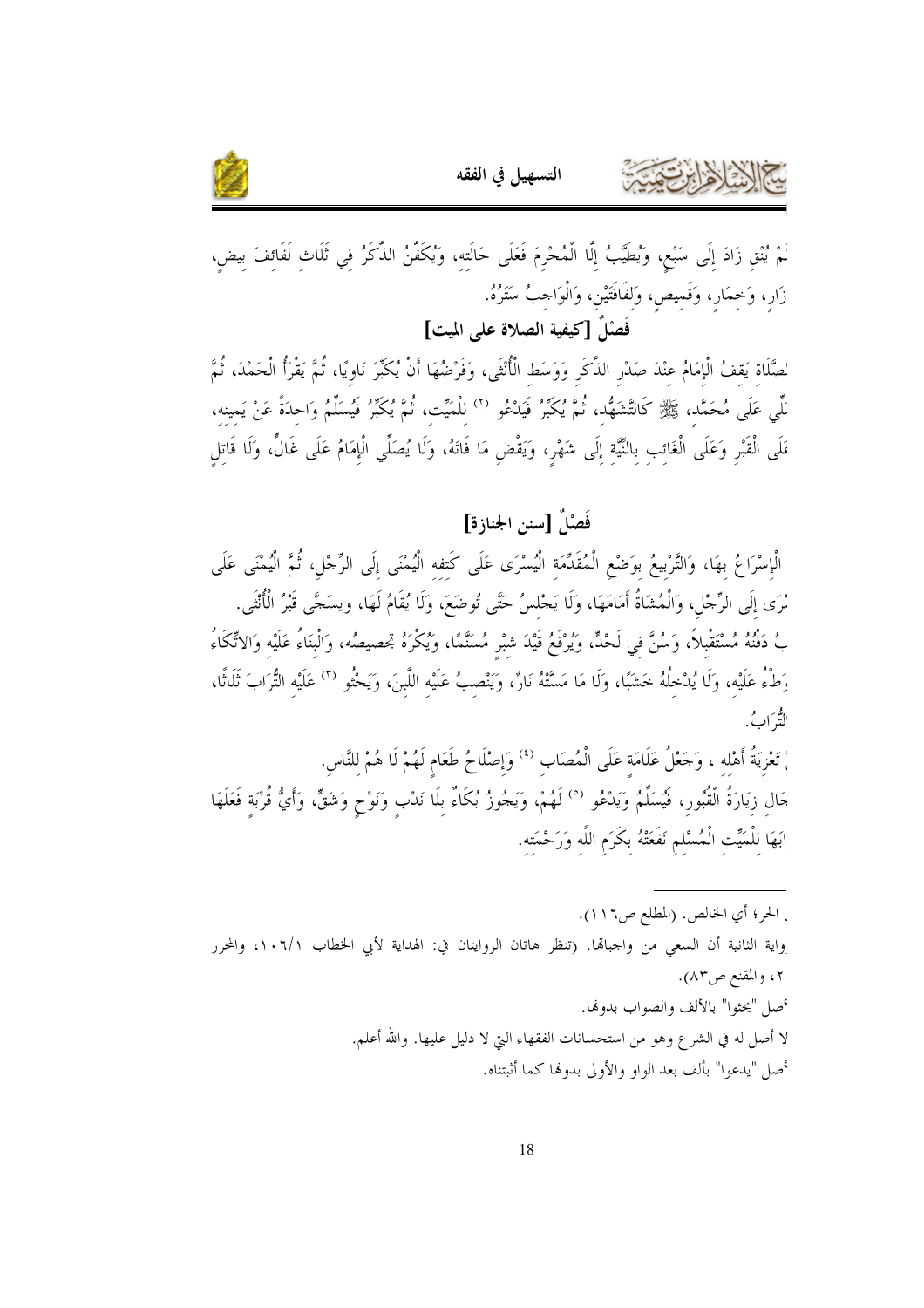



#### كتَابُ الزَّكَاة

تَجِبُ عَلَى حُرٍّ، مُسْلِمٍ، تَامٍّ الْمُلْكِ، فِي النَّعَمِ بِشَرْطِ الْحَوْلِ وَالنِّصَابِ، والسَّوْمِ أكْثَرَ السَّنَةِ. عُرُوضِ التِّحَارَة وَالنَّقْدَيْنِ، لَا حُلِيٍّ مُبَاحٍ مُعَدِ لِاسْتِعْمَالٍ أَوْ الْعَارِيَةِ بِشَرْطِ الْحَوْلِ، وَلِرِبْحِ تِحَارَةٍ زْل الْأَصْلِ.

الْحُبُوبِ كُلِّهَا، وَكُلِّ ثَمَرٍ يُكَالُ وَيُدَّخَرُ بِشَرْطٍ النِّصَابِ، فَلَوْ نَقَصَ أَوْ أَبْدَلَهُ بغَيْرِ جنْسه انْقَطَعَ إِنْ فَرَّ منَ الزَّكَاة.

> نْي الدَّيْنُ عَلَى مَلىء وَقْتَ قَبْضه وَيَمْنَعُهَا الدَّينُ بقَدْرِه. لُّهَا الْعَيْنُ، وَعَنْهُ ``` الذِّمَّة، وَلَوْ مَاتَ أُخذَتْ منْ تَركَته. بُ عَلَى الْفَوْرِ إنْ أَمْكَنَ الْأَدَاءُ، وَلَا تَسْقُطُ بتَلَفه.

ها خَمْسٌ، فَفي كُلِّ خَمْسٍ إِلَى أَرْبَعٍ وَعشْرِينَ شَاةٌ (جَذَعَةُ ضَأْن) <sup>(٢)</sup> لَهَا ستَّةُ أَشْهُر، أَوْ ثَنيَّةُ سَنَةٌ، وَلَا يُحْزِئُ بَعِيرٌ، ثُمَّ فِي خَمْسِ وَعِشْرِينَ بنْتُ مَخَاضٍ لَهَا سَنَةٌ، فَإِنْ عُدمَتْ فَابْنُ لَبُون، ثُمَّ وَثَلَاثِينَ بنْتُ لَبُون، وَلَهَا سَنَتَان، ثُمَّ في ستٍّ وَأَرْبَعينَ حقَّةٌ، وَلَهَا ثَلَاثُ سنينَ، ثُمَّ في إحْدَى نَذَعَةٌ، وَلَهَا أَرْبَعُ سنينَ، ثُمَّ في ستٍّ وَسَبْعينَ بنْتَا لَبُون، ثُمَّ في إحْدَى وَتسْعينَ حقَّتَان إلَى مائَة ، فَإِذَا زَادَتْ وَاحدَةً فَفيهَا ثَلَاثُ بَنَات لَبُون، ثُمَّ في كُلِّ أَرْبَعينَ بنْتُ لَبُون، وَفي كُلِّ خَمْسينَ فُقدَ وَاحِبُ إبلِ رقَا سنًّا وَأَخَذَ جُبْرَانًا أَوْ نَزَلَ وَأَعْطَى هُوَ شَاتَيْنِ أَوْ عِشْرِينَ دِرْهَمًا. بَابُ زَكَاةِ الْبَقَرِ

، في كُلِّ ثَلَاثِينَ تَبِيعٌ أَوْ تَبِيعَةٌ، وَلَهُ سَنَةٌ، وَفي كُلِّ أَرْبَعِينَ مُسنَّةٌ لَهَا سَنَتَان، ثُمَّ يَتَغَيَّرُ الْفَرْضُ منْ ٍّ عَشْرٍ، وَالْجَوَاميسُ نَوْعٌ منْهُ.

<sub>ا</sub> الإمام أحمد –يرحمه الله–، وانظر هاتين الروايتين في: الفروع ٣٤٣/٢، وشرح الزركشي على مختصر ب ٢/٤٦٠/ ٤٦١، والمغنى ١٤٠/٤، والكافي ٣٧٥/١. ن القو سين من الهامش.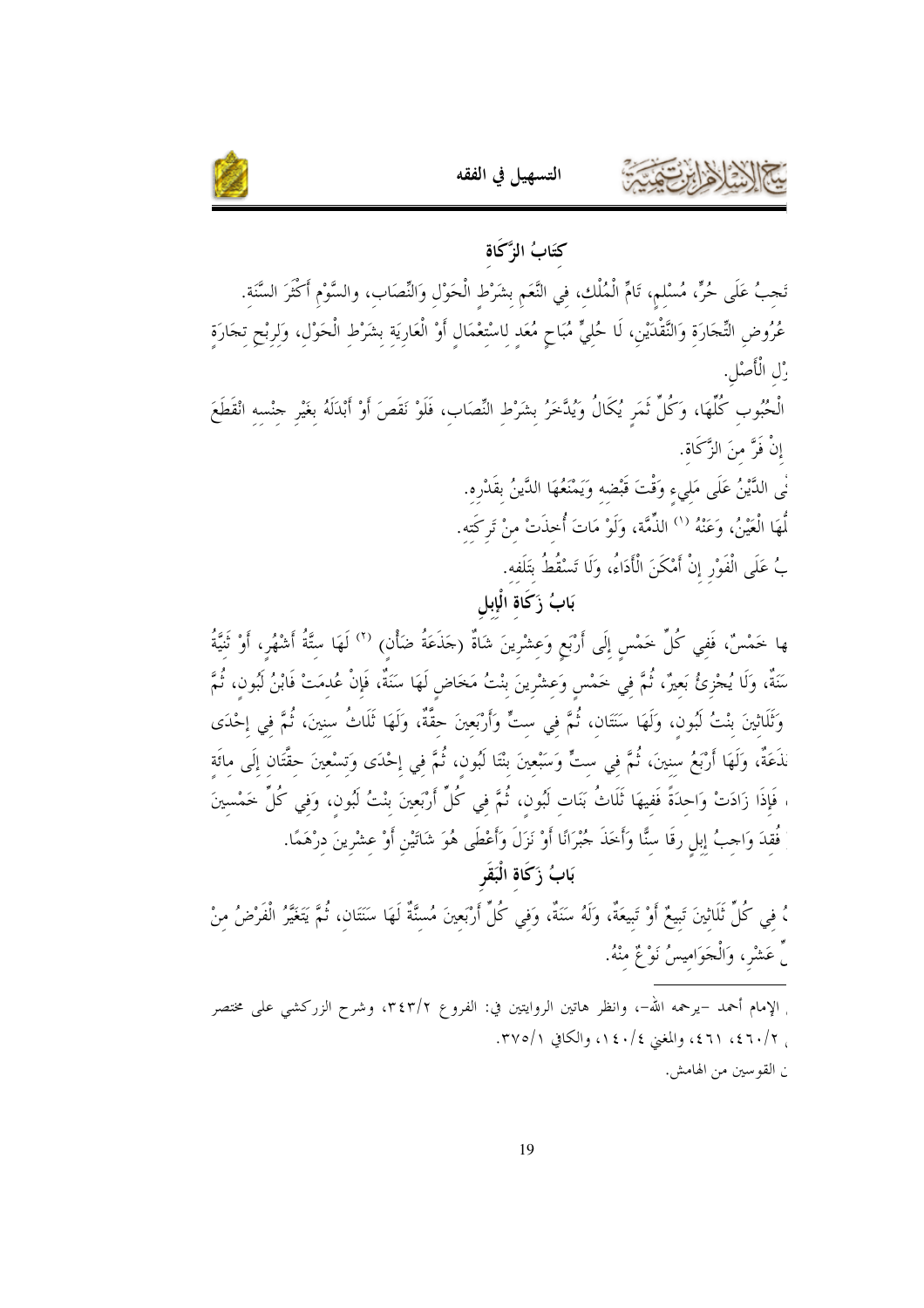



# بَابُ زَكَاةِ الْغَنَمِ

ابُهَا أَرْبَعُونَ، وَفِيهَا شَاةٌ، ثُمَّ في مَاتَة وَإحْدَى وَعشْرينَ شَاتَان، ثُمَّ في ماتَّتْين وَوَاحدَة ثَلَاثُ في كُلِّ مائَة شَاةٌ، وَلَا تُؤْخَذُ كَرِيمَةٌ <sup>(١</sup>) وَلَا لَئِيمَةٌ <sup>(٢)</sup> وَإِنْ كَانَ النِّصَابُ كُلُّهُ ذُكُورًا أَجْزَأَ ذَكَرٌ، فَصَغيرَةٌ، وَلَا يُجْزِئُ إِلَّا حِذْعُ ضَأْنِ لَهُ ستَّةُ أَشْهُرٍ، أَوْ تُنيَّةُ مَعْزٍ.

لْطَةُ تَجْعَلُ الْمَالَيْنِ وَاحدًا إنْ اتَّحَدَ الْمَرَاحُ، وَالْمَشْرَبُ، والمحلبُ وَالْمَسْرَحُ، وَالرَّاعي، وَالْفَحْلُ، دْ في بَعْض الْحَوْل، وَيَرْجعُ مَنْ أُحذَ منْهُ عَلَى حليطه بقيمَة حصَّته بقَوْل الْمَرْجُوعِ عَلَيْه، وَلَا لْم بلَا تَأْويل.

بَابُ زَكَاةِ النَّقْدَيْنِ

بُ الذَّهَبِ عشْرُونَ مِثْقَالًا، وَالْفِضَّةِ مِائَتَا دِرْهَمٍ، وَفِيهِمَا رُبْعُ الْعُشْرِ، وَمَا زَادَ بِحِسَابِهِ، وَلَوْ شَكَّ ِش سَبَكَهُ أَوْ اسْتَظْهَرَ بزِيَادَة.

الرِّكَازِ الْخُمُسُ عنْدَ حُصُوله، وَهُوَ دفْنُ الْحَاهليَّة، وَفي الْمَعْدن رُبُعُ عَشْرِ قيمَته إنْ بَلَغَتْ نصَابًا ، سَوَاءٌ كَانَ بِدُفْعَة أَوْ دُفُعَات بلَا إِهْمَال، وَاللَّهُ سُبْحَانَهُ أَعْلَمُ.

## بَابُ زَكَاة الْحُبُوبِ وَالثَّمَرِ

ه أَلْفٌ وَستّماتَة رَطْل عرَاقيًّا حَافًا مصفًّى، وَفيه الْعُشْرُ إنْ سُقيَ بِلَا مَؤُونَةٍ، وَإِلَّا نصْفُهُ، وَمَا سُقِي سَابه، بشَرْط ملْكه وَقْتَ الْوُجُوب، وَهُوَ حينَ اشْتلااد الْحَبِّ وَبُدُوٍ صَلَاحٍ التَّمَرِ، وَيُقْبَلُ قَوْلُهُ فِي رَيَسْتَقرُّ بجَعْله في الْبَيْدَر <sup>(٣)</sup> .

ْ الْخَرْصُ، وَتَرْكُ النُّلُثِ أَوْ الرُّبُعِ لَهُ، فَإِنْ أَبَى أكلَ بِقَدْرِهِ، وَفِي الْعَسَلِ الْعُشْرُ، وَنصَابِهِ سِتُّمائَةِ

بمة هي الجامعة للكمال الممكن في حقها من غزارة لبن، أو جمال صورة، أو كثرة لحم أو صوف. (المطلع  $\cdot$  (  $\wedge$  '

> ـة ضد الكريمة. (المطلع ص١٢٦). لفيومي: البيدر هو المكان الذي تداس فيه الحبوب. (المصباح ٣٨/١).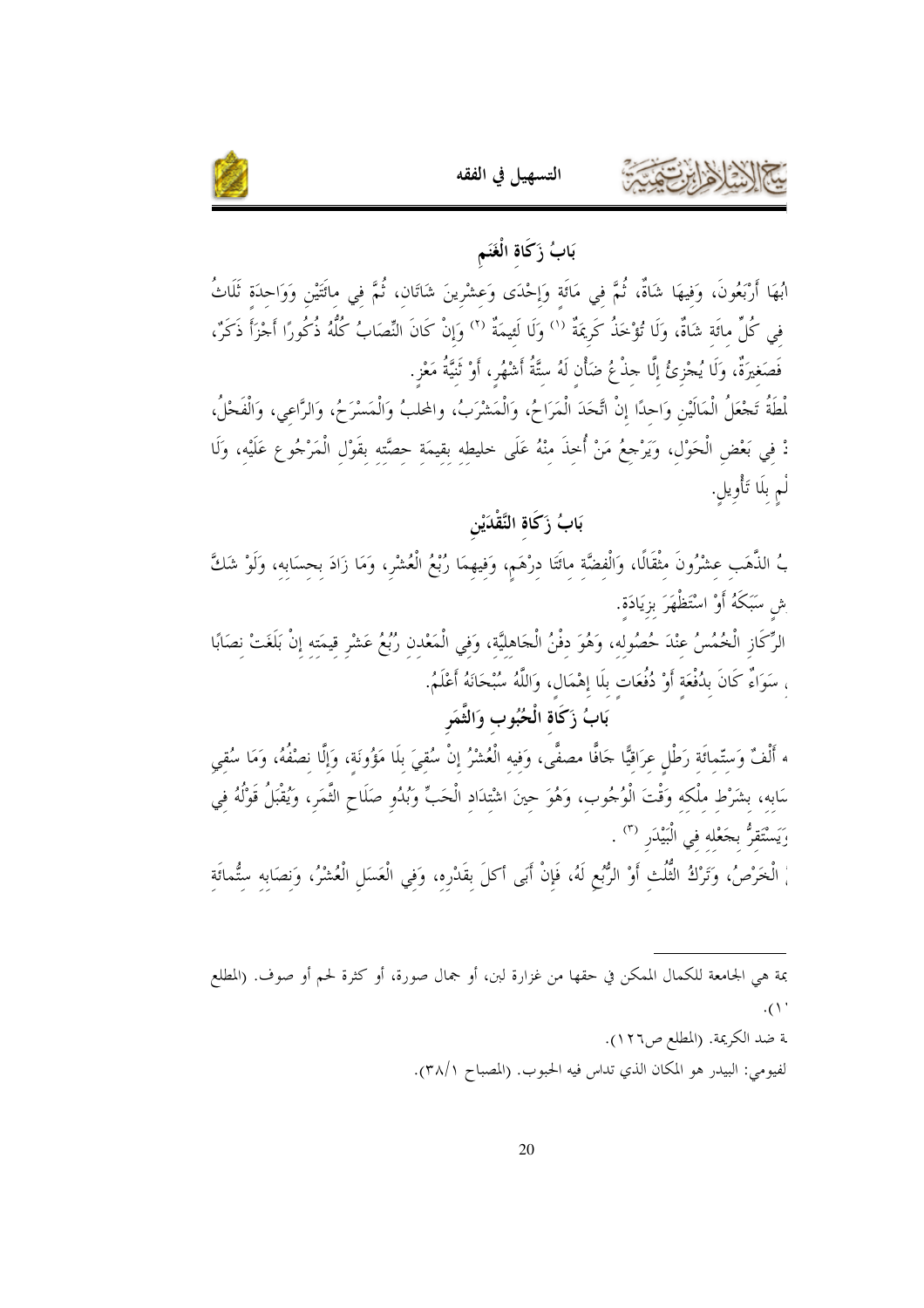

بَابُ زَكَاةِ الْعُرُوض آخِرَ الْحَوْلِ، بالأحَظِّ لِلْمَسَاكِينِ مِنْ عَيْنٍ أَوْ وَرِقٍ، فَإِنْ بَلَغَتْ نَصَّابًا أُخذَ رُبُعُ عُشْرِهَا، بشَرْط بْة التِّحَارَة، ثُمَّ إنْ نَوَى القُنْيَةَ فَلَا، ثُمَّ لَوْ نَوَى التِّحَارَةَ اسْتَأْنَفَ، وَيُضَمُّ أَحَدُ النَّقْدَيْنِ إلَى الْآخَر مُرُوض، وَنَمَرَة الْعَام، وَلَا يُضَمُّ حِنْسٌ إِلَى غَيْرِه. بَابُ زَكَاة الْفطْر

تَحِبُ عَلَى مُسْلم تَلْزَمُهُ مُؤْنَةُ نَفْسه، فَضُلَ عنْدَهُ عَنْ قُوته وَقُوت عيَاله يَوْمَ الْعيد وَلَيْلَتَهُ صَائِمٌ، لْمِرَةُ مَنْ يُمَوِّنُهُ بقَدْرِهَا كالْمُبعِّض، وَيُقَدِّمُ نَفْسَهَ، ثُمَّ امْرَأَتَهُ، ثُمَّ وَقيقَهُ، ثُمَّ وَكَدَهُ، ثُمَّ أَمَّهُ، ثُمَّ أَبَاهُ، ،َ، وَتُسَنُّ عَنْ الْجَنين.

بُ بغُرُوب الشَّمْس لَيْلَةَ الْفطْر، وَإخْرَاجُهَا يَوْمَ الْعيد حَائزٌ، وَمنْ يَوْمَيْن قَبْلَهُ، وَمنْ قَبْل صَلَاته

هَا صَاغٌ؛ خَمْسَةُ أَرْطَالِ وَثُلُثٌ بِالْعِرَاقِيِّ مِنْ بُرٍّ، وَشَعِيرٍ، وَدَقِيقِهِمَا، وَتَمْرٍ، وَزَبِيب، فَإِنْ عَدمَهُ تُ، وَأَفْضَلُهَا التَّمْرُ، ثُمَّ الْأَنْفَعُ.

## بَابُ إخْرَاجِ الزَّكَاةَ

مُوزُ إلَّا بنيَّة لَا إنْ قَهَرَهُ الْإمَامُ، وَلَا تُنْقَلُ مَسَافَةَ الْقَصْرِ إلَّا أَنْ يُعْدَمَ مَنْ يَأْخُذُهَا، وَيُعَجَّلُ إنْ كَمُلَ عَنْ سَنَة، وَسُنَّ تَعْميم الْأَصْنَاف الثَّمَانيَة بهَا، وَيُجْزِئُ وَاحِدٌ منْهُمْ، وَهُمْ: الْفُقَرَاءُ، وَالْمَسَاكينُ، ،، وَالْمُؤَلَّفَةُ قُلُوبُهُمْ، وَالْمُكَاتَبُونَ، وَالْغَارِمُونَ، وَفي سَبيلِ اللَّهِ، وَابْنُ السَّبِيلِ.

حْزِئُ وَلَا يَحلُّ لأَصْله، وَفَرْعه، وَزَوْجه، وَبَني هَاشم وَالْمُطَّلب، وَغَنيٌّ بمَال، أَوْ كَسْب، أَوْ سَيِّد، وَلَا مَنْ تَلْزَمُهُ نَفَقَتُهُ، بخلَاف التَّطَوُّع، وَالْفَقيرُ مَنْ لَا يَجدُ بَعْضَ كفَايَته، وَالْمسْكينُ مَنْ .<br>حَهَا، وَيُعْطَى الْعَاملُ أُجْرَتَهُ، وَغَيْرُهُ حَاجَتَهُ.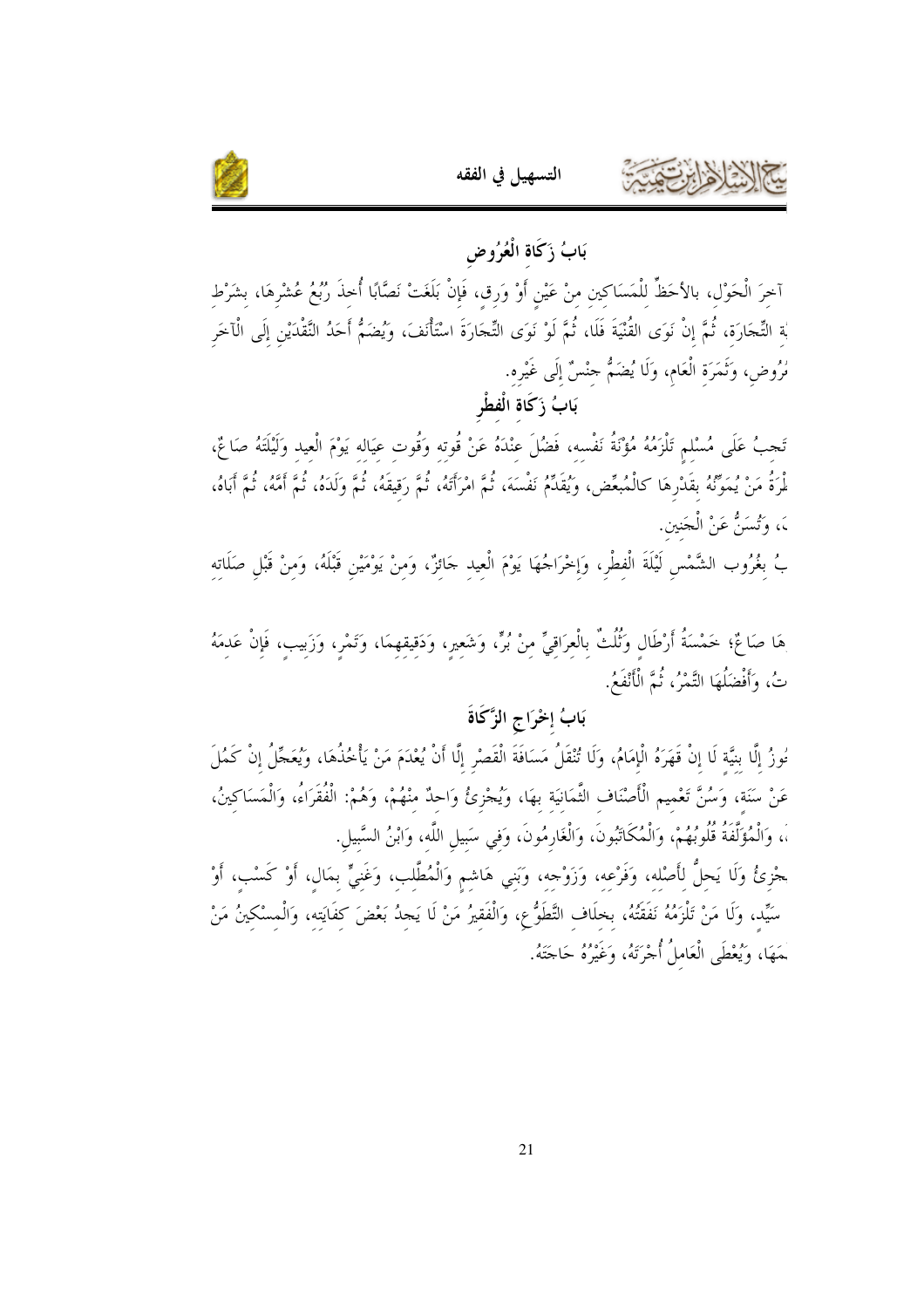

# كتَابُ الصِّيَامِ ، بِرُؤْيَةِ الْهِلَالِ أَوْ كَمَالِ شَعْبَانَ أَوْ إِحَالَةٍ غَيْمٍ أَوْ قَترِ دُونَهُ لَيْلَةَ الثَّلَاثِينَ، وَإِنَّمَا يُقْبَلُ عَدْلٌ فِي وَرُؤْيَتُهُ نَهَارًا للْمُقْبِلَة، وَرُؤْيَةُ بَلَد لجَميع النَّاس، وَمَنْ رَآهُ وَحْدَهُ صَامَ، عَكْسُ الْفطْر، وَيُؤْمَرُ به اْ أَطَاقَهُ، وَلَوْ صَامُوا بشَهَادَة اثْنَيْن ثَلَاثِينَ فَلَمْ يَرَوْهُ أَفْطَرُوا.

فَصْلٌ [شروط وجوب الصوم]

يَجبُ عَلَى مُسْلم، مُكَلِّف، قَادر، وَإِنَّمَا يَصحُّ بنيَّة منْ اللَّيْل لكُلِّ يَوْم وَانْتفَاء مُفَطِّر وَهُوَ حَيْضٌ، رَردَّةٌ، وَتَعَمُّدُ ذَاكر قَيْئًا، أَوْ حِمَاعًا، أَوْ اسْتمْنَاءً، أَوْ إنْزَالاً بتكْرَار نَظَر، أَوْ وُصُول شَيْء منْ مَنْفَذ نُمَارٌ وَنَحْوُهُ وَرِيقٌ مُعْنَادٌ، وَحَجْمًا واحتجامًا. أَكَلَ شَاكًا في الْغُرُوب لَا الْفَجْرِ، أَوْ اعْتَقَدَهُ لَيْلاً فَخَالَفَ قَضَى، وَيَتَحَرَّى الْأسيرُ وَيُجْزئُهُ إنْ ره ۶۰<br>بعک5.

## فَصَٰلٌ [سنن الصوم]

تَأْخِيرُ سَحُورٍ وَتَعْجِيلُ فِطْرٍ عَلَى رُطَب، ثُمَّ تَمْر، ثُمَّ مَاء، وَالذِّكْرُ عِنْدَهُ <sup>(١)</sup> وَعَلَى مُفْطر رَمَضَانَ َلِوْ مرَارًا قَبْلَ التَّكْفير الْقَضَاءُ، وَكَفَّارَةُ الظِّهَار وَغَيْره يُقْضَى، وَعَلَى مَنْ مَاتَ وَلَمْ يَصُمْ مُدُّ طَعَام إِنْ فَرَّطَ، وَمَنْ مَاتَ وَقَدْ نَذَرَ صَوْمًا، أَوْ حَجًّا، أَوْ اعْتكَافًا فَعَلَهُ عَنْهُ وَلَيُّهُ. بَابُ صَوْمِ التَّطَوُّ عِ

هُ صِيَامُ دَاوُدَ، عَلَيْه السَّلَامُ، صَوْمُ يَوْمٍ وَفِطْرُ يَوْمٍ وَأَفْضَلُ (شَهْرٍ) <sup>(٢)</sup> بَعْدَ رَمَضَانَ الْمُحَرَّمُ، وَسُنَّ لر ذي الْحجَّة وَالْبَيْض، وَعَرَفَة لغَيْر مَنْ بهَا، وَعَاشُورَاءَ، وَالْاثْنَيْنِ وَالْخَميس، وَستَّة منْ شَوَّال،

ذلك ما ورد في حديث ابن عمر –رضي الله عنهما– قال: كان رسول الله، صلى الله علبه وسلم، إذا أفطر "ذهب الظمأ عنى، وابتلت العروق، وثبت الأجر إن شاء الله".(أخرجه أبو داود كتاب الصيام – باب عند الإفطار ٣٠٦/٢، وسكت عنه، والدار قطني في كتاب الصيام ١٨٥/٢، وقال ابن قدامة في المغني '٤: "إسناده حسن"). ن القوسين في الهامش.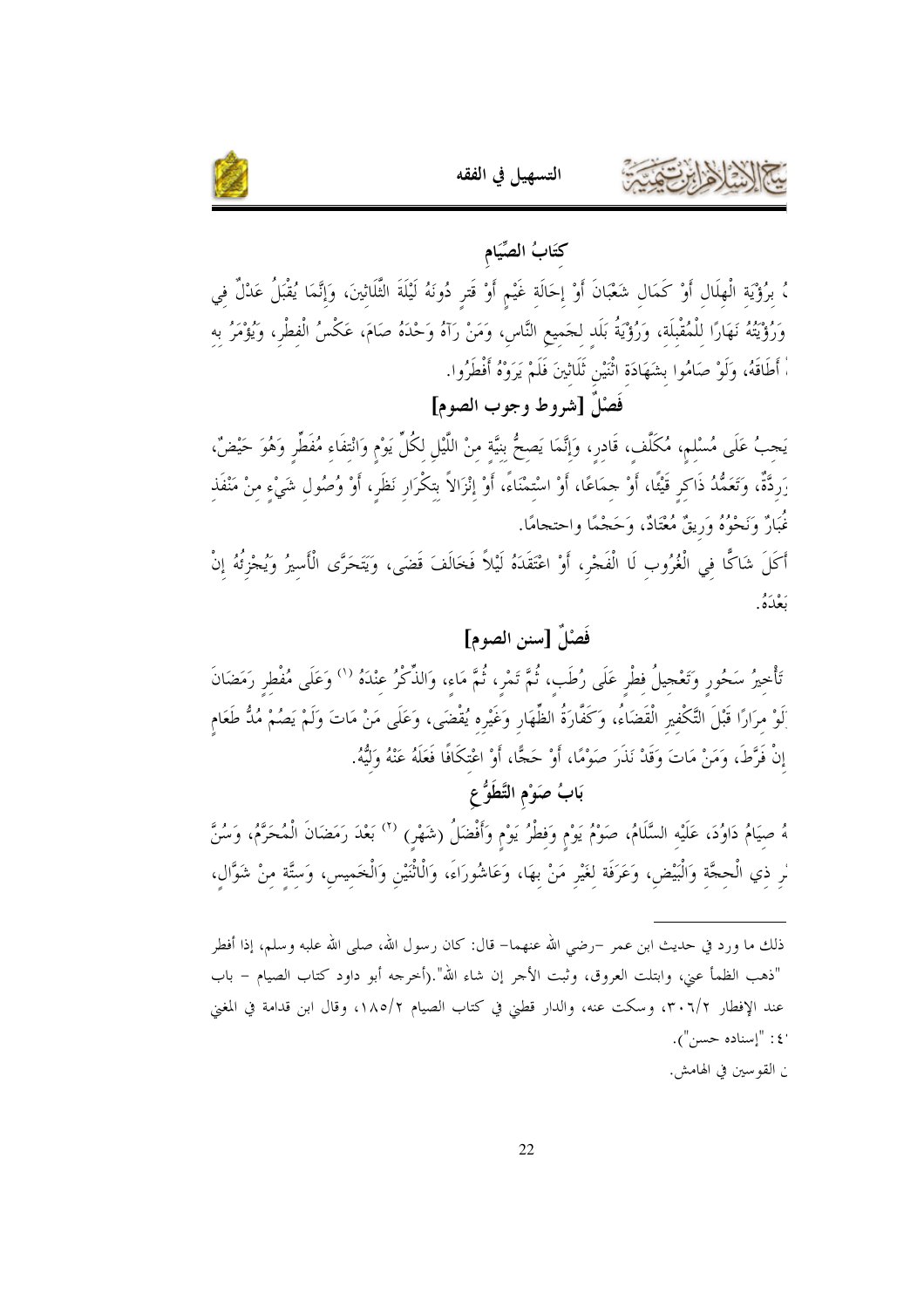



.<br>ار في الْعُشْر الْأَحير منْ رَمَضَانَ، وَالْوِتْرُ آكَدُ، وأرْحاهُ لَيْلَةُ سَبْعٍ وَعشْرينَ، وَيَدْعُو <sup>(١)</sup> بالْعَفْو. فَصْلٌ [الأيام التي يكره الصيام فيها]

إفْرَادُ رَحَب، وَالْجُمُعَة، وَالشَّكِّ، وَالدَّهْر، وَكُلِّ يَوْم يُعَظِّمُهُ الْكُفَّارُ مَا لَمْ يُوَافقْ عَادَةً، وَيَحْرُمُ دَيْنِ وَأَيَّامِ التَّشْرِيقِ لَا لمَنْ تَمَتَّعَ وَلَمْ يَجِدْ هَدْيًا.

، لمَنْ تَطَوَّعَ بعبَادَة إِتْمَامُهَا إِلَّا الْحَجَّ وَالْعُمْرَةَ فَيَحبُ إِتْمَامُهُمَا وَقَضَاءُ فَاسدهمَا، وَالْفطْرُ في مَرَض يَشُقُّ وَسَفَر قَصْر وَحَوْف حَامل أَوْ مُرْضِعٍ عَلَى نَفْسهمَا، فَتَقْضي، وَوَلَدهمَا فَتَقْضي سْكينًا لكُلِّ يَوْم، وَالْهَرِمُ، وَمَنْ لَا يُرْجَى بُرْؤُهُ يُطْعِمُ فَقَطْ، وَيَقْضي الْمُغْمَى عَلَيْه إلّا الْمَجْنُونُ. كتَابُ الاعْتكَاف

سُّنَّةٌ، وَلُزُومُ الْمَسْجد للطَّاعَة، وَيَحبُ بالنَّذْر، وَإِنَّمَا يَصحُّ بنيَّة، وَمَسْحد حَمَاعَة ممَّنْ تَلْزَمُهُ في كَافه، وَمنْ الْمَرْأَة في كُلِّ مَسْجد سوَى مَسْجد بَيْتهَا، وَلَوْ نَذَرَ شَهْرًا مُطْلَقًا لَزِمَهُ مُتَتَابعًا، قَبْلَ لَيْلَتِهِ.

لُ بردَّة، وَسُكْر، وَحِمَاع، وَإِنْزَال بمُبَاشَرَة، لَا بخُرُوجِ لَا بُدَّ مِنْهُ كَحَاجَتِه، وَوَاجب وَمَسْنُونِ َلَهُ السُّؤَالُ عَنْ الْمَريض مَا لَمْ يَحْرُجْ ('' وَيَشْتَغلُ بِالْقُرَبِ، وَيَحْتَنبُ مَا لَا يَعْنيه، وَلَوْ نَذَرَهُ أَوْ <sub>،</sub> مَسْجد فَلَهُ فعْلُهُ في أَفْضَل منْهُ، وأَفْضَلُهَا الْحَرَامُ، ثُمَّ الْمَدينَةُ، ثُمَّ الْأَقْصَى.

كَتَابُ الْحَجِّ وَالْعُمْرَة

نِ عَلَى الْفَوْرِ مَرَّةً فِي الْعُمُرِ عَلَى مُسْلِمٍ مُكَلَّفٍ حُرٍّ، مَلَكَ زَادًا وَرَاحلَةً تَصْلُحُ لمثْله، فَاضلَةً عَنْ نْ مَسْكَنٍ، وَخَادِمٍ، وَوَفَاءِ دَيْنِ وَكَفَّارَةِ دَائِمَةٍ لَهُ وَلِأَهْلِهِ، فَلَوْ عَجَزَ لكبَر، أَوْ مَرَض مَأْيُوس أَقَامَ وَيَعْتَمرُ منْ مَكَانه، وَإنْ مَاتَ قَبْلَهُ أُخْرِجَا عَنْهُ منْ رَأْسٍ مَاله، فَإِنْ لَمْ يَف، أَوْ زَاحَمَهُ دَيْنٌ منْ حَيْثُ يَبْلُغُ.

أصل "يدعوا" بإثبات الألف بعد الواو، والأولى حذفها كما فعلنا.

ـا لم يضره السؤال للخروج من المسجد، فإن كان يترتب على السؤال خروج من المسجد فليس له ذلك.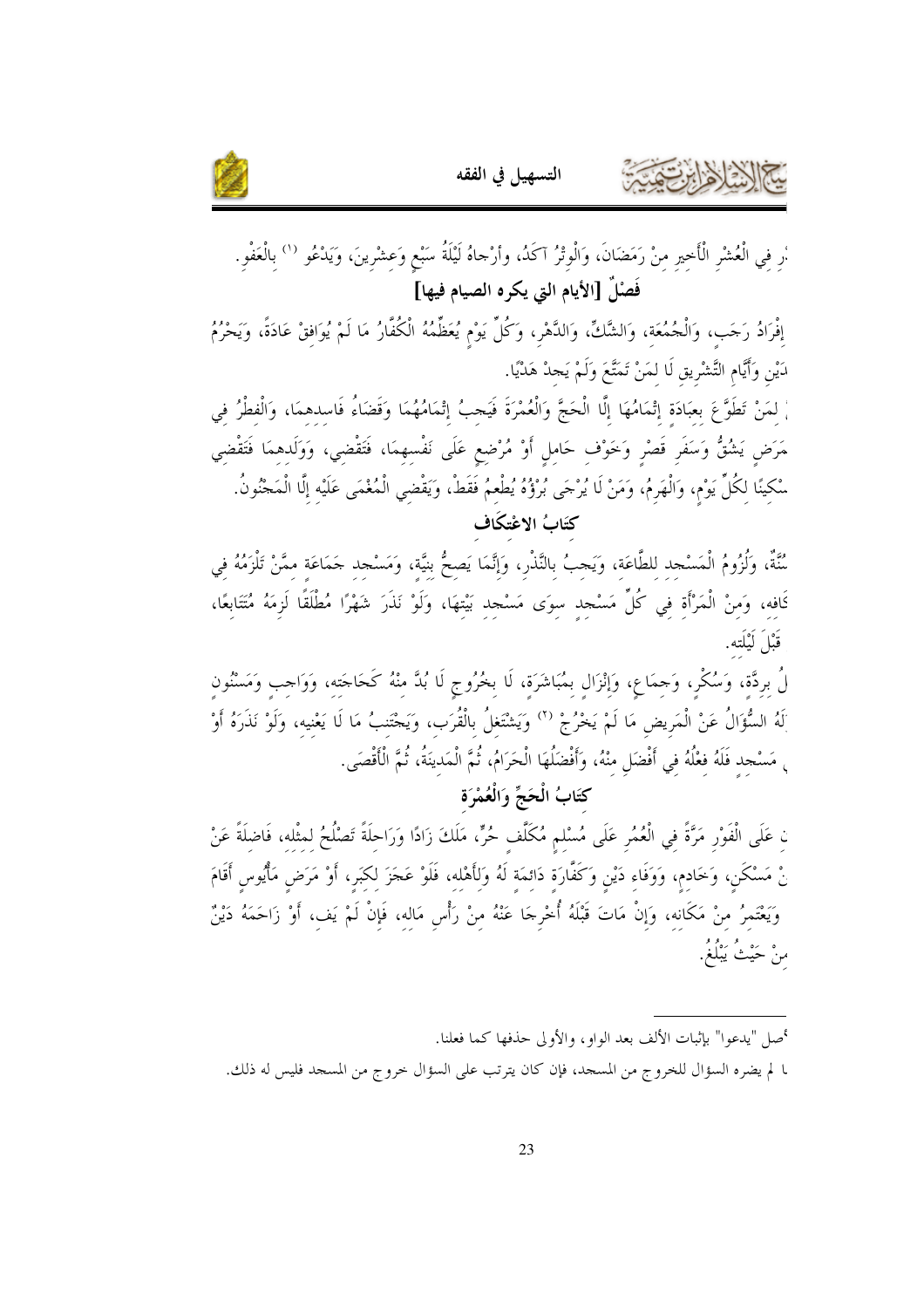

حٌ منْ الْعَبْد، وَلَا يُجْزِئُ إِلَّا أَنْ يُعْتَقَ بِعَرَفَةَ، وَفي الْعُمْرَة قَبْلَ طَوَافهَا، وَكَذَا الصَّبيُّ، وَيُفْعَلُ عَنْهُ عَنْهُ مِنْ إِحْرَامٍ وَنَحْوِهِ، أَوْ لَا يُنَافِيه مِنْ مُبَاحٍ، وَنَفَقَةُ حَجِّهِ وَكَفَّارَاتُه فِي مَالِهِ لَا فِي مَالِ وَلِيِّهِ عَلَى ءُ الْمَرْأَةُ بِمَحْرَمٍ، وَهُوَ زَوْجُهَا أَوْ مَنْ تُحْرَمُ عَلَيْه عَلَى الْأَبَد بنَسَبٍ، أَوْ سَبَبٍ مُبَاحٍ، وَيُجْزِئُ منْ غَيْرِ مُسْتَطيع. لَمْ يَحُجْ عَنْ نَفْسه لَا يَحُجُّ عَنْ غيره فلو فَعَلَ وَقَعَ عَنْ نَفْسِهِ في الْأَصَحِّ (٢) . بَابُ الْمَوَاقِيت قِيتُ لِأَهْلِ الْمَدِينَةِ ذُو الْحُلَيْفَةِ <sup>(٣) (٤)</sup> وَلِأَهْلِ الشَّامِ وَمِصْرَ وَالْمَغْرِبِ الْجُحْفَةُ <sup>(٥</sup>) وَلِلْيَمَنِ يَلَمْلَمُ د قَرْنُ <sup>(٧)</sup> وَللْمَشْرق ذَاتُ عرْق، وَهَذه الْمَوَاقيتُ لمَنْ مَرَّ بهَا أَوْ حَاذَاهَا منْ غَيْرهمْ مَريدًا رْ مَكَّةَ لحَاجَة لَا تَتَكَرَّرُ غَيْرَ قتَال مُبَاحٍ، وَمَنْ كَانَ دُونَ الْميقَات فَمنْ مَوْضعه حَتَّى أَهْلُ مَكَّةَ واية الثانية: ألها في مال وليه.(ينظر في هاتين الروايتين: الهداية لأبي الخطاب ٨٨/١، والمحرر ٢٣٤/١،  $.$ (.  $\gamma \mid \gamma / \gamma \in$ .<br>واية الثانية: يقع على الغير.(وينظر في هاتين الروايتين: الهداية لأبي الخطاب ٨٩/١، والمغنى ٤٢/٥، والمحرر ۲، والفروع ۲/۰۲– ۲۱۸). البعلي: ذو الحليفة بضم الحاء وفتح اللام معروف مشهور بينه وبين المدينة ستة أميال، وقيل: سبعة.(المطلع ١). ويسمى اليوم بــــ"أبيار علي". البعلي: ذو الحليفة بضم الحاء وفتح اللام معروف مشهور بينه وبين المدينة ستة أميال، وقيل: سبعة.(المطلع ١١). ويسمى اليوم بـــ"أبيار على". البعلي: الجحفة بجيم مضمومة، ثم حاء مهملة ساكنة، قال صاحب "المطالع" هي قرية جامعة بما منبر علي المدينة من مكة، وهي على ستة أميال من البحر، وثماني مراحل من المدينة، وقيل: نحو سبع مراحل من ، وثلاث من مكة.(المطلع ص١٦٥). وهي الآن حراب. لبعلي: قال صاحب "المطالع" وهو حبل من حبل قمامة على ليلتين من مكة.(المطلع ص١٦٦). البعلي: قرن بسكون الراء بلا حلاف، قال صاحب "المطالع" وهي ميقات نجد على يوم وليلة من المطلع ص١٦٦). ويسمى اليوم بـــ"السيل الكبير".

التسهيل في الفقه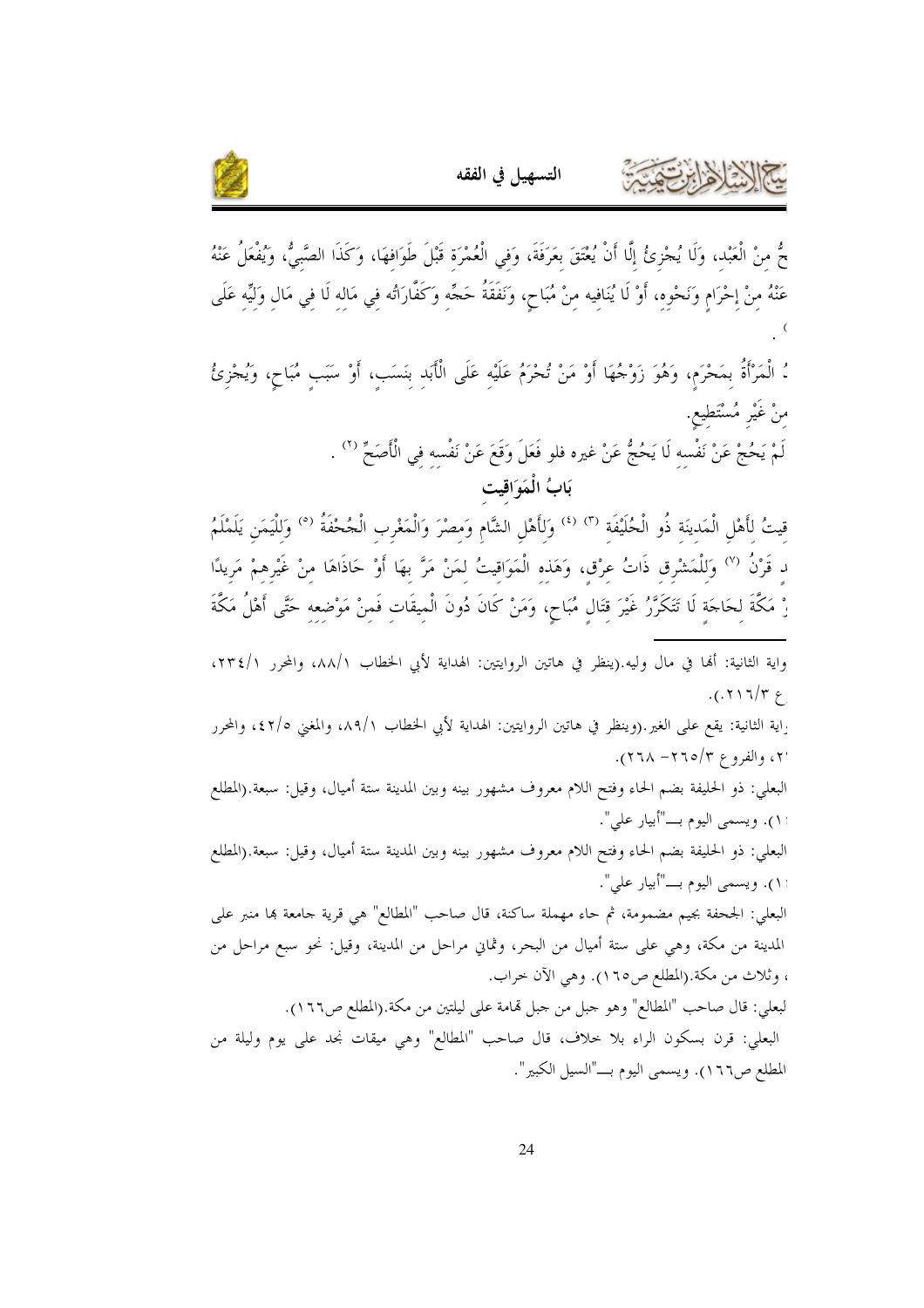

جِّ، وَمنْ الْحلِّ للْعُمْرَة، فَإِنْ تُجَاوَزَهُ رَجَعَ إِلَيْه، فَإِنْ أَحْرَمَ منْ مَوْضعه فَعَلَيْه دَمْ، وَلَوْ رَجَعَ مُحْرمًا خْتيَارُ أَنْ لَا يُحْرِمَ قَبْلَ ميقَاته وَلَا قَبْلَ أَشْهُرِه، وَأَشْهُرُ الْحَجِّ شَوَّالٌ، وَذُو الْقَعْدَة، وَعَشْرُ ذي .<br>نَإِنْ فَعَلَ فَهُوَ مُحْرِمٌ.

التسهيل في الفقه

بَابُ الْإِحْرَامِ

رَادَهُ اغْتَسَلَ وَتَنَظَّفَ، وَتَطَيَّبَ، وَتَجَرَّد عَنْ الْمخْيَط، وَلَبسَ إزَارًا وَردَاءً، وَأَحْرَمَ عَقب مَكْثُوبَة وَهُوَ أَنْ يَنْوِيَهُ بقَلْبِه قَائلاً بلسَانه : اللَّهُمَّ إنِّي أُرِيدُ النُّسُكَ الْفُلَانِيَّ فَيَسِّرْهُ لي وَتَقْبُّلْهُ منِّي، فَإِنْ حَابِسٌ فَمَحلِّي حَيْثُ حَبَسْني، وَيَنْوِي نُسُكًا بعَيْنه، وَأَفْضَلُهَا التَّمَتُّعُ؛ وَهُوَ أَنْ يُحْرمَ بالْعُمْرَة في نجِّ، ثُمَّ يحلُّ، ثُمَّ يُحْرِمُ بِالْحَجِّ فِي عَامِهِ، ثُمَّ الْإِفْرَادُ، وَهُوَ أَنْ يُحْرِمَ بِالْحَجِّ مُفْرِدًا، ثُمَّ الْقِرَانُ، وَهُوَ بهمَا، وَسُنَّ لَهُمَا جَعْلُهُ عُمْرَةً إنْ لَمْ يَكُنْ مَعَهُمَا هَدْيٌ، وَالْمُتَمَّتَّعَةُ إذَا حَاضَتْ فَخَافَتْ فَوْتَ ه<br>پ

اسْتَوَى عَلَى رَاحلَته لَبَّى: لَبَّيْكَ اللَّهُمَّ لَبَّيْكَ، لَبَّيْكَ لَا شَرِيكَ لَكَ لَبَّيْكَ، وَيُسَنُّ رَفْعُ صَوْته بهَا، قَدْر مَا تُسْمعُ رَفيقَتَهَا، يُلَبِّي إذَا عَلَى نَشَزًا، أَوْ هَبَطَ وَاديًا، أَوْ لَقِيَ رُفْقَةً، وَدُبُرَ الصَّلَاق، وَإِقْبَالَ هَارٍ، أَوْ تَغَيَّرَ حَالٌ إِلَى حَالٍ.

## بَابُ مَحْظُودَاتِ الْإِحْرَامِ

مْ بِالْإِحْرَامِ لَبْسُ الْمَحِيط، وَالْخُفِّيْن، وَسَتْرُ الرَّأْسِ، وَحَلْقُ الشَّعْرِ، وَدَهْنُهُ، وَقَلْمُ الظُّفْر، وَالطِّيبُ لَا في بَدَنه، وَقَتْلُ صَيْد بَرٍّ مَأْكُول، أَوْ مُتَوَلِّد منْهُ، واصْطِيَادُه أَوْ مُعَاوَنَةٌ عَلَيْه بإشَارَة أَوْ غَيْرِهَا، ، وَمُبَاشَرَةٌ بشَهْوَة، وَعَقْدُ النِّكَاحِ، وَلَا فدْيَةَ فيه، وَكَالرَّجُل الْمَرْأَةُ إِلَّا في اللِّبَاس، وَإحْرَامُهَا في فَإِنْ احْتَاجَتْ سَلَلَتْ، وَتَجْتَنبُ الْقُفَّازَيْنِ، وَالْخلْخَالَ، وَنَحْوَهُ، وَالْإِثْمِدَ، وَمَنْ اضْطُرَّ إِلَى نَعَلَهُ وَفَدَى إِلَّا السَّرَاوِيلَ وَالْخُفَّيْنِ، وَلَا فِدْيَةَ فيه كالصائل وَنَحْوه، وَالنِّكَاحُ ( لَا خُلْعًا ) <sup>(١</sup>′ .

هو ظاهر ما في الأصل، ولم نطلع على قول لأحد من أهل العلم بأن الخلع من المحظورات، فلعل فيه ف والله أعلم.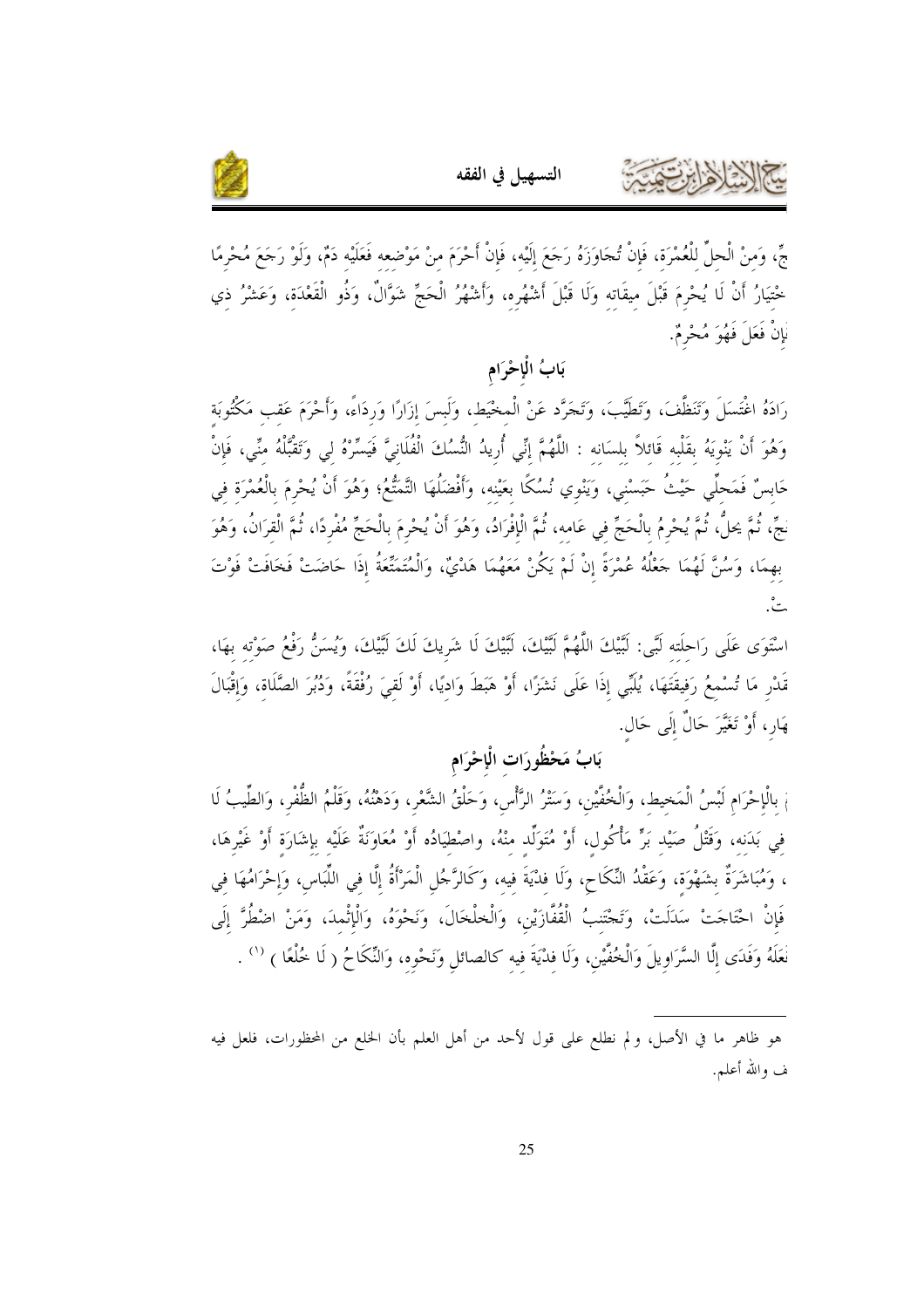



يَابُ الْفِلْيَة

حَلَقَ رَأْسَهُ خُيِّرَ بَيْنَ صِيَامٍ ثَلَاثَةِ أَيَّامٍ، أَوْ إطْعَامِ ستَّة مَسَاكِينَ كُلّ مسْكين مُذٌّ بُرًّا، أَوْ نصْفُ صَاع تَعِيرًا، أَوْ ذَبْحُ شَاةً، وَكَذَا تَغْطيَته، وَتَقْليمُ أَظْفَارِهِ، وَاللَّبْسُ، وَالطِّيبُ، وَفِي كُلِّ شَعْرَة أَوْ ظُفْر اثُ كَالْكُلُّ

قَتَلَ صَيْدًا فَدا بِمِثْلِهِ نَعَمًا بِقَوْلِ الصَّحَابَةِ، وَإِلَّا عَدْلَيْنِ أَوْ قَوَّمَهُ بِنَقْدِ وَاشْتَرَى بِهِ طَعَامًا لِكُلِّ بَدٌّ، أَوْ يَصُومُ عَنْ كُلِّ مُدٍّ يَوْمًا.

فَصْلٌ [ما يجب علمي المتمتع والقارن]

بُ عَلَى الْمُتَمَنِّع والقارن دَمٌ إنْ لَمْ يَكُونَا منْ حَاضري مَكَّةَ، فَمَنْ لَمْ يَسْتَطعْ فَصيَامُ ثَلَاثَة أَيَّام في سِّعَةً إذَا رَجَعَ، وَكَذَا مَنْ وَطئَ فَتَحبُ به بَدَنَةٌ في الْحَجِّ، وَشَاةٌ في الْعُمْرَة، وَفَعَلُهُ قَبْلَ التَّحَلُّل سدٌ، وَيَمْضي فيه وَيَقْضي منْ قَابل، وَبَعْدَ التَّحَلُّل الْأَوَّل يُحْرِمُ منْ الْحلِّ، وَعَلَيْه شَاةٌ، وَمَنْ بَاشَرَ يْه بَدَنَةٌ، وَإِلَّا شَاةٌ، كَمَنْ كَرَّرَ نَظَرًا فَأَنْزَلَ، أَوْ استمنى.

كَرَّرَ مَحْظُورًا منْ حنْس غَيْر قَتْل الصَّيْد قَبْل أَنْ يُكَفِّرَ فَكَفَّارَةٌ، وَإِلَّا كَفَارَّتْين كَالْحنْسَيْن. هَدْيِ أَوْ إطْعَامِ لِمَسَاكِينِ الْحَرَمِ، إلَّا فَدْيَةُ الْأَذَى وَالْإِحْصَارِ فَحَيْتُ وُحِدَا.

بَابُ جَزَاءِ الصَّيْدِ

،ُ الْمثْلُ في المْلْيِّ، فَقَضَتْ الصَّحَابَةُ في النَّعَامَة ببَدَنَة، وَحمَار الْوَحْش، وَبَقَره، والإيَّل '') والثَّيتل نْل <sup>(٣)</sup> ببَقَرَة، وَالضُّبُع بكَبْش، وَالْغَزَال وَالثَّعْلَب بعَنْز، وَالْوَبَر <sup>(١)</sup> وَالضَّبّ بجَدْي، وَالْأَرْنَب

بكسر الهمزة وتشديد الياء مفتوحة؛ الذكر من الأوعال.(المطلع ص١٧٩). ٍ بفتح الثاء وتسكين الياء وفتح التاء؛ الوعل المسن، وقيل: الوعل عامة، وقيل: ذكر الأوري وجنس من بقر <sub>ب</sub>. (المطلع ص١٧٩). لم هو تيس الجبل، وجمعه وعول، ففيه ثلاث لغات: فتح أوله وكسر ثانيه، إسكانه، وضم أوله وكسر المطلع ص١٧٩، ١٨٠).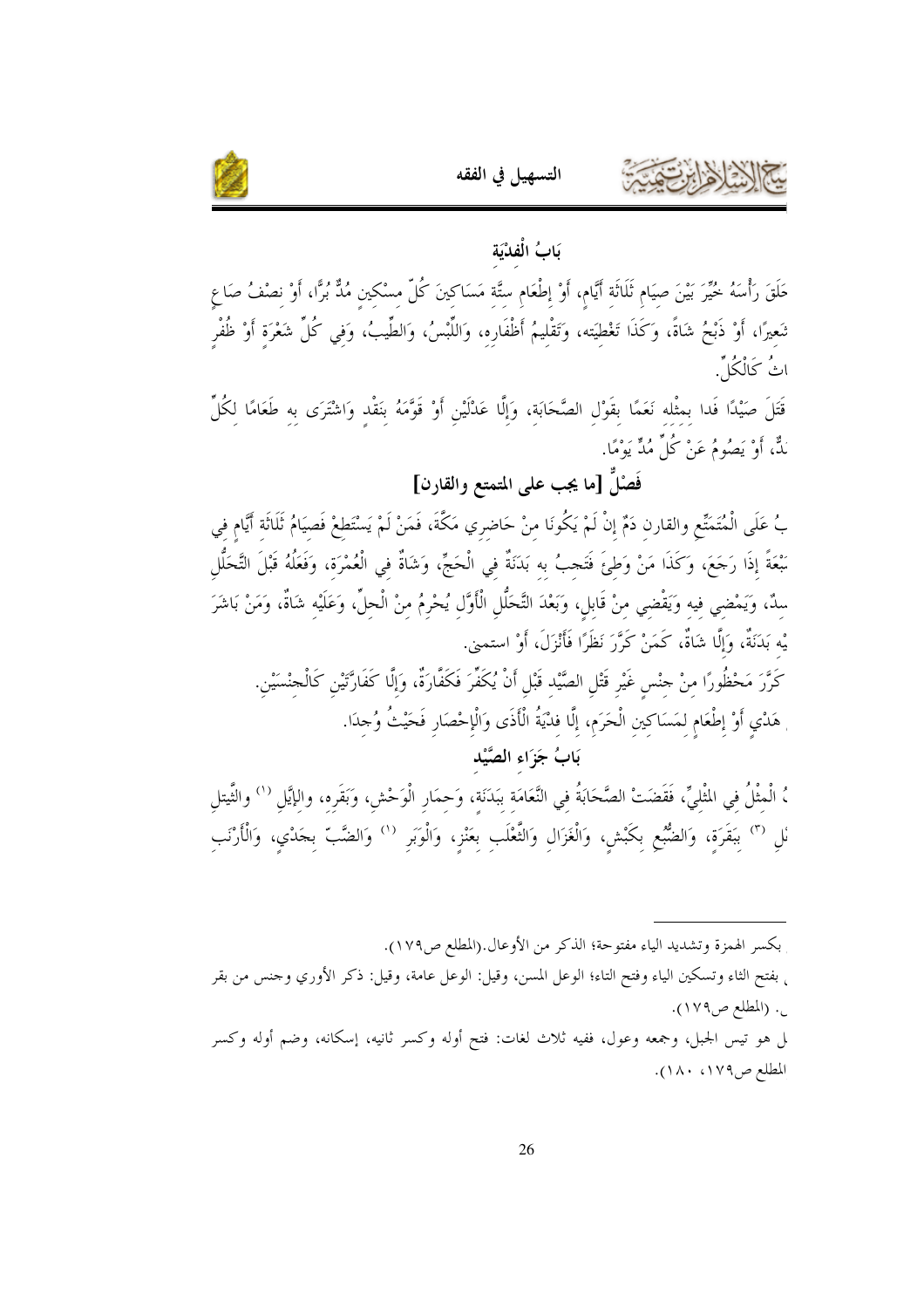



لْحَمَّامِ بِشَاةٍ، وَفِيمَا لَا مِثْلَ لَهُ قِيمَتُهُ، وَفي الْجُزْء بقسْطه، وَالْإعَانَةُ شرْكَةٌ، وَعَلَى الشُّرَكَاء جَزَاءٌ، حَرَم كَالْإِحْرَامِ. رُمُ قَلَعُ شَجَرَةٍ، لَا يَابِسٍ، وإذْخِرِ <sup>(٢)</sup> وَمَا زَرَعَهُ آدَمِيٌّ، وَتُضَمَّنُ الْكَبِيرَةِ بِبَقَرَةٍ، وَالصَّغِيرَةُ بشَاة، بمَا نَقُصَ، وَالْحَشيشُ الرَّطْبُ بقيمَته. ِّمْ صَيْدُ الْمَدينَة بلَا فدْيَة وَحَشيشُهَا وَشَجَرُهَا بلَا حَاجَة. بَابُ دُخُولٍ مَكَّةَ

منْ أَعْلَاهَا منْ ثَنيَّة كدًا، ثُمَّ يَدْخُلُ الْمَسْحدَ منْ بَاب بَني شَيْبَةَ، فَإِذَا رَأَى الْبَيْتَ رَفَعَ يَدَيْه وَكَبَّرَ مَّ يَبْتَدئُ منْ الْحَجَرِ الْأَسْوَد بطَوَاف الْعُمْرَة الْمُعْتَمرُ، وَبِالْقُدُومِ غَيْرُهُ مُضْطَّبعًا بردَائه، وَسَطه تقه الْأَيْمَنِ، وَطَرَفَيْه عَلَى الْأَيْسَرِ، فَيُحَاذي الْحَجَرَ بَبَدَنه وَيَسْتَلمُهُ وَيُقَبِّلُهُ، فَإِنَّ شَقَّ قَبَّلَ يَدَهُ أَوْ ، ثُمَّ يَأْخُذُ عَلَى يَمينه، وَيَحْعَلُ الْبَيْتَ عَلَى يَسَارِه، فَإِذَا أَتَى للْيَمَانيّ اسْتَلَمَهُ وَقَبَّلَ يَدَهُ، فَيَطُوفُ لُ في الثَّلَاثَة الْأُوَل، وَهُوَ إِسْرَا عُ الْمَشْيِ <sup>(٣)</sup> .

لُ كُلَّمَا حَاذَى الْأَسْوَدَ وَالرُّكْنَ : اللَّهُ أَكْبَرُ، لَا إِلَهَ إِلَّا اللَّهُ، وَبَيْنَ الرُّكْنَيْنِ : "" رَبَّنَا آتِنَا فِي الدُّنْيَا ي الْآخرَة حَسَنَةً وَقنَا عَذَابَ النَّارِ "" وَيَدْعُو <sup>(٤)</sup> بمَا أَحَبَّ، وَلَا رَمَلَ عَلَى امْرَأَة، وَأَهْل مَكَّةَ وَلَا وَلَا عَلَى الرَّجُلِ في غَيْرِ هَذَا، وَيَكُونُ طَاهرًا مُسْتَتِرًا.

فَصْلٌ [ما يسن للحاج والمعتمر]

صَلِّى رَكْعَتَيْنِ خَلْفَ الْمَقَامِ ثُمَّ يَعُودُ إِلَى الْحَجَرِ فَيَسْتَلمُهُ، ثُمَّ يَخْرُجُ إِلَى الصَّفَا مِنْ بَابِهِ، فَيَرْقَى كَبِّرُ وَيَحْمَدُ، ثُمَّ يَنْزِلُ وَيَمْشي حَتَّى يَأْتِيَ الْعَلَمَ، فَيَسْعَى إلَى الْعَلَمِ الْآخَر، ثُمَّ يَمْشي إلَى الْمَرْوَة،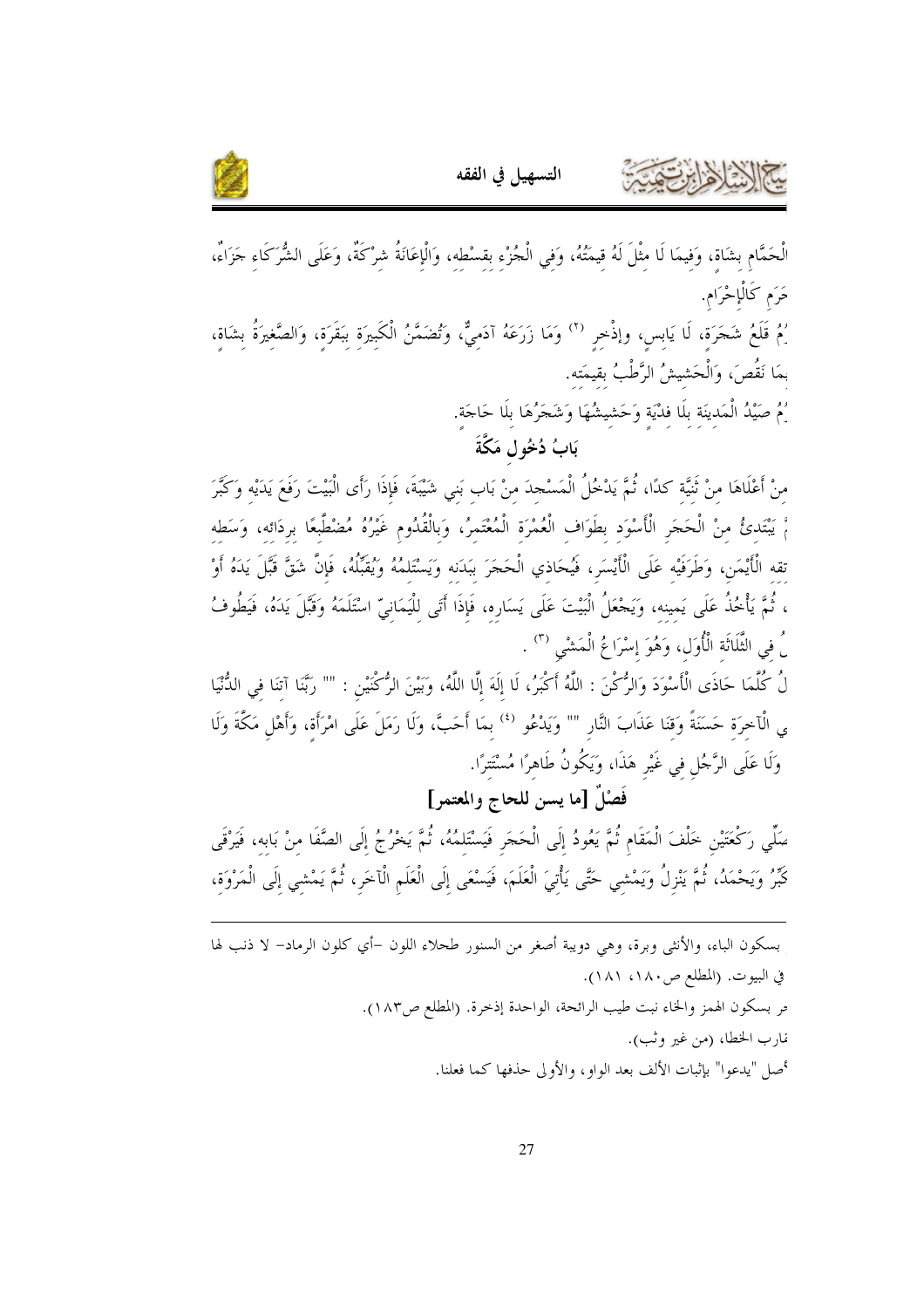



يْهَا كَالصَّفَا، ثُمَّ يَرْحِعُ إلَى الصَّفَا، يَفْعَلُ ذَلكَ سَبْعًا يَفْتَتحُ بالصَّفَا وَيَخْتمُ بالْمَرْوَة، ذَهَابُهُ سعْيةٌ، سَعْيةٌ، ثُمَّ إنْ كَانَ في الْحَجِّ بَقيَ عَلَى إحْرَامه، وَإنْ كَانَ مُعْتَمرًا قَصَّرَ وَحَلَّ إلَّا مُتَمَّقًا مَعَهُ هَدْيٌ حَتَّى يَحُجَّ، وَيَقْطَعُ الْمُتَمَتِّعُ التَّلْبِيَةَ إِذَا وَصَلَ الْبَيْتَ.

## بَابُ صفَة الْحَجِّ

كَانَ مُحلًّا بمَكَّةَ منْ مُعْتَمر وَغَيْره، فَلْيُحْرِمْ بِالْحَجِّ يَوْمَ التَّرْويَة ثَامنَ الْحجَّة، ثُمَّ يَحْرُجُ إلَى منًى، هَا الظُّهْرَ وَالْعَصْرَ، وَيَبِيتُ بهَا، فَإِذَا طَلَعَتْ الشَّمْسُ سَارَ إِلَى عَرَفَةَ فَأَقَامَ بنَمرَةَ '' فَإِذَا زَالَتْ خَطَبَ الْإِمَامُ وَصَلَّى بهمْ الظُّهْرَ وَالْعَصْرَ حَمْعًا، ثُمَّ رَاحَ إِلَى الْمَوْقف وَهُوَ عَرَفَةُ كُلُّهَا إلَّا بَطْنَ وَوَقْتُ الْوُقُوفِ مِنْ طُلُوعٍ فَجْرٍ عَرَفَةَ إِلَى فَجْرِ النَّحْرِ، فَمَنْ حَصَلَ بهَا وَهُوَ عَاقِلٌ (صَحَّ)  $\sp(n)$ منْدَ الصَّخْرَات وَحَبَل الرَّحْمَة وَرَكَبًا أَفْضَل، وَيُكْثِرُ منْ الدُّعَاء، وَذَكَر اللَّه فَخَلِّلّ .

غَرَبَتْ الشَّمْسُ دَفَعَ إلَى مُزْدَلفَةَ بسَكينَة مُلَبَّيًا ذَاكرًا، فَيَجْمَعُ بهَا الْعشَاءَيْن قَبْلَ حَطِّ الرِّحَال، مَا فَيُصَلِّي الصُّبْحَ، ثُمَّ يَأْتِي الْمَشْعَرَ الْحَرَام فَيَدْعُو <sup>(٤)</sup> إِلَى أَنْ يُسْفرَ، ثُمَّ يَدْفَعَ فَإِذَا بَلَغَ مُحَسِّرًا <sup>(٥</sup>) يَةَ حَجَر، وَأَخَذَ حَصَى الْجمَارِ فَوْقَ الْحُمُّصِ وَدُونَ الْبُنْدُقِ سَبْعُونَ، فَإِذَا وَصَلَ منَى بَدَأَ بجَمْرَة ناهَا بسَبْعٍ حَصَيَات مُكَبِّرًا رَافعًا يَدَيْه مُسْتَقْبَلاً، وَلَا يُجْزِئُ غَيْرُ الْحَصَى وَيَقْطَعُ التَّلْبيَةَ مَعَ ابْتدَائه، 'نَ مَعَهُ هَدْيٌ نَحَرَهُ، وَحَلَقَ الرَّجُلُ أَوْ قَصَّرَ منْ حَميع شَعْره كَالْمَرْأَة، ثُمَّ قَدْ حَلّ لَهُ كُلُّ شَيْء

- البعلي: نمرة بفتح النون وكسر الميم بعدها راء موضع بعرفة، قال الأزرقي: هو الجبل الذي عليه أنصاب عن يمينك إذا حرحت من مأزمي عرفة. (المطلع ص٥٩). البعلي وابن عبد الهادي: بطن عرنة هو بطن الوادي الذي يقال له: مسجد عرفة، وهو مسايل يسيل فيها
- ا كان المطر، فيقال لها الحبال، وهي ثلاثة أقصاها مما يلي الموقف.(المطلع ص١٩٦، والدر النقي ٢٤/٢٤/٢). ن القو سين من الهامش.
	- أصل "يدعوا" بإثبات الألف بعد الواو، والصواب حذفها كما فعلنا.

البعلي: محسر بضم الميم وفتح الحاء بعدها سين مهملة مشددة مكسورة بعها راء كذا قيده البكري، وهو ين مزدلفة ومني، وقيل: سمي بذلك لأن فيل أصحاب الفيل حسر فيه، أي: أعيا.(المطلع ص١٩٦، ١٩٧).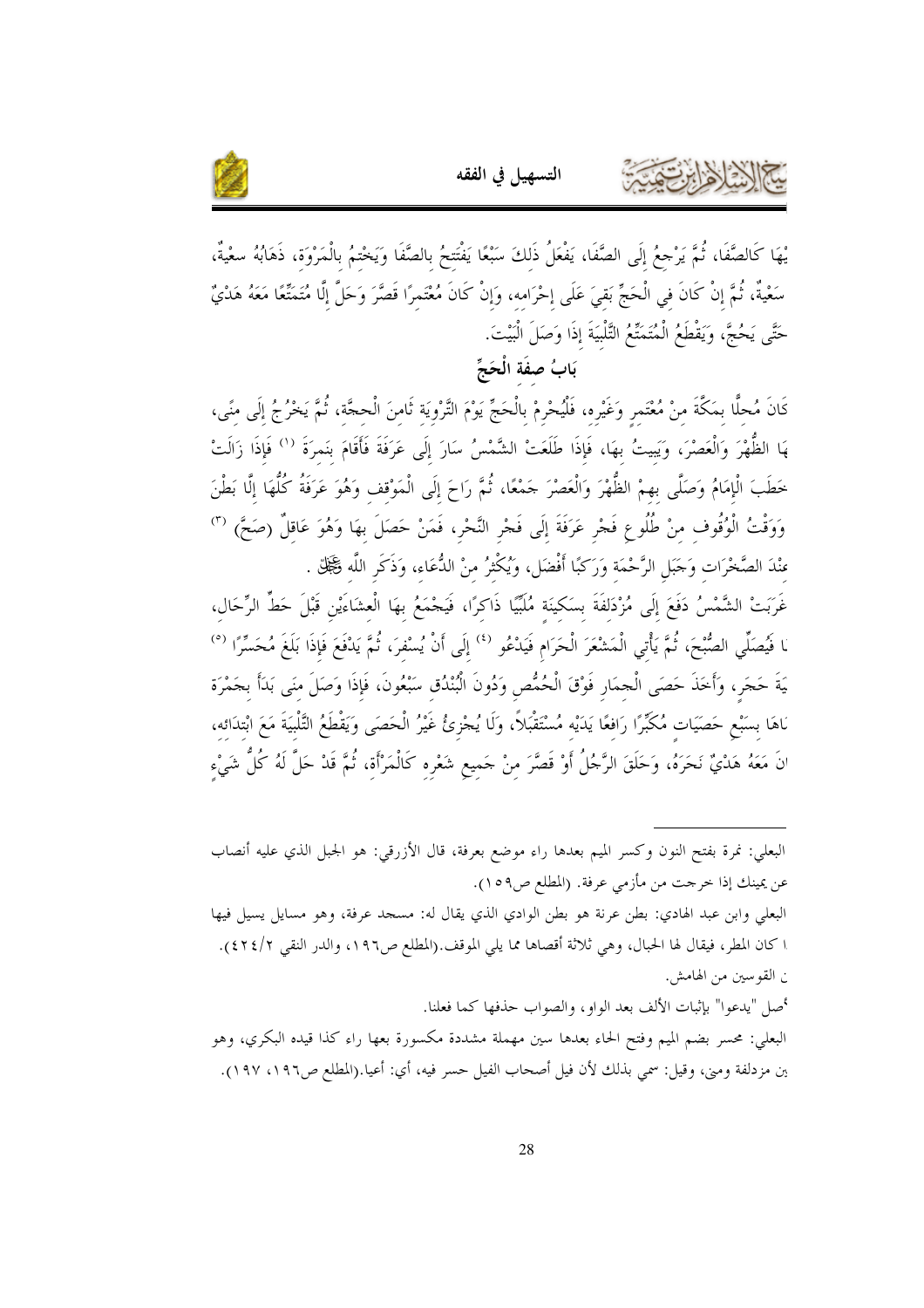



مِضُ إِلَى مَكَّةَ فَيَطُوفُ للزِّيَارَة، وَبه تَمَامُ الْحَجِّ، وَأَوَّلُ وَقْته بَعْدَ نصْف لَيْلَة النَّحْر، ثُمَّ يَسْعَى مُطْلَقًا، وَغَيْرُهُ إِنْ لَمْ يَكُنْ سَعَى عِنْدَ طَوَاف قُدُومه، ثُمَّ قَدْ حَلَّ لَهُ كُلُّ شَيْء، ثُمَّ يَشْرَبُ منْ سِّعًا وَيَدْعُو <sup>(١)</sup> بالْمَأْثُور <sup>(٢)</sup> .

فَصْلٌ [المبيت عِني]

# رْحِعُ إِلَى منًى، فَيَبِيتُ بهَا، فَيَرْمى الْجَمَرَات ثَلَاثَةَ أَيَّام التَّشْرِيق بَعْدَ الزَّوَال، كُلُّ حَمْرَة بسَبْع ، يَبْدَأُ بِالْأُولَى، وَتَلَى مَسْجِدَ الْخِيف، ثُمَّ بِالْوُسْطَى، وَيَقفُ عِنْدَهُمَا وَيَدْعُو <sup>٣١</sup> طَوِيلاً لَا عِنْدَ لْيْسَ عَلَى الرُّعَاةِ وَالسُّقَاةِ مَبِيتٌ إِلَّا مَنْ غَرُبَتِ الشَّمْسُ وَهُوَ بِهَا فَيَلْزَمُ الرُّعَاةَ فَقَطْ، فَمَنْ أَحَبَّ <sub>،</sub> يَوْمَيْن، فَإِنْ غَرُبَتْ شَمْسُ الثَّاني وَهُوَ بهَا لَزِمَهُ الْمَبيتُ وَالَّذي منْ غَد، فَإِذَا أَتَى مَكَّةَ لَمْ يَخْرُجْ عَ الْبَيْتَ بِطَوَافٍ عِنْدَ فَرَاغِهِ مِنْ كُلِّ أُمُورِهِ، فَيَدْعُو <sup>(٤)</sup> بِمَا أَحَبَّ منْ خَيْر الدُّنْيَا وَالْآخرَة، وَلَا <sub>ن</sub> حَائض وَلَا نُفَسَاءَ، فَإِنْ خَرَجَ قَبْلَهُ رَجَعَ إِنْ قَرُبَ وَإِلَّا بَعَثَ بِدَم.

## بَابُ صِفَة الْعُمْرَة

تُهَا أَنْ يُحْرِمَ منْ الْحلِّ، ثُمَّ يَطُوفُ بِالْبَيْتِ، ثُمَّ يَسْعَى، ثُمَّ يَحْلقُ أَوْ يُقَصِّرُ، ثُمَّ قَدْ حَلَّ، وَيُسَنُّ هْرَ لَهُ إِمْرَارُ الْمُوسَى عَلَى رَأْسه. نَانُ الْحَجِّ الْوُقُوفُ، وَطَوَافُ الزِّيَارَة، وَالْإِحْرَامُ وَالسَّعْيُ. نبُه : الْإحْرَامُ منْ الْميقَات، وَالْوُقُوفُ إلَى اللَّيْلِ، وَالْمَبِيتُ بِمُزْدَلِفَةَ إِلَى مَا بَعْدَ نِصْفِ اللَّيْلِ، بمنًى، وَالرَّمْيُ، وَالْحَلْقُ، وَطَوَافُ الْوَدَاعِ، وَغَيْرُ ذَلكَ سُنَّةٌ.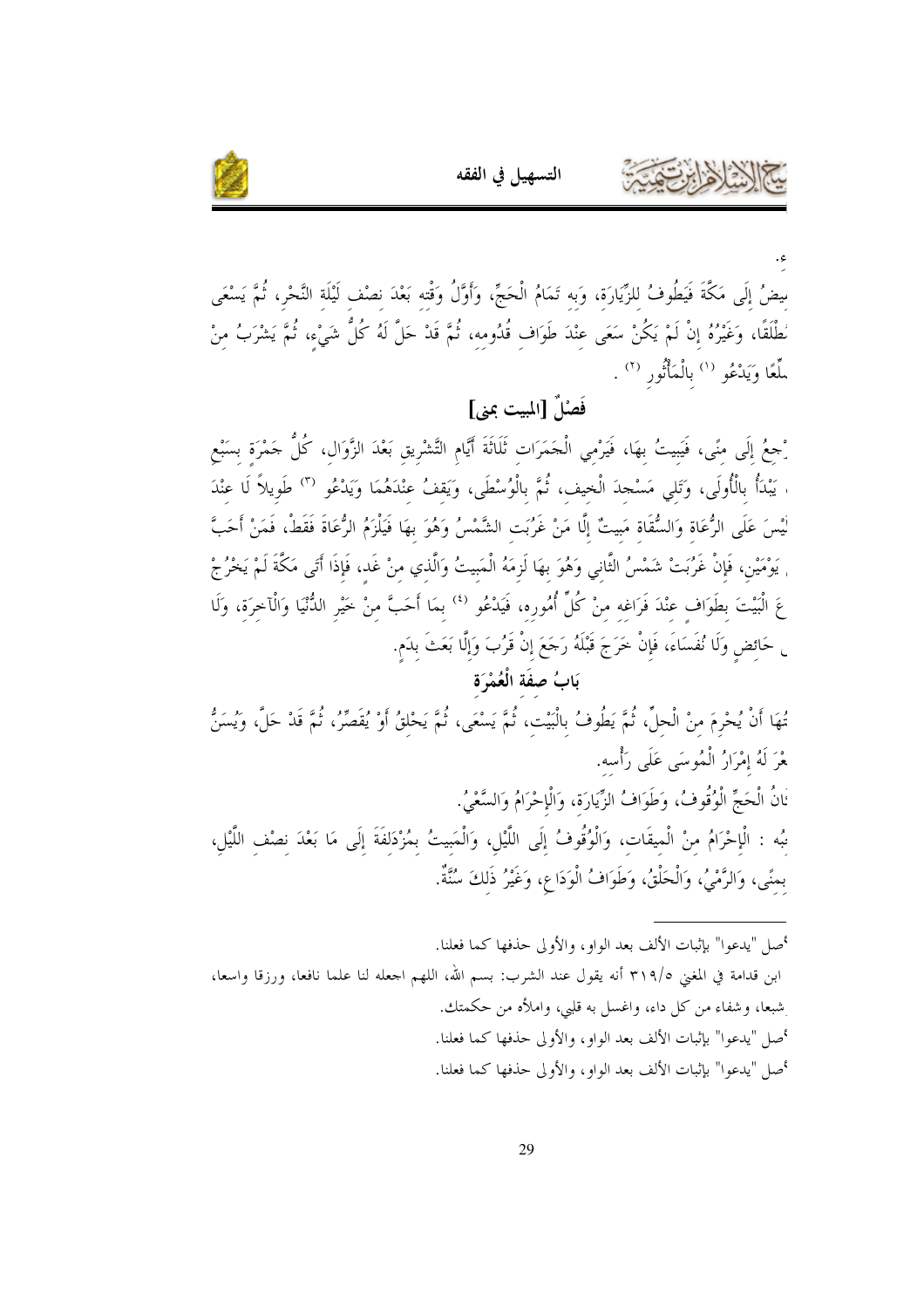



ُنانُ الْعُمْرَة الطَّوَافُ، وَالْإحْرَامُ، وَالسَّعْيُ في روَايَة <sup>(١)</sup> وَوَاحِبُهَا الْحَلْقُ في روَايَة <sup>(٢)</sup> . تَرَكَ رُكْنًا لَمْ يَتمَّ نُسُكُهُ إلَّا به وَوَاحِبًا حَبَرَهُ بدَم وَلَا شَيْءَ في السُّنَّة. بَابُ الْفَوَات لَمَعَ عَلَيْه فَجْرُ النَّحْرِ وَلَمْ يَقفْ بعَرَفَةَ فَاتَهُ الْحَجُّ، وَتَحَلَّلَ بطَوَاف وَسَعْي، وَإنْ أخْطَأ النَّاسُ يَوْمَ أَ إِنْ قَرُبَ، وَإِنْ أَحْطَأَ بَعْضُهُمْ فَاتَهُ الْحَجُّ.

حْصَرُ بعَدُوٌّ أَوْ مَرَضٍ وَنَحْوه يَنْحَرُ هَدْيًا وَيَحلُّ، فَإِنْ لَمْ يَجدْ صَامَ عَشْرَةَ أَيَّام ثُمَّ حَلَّ، وَمَنْ صُدَّ فَقَطْ تَحَلَّلَ بعُمْرَة وَلَا شَىْءَ عَلَيْه، وَمَنْ اشْتَرَطَ أَنَّ مَحلَّهُ حَيْثُ أُحْصرَ تَحَلَّلَ بلَا شَيْء.

كتَابُ اَلْبُيُو ع

مُعَاوَضَةُ اَلْمَال بِالْمَالِ لغَرَضِ اَلتَّمَلُّكِ وَيَصحُّ بِإيجَابِ وَقَبُول: بِعْتُكِ، وَاشْتَرَيْتُ وَنَحْوَهُ، اة، نَحْوَ أَعْطني بهَذَا، فَتُعْطيه مَا يُرْضيه.

تْمُرُوطٌ أَنْ يَتَرَاضَيَا به، فَلَوْ أُكْرِهَ بغَيْر حَقٍّ لَمْ يَصحَّ، وأَنْ يَكُونَ الْعَاقدُ مُكَلّفًا رَشيدًا، لَكنْ يَصحُّ ه بإذْن وَلَيِّه، وَبغَيْر إذْنه في اَلْيَسير، وَأَنْ يَكُونَ مَالًا مَنْفَعَتُهُ مُبَاحَةٌ لغَيْر حَاحَة، مَمْلُوكًا للْعَاقد أَوْ ،، مَقْدُورًا عَلَيْه، مَعْلُومًا برُؤْيَة أَوْ صفَة بتَمَن مَعْلُوم.

سحُّ بَيْعُ الْحَوْزِ وَاللَّوْزِ في قشْرَته وَمَا مَأْكُولُهُ في حَوْفه، لَا بَيْعُ عَصير لمَنْ يُخَمِّرُهُ أَوْ سلَاح في حَرْبيٍّ، أَوْ مَنْ تَلْزَمُهُ اَلْجُمُعَةُ بَعْدَ ندَائهَا، وَلَا يَصحُّ بَيْعُهُ عَلَى بَيْعٍ أَخيه وَلَا شرَاؤُهُ عَلَى شرَائَه وَلَا إِلَّا قَفيزًا، وَالْحَيَوَانُ إِلَّا حَمْلَهُ أَوْ شَحْمَهُ، وَلَا بَيْعُ حَصَاة، وَمُنَابَذَةٌ، وَمَا فيه غَرَرٌ وَلَا عَبْدٌ مُسْلَمٌ وَلَا مَكِيلٌ أَوْ مَوْزُونٌ قَبْلَ قَبْضه، وَلَا شرَاءُ سلْعَة بَاعَهَا نَسْيئَةً وَلَمْ تَتَغَيَّرْ بأَقلَّ ممَّا بَاعَهَا نَقْدًا وَإِنْ عَ مَا يَجْرِي فيه اَلرِّبَا نَسيئَةً لَمْ يَجُرْ أَنْ يَشْتَرِيَ بِثَمَنه قَبْلَ قَبْضه مَا لَا يَجُوزُ بَيْعُهُ به نَسيئَةً.

اية الثانية أن السعى من واجبالها.(تنظر هاتان الروايتان في: الهداية لأبي الخطاب ١٠٦/١، والمحرر ٢٤٤/١، ، ص۸۳.

واية الثانية أن الحلق لا يجب في العمرة. (تنظر هاتان الروايتان في: المحرر ٢٤٥/١، والمقنع ص٨٣).]=في ٍ "يدعوا" بإثبات الألف بعد الواو، والأولى حذفها كما فعلنا.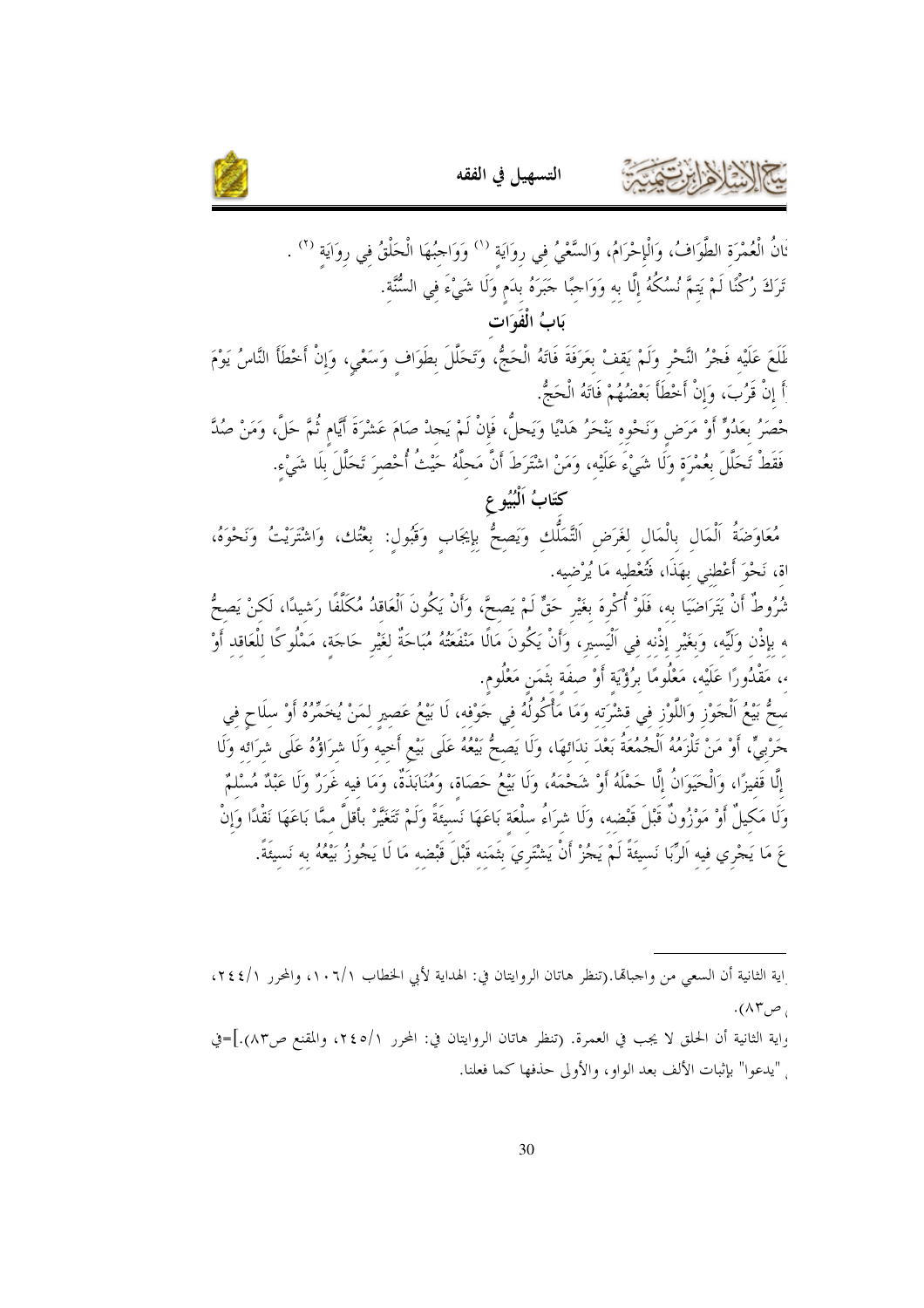



# كتَابُ اَلْبُيُو ع مُعَاوَضَةُ اَلْمَالِ بِالْمَالِ لِغَرَضِ اَلتَّمَلُّكِ وَيَصِحُّ بِإِيجَابِ وَقَبُولِ: بِعْتُك، وَاشْتَرَيْتُ وَنَحْوَهُ، اة، نَحْوَ أَعْطني بهَذَا، فَتُعْطيه مَا يُرْضيه.

تْمُرُوطٌ أَنْ يَتَرَاضَيَا به، فَلَوْ أُكْرِهَ بغَيْرِ حَقٌّ لَمْ يَصحَّ، وَأَنْ يَكُونَ الْعَاقلُ مُكَلّفًا رَشيدًا، لَكنْ يَصحُّ ه بإذْن وَلَيِّه، وَبغَيْر إذْنه في اَلْيَسير، وَأَنْ يَكُونَ مَالًا مَنْفَعَتُهُ مُبَاحَةٌ لِغَيْرِ حَاجَةٍ، مَمْلُوكًا لِلْعَاقِدِ أَوْ ،، مَقْدُورًا عَلَيْه، مَعْلُومًا برُؤْيَة أَوْ صفَة بتَمَن مَعْلُوم.

.<br>\* بَيْعُ اَلْجَوْزِ وَاللَّوْزِ في قشْرَته وَمَا مَأْكُولُهُ في جَوْفه، لَا بَيْعُ عَصِيرِ لِمَنْ يُخَمِّرُهُ أَوْ سِلَاحٍ فِي حَرْبِيٍّ، أَوْ مَنْ تَلْزَمُهُ الْجُمُعَةُ بَعْدَ ندَائهَا، وَلَا يَصِحُّ بَيْعُهُ عَلَى بَيْعٍ أَحيه وَلَا شرَاؤُهُ عَلَى شرَائِهِ وَلَا ا قَفيزًا، وَالْحَيَوَانُ إِلَّا حَمْلَهُ أَوْ شَحْمَهُ، وَلَا بَيْعُ حَصَاة، وَمُنَابَذَةٌ، وَمَا فيه غَرَرٌ وَلَا عَبْدٌ مُسْلَمٌ لَا مَكيلٌ أَوْ مَوْزُونٌ قَبْلَ قَبْضه، وَلَا شرَاءُ سلْعَة بَاعَهَا نَسيئَةً وَلَمْ تَتَغَيَّرْ بأقلَّ ممَّا بَاعَهَا نَقْدًا وَإِنْ جْري فيه اَلرِّبَا نَسيئَةً لَمْ يَجُزْ أَنْ يَشْتَرِيَ بثَمَنه قَبْلَ قَبْضه مَا لَا يَجُوزُ بَيْعُهُ به نَسيئَةً.

#### بَابُ اَلْخِيَارِ

لَهُمَا في اَلْمَجْلس وَمُلَّةٌ مَعْلُومَةٌ شَرَطَاهَا، وَخيَارُ اَلْغَبْنِ وَالتَّدْليس وَيُرَدُّ مَعَ اَلْمُصَرَّاة عوَضُ اَللَّبن ِ، وَيُخَيِّرُ فِي اَلْمَعِيبِ إِنْ لَمْ يَعْلَمْهُ وَقْتَ اَلْعَقْدِ بَيْنَ اَلرَّدِّ وَالْإِمْسَاكِ مَعَ الْأَرْش وَلَوْ تَعَذَّرَ الرَّدُّ فَلَهُ

شَرْط منْ مُقْتَضَى اَلْعَقْد أَوْ منْ مَصْلَحَته كَصفَة في اَلثَّمَن أَوْ اَلْمُثَمَّن صَحيحٌ، وَيُفْسَخُ بفَوَاته، ٱلْبَيْعَ أَوْ شَرَطَ عَقْدًا آخَرَ أَوْ رَهْنًا مُحَرَّمًا أَوْ مَجْهُولًا أَوْ مَا يُنَافِي الْعَقْدَ فَبَاطلٌ، وَفي اَلْعَقْد روَايَةٌ، مُ اَلْعَرْبُونَ.

<sub>،</sub> اخْتَلَفَا في قَدْر اَلثَّمَن تَحَالَفَا وَتَفَاسَخَا، وَيُبْدَأُ بِيَمِينِ اَلْبَائِعِ، وَإِنْ أَخْبَرَ بِثَمَنِ اَلْمَبِيعِ فَزَادَ رَجَعَ بَادَة، وَحَطَّهَا منْ اَلرِّبْحِ أَوْ النَّقْص في اَلْمُواضَعَة، وَإنْ غَلطَ عَلَى نَفْسه خُيِّرَ الْمُشْتَري بَيْنَ الرَّدِّ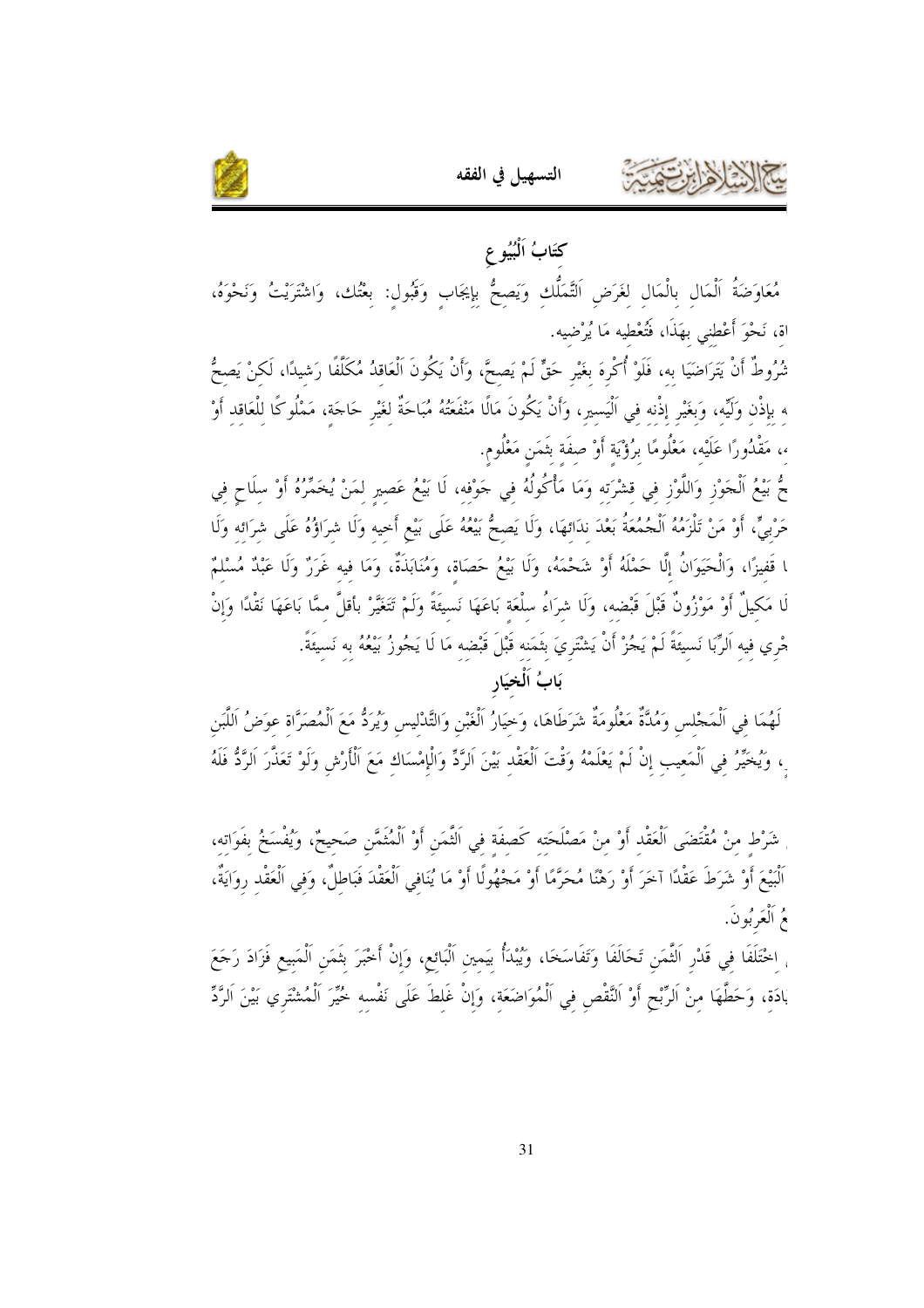

مَا غَلطَهُ، وَمَتَى اشْتَرَاهُ مُؤَجَّلًا، أَوْ ممَّنْ تُرَدُّ شَهَادَتُهُ لَهُ، أَوْ بَاعَهُ بَعْضَ صَفْقَة لَا يَنْقَسمُ ثَمَنُهَا حْزَاء وَلَمْ يُبَيِّنْهُ وَقْتَ تَخْبيره بالثَّمَن فَللْمُشْتَرى اَلْخيَارُ.

بَابُ اَلٰہِ کَا

طُ في بَيْعِ مَكيل بمَكيل وَمَوْزُون بمَوْزُون اَلْحُلُولُ، وَالْقَبْضُ في اَلْمَحْلس لَا اَلتَّمَاثُلُ إلّا أنْ يَتَّحدَ وَالْجنْسُ مَا لَهُ اسْمٌ خَاصَّ يَشْمَلُ أَنْوَاعًا، وَفُرُوعُ الْأَجْنَاسِ أَجْنَاسٌ وَإِنْ اتَّفَقَتْ الْأَسْمَاءُ، وَلَا نَاقَلَةٌ وَمُزَابَنَةٌ إلَّا في الْعَرَايَا فيمَا دُونَ خَمْسَة أَوْسُق، لمَنْ به حَاجَةٌ، وَلَا تَمَنَ مَعَهُ، وَلَا لَحْمٌ بَمَرْحِعُ الْكَيْلِ وَالْوَزْنِ عُرْفُ اَلْحِجَازِ وَإِلَّا مَوْضِعُهُ.

بَابُ بَيْعِ اَلْأُصُولِ وَالثِّمَارِ

اعَ أَرْضًا دَخلَ غرَاسُهَا وَبنَاؤُهَالَا زَرْعًا لَا يُحْصَدُ إِلَّا مَرَّةً، وَلَهُ تَبْقيَتُهُ إلَى حَصَاده، وَمَا يُحْصَدُ ْحْرَى فَأُصُولُهُ للْمُشْتَرى وَحِزَّتْهُ اَلظَّاهرَةُ للْبَائع.

.<br>قُلُ في اَلدَّارِ اَلْأَرْضُ، وَالْبنَاءُ، وَمَا يَتَّصلُ بهَا لمَصْلَحَتهَا

بَاعَ نَخْلًا قَدْ أُبِّرَفَثَمَرَتُهُ للْبَائع مُبَقًّا مَا لَمْ يَشْتَرطْهُ اَلْمُشْتَرى، وَكَذَا سَائرُ اَلشَّجَر إذَا بَدَا ثَمَرُهُ. بَاعُ ثَمَرَةٌ قَبْلَ بُدُوٍّ اَلصَّلَاحِ وَلَا الزَّرْعُ قَبْلَ اشْتدَاده إلَّا أَنْ يَتَشَرَّطَ اَلْقَطْعَ، وَلَا اَلرَّطْبَةُ وَالْبُقُولُ إِلَّا وَلَا اَلْقتَّاءُ وَنَحْوُهُ إِلَّا كُلَّ لُقَطَة إِلَّا أَنْ يَبِيعَ أَصْلَهُ، وَيَرْجِعَ عَلَى اَلْبَائع بالْجَائحَة وَبُدُوُّ الصَّلَاح في يَحْمَرَّ أَوْ يَصْفَرَّ، وَالْعَنَبِ أَنْ يَتَمَوَّهَ، وَبَاقي الثَّمَرِ أَنْ يَبْدُوَ نُضْجُهُ.

## بَابٌ اَلسَّلَمُ نَوْ عٌ منْ اَلْبَيْعِ

مُ نَوْعٌ منْ اَلْبَيْعِ وَشَرْطُهُ إِمْكَانُ ضَبْط صفَاته كَالْمَكِيلِ وَالْمَوْزُونِ، وَأَنْ يَصفَهُ بمَا يَخْتَلِفُ بِهِ هرًا، وَأَنْ يَقْبِضَ ثَمَنَهُ في اَلْمَجْلس، وَكَوْنُهُ في اَلذَّمَّة بأَجَلٍ مَعْلُومٍ، يَعُمُّ وُجُودَهُ عنْدَ مَحَلِّه، لْقَدْر بمعْيَارِه، وَيُعَيِّنُ مَوْضعَ اَلْوَفَاء إنْ لَمْ يَصْلُحْ مَوْضعُ الْعَقْد لَهُ، وَلَا يَتَصَرَّفُ فيه قَبْلَ قَبْضه إلَّا

ُسْلَمَ ثَمَنًا في جنْسَيْن لَمْ يَصحَّ حَتَّى يُبَيّنَ ثَمَنَ كُلِّ جنْس.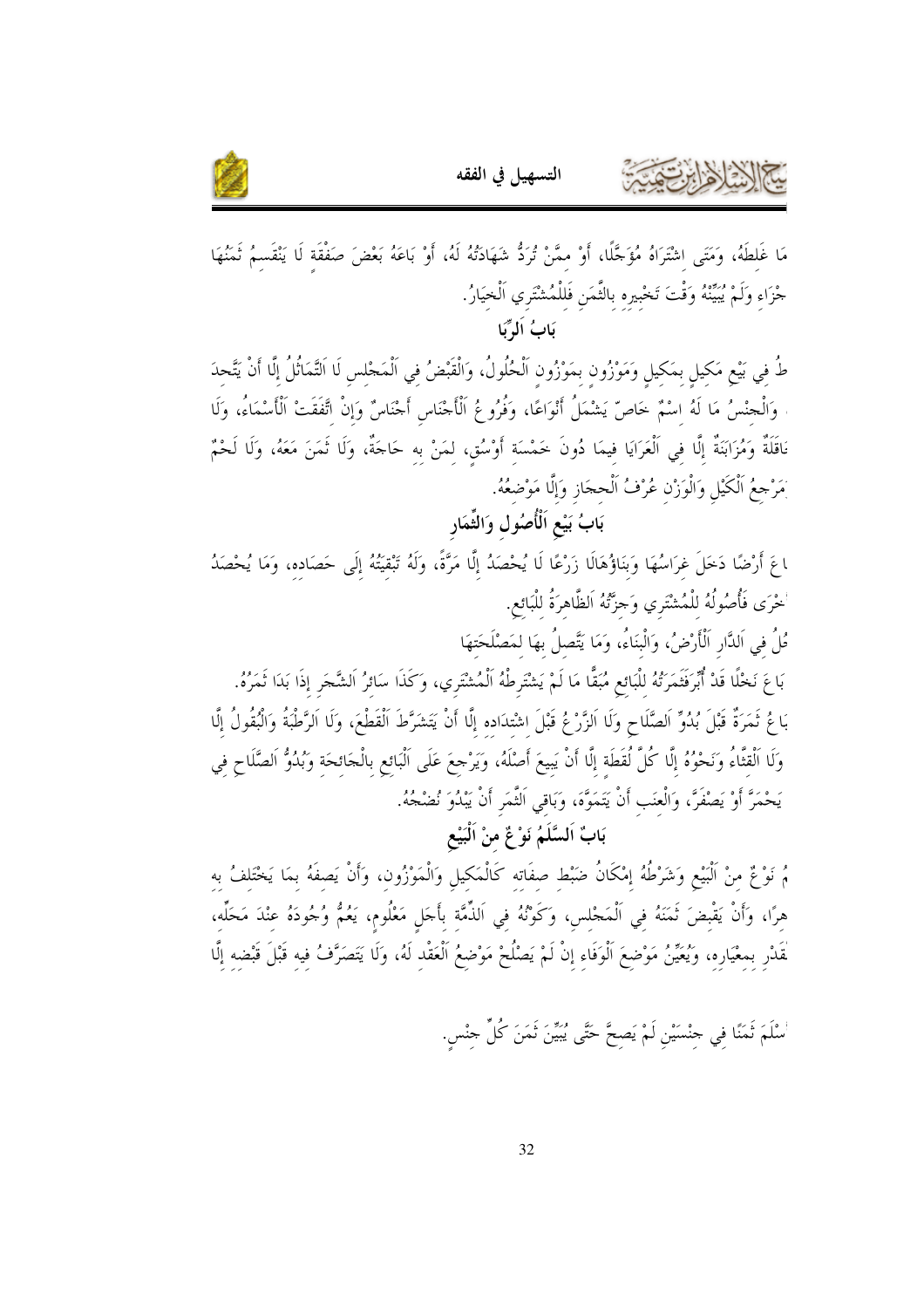



حٌ قَرْضُ كُلِّ مَا يُسْلَمُ فيه، وَيَمْلكُهُ بقَبْضه، وَلَا يُؤَجَّلُ كَالْحَالِّ، وَيُرَدُّ الْمثْلُ في الْمثْليِّ وَالْقيمَةُ وَلَا يَجُوزُ شَرْطُ مَا يَنْتَفعُ به اَلْمُقْرِضُ لَا وَثِيقَةً وَلَا تُقْبَلُ هَديَّةٌ لَمْ تَجْرِ بهَا عَادَةٌ. بَابُ اَلرَّهْنِ

اْ فِي كُلِّ مَا يَجُوزُ بَيْعُهُ مَعَ اَلْحَقِّ وَبَعْدَهُ، لَا قَبْلَهُ فِي وَجْهِ، بِدَيْنِ ثَابِتِ لَازِمٍ، وَهُوَ أَمَانَةٌ، وَإِنَّمَا ضِ وَاسْتِدَامَتِهِ، فَلَا يَنْفُذُ تَصَرُّفُ اَلرَّاهِنِ بِغَيْرِ عِتْقِ وَتُؤْخَذُ قِيمَتُهُ فَتُجْعَلُ رَهْنًا، وَلَا يَنْفَكُ شَيْءٌ مِنْهُ لْكُلِّ.

رْتَهِنِ أَنْ يَرْكَبَ وَيَحْلِبَ بقَدْرٍ عَلَفه وَلَوْ حَنَى عَلَيْه فَالْمَحْنيُّ عَلَيْه أَحَقُّ برَقَبَته، فَلَوْ فَدَاهُ سَيِّدُهُ بحَاله، وَإِنْ حُنيَ عَلَيْه فَالْخَصْمُ مَالكُهُ، وَمَا قَبَضَهُ بِسَبَبِه رَهْنٌ كَنَمَائِهِ وَكَسْبِهِ، فَإِذَا حَلَّ اَلدَّيْنُ اهنُ منْ اَلْوَفَاء أَجْبَرَهُ الْحَاكمُ، وَإِلَّا بَاعَهُ وَقَضَى دَيْنَهُ.

#### مَابُ اَلِضَّمَان

يَصحُّ منْ حَائزِ التَّصَرُّف برضَاهُ، وَلَا يُعْتَبَرُ كَوْنُ الْحَقِّ مَعْلُومًا وَلَا وَاجبًا إنْ آلَ إلَى الْوُجُوب، ضَمَانُ أَمَانَة إِلَّا أَنْ يَضْمَنَ تَعَدِّيَهُ، وَلَهُ مُطَالَبَةُ مَنْ شَاءَ وَلَوْ أَبْرَأَ اَلْأَصِيلَ بَرِئَ، لَا عَكْسَ، وَيَرْجعُ نَاوِيًا لِلرُّجُو ع.

> جُّ كَفَالَةُ بَدَن مَنْ عَلَيْه دَيْنٌ لأَحَد فَإِنْ لَمْ يُحْضرْهُ لَزِمَهُ مَا عَلَيْهِ، لَا إِنْ مَاتَ. يَابُ اَلْحَهَ الَّة

بهَا الْمُحيلُ وَشَرْطُهَا: اتِّفَاقُ الدَّيْنَيْنِ حِنْسًا وَصفَةً وَحُلُولًا وَتَأْحِيلًا، وَكَوْنُهَا عَلَى دَيْن مُسْتَقرٍّ، حِيلِ لَا اَلْمُحْتَالُ إِنْ أَحَالَهُ عَلَى مَلِيءِ. بَابُ اَلصُّلْح

جُ يَصحُّ مَعَ الْإقْرَارِ بأَنْ يَهَبَهُ بَعْضَ دَيْنه إنْ لَمْ يَكُنْ بشَرْط ممَّنْ يَمْلكُ التَّصَرُّفَ، وَمنْ غَيْره إنْ لُوَ عَلَى بَعْضِهِ هِبَةٌ أَوْ إِبْرَاءٌ، وَعَلَى غَيْرِه بَيْعٌ أَوْ إجَارَةٌ، وَلَا يَصحُّ عَمَّا لَا يُؤْخَذُ الْعوَضُ عَنْهُ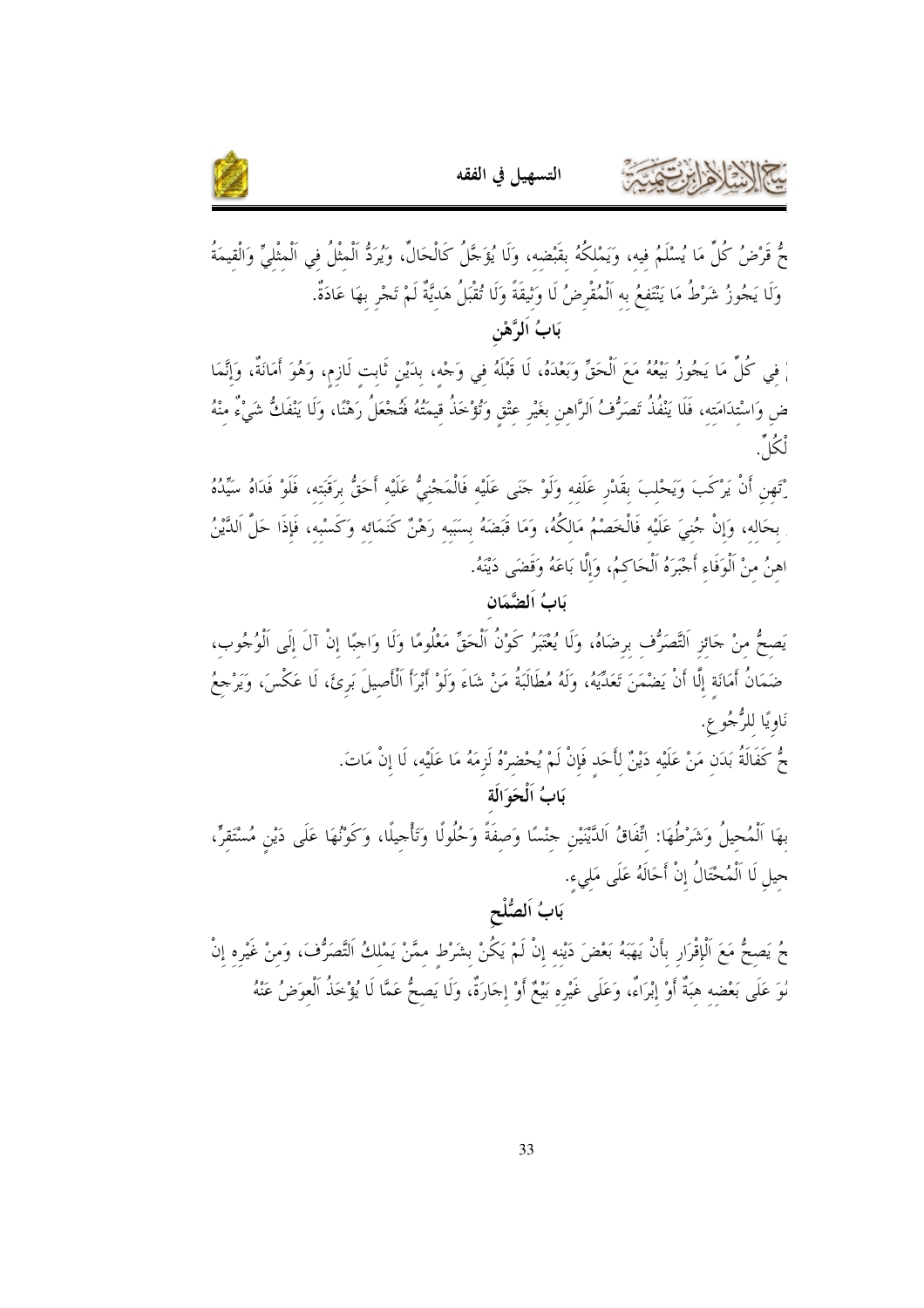



جُّ مَعَ اَلْإِنْكَارِ إِنْ لَمْ يَعْلَمْ أَحَدُهُمَا كَذبَ نَفْسه، فَمَنْ عَلمَ بَطَلَ في حَقٌّه، وَهُوَ بَيْعٌ في حَقِّ إبْرَاءٌ في حَقٍّ ٱلْآخَرِ، وَإِنَّمَا يَضَعُمُ خَشَبَهُ عَلَى حِدَارٍ حَارِه وَشَرِيكه مَعَ اَلْحَاجَة إنْ لَمْ يَضُرَّ به ٱلْعُلُوِّ يَسْتُرُ نَفْسَهُ عَنْ ٱلْأَسْفَلِ.

#### يَابُ اَلْحَجْ

زِمَهُ دَيْنٌ فَلغَرِيمه مَنْعُهُ منْ سَفَرٍ لَمْ يَتَعَيَّنْ إنْ حَلَّ في غَيْبَته لَا إنْ وَثَّقَهُ، وَيَأْمُرُهُ اَلْحَاكمُ بوَفَاء إِنْ أَبَى حُبسَ، فَإِنْ أَصَرَّ فَلَهُ عُقُوبَتُهُ أَوْ وَيَبِيعُ مَالَهُ وَيَقْضي دَيْنَهُ، فَلَوْ ادَّعَى الْعُسْرَةَ وَلَمْ يَكُنْ دَيْنُهُ <sub>ى</sub> وَلَا عُرِفَ لَهُ مَالٌ، أَوْ صَدَّقَهُ غَرِيمُهُ خُلِّيَ سَبِيلُهُ، وَإِلَّا حُبسَ إِلَى أَنْ يُقيمَ بَيِّنةً.

قَلَّ مَالُهُ عَنْ اَلدُّيُون وَسَأَلَ غُرَمَاؤُهُ اَلْحَجْرَ عَلَيْه أَحَابَهُمْ اَلْحَاكمُ إِلَى ذَلِكَ وَتَعَلَّقَ حَقُّهُمْ بِعَيْنِ ذمَّته، لَكنْ إنْ حَنَى شَارَكَ الْمَجْنِيُّ عَلَيْه الْغُرَمَاءَ، ثُمَّ يَبِيعُ مَالَهُ وَيَتْرُكُ لَهُ مَا تَدْعُو إلَيْه الْحَاجَةُ، ش حنَايَة اَلْعَبْد اَلْأَقَلِّ منْ قيمَته أَوْ قَدْرِهَا، ثُمَّ بمَنْ لَهُ رَهْنٌ، ثُمَّ مَنْ وَجَدَ مَتَاعَهُ بعَيْنه، وَلَمْ يَأْخُذْ شَيْئًا، وَلَمْ يَزِدْ زِيَادَةً مُتَّصلَةً، وَلَمْ يَتَعَلَّقْ به حَقُّ ثَان أَخَذَهُ إنْ كَانَ اَلْمُفْلسُ حَيًّا، وَيُقَسَّمُ اَلْبَاقى ٱلْغُرَمَاء عَلَى قَدْرٍ دُيُونهمْ وَيُنْفَقُ عَلَيْه وَعَلَى مَنْ تَلْزَمُهُ نَفَقَتُهُ إِلَى أَنْ يُقْسَمَ، وَلَوْ وَجَبَ لَهُ حَقٌّ بَى أَنْ يَحْلفَ لَمْ يَكُنْ للْغُرَمَاءِ أَنْ يَحْلفُوا.

## فَصْلٌ [وَلَا يَحلُّ اَلْمُؤَجَّلُ بِفَلَسٍ]

حلُّ الْمُؤَجَّلُ بفلَس، وَلَا بمَوْت إنْ وَتْقَ الْوَرَتَةُ، وَمَنْ دَفَعَ مَالَهُ إلَى صَبِيٍّ أَوْ مَجْنُون أوْ سَفيه فَهُوَ هُ، وَمَتَى عَقَلَ أَوْ بَلَغَ رَشيدًا دُفعَ إِلَيْه مَالُهُ بغَيْرِ حَاكم، وَإِلَّا فَهُوَ تَحْتَ حَجْرِ اَلْأب، ثُمَّ وَصيِّه، ـم، وَلَا يَتَصَرَّفُ إلَّا بمَا فيه حَظٌّ، وَلَا يَشْتَري لنَفْسه منْ مَاله وَلَا يَبِيعُهُ إلَّا الْأَبُ، وَيَأْذَنُ لمَنْ مَيَّزَهُ وَلَا يَأْكُلُ إِلَّا عِنْدَ اَلْحَاجَة، وَالرُّشْدُ اَلصَّلَاحُ في اَلْمَال.

صُلُ الْبُلُوغُ بِالْاحْتِلَامِ أَوْ نَبَاتِ شَعْرِ حَشنٍ حَوْلَ قُبُلِهِ، أَوْ تَمَام خَمْسَ عَشْرَةَ سَنَةً، وَتَزيدُ الْجَارِيَةُ وَالْحَمْلِ.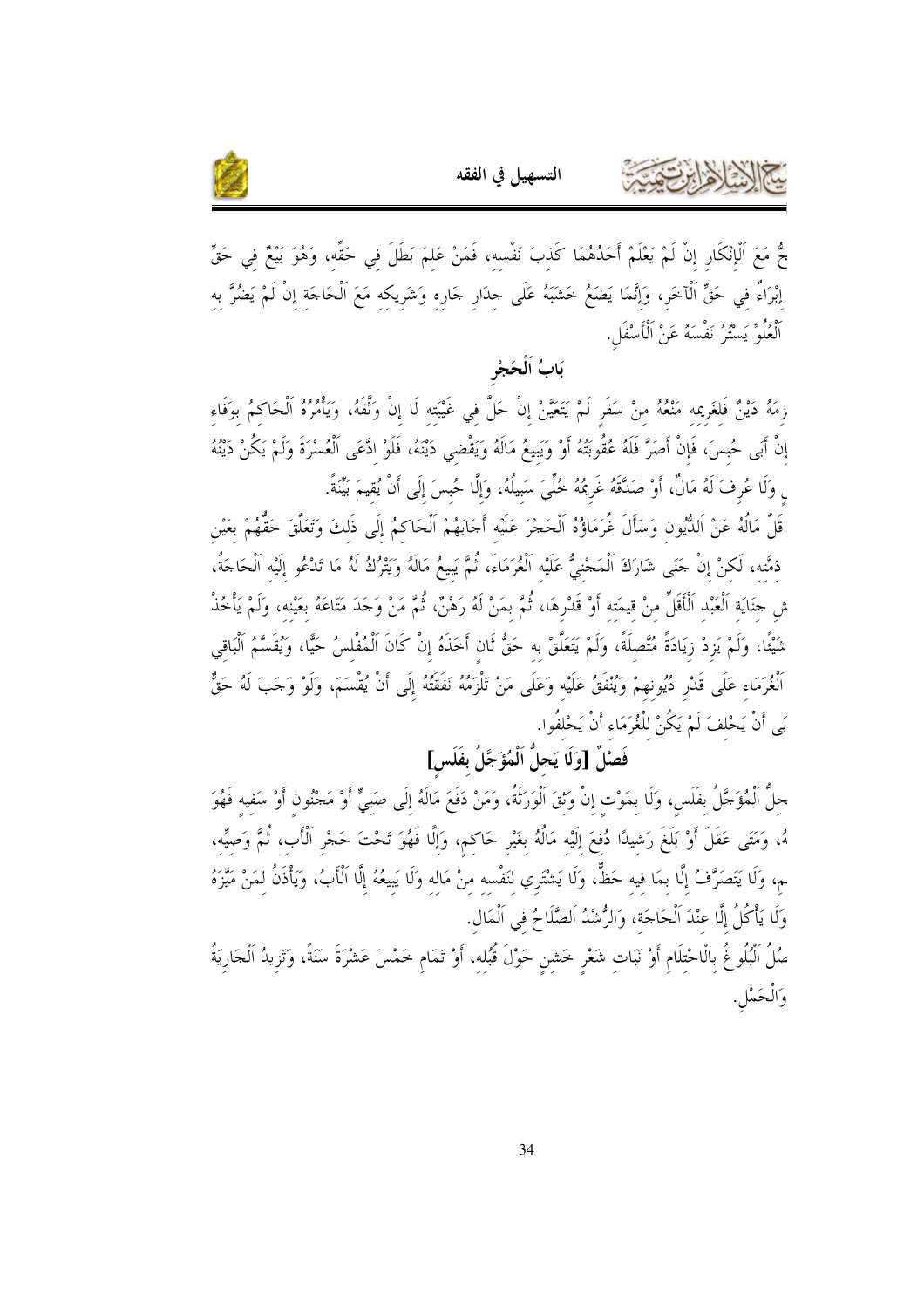



رُ في كُلِّ مَا يُنَابُ فيه إذَا كَانَا ممَّنْ يَصحُّ ذَلكَ منْهُمَا، وَهُوَ عَقْدٌ حَائزٌ وَتَبْطُلُ بمَوْت، وَفَسْخ، وَحَجْرِ لسَفَه وَكَذَا كُلُّ عَقْد جَائزِ كَالشَّركَة وَالْمُزَارِعَة وَالْمُسَاقَاة وَالْحَوَالَة وَالْمُسَابَقَة، أَمينٌ لَكنْ لَوْ قَضَى بغَيْر بَيِّنَة ضَمنَ لَا بحَضْرَة اَلْمُوَكِّل.

جٌ بكُلِّ قَوْل (يَدُلُّ عَلَى اَلْإِذْن وَكُلِّ قَوْلٍ) أَوْ فعْل يَدُلُّ عَلَى الْقَبُول مُتَرَاحيًا وَفَوْرًا بجُعْل وَغَيْره، تَنَاوَلَهُ لَفْظًا أَوْ عُرْفًا، وَلَا يُوَكَّلُ فيمَا يَتَوَلَّى مثْلُهُ، وَلَا يَشْتَري منْ نَفْسه وَلَا يَبيعُهَا إلَّا بإذْن وَإِنْ ا لَمْ يَأْذَنْ لَهُ فيه وَقَفَ عَلَى الْإِجَازَة، وَإِلَّا لَزِمَهُ.

بَابُ اَلشَّرِكَة

أَرْبَعَةُ أَنْوَاع: شَركَةُ عَنَان بمَالَيْهِمَا وَبَدَنَيْهِمَا، وَشَركَةُ وُجُوه يَشْتَرِيَان بجَاهَيْهِمَا، وَشَركَةُ ِمَالُ وَاحد وَبَدَنُ اَلْآخَرِ)، وَشَركَةُ اَلْأَبْدَان، وَالرِّبْحُ في الْكُلِّ عَلَى مَا شَرَطَاهُ، وَالْوَضيعَةُ عَلَى قَدْر .<br>ـا يَتَعَيَّنُ لوَاحد دَرَاهمُ وَلَا ربْحُ شَيْء مُعَيَّن، وَكَذَا اَلْمُسَاقَاةُ وَالْمُزَارَعَةُ، وَإِنَّمَا يَتَصَرَّفَان عَلَى وَجْه لَا يَبِيعُ نَسَاءً إِلَّا بِإِذْنٍ، وَلَوْ دَفَعَ دَابَّتَهُ لَيَحْملَ عَلَيْهَا مَا حَصَلَ بَيْنَهُمَا حَازَ.

بَابُ اَلْمُسَاقَاة

رُ في كُلِّ شَجَرٍ لَهُ ثَمَرٌ يُؤْكَلُ بجُزْء منْهُ مَعْلُوم وَكَذَا اَلْمُزَارَعَةُ بِجُزْءِ مِنْ اَلزَّرْعِ سَوَاءٌ كَانَ اَلْبَذْرُ منْ أَحَدهمَا وَعَلَى اَلْعَامل مَا حَرَتْ اَلْعَادَةُ بِهِ وَعَلَى رَبِّ اَلْمَالِ مَا فِيهِ حِفْظُهُ. بَابُ إحْيَاءِ اَلْمَوَاتِ

حْيَا أَرْضًا دَاتْرَةً لَمْ يُعْلَمْ لَهَا صَاحبٌ مَعْصُومٌ فَهِيَ لَهُ بِأَنْ يُعَمِّرَهَا بِمَا تَتَهَيَّأُ بِهِ لِمَا يُرَادُ مِنْهَا لـ وَسَوْق اَلْمَاء، وَقَلْع أَحْجَارِهَا وَأَشْجَارِهَا اَلْمَانعَة منْ زَرْعهَا وَغَرْسهَا.

حَفَرَ بثْرًا فيهَا فَوَصَلَ إلَى اَلْمَاء مَلَكَ حَرِيمَهَا منْ كُلِّ حَانب خَمْسينَ ذرَاعًا في اَلْعَاديَّة وَنصْفَهُ ، وَلَا يَمْلكُ مَا قَرُبَ منْ عَامِرٍ وَتَعَلَّقَ بِمَصَالحه وَلَا مَعْدنًا ظَاهِرًا. حَعَلَ عَلَى شَيْء جُعْلًا مَعْلُومًا فَمَنْ عَملَهُ بَعْدَ بُلُوغِهِ اَلْجُعْلَ اِسْتَحَقَّهُ.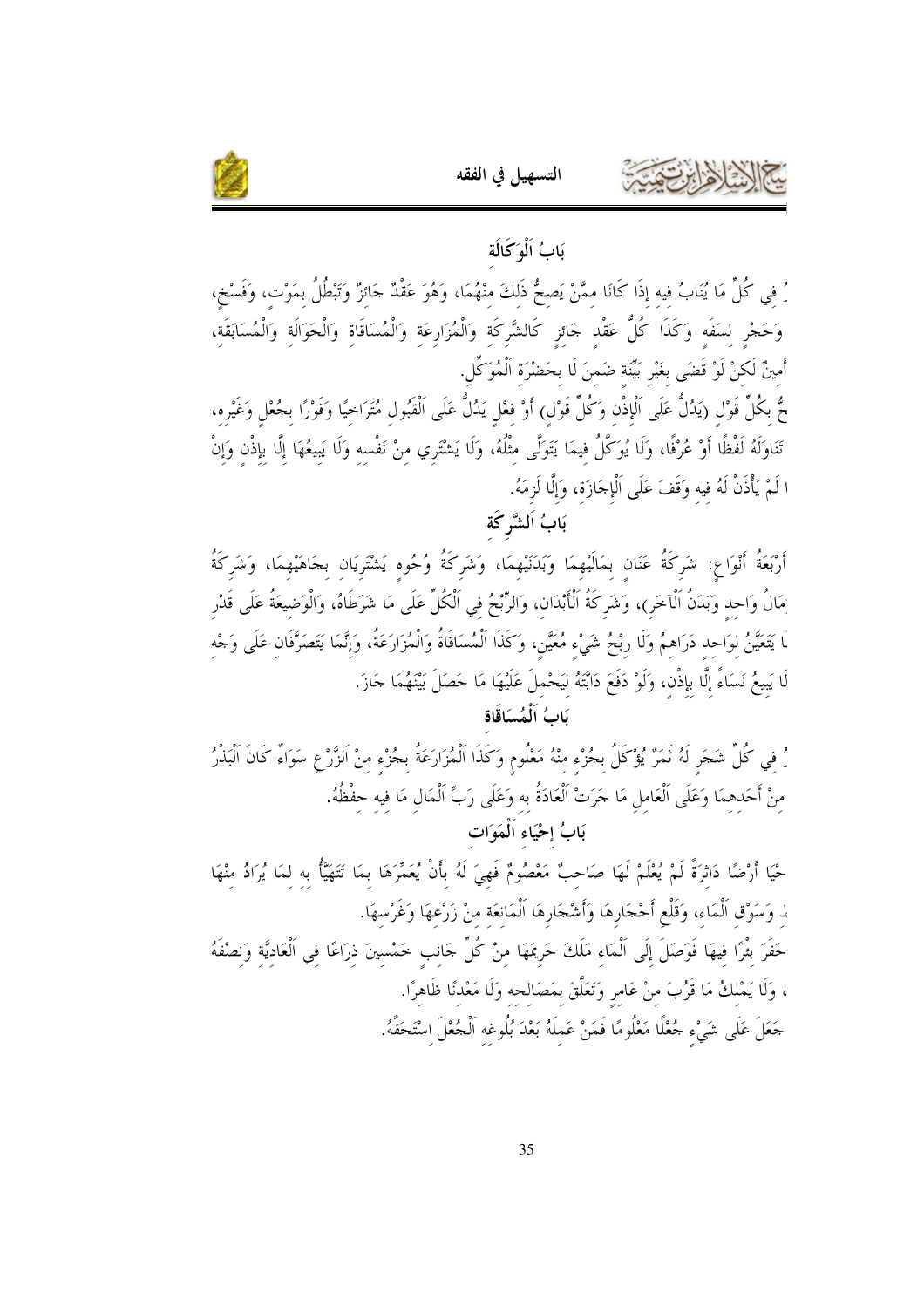

### بَابُ اَللُّقَطَة

التسهيل في الفقه

عَلَى ثَلَاثَة أَضْرُب: أَحَدُهَا مَا تَقلُّ قيمَتُهُ وَلَا تَتْبَعُهُ اَلْهمَّةُ، فَيُمَلَّكُ بغَيْر تَعْريف، الثّاني الْحَيَوَانُ نَفْسه منْ صغَارِ اَلسَّبَاع، فَلَا يُمَلَّكُ، وَلَا يَبْرَأُ منْ أَخْذه إلَّا أَنْ يَدْفَعَهُ إلَى اَلْإمَام، الثَّالثُ مَا عَدَا جُوزُ أَخْذُهُ لمَنْ أَمنَ نَفْسَهُ، وَيَجبُ تَعْرِيفُهُ حَوْلًا في مَجْمَعِ النَّاسِ فَإِنْ عُرِفَ وَإلَّا فَهُوَ كَسَائر أَنْ يُعَرِّفَ صفَتَهُ، فَمَتَى حَاءَ طَالبُهُ فَوَصَفَهُ دَفَعَهُ إلَيْه أَوْ مثْلَهُ إنْ هَلَكَ بلَا بَيِّنَة، وَلَوْ تَلفَ في حَوْل بلَا تَعَدٍّ فَلَا ضَمَانَ عَلَيْه، وَإِنْ كَانَ ممَّا يُتْلَفُ، أَوْ يَحْتَاجُ مُؤْنَةً فَلَهُ أَكْلُهُ أَوْ يَبيعُهُ قَبْلَ الْحَوْل، ثُمَّ

#### بَابُ اَللَّقبِط

اَلطِّفْلُ اَلْمَنْبُوذُ مُسْلمٌ إنْ وُحِدَ في بَلَد فيه مُسْلمٌ يُولَدُ لمثْله وَمَا وُحِدَ عنْدَهُ أَوْ قَريبًا منْهُ فَلَهُ، وَإِلَّا منْ بَيْت اَلْمَال، وَحَضَانَتُهُ لوَاحِده إنْ كَانَ عَدْلًا، وَلَوْ وَجَدَهُ مُتَنَقِّلٌ أَوْ مَنْ يُريدُ نَقْلَهُ إلَى يُقَرِّ مَعَهُ، وَمَنْ ادَّعَاهُ لَحقَ به نَسَبًا لَا دينًا، وَلَوْ ادَّعَاهُ حَمَاعَةٌ وَتَسَاوَوْا أُريَ الْقَافَةَ فَلَحقَ بمَنْ ، وَلَوْ بِالْكُلِّ، وَإِلَّا مِيرَاتُهُ وَدَيْتُهُ فَىْءٌ، –وَاَللَّهُ تَعَالَى– أَعْلَمُ.

### بَابُ اَلسَّبَق

مُوزُ بجُعْلٍ إلَّا في خُفٍّ وَحَافرٍ وَنَصْلٍ فَإِنْ كَانَ منْ غَيْرِهمَا فَهُوَ لمَنْ سَبَقَ، وَإِنْ كَانَ منْ فَسَبَقَ أَوْ جَاءَا مَعًا أَحْرَزَهُ اَلْمُخْرِجُ، وَإِنْ سَبَقَ اَلْآخَرُ أَخَذَهُ، فَإِنْ أَخْرَجَا مَعًا جَازَ مُحَلَّلٌ ، فَإِنْ سَبَقَهُمَا أَحْرَزَ سَبَقَهُمَا، وَإِنْ سَبَقَ أَحَدُهُمَا أَحْرَزَ سَبَقَهُ وَأَخَذَ سَبَقَ صَاحبه، وَلَا بُدَّ منْ مَسَافَة، وَالْغَايَة، وَالْإِصَابَة وَصفَتَيْهِمَا، وَعَدَد اَلرَّشْق، وَإِنَّمَا تَكُونُ اَلْمُسَابَقَةُ عَلَى الْإِصَابَة. بَابُ اَلْوَديعَة

أَمَانَةٌ لَا تُضْمَنُ بغَيْرِ تَعَدٍّ مثْلُ أَنْ يَحْفَظَهَا بدُون حرْزهَا أَوْ يَجْحَدَهَا وَنَحْوَ ذَلكَ، فَإِنْ قَالَ: مَا ، ثُمَّ ادَّعَى رَدَّهَا أَوْ تَلَفَهَا قُبلَ، بخلَاف: مَا أَوْدَعْتَنى شَيْئًا.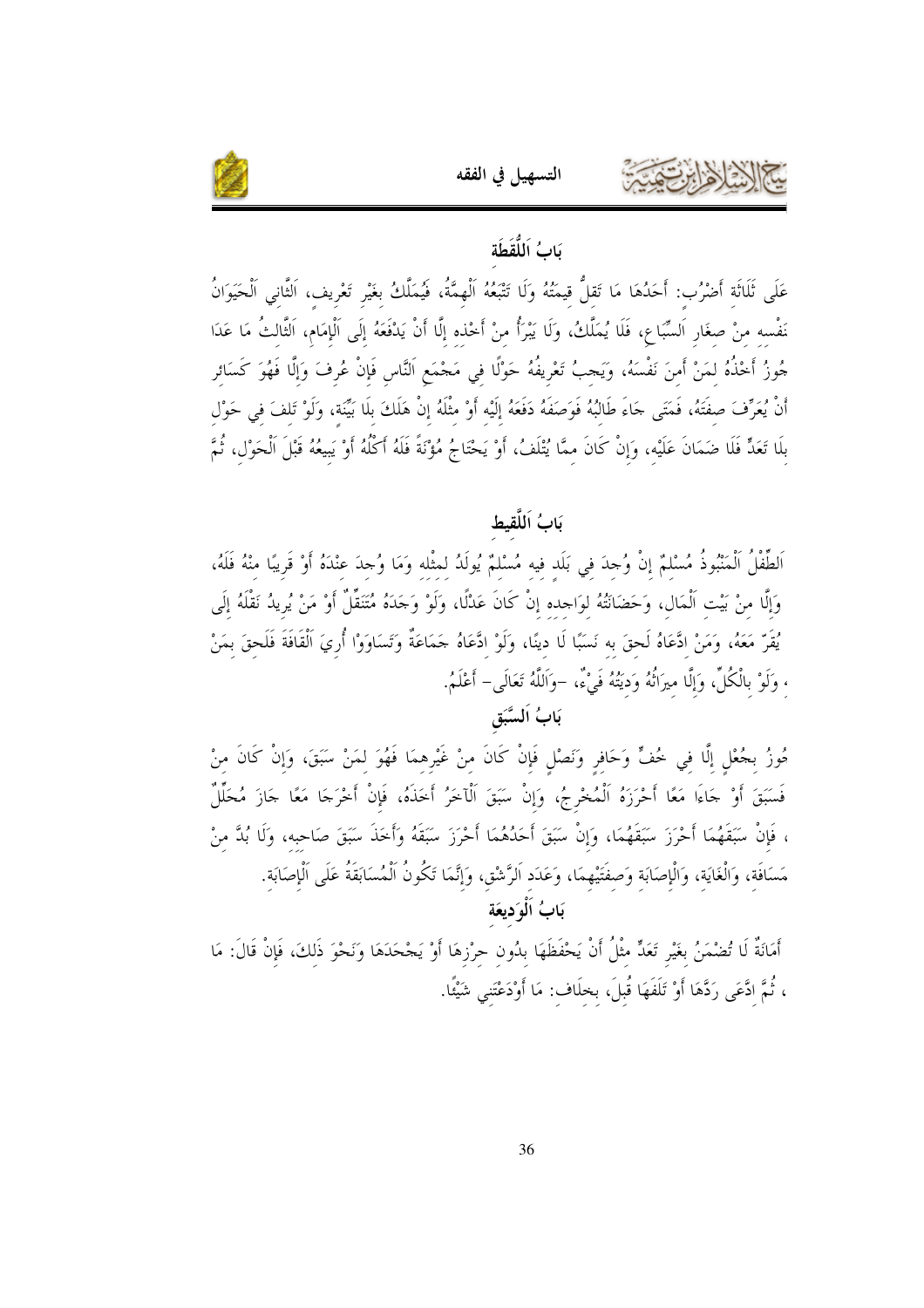



رِيَةُ مَضْمُونَةٌ إنْ لَمْ يَتَعَدَّ وَتَجُوزُ في كُلِّ مَنْفَعَة لَا بُضْع، وَمُسْلِمٌ لِكَافِرٍ، وَيَرْجعُ مَا لَمْ يَأْذَنْ َيْءِ يَضُرُّ بِهِ إِنْ رَجَعَ.

## بَابُ اَلْإِجَادَة

تَصِحُّ عَلَى مَنْفَعَةِ مُبَاحَةِ مَعْلُومَةِ عُرْفًا أَوْ وَصْفًا أَوْ رُؤْيَةً، بمُلَّة مَعْلُومَة مَعَ بَقَاء الْعَيْن منْ مَالك أَوْ مَأْذُون لَهُ، مُتَمَكِّن منْ التَّسْليم، وَيَسْتَوْفي اَلْمَنْفَعَةَ وَدُونَهَا بنَفْسه وَبمثْله، بأجْرَة وَغَيْرهَا، لَا ، وَتُعْتَبَرُ مَعْرِفَةُ اَلرَّاكب وَالدَّابَّة وَتَوَابعهمَا برُؤْيَة أَوْ صفَة، وَقَدْر اَلْحَمْل بكَيْل أَوْ وَزْن، وَمَعْرفَةُ لْعُرْفُ كَالتَّقْدير في أُجْرَة طَيْر، وَحَمَّام، وَسَفينَة، وَخَيَّاط، وَطَعَامِ أَجِيرِ وَنَحْوِهِ.

فَصْلٌ [وَيُسْتَحَقُّ اَلْأَجْرُ وَالْمَنْفَعَةُ بِالْعَقْدِ مَا لَمْ يُؤَجِّلْ الْأُجْرَةَ اَلْمُعَيَّنَةَ في الذِّمَّة] حَقُّ ٱلْأَجْرُ وَالْمَنْفَعَةُ بِالْعَقْدِ مَا لَمْ يُؤَجِّلْ ٱلْأُجْرَةَ الْمُعَيَّنَةَ فِي اَلذِّمَّة فَحَتَّى يُسَلِّمَهُ. وَيَضْمَنُ الْأَجيرُ مَا تَلفَ بعَمَله لَا منْ حرْزه وَالْخَاصُّ مَا تَعَدَّى فيه، وَلَا ضَمَانَ عَلَى حَاذق بغَيْر حنَايَة. لَازِمَةٌ تَنْفَسخُ بالتَّلَف وَالْإِتْلَاف، وَغَرَق الْأَرْض، وَانْقطَاعِ مَاء لَا بجُنُون أَوْ مَوْت مَنْ لَهُ وَارثٌ، سْخُ بِاتِّفَاقِهِمَا، وَبِخَوْف عَامٍّ مَانع منْ اَلنَّفْع، وَلَوْ تَجَاوَزَ اَلْمَسَافَةَ أَوْ زَادَ لَزمَهُ مَا سَمَّى، وَأُجْرَةُ د، وَضَمَانُ اَلْعَيْنِ إِنْ تَلْفتْ، وَهيَ أَمَانَةٌ فَيُقَدَّمُ قَوْلُهُ في نَفْيِ التَّفْرِيطِ، وَقَوْلُ اَلْمُؤَجِّرِ في اَلرَّدِّ، ٱلْأُحْرَة، وَالْمُدَّة وَإِبَاق الْعَبْد وَالدَّابَّة وَمَوْتهمَا تَرَدُّدٌ.

## كتَابُ اَلْغَصْب

اَلِاسْتِيلَاءُ عَلَى مَالٍ غَيْرِهِ ظُلْمًا فَيَلْزَمُهُ رَدُّهُ بزِيَادَتِه وَأُجْرَةٍ مثْله وَأَرْشِ نَقْصه وَعَلَيْه أَرْشُ مَا حَمَى، به جُرْحَ مُحْتَرَم، أَوْ مُحَرَّم فَالْقيمَةُ، وَلَوْ دَفَعَ به سَفينَةً فَحَتَّى تَرْسُوَ، وَلَوْ تَعَدَّى وَأَتْلَفَ فَمثْلُهُ في إلَّا قيمَتُهُ، ثُمَّ إنْ قَدَرَ عَلَيْه بَعْدُ رَدَّهُ وَأَخَذَ الْقيمَةَ، وَلَوْ زَادَ بثَمَن أَوْ صَنْعَة ثُمَّ نَقَصَ لَا بسعْر وَلَوْ طَحَنَهُ، أَوْ نَسَجَهُ، أَوْ زَرَعَهُ، أَوْ صَارَ فَرْحًا، أَوْ اتَّحَرَ فيه فَهُوَ (و) نَمَاؤُهُ لرَبِّه. خَلَطَهُ بِمَا لَا يَتَمَيَّرُ منْ حِنْسه فَعَلَيْه مَثَلُهُ منْهُ، وَبِمُتَمَيِّز لَزِمَهُ تَخْلِيصُهُ، وَبغَيْر حِنْسه فَمَثَلُهُ منْ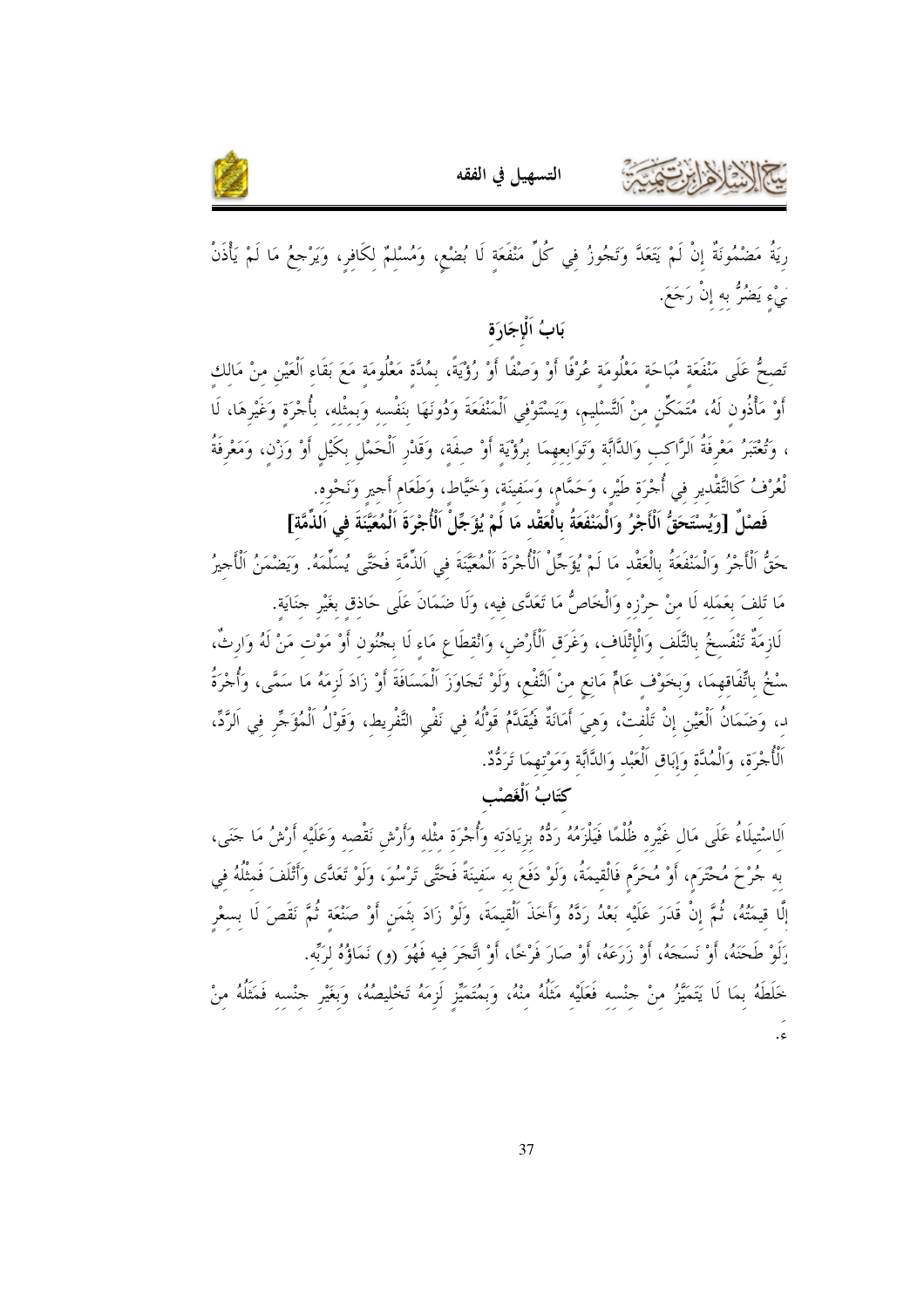



غَرَسَ الْأَرْضَ أَوْ بَنَاهَا قَلَعَ وَطَمَّ الْحَفْرَ، وَإِنْ زَرَعَ خُيِّرَ مَالكُهَا بَيْنَ أَخْذه بعوَضه أَوْ تَرْكه بالْأَجْرِ، حُدَّ، وَلَزِمَهُ اَلْمَهْرُ، وَوَلَدُهُ رَقيقٌ، وَكَذَا مُشْتَرِ عَلمَ، وَغَيْرُ اَلْعَالم عَلَيْه اَلْمَهْرُ وَقيمَةُ وَلَده وَالْأَجْرُ، لَمَكَ عَلَى اَلْغَاصب.

التسهيل في الفقه

#### يَابُ اَلشُّفْعَة

أَنْ يَسْتَحقَّ انْتزَاعَ حصَّة شَريكه، ممَّنْ اشْتَرَاهَا بشَرْط كَوْنهَا شقْصًا مُشَاعًا منْ عَقَار، أَوْ مَا تُمْكنُ قسْمَتُهُ انْتَقَلَ بعوَض يَأْخُذُهُ كُلَّهُ بمثْلِ ثَمَنه إنْ كَانَ ذَا مثْلِ، وَإِلَّا بِقِيمَتِهِ، وَإِنْ اخْتَلَفَا فِي بَيّنَةَ فَقَوْلُ اَلْمُشْتَرِي.

ِ أَحَذَهُ وَفِيهِ غَرْسٌ أَوْ بِنَاءٌ لِلْمُشْتَرِي أَعْطَاهُ قِيمَتَهُ إِلَّا أَنْ يَشَاءَ الْمُشْتَرِي قَلْعَهُ مِنْ غَيْرِ ضَرَرٍ، وَإِنْ زَرْ ثُمَّ أَوْ ثَمَرَةٌ ظَاهرَةٌ فَهِيَ للْمُشْتَرِي مُبْقَاةٌ إِلَى حَصَاده، وَلَوْ تَعَدَّدُوا فَعَلَى قَدْر سهَامهمْ، فَإِنْ نَدُهُمْ لَمْ يَكُنْ للْآخَرِينَ إِلَّا أَخْذ اَلْكُلِّ أَوْ التَّرْك، وَإِنْ عَجَزَ عَنْ بَعْض اَلثَّمَن بَطَلَتْ كَمَا لَوْ تَأْخَّرَ ب لغَيْرِ عَجْزٍ كَغَيْبَة، أَوْ حَبْسٍ، أَوْ مَرَضٍ وَأَشْهَدَ به، أَوْ صِغَرِ فَحَتَّى يَكْبُرَ، وَلَا تَجبُ لكَافِرِ عَلَى نْ لَمْ يَعْلَمْ حَتَّى تبايَعَهُ ثلاثةٌ أَوْ أَكْثَرُ فَلَهُ مُطَالَبَةُ مَنْ شَاءَ، وَلَوْ بَاعَ شقْصًا وَسَيْفًا أَخَذَهُ بحصَّته. بَابُ اَلْوَقْف

يَجُوزُ فِي عَيْنٍ يَجُوزُ بَيْعُهَا وَيُنْتَفَعُ بِهَا دَائِمًا مَعَ بَقَائِهَا وَعَلَى بِرٍّ أَوْ مَعْرُوفٍ بِالْقَوْلِ أَوْ اَلْفِعْلَ

يَاعُ إِلَّا أَنْ يَتَعَطَّلَ نَفْعُهُ فَيُشْتَرَى بَثَمَنه مَا يَقُومُ مَقَامَهُ كَالْفَرَس اَلْحَبيس وَيُرْجَعُ فيه، وَمَصْرفُهُ إِلَى لَفْظ وَاقفه فَلَوْ وَقَفَ عَلَى وَلَده ثُمَّ عَلَى الْمَسَاكين اَلذَّكَر وَالْأُنْثَى بالسَّويَّة، وَعَلَى حَمَاعَة نَ يَعُمُّ بِالسَّوِيَّة مَا لَمْ يُفَضِّلْ بَعْضُهُمْ وَإِلَّا جَازَ تَخْصِيصُ وَاحِدٍ بِهِ وَالتَّفْضِيلُ. بَابُ اَلْهِبَة

تَمْليكٌ فِي اَلْحَيَاةِ بِلَا عِوَضِ تَصِحُّ بِإِيجَابٍ وَقَبُولٍ، وَمُعَاطَاةٍ، وَتَلْزَمُ بِالْقَبْضِ بِإِذْنه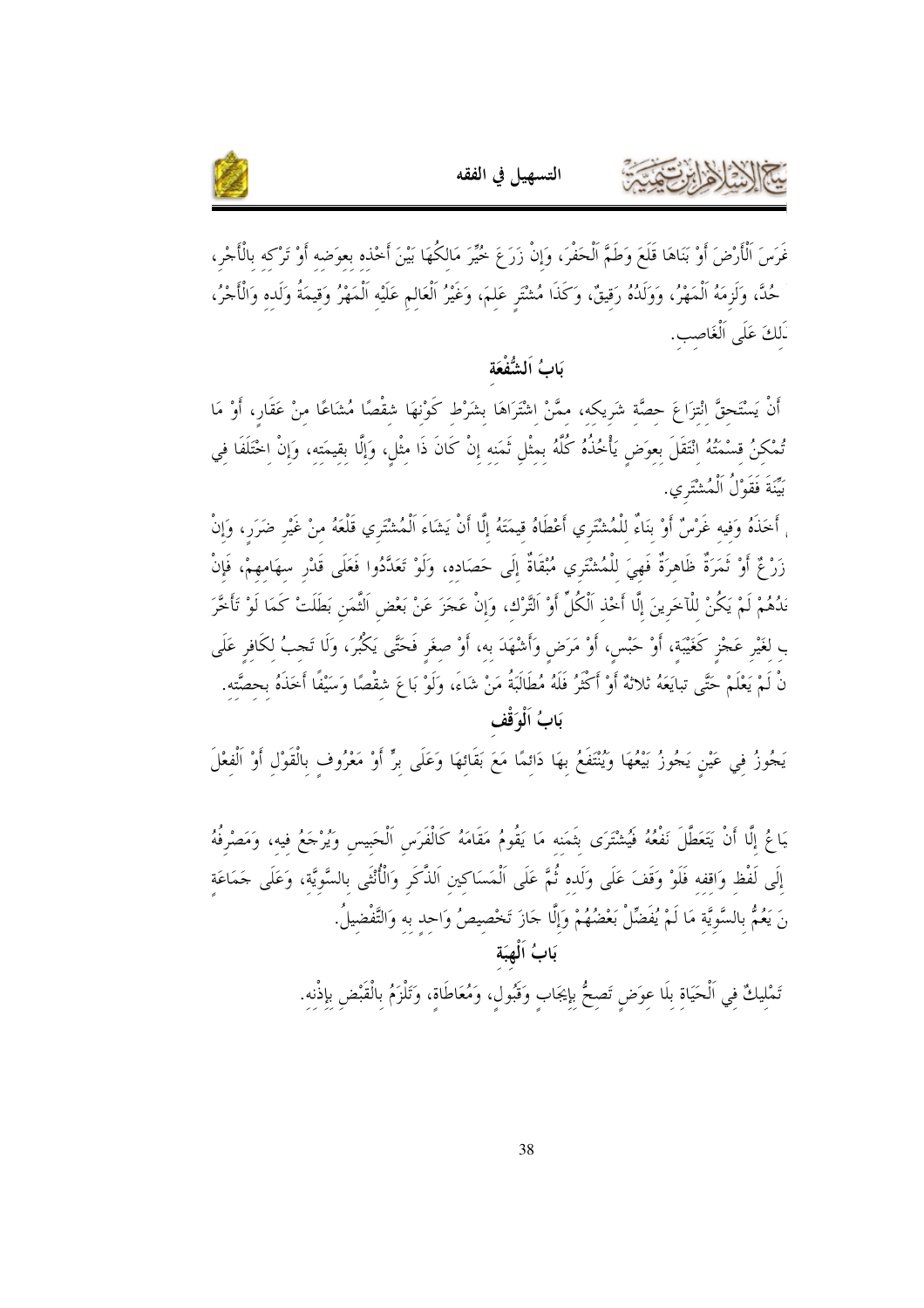

رْجِعُ غَيْرُ أَبٍ، وَيَقْسِمُ بَيْنَ أَوْلَادِهِ عَلَى قَدْرِ إِرْتِهِمْ، وَلَا يَجُوزُ اَلتَّفْضِيلُ بِغَيْرِ سَبَبٍ، وَيَلْزَمُ أَخْذُهُ وَلَهُ تَمَلُّكُ مَا شَاءَ مِنْ مَالِ وَلَدِهِ إِنْ حَازَهُ، وَلَمْ تَتَعَلَّقْ حَاجَةُ اَلِابْنِ بِهِ، وَلَمْ يَخُصَّ بِهِ وَلَدَهُ لَا يُطَالِبُ أَبَاهُ بِحَقٍّ أَبَدًا.

التسهيل في الفقه

َرْتُكَ دَارِي، وَهِيَ لَكَ، تَمْلِيكٌ، وَسُكْنَاهَا لَكَ، عَارِيَةٌ.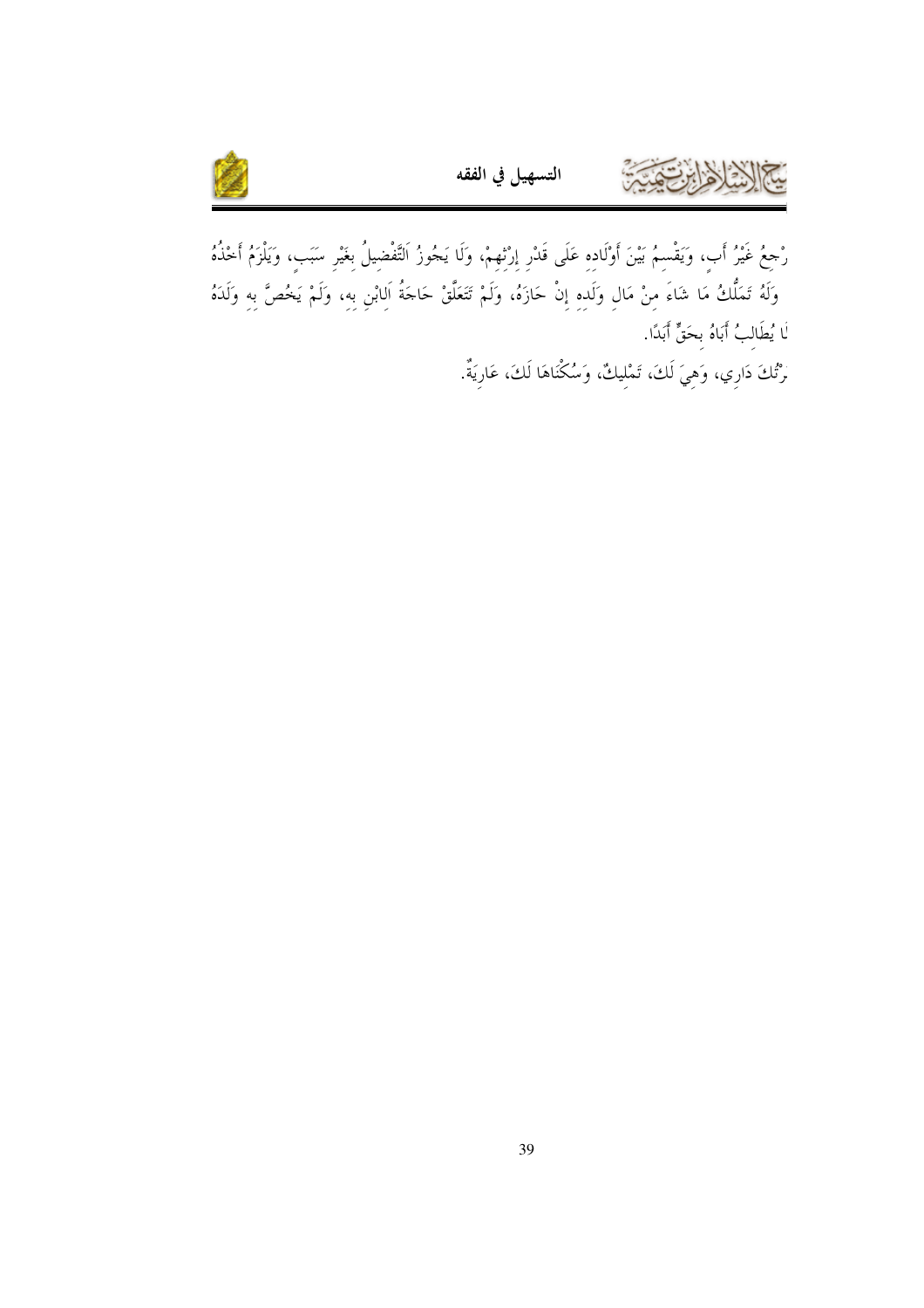

كتَابُ اَلْهَ صَايَا لمَنْ تَرَكَ خَيْرًا الْوَصِيَّةُ بِالْخُمُسِ فَتَصِحُّ ممَّنْ يَمْلكُ التَّبَرُّ عَ وَلَوْ أَخْرَسًا وَمُمَيِّزًا أَوْ سَفيهًا، وَبخطِّه سه، وَلكُلِّ مَنْ تَصحُّ هبَتُهُ، وَللْحَمْلِ إنْ عُلمَ وُجُودُهُ حَالَهَا، وَبكُلِّ مَا فيه نَفْعٌ مُبَاحٌ، وَبالْمَعْدُوم، مّْدَرُ عَلَيْه، وَبِمَا يَمْلَكُهُ، وَبَغَيْر مُعَيَّن، وَبمثْل أَحَد وَرَثَته، وَلَهُ مثْلُ أَقَلّْهمْ، فَإنْ سَمَّاهُ فَلَهُ نَصيبُهُ إِلَى الْمَسْأَلَة، فَلَهُ مَعَ ابْنَيْنِ وَبِنْتِ اَلسُّدْسُ، وَبِجُزْءِ أَوْ حَظٍّ أَوْ نَصِيبٍ أَوْ شَيْء، وَيُعْطُوهُ مَا بسَهْم لَهُ سُلْسٌ.

## فَصْلٌ [وَتُخْرَجُ اَلْوَاجِبَاتُ منْ رَأْسِ اَلْمَالٍ]

رَجُ اَلْوَاحِبَاتُ منْ رَأْسِ اَلْمَال، فَإِنْ وَصَّى بهَا منْ اَلْتُلْتْ زُوحمَ أَصْحَابُ اَلْوَصَايَاوَقيلَ يَبْدَأُ به. حٌّ إلَى كُلِّ عَدْل بكُلِّ مَا يَجُوزُ للْمُوصى فعْلُهُ، وَلَوْ وَصَّى بأَكْثَرَ منْ اَلْتُلْتْ أَوْ لوَارث وَقَفَ عَلَى رَثَة، وَيُعْتَبِرُ الْثُلْثُ، وَكَوْنُهُ وَارثًا عنْدَ اَلْمَوْت، وَتُجْمَعُ اَلْحُرِّيَّةُ في بَعْض اَلْعَبيد بالْقُرْعَة إنْ عَجَزَ ا يَخْرُجُ بهَا مَنْ أَشْكَلَ وَتَصحُّ بكُلِّ مَاله حَيْثُ لَا وَارِثَ.

حَّزَةُ في مَرَض مَوْته اَلْمَخُوف أَوْ كَالْمَخُوف كَحَالَة الْتحَام اَلْحَرْب، وَهَيَجَان اَلْبَحْر، ،، وَالطَّلْق، وَتَقْديمه لقصَاص إنْ اتَّصَلَ بهمْ الْمَوْتُ وَصيَّةٌ لَا في أَرْبَعَة أَحْكَام: كَوْنُهَا لَازمَةً، .<br>وَّل عنْدَ ضيق ثُلُثه وَالْوَصيَّة بخلَافه، وَيُسَوَّى بَيْنَ اَلْأَوَّل وَالْآخر، وَمنْهَا كَوْنُهَا تَنْفيذًا، وَيُغْتَبِرُ رِلُهَا منْ حينهَا وَالْوَصيَّةُ حينَ اَلْمَوْت.

## فَصْلَ [وَلَوْ وَصَّى لقَرَابَته فَللذَّكَر وَالْأُنْثَى]

وَصَّى لقَرَابَته فَللذَّكَر وَالْأُنْثَى منْ وَلَده وَقَرَابَة أَبيه وَإِنْ عَلَا، وَلأَقْرَب قَرَابَته اَلابْن وَالْأَب سَوَاءٌ، لْأَخُ سَوَاءٌ، وَللْأَبَوَيْنِ أَوْلَى منْ أَخٍ لأَبٍ، وَأَهْلُ بَيْته قَوْمُهُ وَنُسَبَاؤُهُ كَقَرَابَته، وَالْأَيْمُ وَالْعَزَبُ مَنْ لَا وَالْأَرَاملُ مَنْ فَارَقَهُنَّ الزَّوْجُ، وَلَا يَدْخُلُ كَافرٌ في قَرَابَته وَأَهْلُ قَرْيَته، وَبَنُو فُلَان إنْ كَانُوا قَبيلَةً اتَ وَإِلَّا فَلَا، وَالدَّابَّةُ وَالشَّاةُ للذَّكَرِ وَالْأُنْثَى، وَالطَّبْلُ وَالْقَوْسُ للْمُبَاح، وَقَوْسُ النُّشَّاب إنْ لَمْ يَكُنْ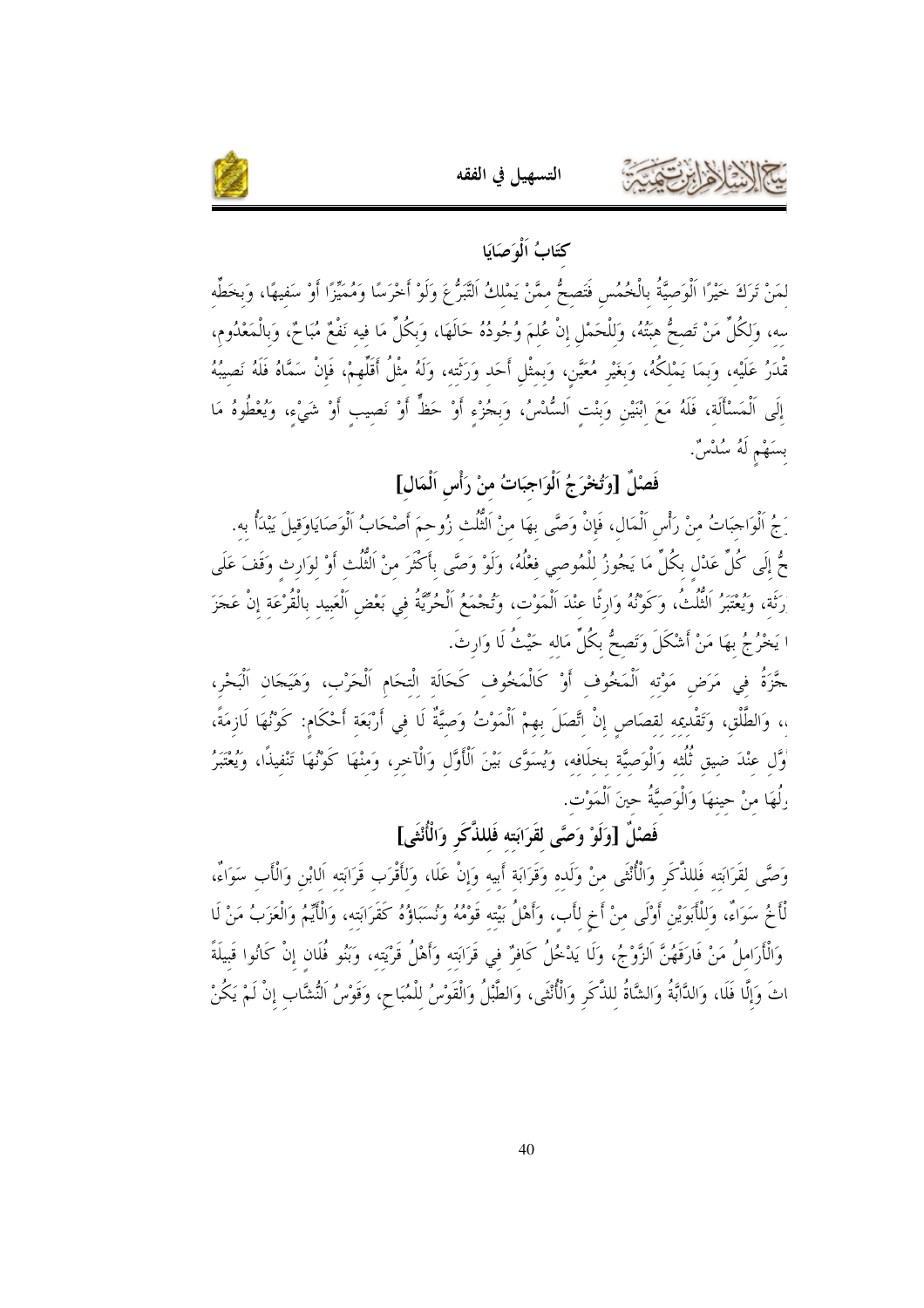

غَيْره، فَلَوْ تَعَدَّدَ فَالْقَرْعَةُ، وَحِيرَانُهُ أَرْبَعُونَ دَارًا مِنْ كُلِّ حَانِبٍ، وَلِعَقِبِي وَنَسْلِي وَوَلَدِ وَلَدِي دَ اَلْإِنَات، وَالْوَقْفُ كَالْوَصِيَّة في هَذَا.

فَصْلٌ [وَلَا تَصحُّ بمُحَرَّم وَلَا لمَنْ لَا يَمْلكُ كَبَهِيمَة]

صِحُّ بِمُحَرَّمٍ، وَلَا لِمَنْ لَا يَمْلِكُ كَبَهِيمَةٍ وَمَالِكٍ وَمَيِّتٍ، فَلَوْ وَصَّى لَهُمَا فَالْكُلُّ لِلْحَيِّ إِنْ عُلِمَ مَا لَوْ وَصَّى لِزَيْدِ وَبَهِيمَةٍ، وَتَبْطُلُ بِرُجُوعِهِ وَبَيْعِهِ وَنَحْوِهِ وَرَهْنِهِ وَإِحْبَالِهِ وَخَلْطِ بِغَيْرِ مُتَمَيِّزٍ، اَلشَّيْءِ مثْلُهُ مَرَّتْيْن، وَضعْفَاهُ ثَلَاثَةُ أَمْثَاله، وَبمثْل نَصيب ثَالث لَوْ كَانَ لَهُ الرُّبُعُ، وَبمثْل نَصيب رْ كَانَ إِلَّا مِثْلَ نَصِيبِ سَادِسٍ لَوْ كَانَ فَقَدْ أَوْصَى بِالْخُمُسِ إِلَّا اَلسُّدْسَ فَتَصِحُّ مِنْ اثْنَيْنِ وَسِتِّينَ ، وَإِنْ وَصَّى لَهُ بِثُلُثِ مُعَيَّنٍ أَوْ بِهِ فَاسْتَحَقَّ (تُلْثًا فَلَهُ اَلْبَاقِي، أَوْ بِثُلُثِ ثَلَاثَةٍ فَاسْتَحَقَّ اِثْنَانِ أَوْ مَاتَا) اْلْبَاقىي.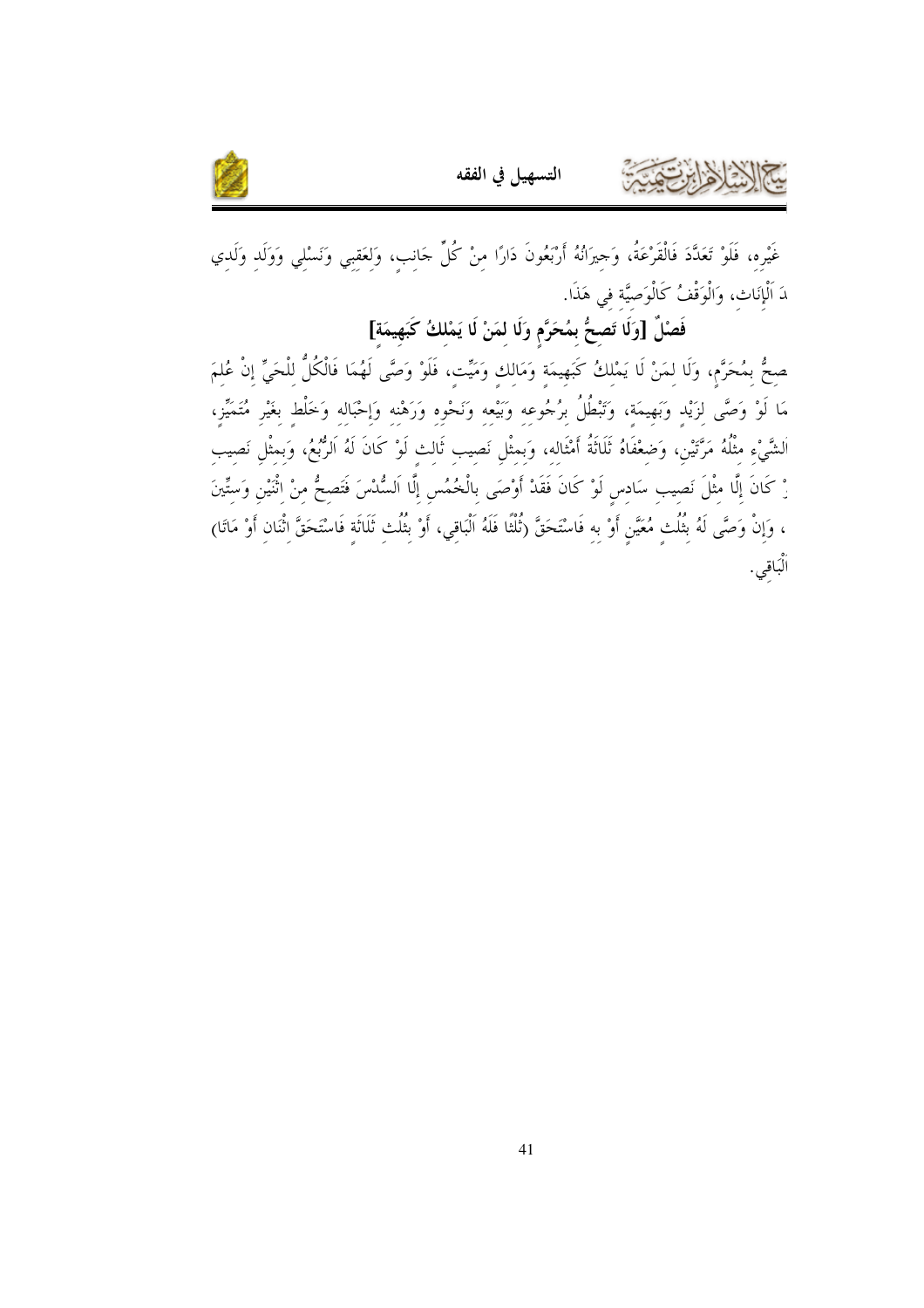

كتَابُ اَلْفَرَائض

ٱلْكَفَنُ عَلَى اَلدَّيْنِ وَغَيْرِه وَالْوَارِثُ ثَلَاثَةٌ ذُو فَرْضٍ، وَعَصَبَةٌ، وَذُو رَحمٍ، فَذُو الْفَرْض عَشَرَةٌ : وَالْأَبَوَانِ، وَالْحَدُّ، وَالْحَدَّةُ، وَالْبَنَاتُ، وَبَنَاتُ اَلابْنِ، وَالْأَخَوَاتُ، وَالْإِخْوَةُ منْ الْأُمِّ، فَللزَّوْجِ اَلرُّبُعُ ْمَيِّت أَوْ وَلَد ابْنه وَالنِّصْف مَعَ عَدَمه، وَللزَّوْجَة أَوْ الزَّوْجَات اَلثَّمُنُ مَعَهُ وَالرُّبعُ مَعَ عَدَمَهُ، وَللْأَب لَعَ ذُكُور اَلْوَلَد وَهُوَ عَصَبَةٌ إنْ عُدمُوا، وَالْأَمْرَان مَعَ إنَاث اَلْوَلَد.

فَصْلٌ [وَللْجَدِّ أَحْوَالُ اَلْأَبِ وَيَزِيدُ برَابِعَة]

لِّ أَحْوَالُ الْأَبِ وَيَزِيدُ برَابعَة مَعَ الْإِحْوَة وَالْأَخَوَات للَّبوَيْنِ أَوْ لأَبِ فَلَهُ الْأَخظُّ منْ الْمُقَاسَمَة ثُلُثُ الْكُلِّ، فَإِنْ كَانَ ثَمَّ فَرْضٌ فَلَهُ اَلْأَحَظُّ منْ اَلْمُقَاسَمَة كَأَخٍ أَوْ ثُلُثُ الْبَاقي وَسُدْسُ اَلْكُلِّ، ب كَذَا إنْ انْفَرَدُوا، وَإِلَّا عَادَ بهمْ وَلَدُ اَلْأَبَوَيْنِ وَالْجَدِّ، ثُمَّ أَخَذُوا حَاصلَهُمْ مَا لَمْ يَكُنْ وَلَدُ اَلْأَبَوَيْن دَةً فَتَأْخُذُ تَمَامَ اَلنِّصْف فَقَطْ، فَإِنْ لَمْ يَفْضُلْ عَنْ اَلْفَرْض سوَى اَلسُّنُس أَخَذَهُ اَلْجَكْ، وَسَقَطُوا إلَّا .َريَّة وَهيَ: زَوْجٌ وَأُمٌّ وَأُخْتٌ وَجَكٌّ، أَصْلُهَا منْ ستَّة وَتَعُولُ إِلَى تسْعَة، ثُمَّ يُقْسَمُ مَا للْجَدِّ بَيْنَهُمَا عَلَى ثَلَاثَة، فَتَصحُّ منْ سَبْعَة وَعشْرينَ، وَلَا يَعُولُ في مَسَائل اَلْجَدِّ غَيْرُهَا، وَلَا يُفْرَضُ مَ حَدٍّ في غَيْرِهَا، وَلَوْ لَمْ يَكُنْ فيهَا زَوْجٌ لَصَحَّتْ منْ تسْعَة، وَتُسَمَّى الْخَرْقَا وَلَوْ كَانَ مَعَهُمْ أَخْ أب صَحَّتْ منْ أَرْبَعَة وَخَمْسينَ، وَتُسَمَّى مُخْتَصَرَةَ زَيْد وَإِنْ كَانَ مَعَهُمْ أَخْ آخَرُ صَحَّتْ منْ َسُمَيَتْ تسْعينيَّةَ زَيْدِ

## فَصَلِّ [وَللْأُمِّ اَلسُّلُسُ مَعَ اَلْوَلَد أَوْ وَلَد اَلابْنِ]

اَلسُّدُسُ مَعَ اَلْوَلَد أَوْ وَلَد اَلابْنِ أَوْ اثْنَيْنِ فَصَاعدًا منْ الْإخْوَة وَالْأَخَوَات وَثُلُثُ الْبَاقي بَعْدَ أَحَد في أب وَأَحَد الزَّوْجَيْن، وَثُلُثُ الْمَال في غَيْر ذَلكَ، وَتَكُونُ عَصَبَةً إذَا نُفيَ وَلَدُهَا بلعَان أَوْ كَانَ فَإِنْ لَمْ تَكُنْ فَعَصَبَتُهَا عَصَبَةٌ، وَللْحَدَّات اَلسُّدُسُ إذَا تَحَاذَيْنَ، وَإِلَّا فَهُوَ للْقُرْبَى، وَتَرثُ مَعَ ابْنهَا، أَكْثَرُ منْ ثَلَاثَة أُمِّ الْأُمِّ، وَأُمِّ الْأَب، وَأُمِّ الْجَدِّ وَأُمَّهَاتُهُنَّ كَذَلِكَ.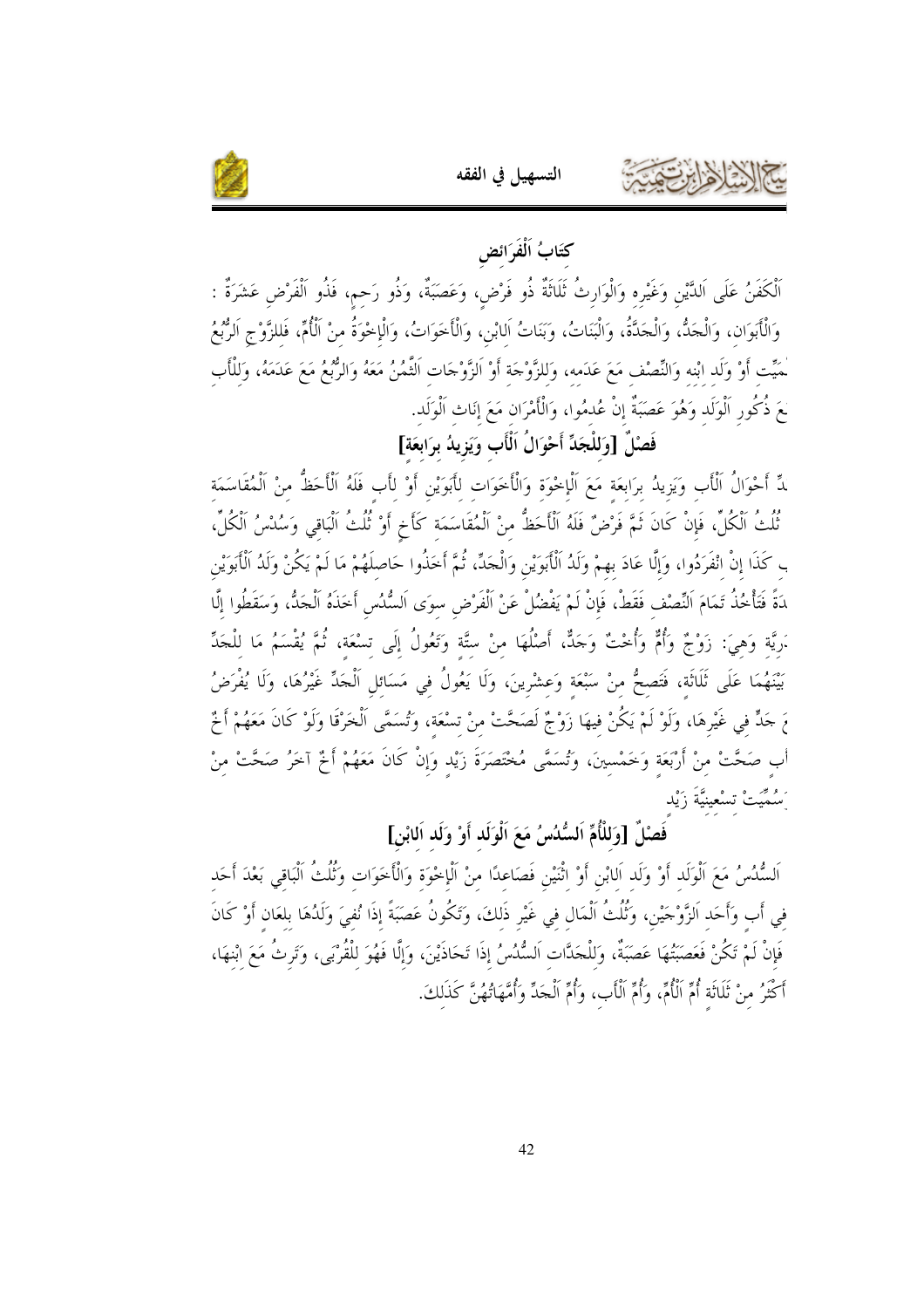



فَصْلٌ [للْبنْت اَلنِّصْفُ، وَللْبنْتَيْنِ فَأَكْثَرَ الثُّلُثَانِ]

التسهيل في الفقه

، اَلنِّصْفُ، وَللْبنْتَيْنِ فَأَكْثَرَ الثُّلُثَانِ وَبَنَاتُ اَلابْنِ مَثَلُهُنَّ إذَا عُدمْنَ، وَلَهُنَّ مَعَ بنْتِ اَلسُّدْسُ، فَإِنْ سَقَطَ بَنَاتُ اَلابْنِ مَا لَمْ يَكُنْ مَعَهُنَّ أَوْ أَنْزَلَ منْهُنَّ ذَكَرٌ فَيُعَصِّبُهُنَّ، لَا عُلْيَا ذَات فَرْض. قَوَاتُ للْأَبَوَيْنِ مثْلُ الْبَنَاتوَالْأَخَوَاتُ منْ اَلْأَبِ مَعَهُنَّ كَبَنَات اَلمابْنِ مَعَ الْبَنَات، لَكنْ لَا يُعَصِّبُهُنَّ إِلَّا وَالْأَخَوَاتُ مَعَ اَلْبَنَاتِ عَصَبَةٌ، وَلِلْوَاحِد منْ وَلَد اَلْأُمِّ اَلسُّدُسُ فَإِنْ كَثُرُوا فَهُمْ شُرَكَاءُ في اَلتُّلُث، أَنْتَاهُمْ سَوَاءٌ.

## بَابُ اَلْحَجْبِ

مَنْ أَدْلَى بشَخْص سَقَطَ به إلَّا وَلَدَ الْأُمِّ فَيَسْقُطُ بالْوَلَد وَوَلَد اَلابْن وَالْأَب وَالْجَدِّ، وَيَسْقُطُ وَلَدُ لْأَبِ وَاللَّنِ وَابْنه، وَيَسْقُطُ وَلَدُ اَلْأَبِ بالثَّلَاثَة وَبالْأَخِ منْ الْأَبَوَيْنِ، وَتَسْقُطُ الْجَدَّةُ بالْأُمِّ، وَالْجَدُّ

#### بَابُ اَلْعَصَبَة

كُلُّ ذَكَرٍ لَيْسَ بَيْنَهُ وَبَيْنَ اَلْمَيِّت أُنْثَى وَأَحَقُّهُمْ أَقْرَبُهُمْ، اَلابْنُ ثُمَّ ابْنُهُ، ثُمَّ الْأَبُ، ثُمَّ أَبُوهُ، ثُمَّ بَنُو بَنُوهُمْ، ثُمَّ بَنُو اَلْجَدِّ، ثُمَّ بَنُوهُمْ، وَعَلَى هَذَا لَا يَرثُ بَنُو أَب أَعْلَى مَعَ بَني أَب أَقْرَبَ منْهُ، فَإِنْ نِّمَ وَلَدُ ٱلْأَبَوَيْنِ، وَأَرْبَعَةٌ يُعَصِّبُونَ أَخَوَاتهمْ فيمَا بَقيَ للذَّكَرِ حَظُّ ٱلْأُنْثَيَيْنِ، وَهُمْ اَلابْنُ وَابْنُهُ وَالْأَخُ لأَب، وَمَنْ عَدَاهُمْ يَنْفَرِدُ اَلذُّكُورُ بِالْإِرْث.

سَبَةُ تَأْخُذُ اَلْكُلَّ إنْ انْفَرَدُواوَالْبَاقيَ مَعَ ذَوي اَلْفَرْض، فَإنْ عُدمَ فَالْمُعْتَقُ ثُمَّ عَصَبَاتُهُ اَلْأَقْرَبُ

## بَابُ ذَوي اَلْأَرْحَام

كُلُّ قَرَابَة لَيْسَ بذي فَرْضٍ وَلَا عَصَبَة وَيُقَدَّمُ عَلَيْهِمْ اَلرَّدُّ وَذُو اَلْفَرْضِ وَالْعَصَبَةُ، ثُمَّ يُوَرَّثُونَ فَيُحْعَلُ كُلُّ وَارِث كَمَنْ أَدْلَى به وَيُسَوَّى بَيْنَهُمْ وَالْحِهَاتُ أَرْبَعَةٌ: اَلْأُبُوَّةُ، وَالْأُمُومَةُ، وَالْبُنُوَّةُ، وَيَسْقُطُ اَلْبَعيدُ بِالْقَرِيبِ.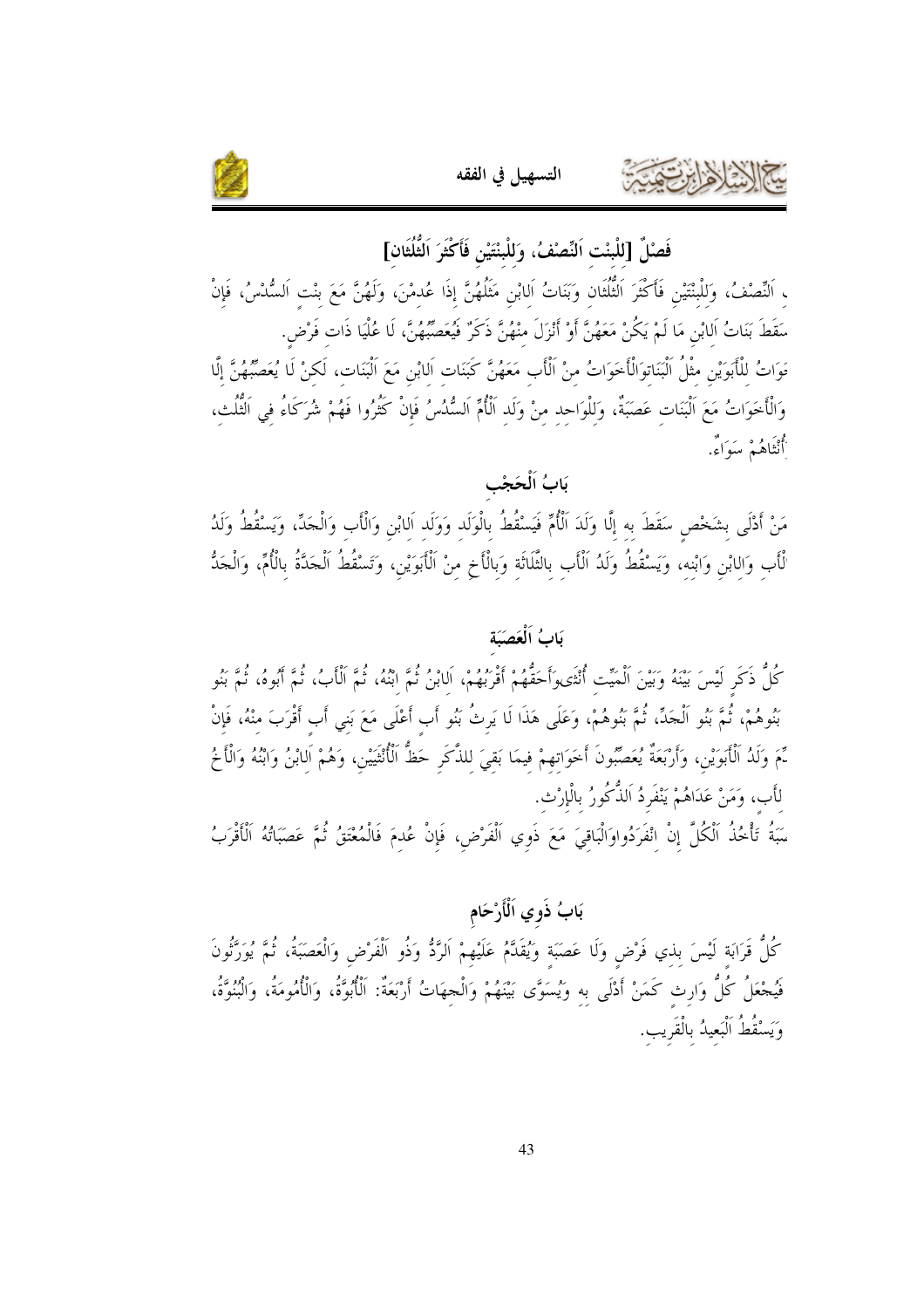



## بَابُ أُصُول اَلْمَسَائل

ضُ ستَّةٌ نصْفٌ، وَرُبُعٌ، وَثُمُنٌ، وَثُلُثَان، وَثُلُثٌ، وَسُلُسٌ، وَأُصُولُهَا سَبْعَةٌ: فَالتُّمُنُ وَحْدَهُ أَوْ مَعَ نْ ثَمَانيَة، وَالرُّبُعُ وَحْدَهُ أَوْ مَعَ النِّصْف منْ أَرْبَعَة، وَالثُّلُثُ وَالثُّلُثان منْ ثَلَاثَة، وَالنِّصْفُ منْ اثْنَيْن، بَعَةُ لَا تَعُولُ، وَإِذَا كَانَ مَعَ النِّصْف سُلُسٌ أَوْ ثُلُثَان أَوْ ثُلُثٌ فَهِيَ منْ ستَّة، وَتَعُولُ إلَى عَشَرَة، مَعَ اَلرُّبُمُ أَحَدُ الثَّلَاثَة فَهيَ منْ اثْنَىْ عَشَرَ، وتَعُولُ عَلَى اَلْفَرْد إلَى سَبْعَةَ عَشَرَ، وَإنْ كَانَ مَعَ الْثُمُن نُة فَهِيَ منْ أَرْبَعَة وَعشْرينَ، وَتَعُولُ إلَى سَبْعَة وَعشْرينَ، فَإذَا لَمْ يَنْقَسمْ سَهْمُ فَريق عَلَيْهمْ قسْمَةً ضُربَتْ عَدَدُهُمْ أَوْ وَفْقُهُ في أَصْلِ اَلْمَسْأَلَة وَعَوْلهَا فَمَا بَلَغَ فَمنْهُ تَصحُّ.

قُسِّمَتْ فَكُلُّ مَنْ لَهُ شَيْءٌ مِنْ أَصْلِ اَلْمَسْأَلَة فَاضْرِبْهُ فِي اَلْعَدَدِ اَلْمَضْرُوب فيهَا وَهُوَ لَهُ إِنْ كَانَ إِلَّا قُسِّمَ عَلَيْهِمْ، وَلَوْ انْكَسَرَ عَلَى فَرِيقَيْنِ فَأَكْثَرَ فَإِنْ تَمَاثَلَا أَجْزَأَكَ وَاحِدٌ، وَإِنْ تَنَاسَبَا أَجْزَأَكَ وَإِنْ تَبَايَنَا ضَرَبْتَ ذَا في ذَا ثُمَّ في أَصْلِ اَلْمَسْأَلَة، وَإِنْ تَوَافَقَا ضَرَبْتَ وَفْقَ أَحَدهمَا في اَلْآخَر، ثُمَّ <sub>ي</sub>، فَمَا بَلَغَ فَمِنْهُ تَصِحٌّ.

يَابُ اَلمَّ'دٍّ

مْ يَكُنْ عَصَبَةٌ رُدَّ مَا فَضَلَ عَنْ ذَوِي اَلْفَرْضِ عَلَيْهِمْ عَلَى قَدْرٍ فُرُوضهمْ إلَّا الزَّوْجَيْن، فَإنْ انْكَسَرَ همْ فَخُذْ عَدَدَ سهَامهمْ منْ أَصْلِ ستَّة وَاجْعَلْهُ أَصْلَ الْمَسْأَلَة.

، مَاتَ بَعْضُ اَلْوَرَتْة قَبْلَ قَسْم اَلتَّركَة فَهِيَ مُنَاسَخَةٌ، فَإِنْ (كَانَ) وَرَثَةُ اَلتَّانِي كَالْأَوَّل قُسِّمَتْ لَى مَنْ بَقىَ منْهُمْ عَلَى مَسْأَلَة الْأَوَّل، وَإِلَّا قُسِّمَتْ بِتَركَة الْأَوَّل، فَمَا حَصَلَ للثّانى منْهُمَا إنْ ى مَسْأَلَته صَحَّتْ الْمَسْأَلَتَان ممَّا صَحَّتْ منْهُ الْأُولَى وَإِلَّا وَافَقْتَ بَيْنَ سهَامه وَمَسْأَلَته، وَضَرَبْتَهَا في الْأُولَى، وَمَنْ لَهُ شَيْءٌ منْ الثَّانيَة مَضْرُوبٌ فيمَا مَا مَاتَ عَنْهُ أَوْ وَفْقه، وَكَذَا تَصْنَعُ في الثَّالث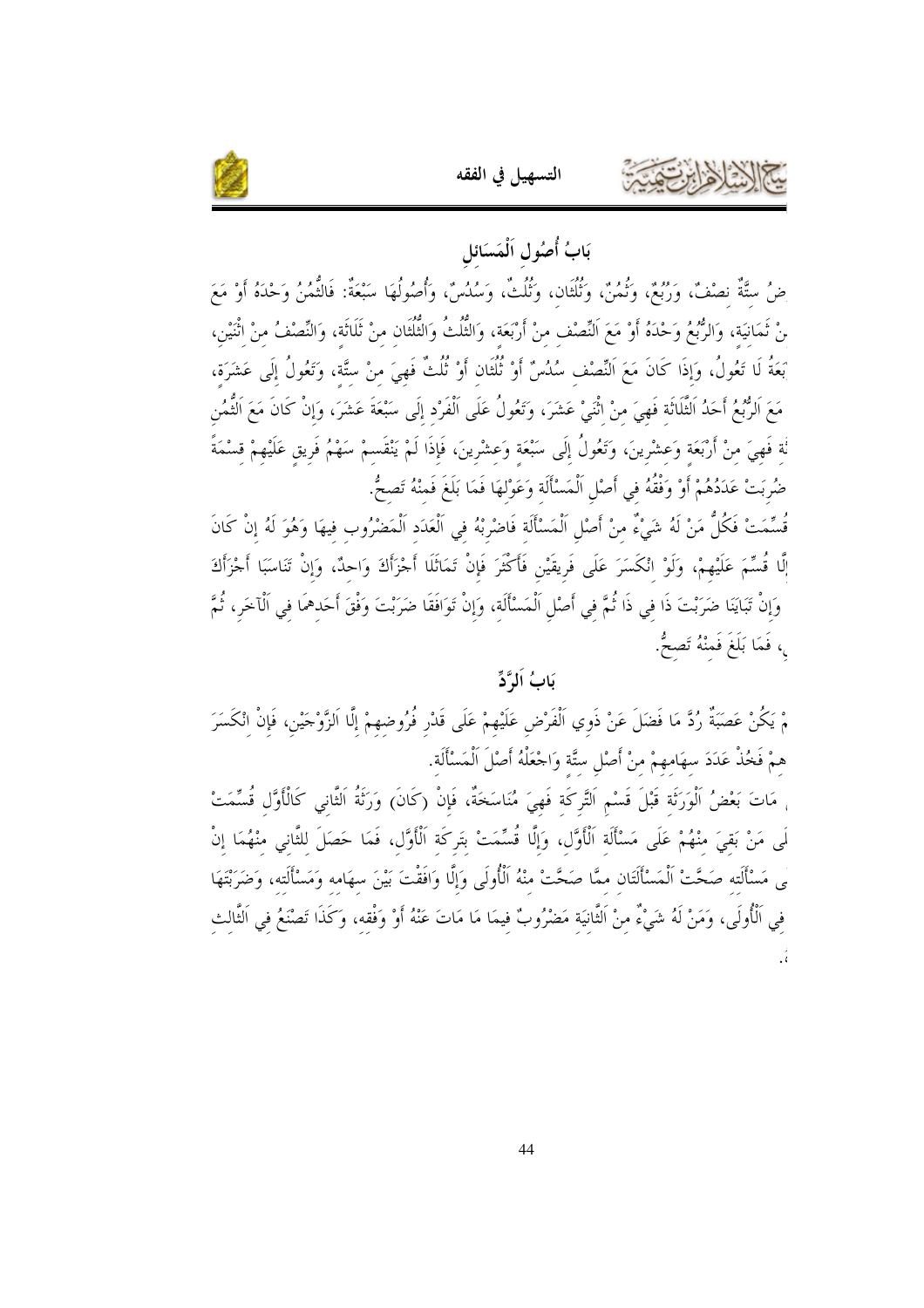



بَابُ ميرَاث اَلْخُنْثَمِ

ى اَلْمُشْكَلُ مَنْ لَهُ ذَكَرٌ وَفَرْجٌ، فَيُعْتَبَرُ فيهَا أَحْوَالُهُ، فَإِنْ رُحِيَ انْكشَافُ حَاله أُعْطيَ وَمَنْ مَعَهُ إلَّا أُعْطيَ نصْفَ ميرَاث ذَكَر وَنصْفَ ميرَاث أُنْثَى، وَكَذَا ديَتُهُ وَحِرَاحُهُ، وَلَا يُزَوَّجُ بحَال. مَوَانعُ اَلْإِرْثِ وَالْحَجْبُ

نعُ الْإِرْتِ وَالْحَجْبُ ثَلَاثَةٌ: اَلرِّقٌّ، وَاخْتلَافُ اَلدِّين، وَالْقَتْلُ بغَيْر حَقٍّ، وَمَنْ بَعْضُهُ (حُرٌّ) يَرثُ بقَدْره.

جُهلَ أَوَّلُ الْمُتَوَارِثينَ وَرثَ كُلٌّ صَاحَبَهُ منْ تلَاد مَاله دُونَ مَا وَرثَهُ منْ اَلْمَيِّت مَعَهُ، وَلَوْ ادَّعَى سَبْقَ الْآخَرِ وَلَا بَيِّنَةَ، أَوْ تَعَارَضَتَا حَلَفَ كُلٌّ، وَلَا تَوَارُثَ، كَمَا لَوْ مَاتَا مَعًا.

بَابُ ميرَاث اَلْمَفْقُود

مُ مَالُهُ في اَلزَّمَنِ الَّذي لزَوْجَته أَنْ تَتَزَوَّجَ فيه، فَإِنْ مَاتَ مُوَرِّثُهُ في مُدَّة اَلتَّرَبُّصدُفعَ إلَى كُلِّ قينُ، وَوُقفَ الْبَاقي، كَمَا لَوْ مَاتَ عَنْ حَمْلٍ يَرِثُهُ فَوُقفَ لَهُ نَصيبُ ابْنَيْنِ إنْ كَانَ أَكْثَرَ وَإلَّا بنْتَيْنِ مَنْ يَحْجُبُهُ الْحَمْلُ أَقَلَّ ميرَاثه، وَإِلَى مَنْ لَا يَحْجُبُهُ كُلَّ ميرَاثه، فَإِذَا وُلدَ أخذَ نَصيبَهُ وَرُدَّ الْبَاقي حقِّه، وَإِذَا اسْتَهَلَّ وَرثَ كَأَنْ بَكَى أَوْ عَطَسَ لَا إنْ تَحَرَّكَ، وَبَيْنُونَةُ اَلْمَريض لَا تَقْطَعُ اَلْإِرْثَ في تُ يُتَّهَمُ، وَإِنْ أَقَرَّ الْوَرَثَةُ بِمُشَارِك فَصَدَّقَهُمْ، أَوْ كَانَ صَغيرًا مَجْهُولَ النَّسَب ثَبَتَ نَسَبُهُ وَإِرْثُهُ، مْضُهُمْ لَمْ يَثْبُتْ، وَلَهُ فَضْلُ مَا بَيد اَلْمُقرِّ عَنْ ميرَانه.

بَابُ اَلْهَ لَكء

مَنْ أَعْتَقَ عَبْدًا أَوْ عَتَقَ عَلَيْه برَحم أَوْ كتَابَة أَوْ تَدْبير أَوْ اسْتيلَاد فَلَهُ وَلَاؤُهُوَوَلَاءُ أَوْلَاده، وَأَوْلَادهمْ أَبَدًا مَا تَنَاسَلُوا، ثُمَّ لعَصَبَة اَلسَّيِّد، وَلَا يُبَاعُ وَلَا يُوهَبُ وَهُوَ للْكُبْرِ، وَلَا يَرثُ النِّسَاءُ منْ الْولَايَة مّْنَ أَوْ أَعْتَقَ مَنْ أَعْتَقْنَ، وَلَا يَرِثُ به ذُو فَرْضٍ إِلَّا الْأَبُ وَالْحَدُّ يَرِثَان السُّدْسَ مَعَ الابْن، وَالْحَدُّ اَلْإِخْوَة إِذَا كَانَ أَحَظَّ لَهُ، وَإِذَا أَعْتَقَتْ اَلْمَرْأَةُ عَبْدًا ثُمَّ مَاتَتْ فَوَلَاؤُهُ لِابْنهَا، وَعَقْلُهُ عَلَى عَصَبَتهَا.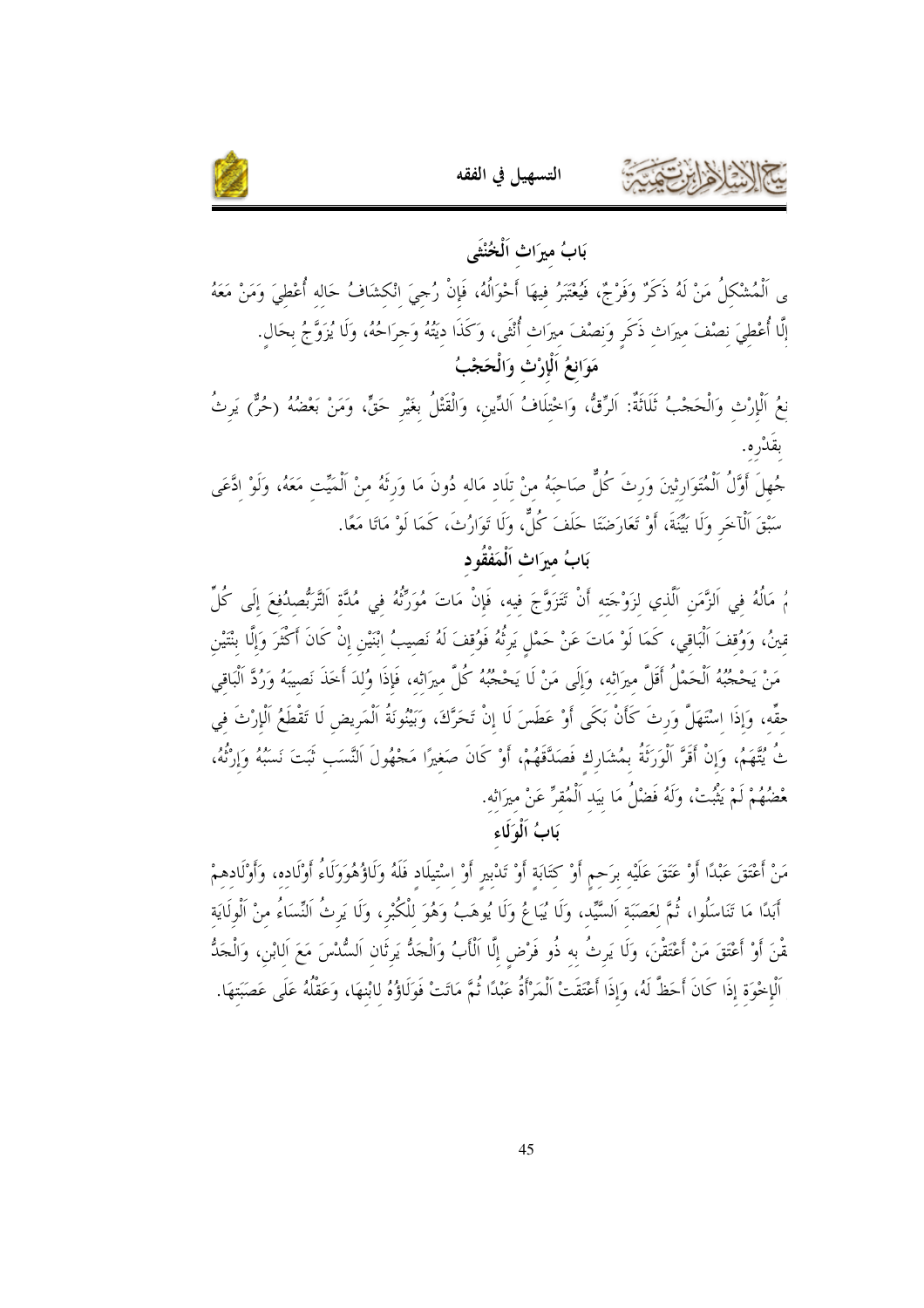

## فَصْلٌ في جَرٍّ اَلْوَلَاء

التسهيل في الفقه

حَدُ أَبَوَيْه حُرَّ الْأَصْلِ وَلَمْ يَمَسَّهُ رقٌّ فَلَا وَلَاءَ عَلَيْه وَإِنْ كَانَ أَحَدُهُمَا رَقيقًا تَبعَ الْوَلَدُ الْأُمَّ، فَإِنْ يقَةً فَأَعْتَقَهُمْ اَلسَّيِّدُ فَوَلَاؤُهُمْ لَهُ، لَا يَنْجَرُّ عَنْهُ بحَال، وَإِنْ كَانَ الْأَبُ رَقيقًا وَالْأُمُّ مُعْتَقَةً فَأَوْلَادُهُمَا لَاؤُهُمْ لمَوَالي أُمِّهمْ، فَلَوْ أُعْتقَ الْأَبُ حَرَّ مُعْتقُهُ وَلَاءَ أَوْلَاده، وَلَوْ اِشْتَرَى أَحَدُ الْأَوْلَادِ أَبَاهُ عَتَقَ وَلَاؤُهُ وَوَلَاءُ إِحْوَته، وَيَبْقَى وَلَاؤُهُ لمَوَالي أُمِّه، وَلَوْ اشْتَرَى ابْنٌ منْهُمْ الْأَبَ عَتَقَ عَلَيْهمَا وَصَارَ مَا نصْفَيْنِ، وَجَرَّ كُلُّ وَاحد نصْفَ وَلَاء صَاحبه، وَبَقىَ نصْفُهُ لمَوَالى أُمِّه فَإِنْ مَاتَ اَلْأَبُ وَرثَاهُ إذَا مَاتَتْ الْبنْتُ وَرِثْهَا أَخُوهَا، ثُمَّ إذَا مَاتَ الْأَخُ فَمَالُهُ لمَوَاليه، وَهُمْ أُخْتُهُ وَمَوَالي أُمِّه، فَلمَوَالي نْ، وَالنِّصْفُ اَلْآخَرُ لِمَوَالِي اَلْأُحْتِ، وَهُمْ أَخُوهَا وَمَوَالِي أُمِّهَا، فَقَدْ رَحَعَ إِلَيْه رُبْعٌ فَهُوَ لِبَيْتِ نيلَ لمَوَالي اَلْأُمِّ.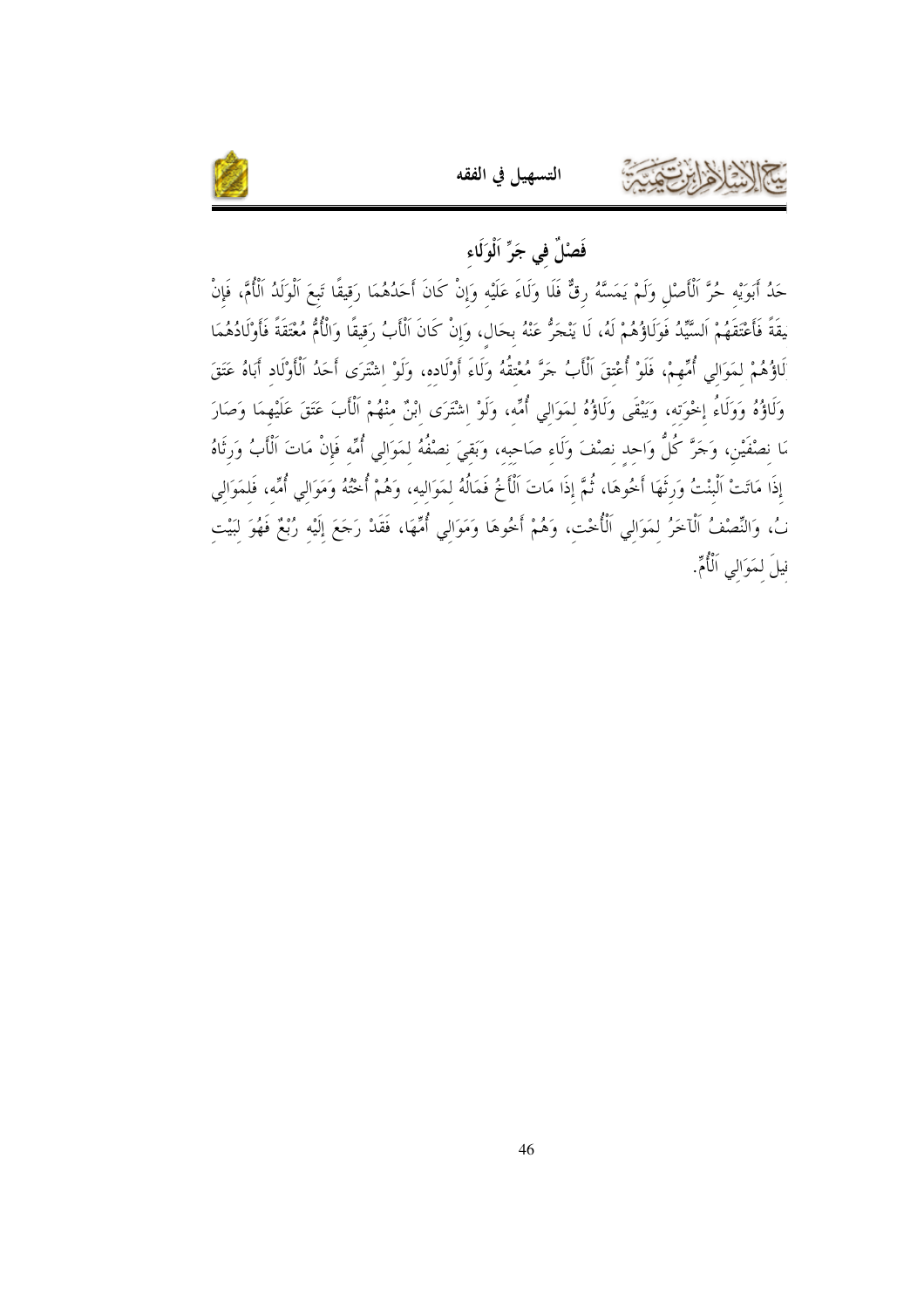

## كتَابُ اَلْعَتْق

التسهيل في الفقه

مْ مِنْ مَالِكِ مُطْلَقٍ بِصَرِيحٍ اَلْعِتْقِ وَالتَّحْرِيرِ وَفَكٍّ اَلرَّقَبَةِ وَبِالْكِنَايَةِ مَعَ اَلنَّيَّةِ، وَلَوْ أَعْتَقَ جُزْءًا مِنْ ى وَمنْ مُشْتَرَك عتْقُ الْبَاقي عَلَيْه بقيمَته إنْ أَيْسَرَ بهَا، وَمَنْ مَلَكَ ذَا رَحم (مَحْرَم) عَتَقَ عَلَيْه. حٌ تَعْليقُ الْعتْقِ بالصِّفَة وَلَا يَبْطُلُ بقَوْله وَلَهُ بَيْعُهُ وَالتَّصَرُّفُ فيه، فَمَتَى عَادَ عَادَتْ الصِّفَةُ، وَلَوْ ﺎﻣﻠًﺎ ﺣﻴﻦَ التَّعْليقِ وَوُجُودِ الشَّرْطِ عَتَقَ حَمْلُهَا، فَإِنْ حَمَلَتْ وَوَضَعَتْ فيمَا بَيْنَهَا لَمْ يُغْتَقْ، وَمَنْ لْ عَبْدَك عَنِّي وَعَلَىَّ نُمَنُهُ فَفَعَلَ فَعَلَى الْآخَرِ نُمَنُهُ وَلَهُ وَلَاؤُهُ، وَإِنْ لَمْ يَقُلْ عَنِّي فَالثَّمَنُ عَلَيْه وَالْوَلَاءُ وَمَنْ أَعْتَقَ عَبْدًا عَنْ حَيٍّ بلَا أَمْرِه أَوْ عَنْ مَيِّت فَالْوَلَاءُ للْمُعْتقِ، وَإِنْ أَعْتَقَهُ عَنْهُ بأَمْرِه فَالْوَلَاءُ ه و<br>نمه .

## بَابٌ اَلتَّدْبيرُ وَصيَّةٌ

برُ وَصيَّةٌ فَلَوْ قَالَ: أَنْتَ مُدَبَّرٌ أَوْ حُرٌّ بَعْدَ مَوْتي صَارَ مُدَبَّرًا، وَيَبْطُلُ بإزَالَة مُلْكه، فَلَوْ عَادَ رَجَعَ يَجُوزُ تَدْبيرُ الْمَكَاتَبِ وَعَكْسُهُ فَإِنْ أَدَّى عَتَقَ، وَإِنْ مَاتَ سَيِّدُهُ قَبْلَ الْأَدَاءَ عَتَقَ إنْ حَمَلَ الْثُلْثُ مَا كتَابَته وَإِلَّا عَتَقَ بقَدْره وَسَقَطَ بَيْنَهُمَا بقَدْرٍ مَا عَتَقَ وَهُوَ عَلَى الْكتَابَة فيمَا بَقىَ، وَمَنْ اسْتَوْلَدَ لَمِلَ تَدْبيرهَا، وَلَوْ أَسْلَمَ مُدَبَّرُ الْكَافر أَوْ أُمُّ وَلَده جُعلَا بيَد ثقَة وَأُجْبِرَ اَلسَّيِّدُ عَلَى نَفَقَتهِمَا إِنْ لَمْ ا كَسْبٌ فَإِنْ أَسْلَمَ رُدًّا إِلَيْه، وَإِنْ مَاتَ عَتَقَ، أَوْ لَوْ دَبَّرَ شَرِيكٌ لَهُ فِي عَبْدِ لَمْ يَسْرِ، وَإِنْ أَعْتَقَهُ ، وَثُلْتُهُ يَحْتَملُ بَاقيه عَتَقَ جَميعُهُ.

## بَابُ اَلْكِتَالَة

ٰ منْ حَائز اَلتَّصَرُّف وَفي مَرَضه منْ ثُلُثه وَنُدبَ إنْ طَلَبَهَا كَسُوبٌ، وَإِنَّمَا تَصحُّ بمَال مَعْلُوم، إلَى رِمِ أَقَلَّهُ نَجْمَان، وَإِنْ حَلَّ نَجْمٌ فَلَمْ يُؤَدِّه فَلَهُ تَعْجِيزُهُ، وَيُبْدَأُ بِجنَايَته، وَهُوَ عَبْدٌ مَا بَقيَ درْهَمٌ، ئُ أَكْسَابَهُ وَهُوَ الْبَيْعُ وَالشِّرَاءُ، وَمَا فيه مَصْلَحَةُ مَاله، وَلَا يَتَبَرَّعُ وَلَا يَتَزَوَّجُ إلَّا بإذْن.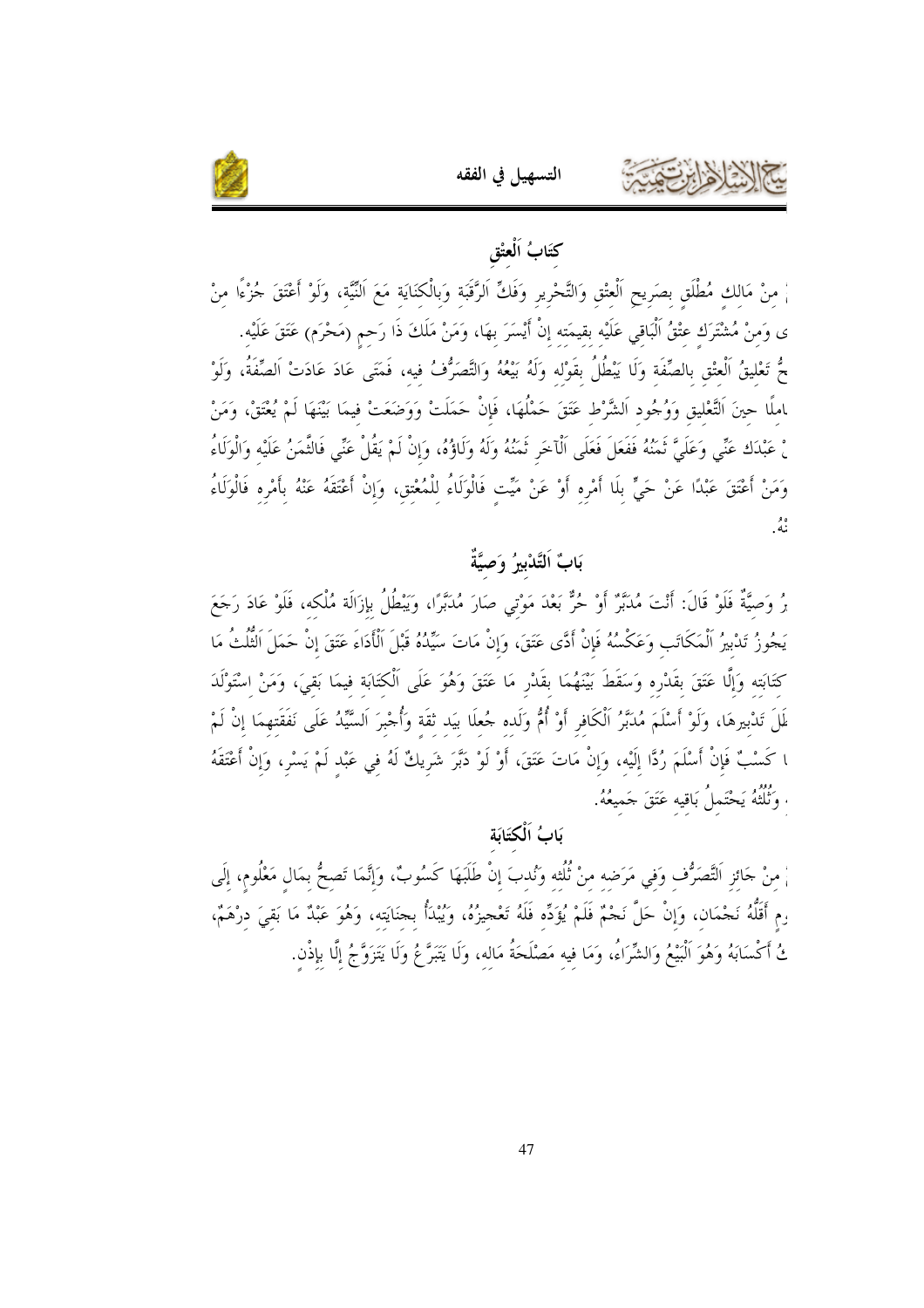

نُّ حَطُّ الرُّبْعُ، وَيَجُوزُ بَيْعُهُ فَيُؤَدِّي إِلَى مُشْتَرِيهُ، وَلَيْسَ لَهُ وَطـْءُ مَكَاتَبِه بغَيْرِ شَرْط فَإِنْ فَعَلَ لَزِمَهُ بِ، فَإِنْ أَوْلَدَهَا صَارَتْ أُمَّ وَلَدٍ، وَلَوْ اِشْتَرَى كُلُّ وَاحِدٍ مِنْ اَلْمُكَاتَبِينَ اَلْآخَرَ صَحَّ اَلْأَوَّلُ، وَلَوْ لَوَ وَسَيِّدُهُ في اَلْمُكَاتَبَة أَوْ عوَضهَا أَوْ التَّدْبير أَوْ اَلـاسْتيلَاد قُدِّمَ قَوْلُ اَلسَّيّد، وَيَجْري اَلرِّبَا بَيْنَهُمَا. بَابُ أُمَّهَات اَلْأَوْلَاد

التسهيل في الفقه

طِئَ أَمَنَهُ أَوْ أَمَةَ ابْنه أَوْ مُشْتَرَكَةً فَتَبَيَّنَ خَلْقُ آدَميّ صَارَتْ أُمَّ وَلَد، تُعْتَقُ بمَوْته منْ رَأْس مَاله، نْدَامُهَا لَا مَا يَنْقُلُ اَلْمِلْكَ أَوْ يُرَادُ لَهُ كَرَهْن، وَلَوْ وَطئَ أَمَةَ غَيْره بنكَاحٍ أَوْ غَيْره ثُمَّ مَلَكَهَا حَاملًا الْجَنِينُ وَلَهُ بَيْعُهَا، وَإِذَا وَلَدَتْ أُمُّ اَلْوَلَدِ مِنْ غَيْرِ سَيِّدِهَا فَلِوَلَدِهَا حُكْمُهَا كَوَلَدِ اَلْمُدَبَّرَةِ وَالْمُكَاتَبَةِ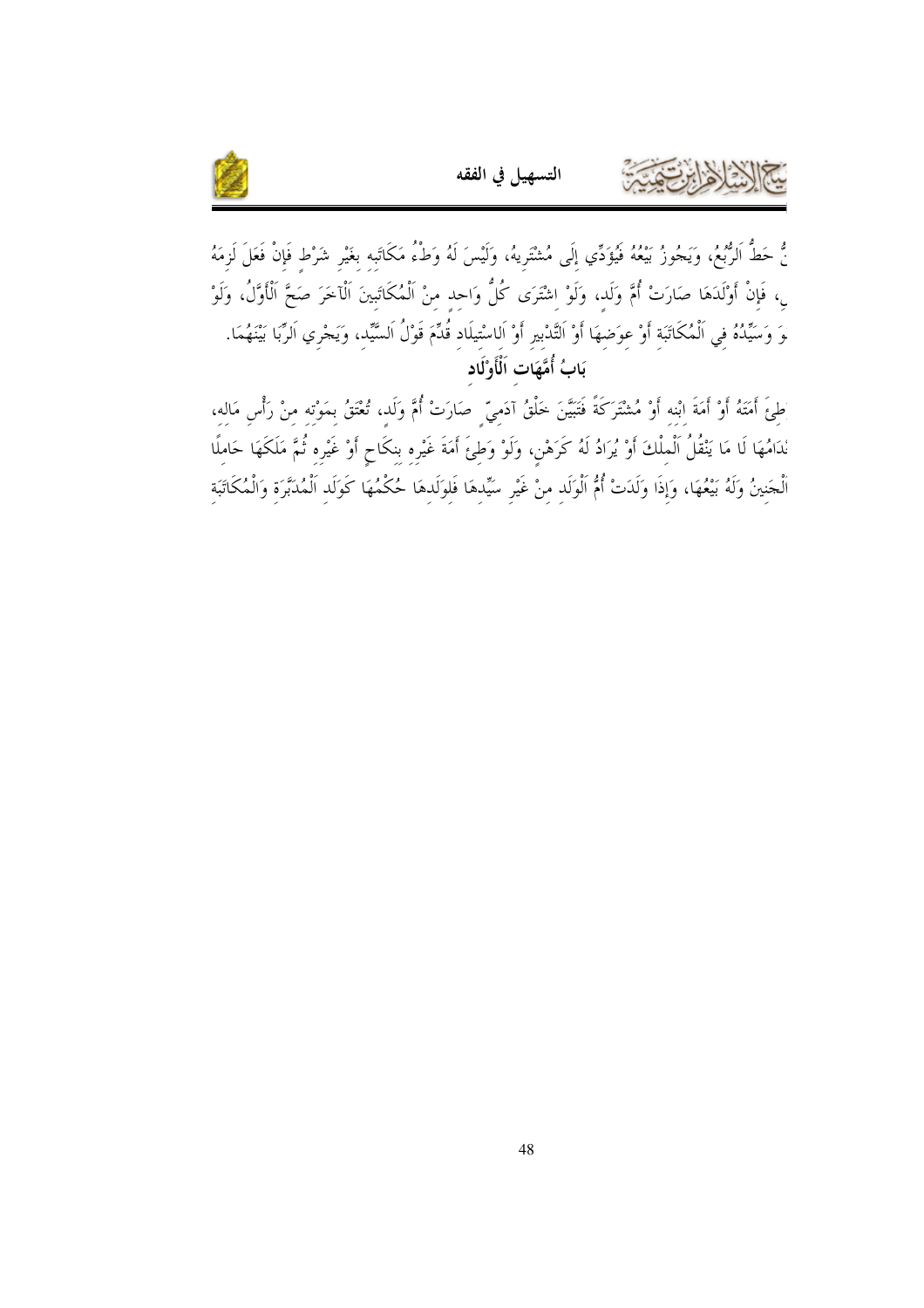

كتَابُ اَلنِّكَاحِ

التسهيل في الفقه

سُنَّةٌ وَأَفْضَلُ منْ فعْل اَلْعبَادَة، وَحَتْمٌ عَلَى تَائق يَخَافُ اَلْعَنَتَ، وَيَحْرُمُ نَظَرُ اَلرَّجُل إلَى اَلْمَرْأَة لَا حَة لَهُ وَزَوْجَته، وَمَنْ يُرِيدُ نكَاحَهَا فَيَنْظُرُ منْ هَذَا مَا يَظْهَرُ غَالبًا، أَوْ اَلشَّهَادَةَ عَلَيْهَا، أَوْ مُعَامَلَتَهَا جْهَ، أَوْ مُدَاوَاتهَا فَمَوْضعَ الْحَاجَة، أَوْ مُسْتَامَةً، أَوْ ذَاتَ مَحْرَم، فَيَنْظُرُ مَا يَظْهَرُ مَعَ الرَّأْس

ِمُ التَّصْرِيحُ بخطْبَة الْمُعْتَدَّة وَلَا يُعَرِّضُ لغَيْرِ بَائنِ وَلَا يَخْطُبُ عَلَى حطْبَة أَحيه إنْ أُجيبَ بَابٌ أَرْكَانُهُ إيجَابٌ وَقَبُولٌ

نُهُ إيجَابٌ، وَقَبُولٌ، زَوَّجْتُ، وقَبِلْتُ، أَوْ أَنْكَحْت، وَنَكَحْتُ وَلَوْ قَالَ لأَمَته: أَعْتَقْتُك وَحَعَلْتُ ﻠﺎﻗَﻚ ﺑﺤَﻀْﺮَﺓ ﺷَﺎﻫﺪَﻳْﻦ ﺻَﺤًّ، وَأَيُّمَا عَبْد نَكَحَ بغَيْر إذْن مَوَاليه فَنكَاحُهُ بَاطلٌ، فَإِذَا دَخَلَ بهَا فَفي هْرُ، وَمَنْ غُرَّ بأَمَة فَلَهُ اَلْفَسْخُ، وَوَلَدُهُ حُرٌّ، ويَفْديهمْ بمثْلهمْ، وَيَرْجعُ به عَلَى مَنْ غَرَّهُ، ويُفَرَّقُ لَمْ يَكُنْ ممَّنْ يَحلُّ لَهُ الْإِمَاءُ، وَإِلَّا فَمَا وَلَدَتْ بَعْدَ علْمه رَقيقٌ، وَتَعْيينُ الزَّوْجَيْن برُؤْيَة أَوْ صفَة عَدْلَيْن شَرْطٌ، وَالْكَفَاءَةُ في دينه وَنَسَبه فَلَوْ رَضيَتْ بغَيْره حَازَ في اَلْأَصَحِّ، وَالْوَليُّ إنْ كَانَ حُرًّا لَّفًا يُوَافقُ دينهَا إلَّا اَلْمُسْلَمَ إذَا كَانَ سُلْطَانًا أَوْ سَيِّدَ أَمَة، وَالْأَبُ أَوْلَى وَإنْ عَلَا، ثُمَّ الابْنُ وَإنْ ٱلْأَقْرَبُ، ثُمَّ اَلسُّلْطَانُ، وَوَكيلُ كُلِّ وَاحد منْ هَؤُلَاء يَقُومُ مَقَامَهُ، وَلَا يُزَوِّجُ الْأَبْعَدَ مَعَ وُجُود ّا لعُذْر، كَعضْل، وَجُنُون، وَغَيْبَة، وَصغَر، وَيَتَوَلَّى طَرَفَيْ الْعَقْد إذَا زَوَّجَ عَبْدَهَ الصَّغيرَ منْ أمَته، ْبُ أَوْلَادَهُ الصِّغَارَ وَالْمَحَانِينَ وَالْبُكَّرَ، وَالسَّيِّدُ إمَاءَهُ الْأَبْكَارَ، وَالثَّيّبَ وَعَبيدَهُ الصِّغَارَ، وَلَا يُزَوِّجُ لْا بإذْن إلَّا اَلْمَحْنُونَةَ إذَا ظَهَرَ منْهَا اَلْمَيْلُ إِلَى اَلرِّجَال.

> بنْت تسْعِ سنينَ مُعْتَبَرٌ في اَلْأَظْهَر، وَإِذْنُ الثَّيِّب اَلْكَلَامُ وَإِذْنُ اَلْبِكْرِ اَلصُّمَاتُ مُ في اَلْأَوْلَيَاءِ اَلْأَعْلَمُ نُمَّ اَلْأَسَنُّ، ثُمَّ اَلْقُرْعَةُ.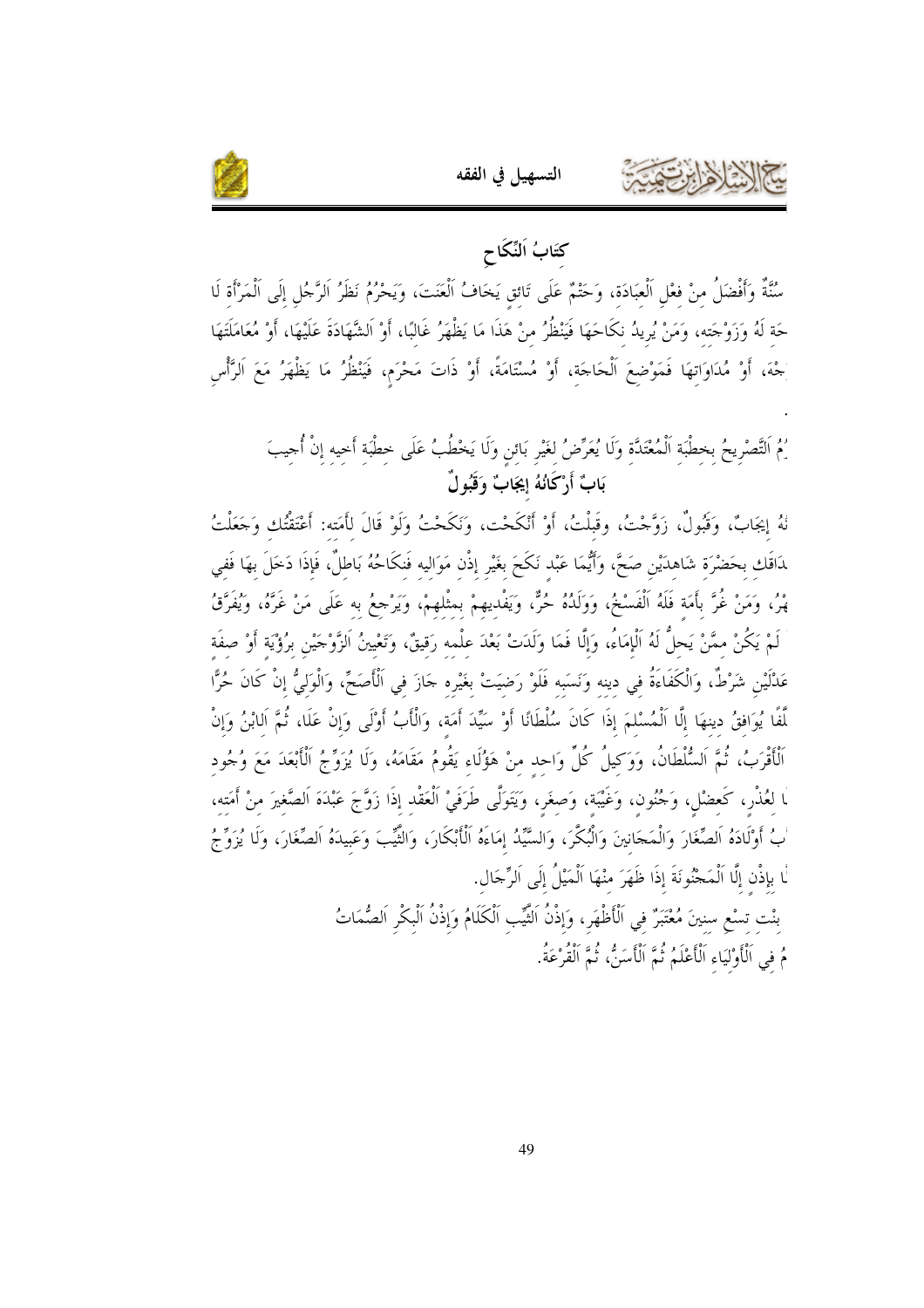



## بَابُ اَلْمُحَرَّمَات في اَلنِّكَا ح

مْ منْ النَّسَب وَالرَّضَاعِ غَيْرُ وَلَد اَلْعُمُومَة وَالْخُؤُولَة، وَمنْ اَلْمُصَاهَرَة بالْعَقْد زَوْجَةُ أَصْله وَفَرْعه ْحَته، وَبِالدُّحُولِ فَرْعُهَا، وَمثْلُهَا اَلْوَطْءُ بشُبْهَة أَوْ زِنًى أَوْ ملْكِ، وَتَحْرُمُ بِنْتُهُ مِنْ الزِّنا. جْمَعُ بَيْنَ امْرَأَة وَأُخْتهَا أَوْ عَمَّتهَا أَوْ خَالَتهَا وَلَوْ بَتَسَرٍّ وَلَا يَنْكحُ كَافرٌ مُسْلمَةً، وَلَا مُسْلمٌ كَافرَةً

كِتَابِيَّةً وَإِنَّمَا يَنْكِحُ حُرٌّ مُسْلِمٌ أَمَةً مُسْلِمَةًلِخَوْفٍ عَنَتٍ وَفَقْدِ طَوْلٍ حُرَّةٍ، وَلَوْ بَقِيَ الشَّرْطَانِ أُبِيحَ

رُمُ إلَى أَمَد زَوْجَةُ الْغَيْرِ، وَمُعْتَدَّتُهُ، وَمُسْتَبْرَأَتُهُ، وَالزَّانيَةُ حَتَّى تَتُوبَ وَتَعْتَدَّ وَالْمُسْتَوْفَى طَلَاقُهَا حَ زَوْجًا غَيْرَهُ بلَا حيلَة، وَالْمُحْرِمَةُ حَتَّى تَحلَّ، وَمُلَاعنَةٌ، وَالْخَامسَةُ للْحُرِّ وَالثَّالثَةُ للْعَبْد، وَلَا دَتَهُ وَلَا أَمَتَهُ، وَلَا حُرٌّ أَمَةَ وَلَده، وَلَا حُرَّةٌ عَبْدَ وَلَدهَا.

## بَابُ اَلْخِيَارِ

لَهُمَا مُتَرَاحِيًا مَا لَمْ يَحْصُلْ رضًى بحَاكم بجُنُون وَجُذَام وَرقٍّ، وَلَهُ بقَرَنهَا، وَرَثْقهَا، وَفَتْقهَا، ، وَلَهَا بعُنَّته، وَجَبِّه.

ـ<br>حُوزُ تَعْليقُ النِّكَاحِ وَلَا يَصحُّ شَغَارٌ وَمُحَلِّلٌ وَمُتْعَةٌ وَإِنْ شَرَطَ أَنْ لَا مَهْرَ وَلَا نَفَقَةَ وَنَحْوه بَطَلَ رَإِنْ شَرَطَ أَنْ لَا يُخْرِجَهَا منْ بَلَدهَا أَوْ دَارِهَا أَوْ لَا يَتَزَوَّجَ عَلَيْهَا صَحَّ، وَلَهَا الْفَسْخُ بخُلْفه. بَابُ نكَاحِ اَلْكُفَّارِ

نُهُمْ مُعْتَبَرٌ مَا اعْتَقَدُوا حلَّهُ، وَلَمْ يَتَرَافَعُوا إلَيْنَا، وَإِنْ تَرَافَعُوا صَارَ كَأْنْكحَتنَا، وَإِنْ أَسْلَمَ أَحَدُ غَيْرُ الْكتَابِيِّينَ أَوْ زَوْجَةُ كتَابِيٍّ فَلَا نكَاحَ قَبْلَ الدُّخُول وَلَا مَهْرَ، وَبَعْدَهُ تَقفُ الْفُرْقَةُ عَلَى إسْلَام اَلْعِدَّة، فَإِنْ أَسْلَمَا مَعًا أَوْ زَوْجُ اَلْكِتَابَيَّة فَهُمَا عَلَى اَلنِّكَاحِ، فَلَوْ أَسْلَمَ عَنْ أكْثَرَ منْ أَرْبَع أُجْبرَ ﺎﺭ ﺃﺭْﺑَﻊ، ﻭَﻃَﻠَﺎﻗُﻪُ ﻭَﻭَﻃْؤُهُ اخْتَيَارٌ.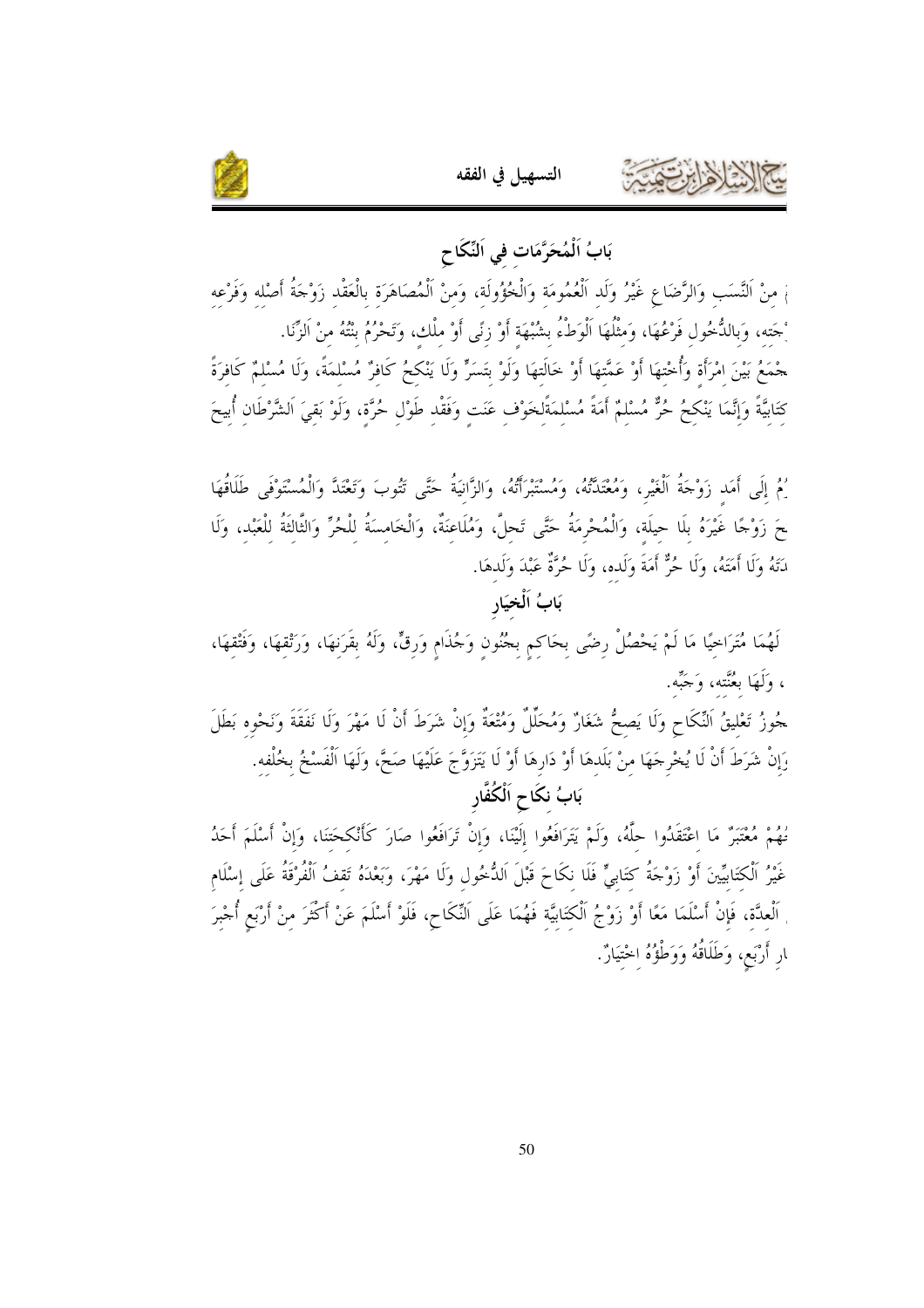

#### كتَابُ اَلصَّدَاق

التسهيل في الفقه

في اَلْعَقْد وَلَوْ قَليلًا وَمَنْفَعَةً مَعْلُومَةً، وَأَنْ لَا يَزيدَ عَلَى خَمْسمائَة درْهَم، وَكُلُّ مَا جَازَ ثَمَنًا جَازَ نَّمَا يُنْقصُهَا مِنْ مَهْرِ اَلْمِثْل أَبُوهَا، وَلَوْ لَمْ يُسَمِّ شَيْئًا وَجَبَ بفَرْضهَا أَوْ اَلْحَاكم، وَإلَّا وَجَبَ مَهْرُ نُّخُول، وَالْمُتْعَةُ قَبْلَهُ وَأَعْلَاهَا خَادمٌ، وَأَدْنَاهَا كُسْوَةٌ تُجْزؤُهَا اَلصَّلَاةُ فيهَا، وَلَوْ أَصْدَقَهَا مُعَيَّنًا مَعيبًا خُيِّرَتْ بَيْنَ أَرْشه وَرَدِّه وَأَخْذ قيمَته، وَإِنْ كَانَ خَمْرًا أَوْ مَغْصُوبًا وَعَلمَتْهُ وَقْتَ الْعَقْد فَلَهَا <sub>ى</sub> وَإِلَّا فَالْقِيمَةُ، كَمَا لَوْ تَزَوَّجَهَا عَلَى عَبْد فَتَعَذَّرَ فَالْقِيمَةُ، وَلَوْ اخْتَلَفَا قُدِّمَ قَوْلُ مُدَّعى مَهْرَ الْمثْل. فُرْقَة قَبْلَ الدُّخُولِ منْ حهَتهَا تُسْقطُ الْمَهْرَ، وَمنْ حهَته أَوْ أَحْنَبِيٍّ تُنَصِّفُهُ، وَيَرْحعُ عَلَى الْأَحْنَبِيِّ، َ اسْتَقَرَّ كَالْمَوْت وَالْخَلْوَة.

نُّ وَليمَةُ اَلْعُرْس وَيُكْرَهُ النِّثَارُ وَالْتقَاطُهُ وَالْأَوْلَى قَسْمُهُ، وَتَحبُ إجَابَةُ مُسْلم عُيّنَ في الْأَوَّل، وَيُسَنُّ مَرْبُ دُفٍّ للنِّسَاء، كَمَا في اَلْعيد، وَقُدُوم اَلْغَائب.

#### بَابُ عشْرَة اَلنِّسَاء

، عَلَى كُلِّ وَاحِدٍ مِنْ اَلزَّوْجَيْنِ مُعَاشَرَةُ اَلْآخَرِ بِالْمَعْرُوفِ وَأَدَاءُ حَقِّهِ بِلَا مَطْلٍ وَكُرْه، وَيَجبُ سهَا وَطَاعَتُهُ اسْتمْتَاعًا مَا لَمْ يَكُنْ عُذْرٌ، وَلَا يَطَأُ في حَيْض وَدُبُر وَلَا يَعْزِلُ عَنْ حُرَّة بغَيْر إذْنهَا مَة بغَيْرِ إذْنِ سَيِّدهَا، وَيُلْزِمُهَا بِالْغُسْلِ اَلْوَاحِبِ وَأَحْذِ مَا يُعَافُ، وَيَحْمَعُ بَيْنَهُنَّ بغُسْلٍ، لَا مَسْكَنِ

هَا الْمَبِيتُ عِنْدَهَا لَيْلَةً منْ أَرْبَعٍ وَمنْ ثَمَان للْأُمَّة، وَإِصَابَتُهَا كُلَّ أَرْبَعَة أشْهُر مَرَّةً إنْ لَمْ يَكُنْ ا فَلَهَا الْفَسْخُ بحَاكم كَمَا لَوْ سَافَرَ أَكْثَرَ منْ ستَّة أَشْهُر فَطَلَبَتْ قُدُومَهُ فَأَبَى منْ غَيْر عُذْر، وَمَتَى تَكَرَّهَتْ به وَعَظَهَا وَزَجَرَهَا قَوْلًا فَإِنْ أَبَتْ هَجَرَهَا مَضْجَعًا مَا شَاءَ وَكَلَامًا دُونَ ثَلَاث، فَإِنْ لَهُ ضَرْبُهَا يَسيرًا، وَإِنْ مَنَعَهَا الْحَقَّ مُنعَ منْهَا حَتَّى يُحْسنَ عشْرَتَهَا فَإِنْ ادَّعَى كُلُّ وَاحد ظُلْمَ كنَا بقُرْب ثقَة يُلْزِمُهُمَا اَلْإِنْصَافَ، فَإِنْ صَارَا إلَى اَلشِّقَاق بَعَثَ اَلْحَاكمُ عَدْلَيْن مُسْلمَيْن، يَفْعَلَان زَّوْجَيْنِ ٱلْأَصْلَحَ منْ حَمْعٍ أَوْ فُرْقَة، فَإِنْ امْتَنَعَا لَمْ يُجْبَرَا في روَايَة. لَكنْ يَمْنَعُ ٱلْحَاكمُ ظُلْمَهُ.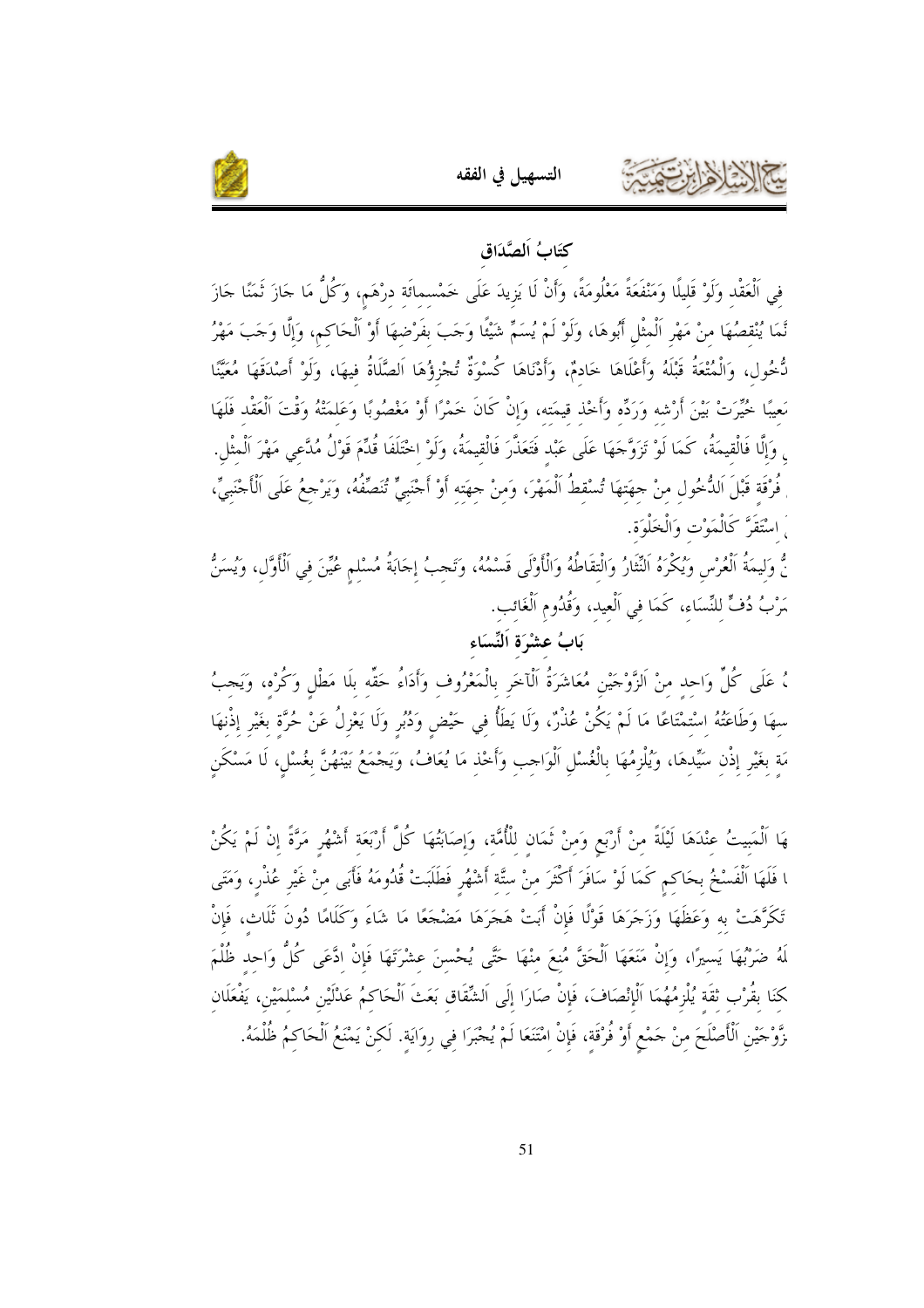

## بَابُ اَلْقَسْم

التسهيل في الفقه

، التَّسْوِيَةُ فِي الْقَسْمِ لَا الْوَطْءِ وَعِمَادُهُ اَللَّيْلُ لَا لِحَارِسِ وَنَحْوِهِ، لِلْحُرَّةِ ضِعْفُ الْأَمَةِ، وَلِلْحَدِيدَةِ رِّفَافِ لِلْبِكْرِ سَبْعًا وَلِلثَّيِّبِ ثَلَاثًا، فَإِنْ اِسْتَوَيَا فَالْقُرْعَةُ، فَلَوْ بَدَأَ أَوْ سَافَرَتْ مَعَهُ بلَا قُرْعَة أَنْمَ وَلَهَا أَنْ تَهَبَ حَقَّهَا لِبَعْضِ ضَرَّاتِهَا بِإِذْنِهِ، وَلَهُ فَيَجْعَلُهُ لِمَنْ شَاءَ، وَيُسَمِّي عِنْدَ الْوَطْءِ وَيَقُولُ مَا

## بَابُ اَلْخُلْع

خَافَتْ أَنْ لَا تُقيمَ حُدُودَ اللَّه فَلَهَا فدَاءُ نَفْسهَا بمَا يَرَيَانه وَتَبِينُ به فَلَا يَلْحَقُهَا بَعْدَهُ طَلَاقٌ، مَحْهُولٍ وَكُلِّ مَا يَصِحُّ صَدَاقًا مِنْ زَوْجٍ يَصِحُّ طَلَاقُهُ مِمَّنْ يَصِحُّ تَصَرُّفُهُ وَلَوْ أَحْنَبِيًّا، وَلَا يُسَنُّ ﺎ أَعْطَاهَا، فَإِنْ قَالَتْ: عَلَيَّ مَا في يَدي منْ اَلدَّرَاهم فَلَهُ مَا فيهَا وَإِلَّا فَثَلَاثَةُ دَرَاهمَ، وَفي اَلْمُبْهَم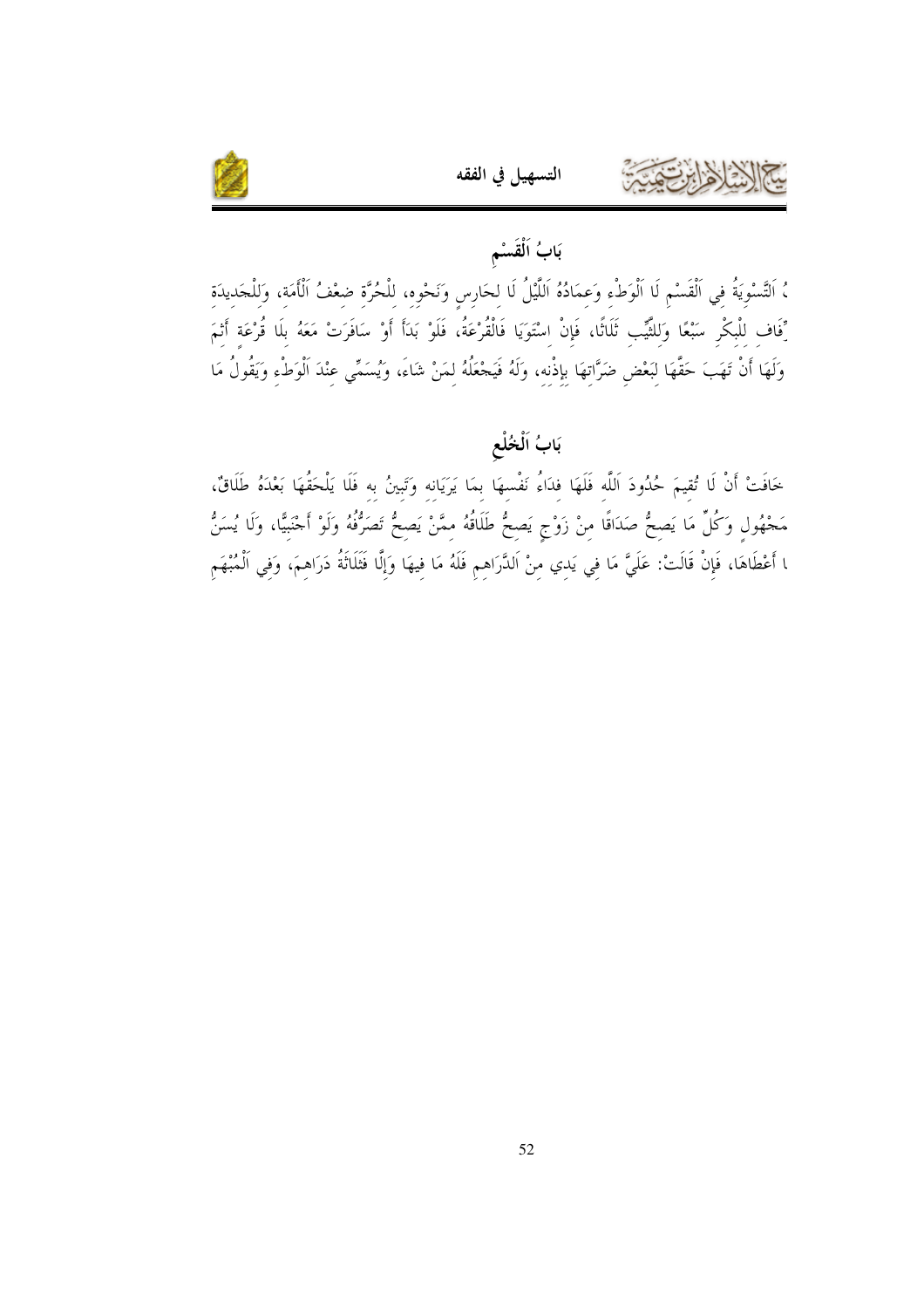

# كتَابُ الطَّلاق

## [شُرُوطُ صحَّة اَلطَّلَاق]

يَصحُّ منْ زَوْجٍ، عَاقل، مُخْتَار، لَا مَنْ زَالَ عَقْلُهُ بمُبَاحٍ أَوْ إكْرَاه بضَرْب وَنَحْوه بغَيْـــر حَـــقٍّ، لْحُرُّ ثَلَاثًا وَالْعَبْدُ طَلْقَتَيْنِ، وَيَحْرُمُ حَمْعُ الثَّلَاثِ، وَطَلَاقُ مَنْ دَخَلَ بهَا في حَيْض أوْ طُهْر أَصَابَهَا وَلَا سُنَّةَ وَلَا بِدْعَةَ لحَاملٍ ، وَآيسَةٍ، وَصَغِيرَةٍ غَيْرٍ مَدْخُولٍ بهَا.

يحُهُ الطَّلَاقُ، وَالسَّرَاحُ، وَالْفرَاقُ وَغَيْرُهُ كنَايَةٌ إنْ احْتَمَلَهُ وَنَوَاهُ وَقَعَ بالظَّاهر ثَلَاثٌ، وَهيَ أَنْـــت ِيَّةٌ، وَبَائنٌ، وَبَتَّةٌ، وَبَتْلَةٌ، وَحُرَّةٌ، وَالْحَرَجُ ، وَبغَيْرِهَا مَا نَوَاهُ وَإِلَّا وَاحِدَةٌ.

ُ، بالشَّرْط كَالْعتْق بَعْدَ النِّكَاح وَالْملْك، وَأَدَوَاتُ الشَّرْط إنْ، وَإذَا، وَمَتَى، وَكُلَّمَا، وَمَنْ، وأَيُّ، لَى اَلْفَوْرِ مَعَ لَمْ حَلاً إنْ، وَكُلَّمَا للتَّكْرَارِ، وَغَيْرُ الْمَدْخُول بهَا تُبينُهَا الْوَاحدَةُ وَتُحَرِّمُهَا الثَّلَــاثُ رِ، وَلَا يَتَجَرَّأُ وَلَا مَحَلُّهُ، فَرُبْعُ طَلْقَة أَوْ نصْفُك طَالقٌ وَاحدَةٌ، لَا إِنْ أَضَافَهُ إلَى مَا يَزُولُ، وَيَـــصحُّ أَقَلْ.

شَكَّ فيه، أَوْ عَدَده، أَوْ في الرَّضَاع، أَوْ عَدَده أَوْ شَرْطٍ أَحَذَ بِالْيَقِينِ، فَإِنْ اتُّهِمَ أَوْ نَسِيَ الْمُعَيَّنَــةَ إِنْ بَانَتْ غَيْرُهَا رُدَّتْ إِلَيْهِ، فَإِنْ مَاتَ قَبْلَ اَلْقُرْعَة فَالْوَرَنَةُ مِثْلُهُ.

## كتَابُ اَلمَّ جْعَة

لَمَّلَّقَ دُونَ ملْكه بلَا عوَض فَلَهُ رَجْعَةُ اَلْمَدْخُول بهَا مَا دَامَتْ في اَلْعدَّة برَاجَعْتُ، أَوْ أَمْـــسَكْتُ رَبِالْوَطْءِ، وَفِي نَكَحْتُ، وَتَزَوَّجْتُ، وَجْهٌ، بِلَا وَلِيٍّ وَلَا رِضَاهَا، وَهيَ زَوْجَةٌ يَلْحَقُهَا الطَّلَــاقُ، وَالْإِيلَاءُ، وَتَعُودُ عَلَى مَا بَقيَ منْ اَلطَّلَاقِ ۚ وَلَوْ بَعْدَ زَوْجٍ، لَا تُعَلَّقُ الرَّحْعَةُ، وَلَا تَصحُّ في اَلـــرِّدَّة، ،ّْ فِي اَلْبِدْعِيِّ، وَيُقَدَّمُ قَوْلُهَا فِي انْقضَاء عدَّتها مَا ادَّعَتْ مُمْكنًا، وَاللَّهُ أَعْلَمُ.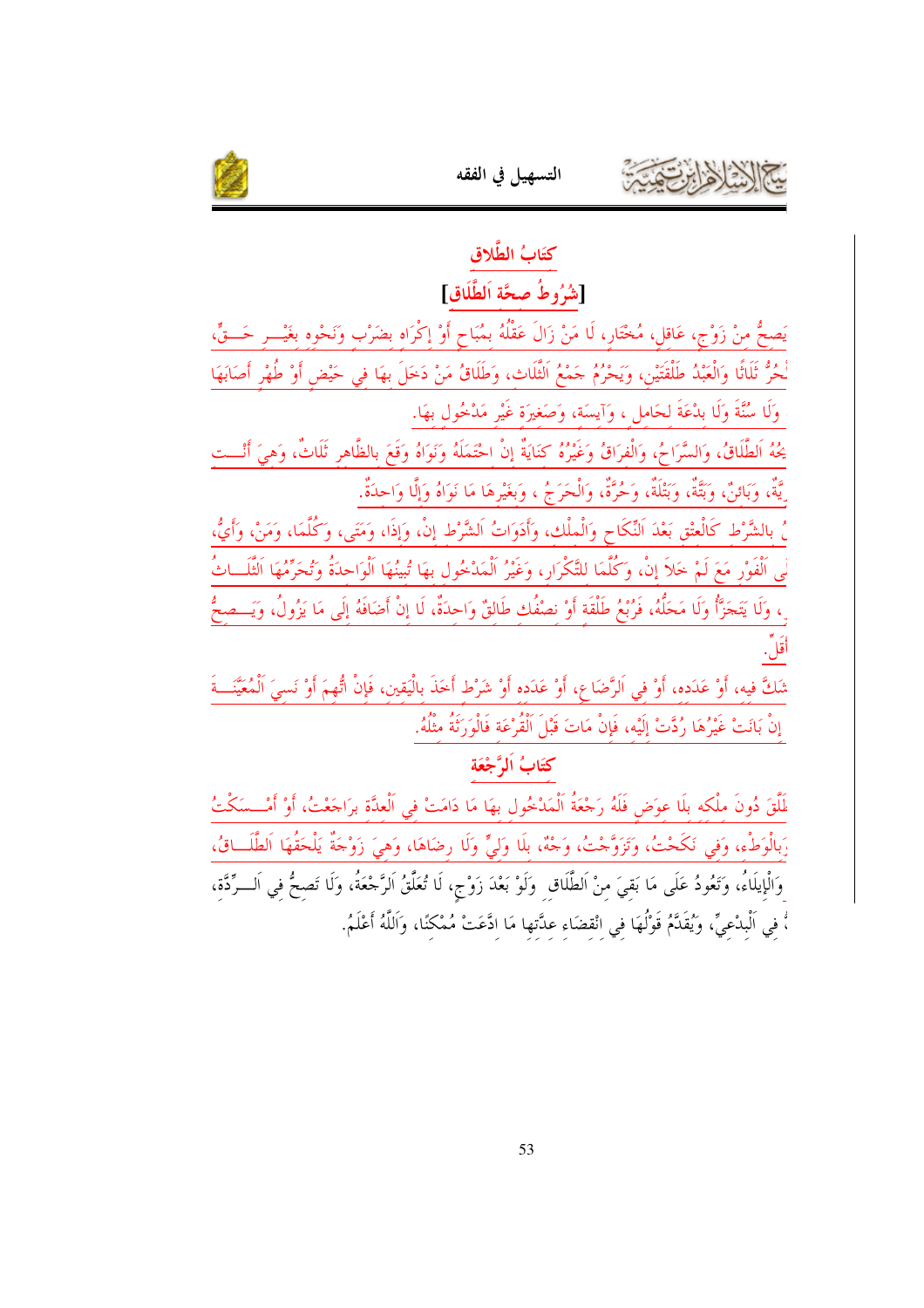

# كتَابُ اَلْعدَد [لَا عدَّةَ بفُرْقَة اَلْحَيَاة قَبْلَ مَسيس أَوْ خَلْوَة] نَّةَ بفُرْقَة اَلْحَيَاة قَبْلَ مَسيسٍ أَوْ خَلْوَةٍ وَالْمُعْتَدَّاتُ سِتَّةٌ أُولَاتُ اَلْأَحْمَالِ أَحَلُهُنَّ بِالْوَضْعِ، وَهُوَ مَـــا مَّ وَلَد، فَإِنْ كَانَا تَوْأَمَيْنِ فَبِالْآخرِ. <sub>،</sub> اَلْمُتَوَفَّى عَنْهَا زَوْجُهَا عَدَّتُهَا أَرْبَعَةُ أَشْهُر وَعَشْرٌ، وَتَتَنَصَّفُ بِالرِّقِّ. نُ الْمُطَلَّقَاتُ في الْحَيَاة منْ ذَوَات الْقُرُوء يَتَرَبَّصْنَ بثَلَاث حيَض، وَالْأَمَةُ حَيْضَتَان. رُ اللَّامَى يَعسْنَ، وَاللَّامَى لَمْ يَحضْنَ، فَثَلَاثَةُ أَشْهُر، وَالْأَمَةُ شَهْرَان. ﺎﻣﺲُ ﻣَﻦْ ﺍﺭْﺗَﻔَﻊَ حَيْضُهَا لَا تَدْرِي سَبَبَهُ تَعْتَدُّ سَنَةً، وَإِنْ عَلمَتْ فَحَتَّى يَعُودَ. :سُ امْرَأَةُ الْمَفْقُود بمُهْلكَة أَوْ منْ بَيْن أَهْله فَلَمْ يُعْلَمُ خَبَرُهُ تَتَرَبَّصُ أَرْبَعَ سنينَ. ثُمَّ تَعْتَدُّ للْوَفَــاة، ىي ظَاهِرُهَا اَلسَّلَامَةُ فَتَبْقَى أَبَدًا وَعَنْهُ تسْعِينَ سَنَة منْ يَوْم وُلدَ، وَلَوْ خَرَجَتْ لسَفَر أَوْ حَجٍّ فَتُوفّيَ حَعَتْ لقَضَاء الْعدَّة بمَنْزله إنْ قَرُبَتْ، وَلَوْ أَسْلَمَتْ امْرَأَةُ الْكَافر أَوْ ارْتَدَّ زَوْجُ الْمُــسْلمَة بَعْــدَ فَلَهَا نَفَقَةُ ٱلْعِدَّة، وَعَكْسُهُ بِعَكْسه.

التسهيل في الفقه

## فَصْلٌ [تَجْتَنبُ اَلْمُتَوَفَّى عَنْهَا اَلزِّينَةَ]

بُ الْمُتَوَفَّى عنَها الزِّينَةَ، وَالطِّيبَ، وَلُبْسَ المَصْبوُغِ لِلتَّحَسُّنِ، وَالْإِثْمِدَ، وَعَلَيْهَا الْمَبِيــتُ بِمَنْــزِلِ أَمْكَنَ ، وَالْمَبْتُوتَةُ مثْلُهَا إِلَّا في اَلْمَبِيت في اَلْأَشْهُرِ.

#### بَابُ اَلماسْتِبْرَاء

لَكَ أَمَةً لَمْ يُصِبْهَا وَلَمْ يُبَاشِرْهَا حَتَّى يَسْتَبْرِئَهَا وَكَذَا الْمُسْتَفْرَشَةُ وَالْمُعْتَقَةُ لَا تُنْكَحُ حَتَّى تُسْتَبْرَأَ ى اَلْحَامِلِ، وَحَيْضَةٍ فِي اَلْحَائِضِ، وَشَهْرِ فِي اَلْآيِسَةِ، وَعَشَرَةِ أَشْهُرِ فِيمَنْ اِرْتَفَعَ حَيْضُهَا لَا تَدْرِي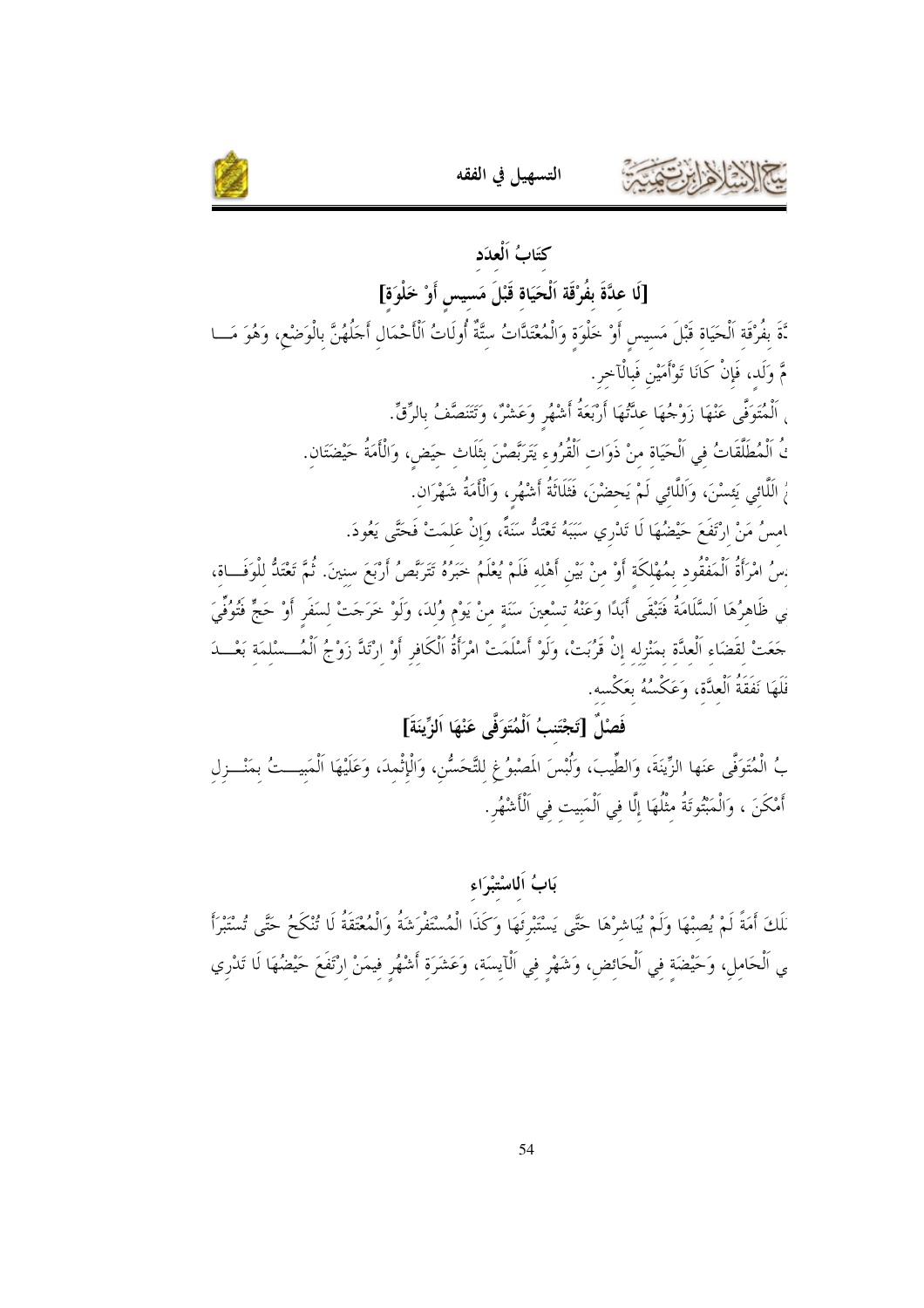



# كتَابُ اَلرَّضَاع مْ خَمْسُ رَضَعَات في الْحَوْلَيْنِ وَتُنْشَرُ الْحُرْمَةُ إلَى فُرُوعه لَا أُصُوله وَمَنْ في دَرَجَته، فَإنْ وَطــئَ دَتْ فَأَرْضَعَتْ فَهُوَ ابْنُ ذي اَلنَّسَب وَلَوْ لَهُمَا وَإِلَّا حُرِّمَ عَلَيْهِمَا، وَيَثْبُتُ بقَوْل امْرَأة عَدْل. كتَابُ اَلظِّهَارِ

شْبيهُ امْرَأَة أَوْ عُضْوهَا بمَنْ تَحْرُمُ عَلَيْه أَبَدًا، أَوْ بعُضْوهَا نَحْوَ: أَنْت عَلَيَّ كَظَهْرِ أُمِّي، أَوْ حَرَامٌ، تَّى يُكَفِّرَ بَتَحْرِيرِ رَقَبَة مُؤْمَنَة منْ قَبْلِ أَنْ يَتَمَاسًّا، فَمَنْ لَمْ يَجِدْ فَصيَامُ شَهْرَيْن مُتَتَابِعَيْن، فَمَنْ لَمْ طْعَامُ ستِّينَ مسْكينًا، وَمَنْ كَرَّرَهُ قَبْلَ التَّكْفيرِ فَوَاحدَةٌ كَالْيَمين، وَكَمَا لَوْ ظَاهَرَ منْ نسائه بكَلمَة رَ منْ أَمَته أَوْ حَرَّمَهَا أَوْ مُبَاحًا أَوْ هيَ منْهُ لَمْ تُحَرَّمْ وَكَفَّارَتُهُ كَالْيَمين، وَالْعَبْدُ بالصَّيَام .

يَابُ اَلْحَايِلَاءِ

حَلفُ زَوْجٍ مُكَلِّف وَلَوْ ذمِّيًّا باللَّه أَوْ صفَته عَلَى تَرْك وَطْء زَوْجَته في اَلْقُبُل أَكْثَرَ مـــنْ أرْبَعَـــة مْهَلُ أَرْبَعَةَ أَشْهُر، فَإِنْ فَاءَ وَإِلَّا أُمرَ بالطَّلَاق، وَإِنْ أَنْكَرَ الْإِيلَاءَ أَوْ أَمْضَى الْأَرْبَعَةَ أَوْ ادَّعَى اَلْـــوَطْءَ ، قُدِّمَ قَوْلُهُ، وَفَيْئَةُ الْعَاجزِ قَوْلُهُ: إذَا قَدرْتُ حَامَعْتُ.

#### يَابُ اَللَّعَانِ

نَفَ مُكَلَّفٌ زَوْجَتَهُ الْمُحْصَنَةَ أَيْ الْبَالغَةَ، الْعَاقلَةَ، الْحُرَّةَ الْمُسْلمَةَ، الْعَفيفَةَ بالزَّنَــا، فَالْحَــدُّ إنْ لَّا عُزِّرَ، وَيُسْقطُهُمَا بَيَّنَةٌ وَبلعَانه بأَنْ يَشْهَدَ أَرْبَعَ شَهَادَات باللَّه إنَّهُ لَمنْ الصَّادقينَ، وَالْخَامسَةَ أَنَّ عَلَيْه إنْ كَانَ منْ اَلْكَاذِبِينَ، وَيَدْرَأُ عَنْهَا الْعَذَابَ أَنْ تَشْهَدَ أَرْبَعَ شَهَادَات باللَّه إنَّهُ لَمنْ الْكَاذِبِينَ، ةَ أَنَّ غَضَبَ اَللَّه عَلَيْهَا إِنْ كَانَ منْ اَلصَّادقينَ، وَيُخَوَّفَان عنْدَ الْخَامسَة، ثُمَّ يُفَرِّقُ بَيْنَهُمَا الْحَاكمُ نَفَى اَلْوَلَدَ انْتَفَى مَا لَمْ يَكُنْ أَقَرَّ به أَوْ وُجدَ منْهُ اَلدَّلَالَةُ عَلَى اَلْإِقْرَار به، وَمَتَى أَمْكَنَ كَوْنُ الْوَلَد ئ لَحقَهُ إِلَّا منْ زِنًا، وَاَللَّهُ أَعْلَمُ.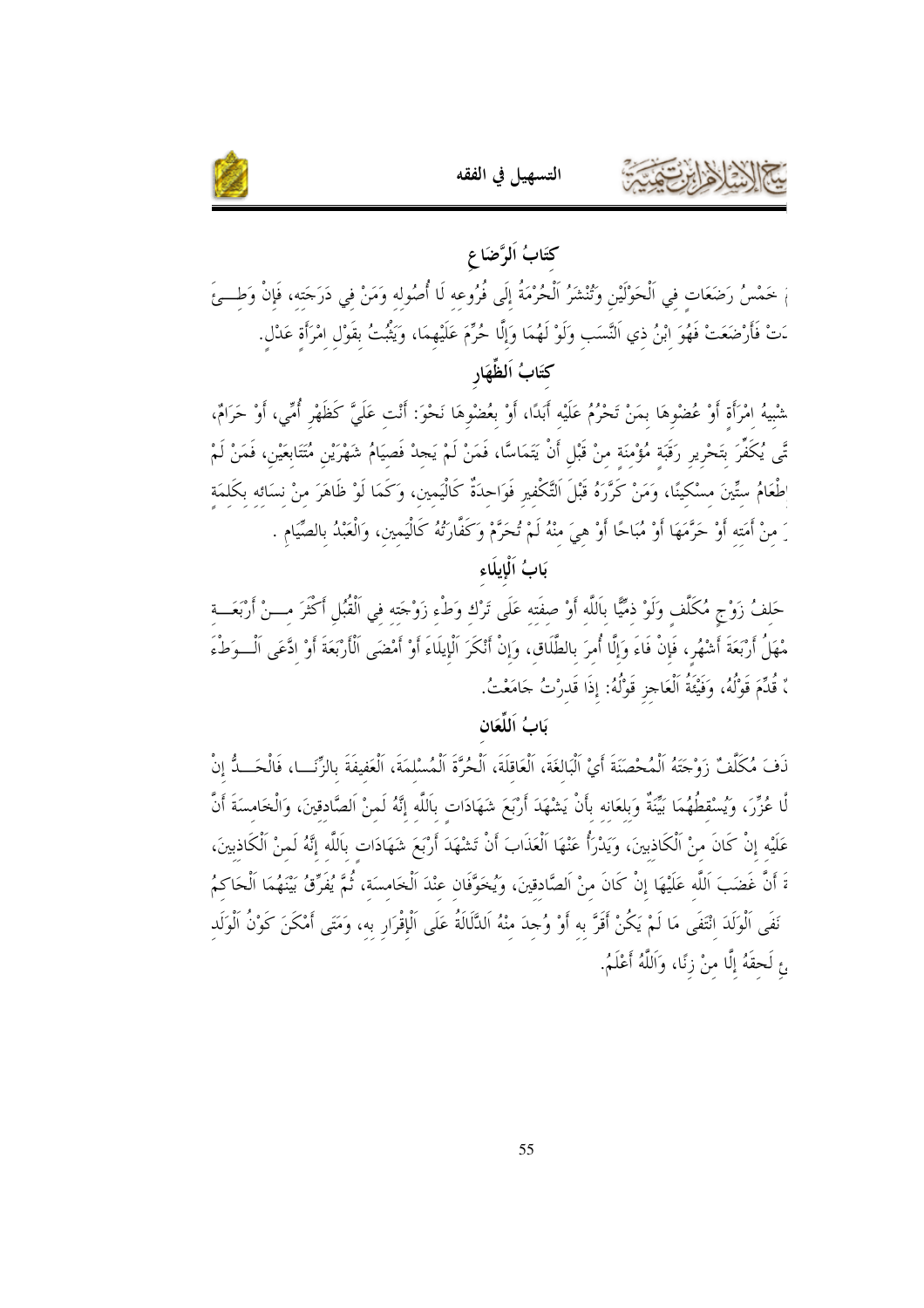

#### بَابُ اَلْحَضَانَة

التسهيل في الفقه

اَلنَّاس بكَفَالَة اَلطِّفْل وَالْمَعْتُوه أُمُّهُ، ثُمَّ أُمَّهَاتُهَا، ثُمَّ الْأَبُ، ثُمَّ أُمَّهَاتُهُ، ثُمَّ أُمَّهاتُهُ، ثُمَّ أُمَّهاتُهُ، ثُمّ لْأَبَوَيْنِ ثُمَّ الْأَبُ ثُمَّ الْأُمُّ، ثُمَّ عَمَّتُهُ، ثُمَّ خالَتُهُ، ثُمَّ أَقْرَبُ عَقَبَ أَقْرَبُ عَصَبَاته، وَتُمْنَعُ بـــرقٍّ وَتَزَوُّج بأَجْنَبيٍّ ، وَتَعُودُ بزَوَال الْمَانع ، وَابْنُ سَبْعٍ يُخَيَّرُ ، فَإِنْ أَبَى فَالْقُرْعَةُ، وَمَنْ سَافَرَ إِلَى بَلَد كُنَهَا وَهُوَ وَطَرِيقُهُ آمنَان فَالْأَبُ أَحَقُّ كَابْنَة اَلسَّبْعِ مُطْلَقًا، وَعَلَيْه أَنْ يَسْتَرْضعَ لوَلَده، وَأُمُّهُ أَحَــقُّ ة مثْلَهَا .

## كَتَابُ اَلنَّفَقَات

، لزَوْجَته يُوطَأُ مثْلُهَا غَيْرُ مُمْتَنعَة، وَلرَجْعيَّة وَحَامل قَدْرُ كفَايَة مُعْتَبَرَة بحَــال اَلــزّوْجَيْن فـــي للْمُوسرَة تَحْتَ مُوسر منْ أَرْفَع خُبْز بَلَدهَا وَمَلْبُوسهَا وَسُكْنَاهَا وَللْفَقيرَة دُونَهُ، وَللْمُتَوَسِّطَة وَمنْ غنًى مَا بَيْنَ ذَلكَ، كُلٌّ عَلَى حَسَب عَادَته بَكْرَةَ الْيَوْم، وَالْكُسْوَةُ أَوَّلَ السُّنَّة، وَيَلْزَمُهُ مَــا يَعُـــودُ منْ دُهْنِ وَسلْرٍ وَمَاء، لَا طَبيب وَدَوَاء طَبيب وَحنَّاء وَنَحْوه، وَيُخْدمُهَا لمَرَضهَا أَوْ كَوْن مثْلهَا لَا سَهَا ، وَلَوْ بَذَلَتْ التَّسْليمَ فَرَفَضَهَا الْحَاكمُ، وَيُمْهَلُ الْغَائبُ حَتَّى يُرَاسَلَ.

فَصْلٌ [تَجبُ نَفَقَةُ اَلْفُقَرَاء اَلْوَارثينَ بفَرْض أَوْ تَعْصيب منْ أُصُوله وَفُرُوعه] ، نَفَقَةُ الْفُقَرَاءِ اَلْوَارِثِينَ بِفَرْضٍ أَوْ تَعْصِيبٍ مِنْ أُصُولِهِ وَفُرُوعِهِ إِنْ فَضَلَ عِنْدَهُ عَنْ وَاجِبِ نَفَقَتِهِ، قْرَب، وَيَقْسمُ عَلَى كُلِّ وَاحد بقَدْرِ إِرْتْه إِلَّا اَلْأَبَ فَعَلَيْه وَحْدَهُ.

بُ نَفَقَةُ رَقيقه وَبَهَائمه بالْمَعْرُوف، وَإعْفَافُ مَنْ تَتَحَتَّمُ نَفَقَتُهُ، فَإِنْ أَبَى أُجْبرَ إلَّا أَنْ يَبِيعَ أَوْ يَذْبَحَ

Formatted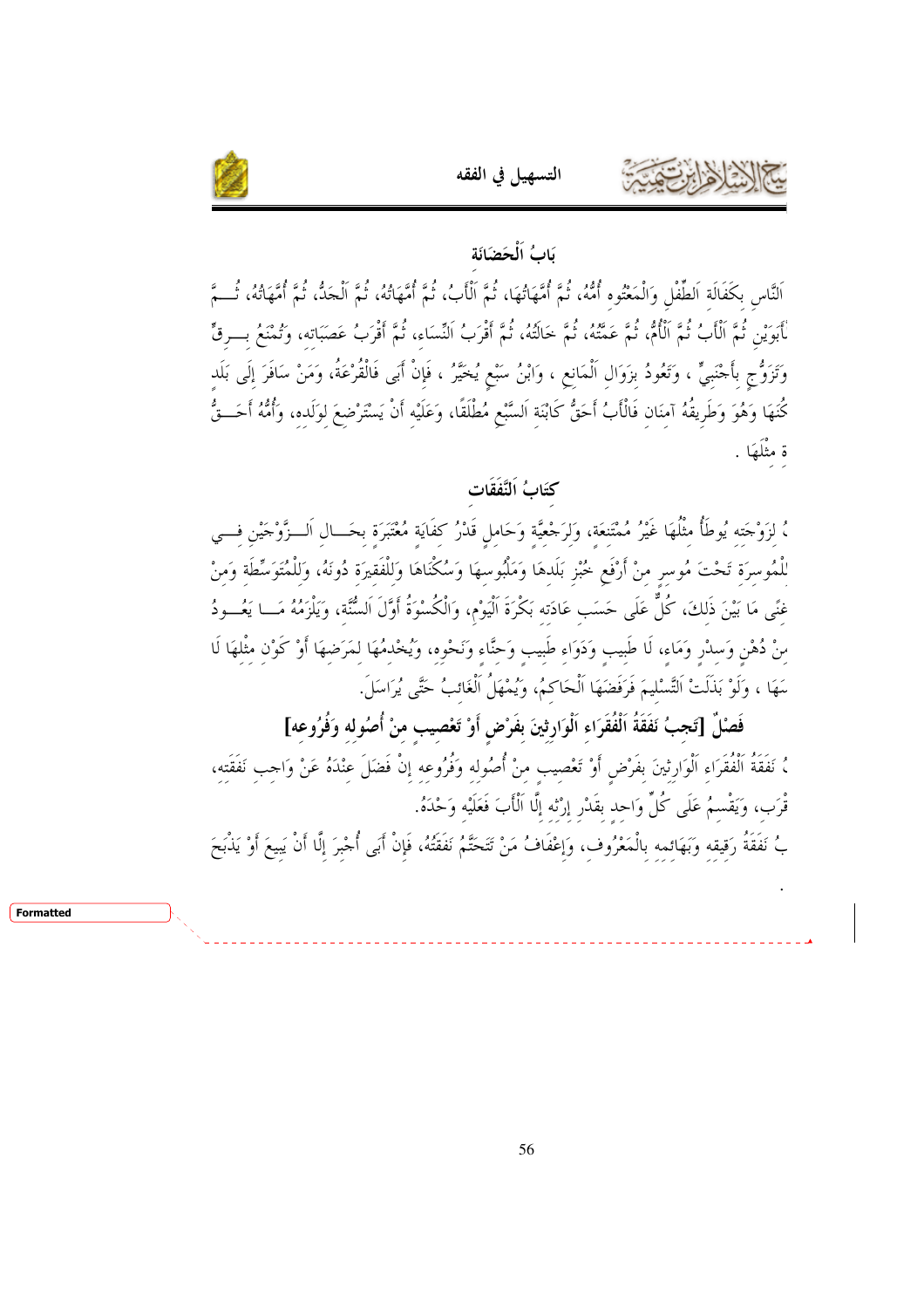



#### كتاب الجنايات

#### أنواع القتل

إمَّا عَمْدٌ؛ وَهُوَ قَصْدُ الْجنَايَة بمَا يَقْتُلُ غَالبًا، وَإِمَّا شبْهُ عَمْد، وَهُوَ قَصْدُهَا بمَا لَا يَقْتُلُ غَالبًا، وَإِمَّا رَمْيه هَدَفًا فُيُصيبُ بَشَرًا، وَالْقَوَدُ في الْعَمْد فَإِنْ عَفَا عَنْهُ إلَى الدِّيَة أَوْ مَاتَ الْجَاني وَجَبَتْ مُغَلَّظَةً <sub>ي</sub> الْخَطَأِ وَعَمْدِهِ دِيَةٌ مُؤَجَّلَةٌ فِي ثَلَاثِ سِنِينَ عَلَى الْعَاقِلَةِ، تُخَفَّفُ فِي الْخَطَأِ، وَتُغَلِّظُ فِي الْعَمْدِ.

باب القو د

وَلَوْ جَمْعٌ بوَاحد في نَفْسٍ وَعُضْوٍ لَهُ مَفْصِلٌ أَوْ حَدٌّ يَنْتَهِي إِلَيْهِ، وَيُشْتَرَطُ كَوْنُ الْجَاني مُكَلَّفًا ، وَالْمَقْتُول مَعْصُومًا مُكَافئًا دينًا وَحُرِّيَّةً ، وَتَسَاوِي مَحَلِّ الْعُضْوَيْنِ، وَلَمْ يَخْتَصَّ الْمَقْطُوعُ َاتَّفَقَ حَميعُ الْأَوْليَاء عَلَيْه، وَكَانَ مُسْتَحقَّهُ مُكَلَّفًا وَإِلَّا حُبِسَ الْجَانِي حَتَّى يُكَلَّفَ، وَأَنْ يُؤْمَنَ ى غَيْرِ الْجَانِي، فَلَا يُقَادُ منْ حَاملٍ حَتَّى تَضَعَ وَتَسْقِيَهُ اللَّبَأَ كَالْحَدِّ.

مَنُ سرَايَةَ الْحِنَايَة مَا لَمْ يَسْتَوْف قَبْلَ الْبُرْء وَلَا الْقَوَد وَإِنَّمَا يَقْتَصُّ بَعْدَ بُرْء الْحُرْح وأَمْن النَّقْد وَمَتَى ناني أَوْ وَلَدُهُ شَيْئًا منْ دَمه سَقَطَ الْقصَاصُ وَلَوْ قَتَلَ وَاحدٌ حَمَاعَةً وَرَضُوا بقَتْله قُتلَ وَإنْ تَشَاحَنُوا ، وَللْبَاقينَ ديَةُ قَتْلهمْ ، وَإِنَّمَا يُسْتَوْفَى بالسَّيْف بالْعُنُق ، وَلَوْ مَثَّلَ فَلَهُمْ فغْلُ مثْله لَا مُحَرَّمًا.

فَعَلَ أَحَدُهُمَا فعْلًا لَا تَبْقَى الْحَيَاةُ مَعَهُ كَقَطْعٍ وَجيه ثُمَّ ضَرَبَ الْآخَرُ عُنُقَهُ فَالْأَوَّلُ الْقَاتلُ، وَعَكْسُهُ وَإِنْ أَمَرَ عَالمًا بتَحْرِيم الْقَتْلِ فَفَعَلَ قُتلَ الْقَاتلُ وَأُدِّبَ الْآمرُ وَلَوْ أَلْزَمَهُ قُتلَا، وَإِلَّا قُتلَ الْآمرُ، وَيُحْبَسُ حَتَّى يَهُوتَ.

#### كتاب الديات

مَنْ أَتْلَفَ إنْسَانًا أَوْ مَالًا أَوْ جُزْءًا منْهُ بمُبَاشَرَة أَوْ تَسَبُّب فَعَلَيْه ديَتُهُ كَإلْقَائه عَلَى حَيَّة أَوْ سَبُع أَوْ نا لَا يُمْكُنُهُ التَّخَلُّصُ منْهُ، أَوْ طَرَحَ بطَريق قشْرَ بطِّيخ أَوْ حَفَرَ بثْرًا، أَوْ وَضَعَ حَجَرًا وَنَحْوَهُ، أَوْ طْب دَابَّة أَوْ غَيْرِهَا.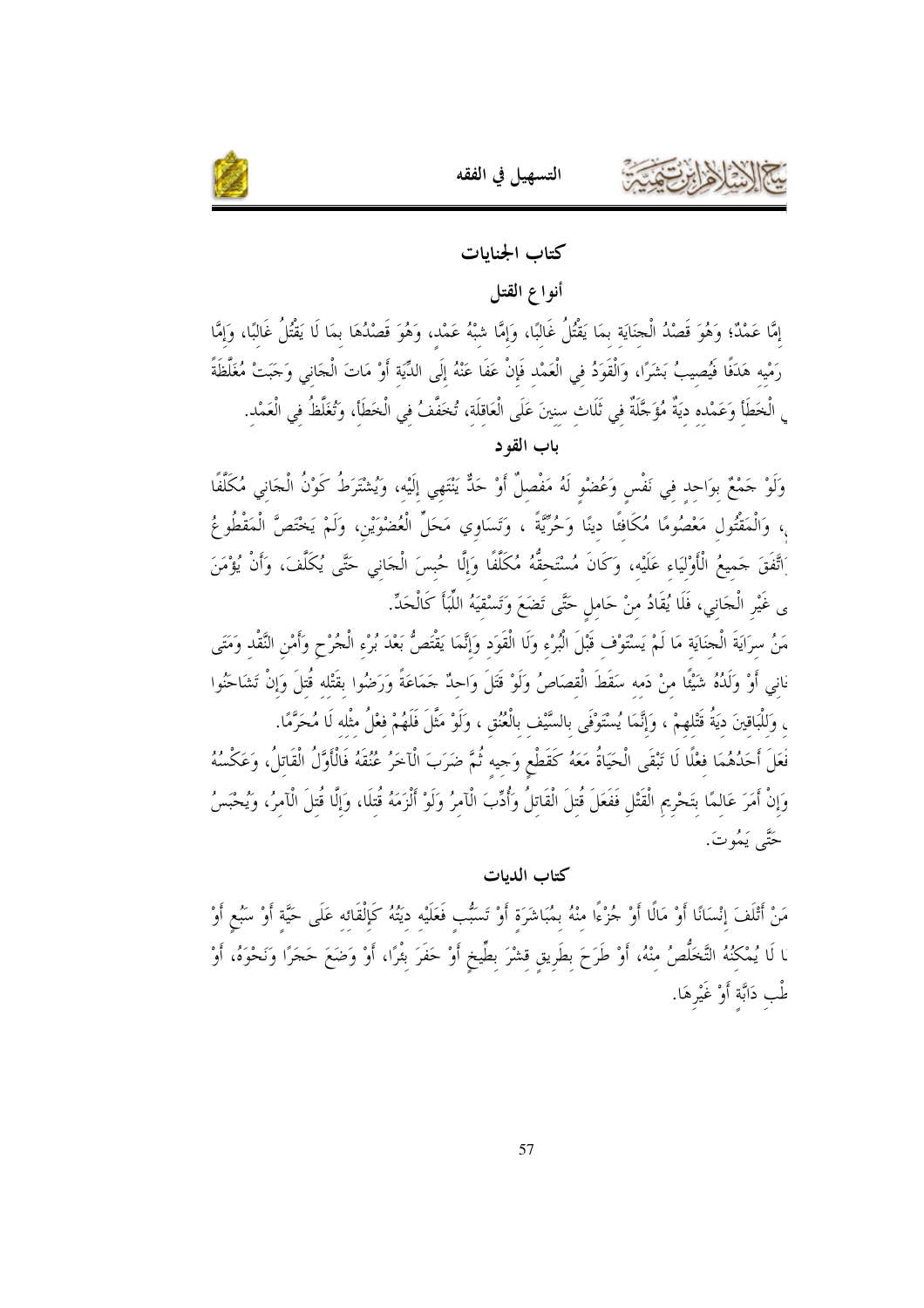

الْحُرِّ الْمُسْلم مائَةٌ منَ الْإبلِ أَوْ مائَتَا بَقَرَة، أَوْ أَلْفَا شَاة، أَوْ أَلْفُ مثْقَال ذَهَب، أَو اثْنَا عَشَرَ أَلْفَ ـ<br>ـمُغَلَّظَةُ ثَلَاثُونَ حقَّةً وَثَلَاثُونَ حَذَعَةً، وَأَرْبَعُونَ خَلفَةً حَاملَةً، وَالْمُخَفَّفَةُ عشْرُونَ بَنى مَخَاض، بَنَات لَبُون، وَعشْرُونَ بَنَات مَخَاضٍ، وَعشْرُونَ حقَّةً، وَعشْرُونَ حَذَعَةً، وَديَةُ الْكتَابِيِّ نصْفُ لم، وَالْمَجُوسيِّ (ثَمَانمَائَة) درْهَم، وَالْأُنْثَى في الْكُلِّ عَلَى النِّصْف، لَكنْ تُسَاوِي حرَاحَهُ إلَى ديَةُ الْعَبْد قيمَتُهُ، وَجَنين الْحُرِّ الْمُسْلم غُرَّةٌ قيمَتُهَا خَمْسُ إبْل، وَإِنْ كَانَ كتَابيًّا فَعُشْرُ ديَة أُمِّه أَوْ رُ قيمَتهَا، وَلَوْ سَقَطَ حَيًّا ثُمَّ مَاتَ منَ الضَّرْبَة فَالدِّيَةُ إِذَا كَانَ لِوَقْتِ يَعِيشُ لِمِثْلِهِ.

التسهيل في الفقه

باب موجب القصاص

<sub>ي</sub> الْإِنْسَان منْهُ شَيْءٌ ففيه الدِّيَةُ وَشَيْئَان فَأَكْثَرُ في الْكُلِّ الدِّيَةُ، وَفِي الْبَعْض بحسَابه، ففي الْيَدِ وفي الْحَفْنِ رُبْعُهَا، وَإصْبَعِ وَهَاشِمَة عُشْرُهَا، وَسنٍّ مُثْغِرِ وَمُوضِحَة ، وَأُنْمُلَة إبْهَام نصْفُ وَمُنَقِّلَة عُشْرٌ وَنصْفٌ، وَحَائفَة وَدَامغَة وَآمَّة ثُلُثُهَا، وَفي جُرْحٍ لَا مُقَدَّرٍ فيه وَعُضْو بلَا نَفْع ، وَهيَ أَنْ يُقَدَّرَ الْمَجْنيُّ عَلَيْه كَأَنَّهُ عَبْدٌ بلَا حنَايَة ثُمَّ يُقَدَّرُ وَهيَ به قَدْ بَرَأَتْ فَمَا نَقَصَ فَلَهُ مثْلُهُ ، وَلَا يُجَاوِزُ بهَا أَرْشَ الْمُقَدَّر، وَفي بَعْض كَلَامه بحسَابه منْ حُرُوفه، وَذرَاع وَزَنْد وَعَضُد سَاق بَعيرَان، وَضلْعٍ وَتَرْقُوَة بَعيرٌ، وَأُنْمُلَة ثُلُثُ عَقْلهَا، وَفي كُلِّ وَاحد منَ الْحَدَب وَالصَّمَم الْوَجْهِ وَاسْتِطْلَاقِ الْبَوْلِ ديَةٌ كَقَرْعِ رَأْسه أَوْ لحْيَته، وَكَذَا أَنْفُ الْأَحْشَم وَأَذُنَا الْأَصَمّ، وَحَنَايَةُ رَقَبَته وَيُقيدُهُ سيِّدُهُ بأَقَلِّ الْأَمْرَيْنِ منْ أَرْشهَا أَوْ قيمَته، وَلَوْ جُنيَ عَلَيْه وَجَبَ مَا نَقَصَ منْ قيمَته. باب العاقلة

الْعَاقلَةُ عصَابَتُهُ وَإِنَّمَا يَحْملُ ذَكَرٌ مُكَلَّفٌ حُرٌّ غَنِيٌّ مُوَافقٌ دِينَهُ بِفَرْضٍ حَاكِمٍ بِقَدْرِ حَالِهِ، وَمَا <sub>ِ</sub> الْقَاتلِ كَمَنْ لَا عَاقلَةَ لَهُ، وَلَا تُحْمَلُ عَمْدًا وَلَا عَبْدًا وَلَا صُلْحًا وَلَا اعْترَافًا وَلَا دُونَ ثُلُث الدِّيَة، بِيٍّ وَمَجْنُون خَطَأٌ فَتَحْملُهُ الْعَاقلَةُ، وَلَا عَاقلَةَ لمُرْتَدٍّ وَلَا مَنْ أَسْلَمَ بَعْدَ الْجنَايَة أوْ الْجَرْحِ. بُ بقَتْلِ مُسْلمٍ وَذمِّيٍّ بغَيْرٍ حَقٍّ، وَشَركَة، وَإِمْلَاصٍ كَفَّارَةُ الظِّهَارِ.